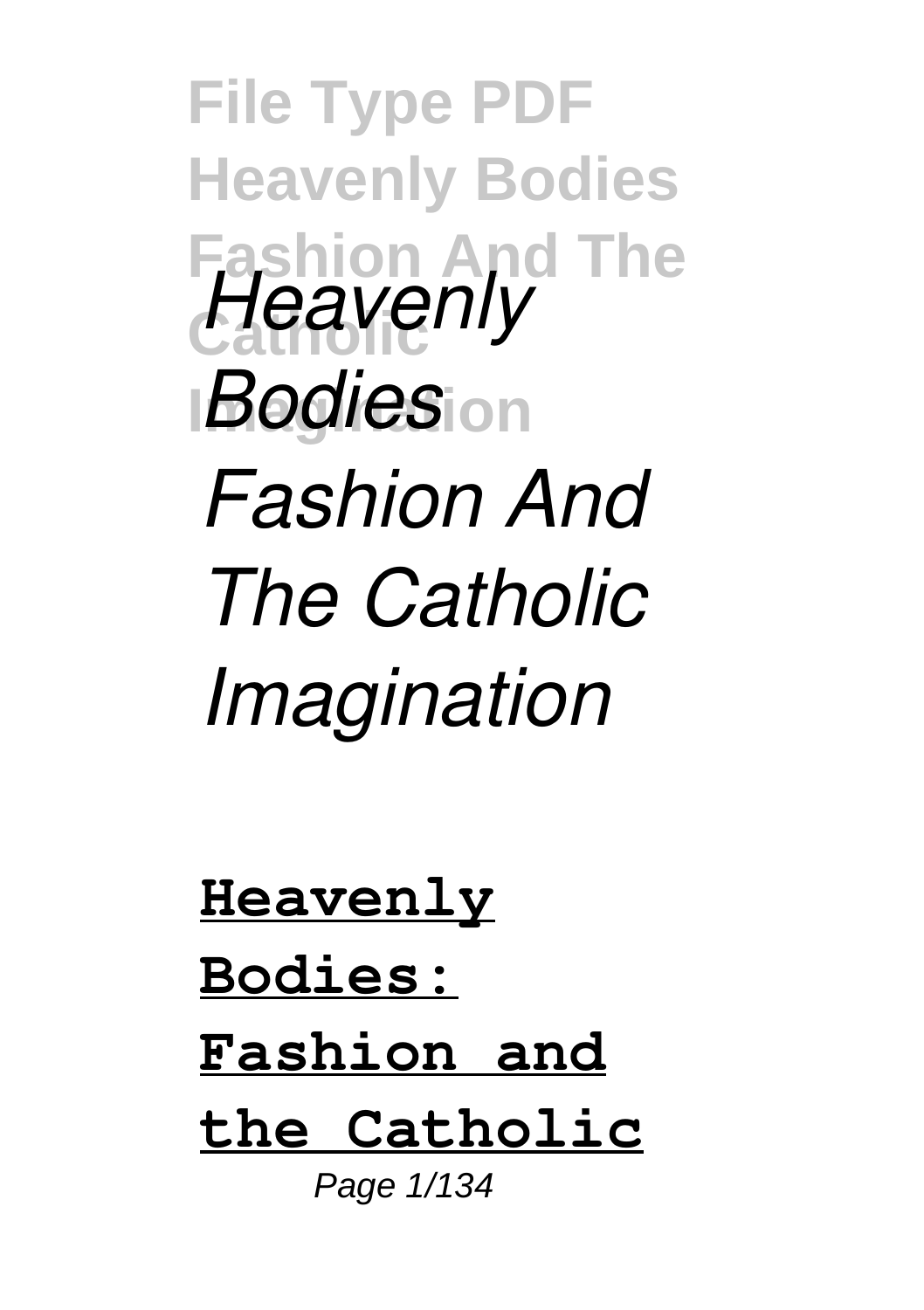**File Type PDF Heavenly Bodies Fashion And The Imagination Catholic Gallery Views Imagination** *Heavenly Bodies: Fashion and the Catholic Imagination Gallery Views—The Met Cloisters* **Heavenly Bodies:** Page 2/134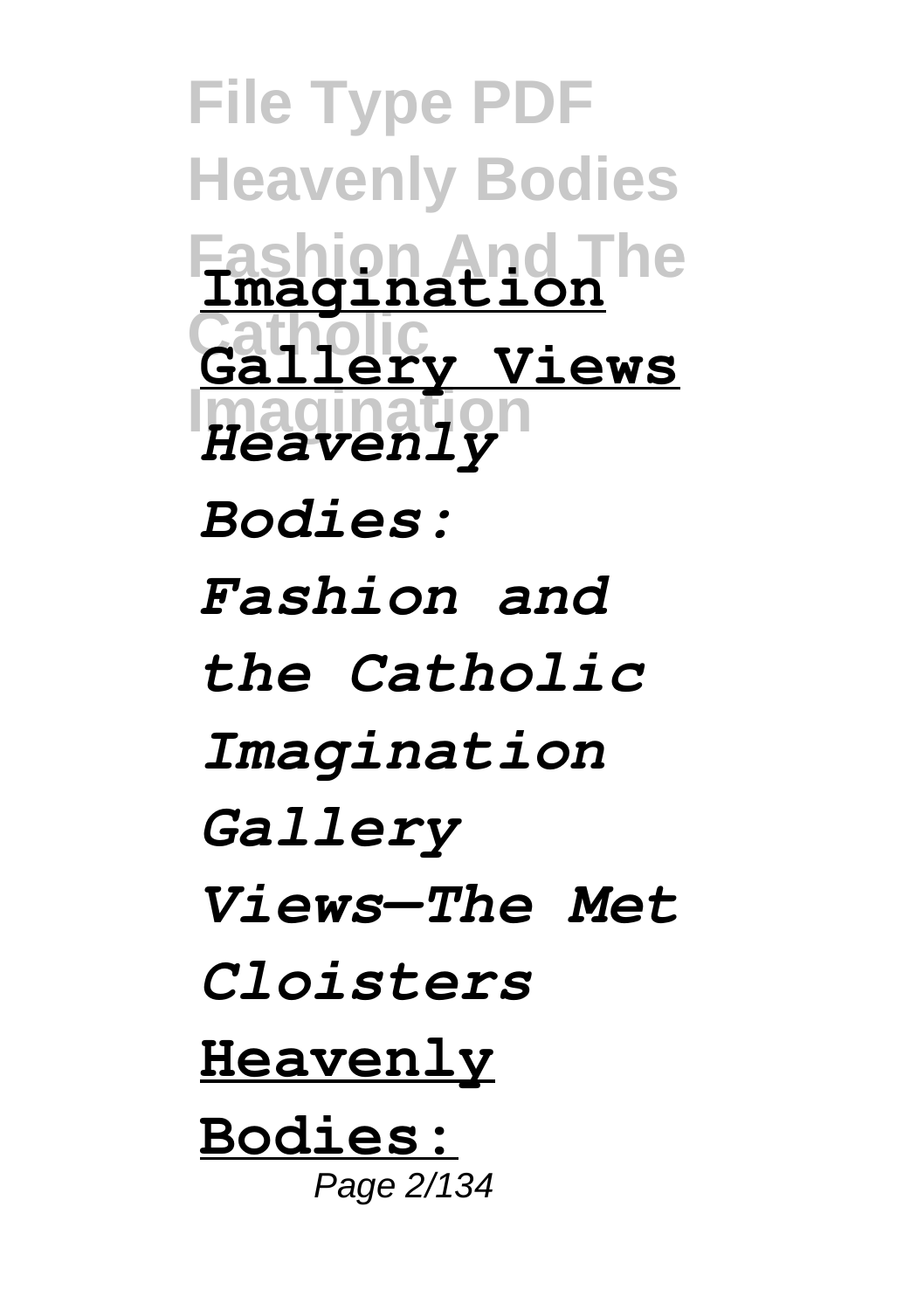**File Type PDF Heavenly Bodies Fashion And The Fashion and Catholic the Catholic Imagination Heavenly Bodies: Fashion and the Catholic Imagination Gallery Views: The Anna Wintour Costume Center** Page 3/134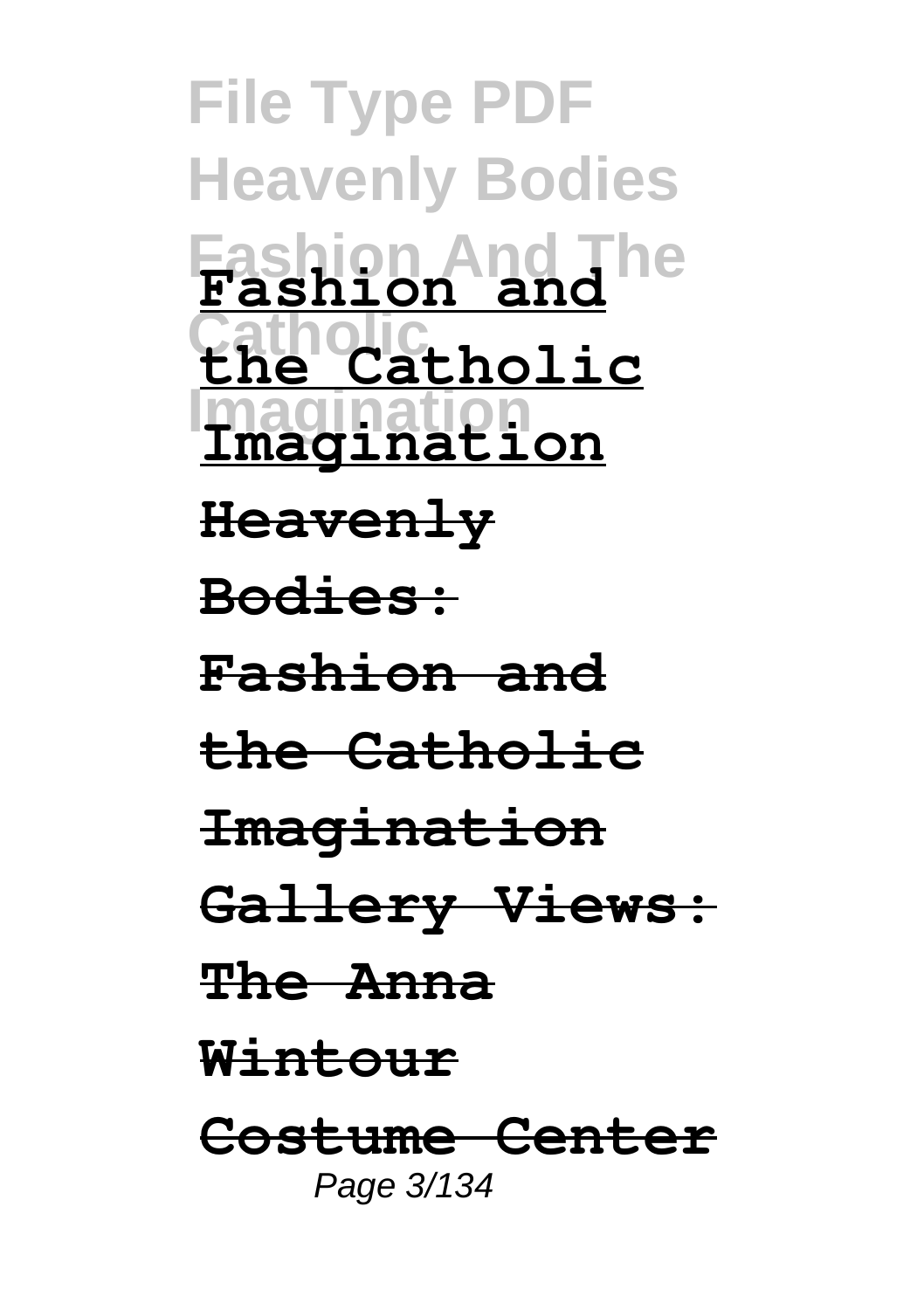**File Type PDF Heavenly Bodies Fashion And The Inside the Cat Catholic alogue—"Heaven Imagination ly Bodies: Fashion and the Catholic Imagination" Heavenly Bodies (Fashion and the Catholic Imagination) Met Cloisters** Page 4/134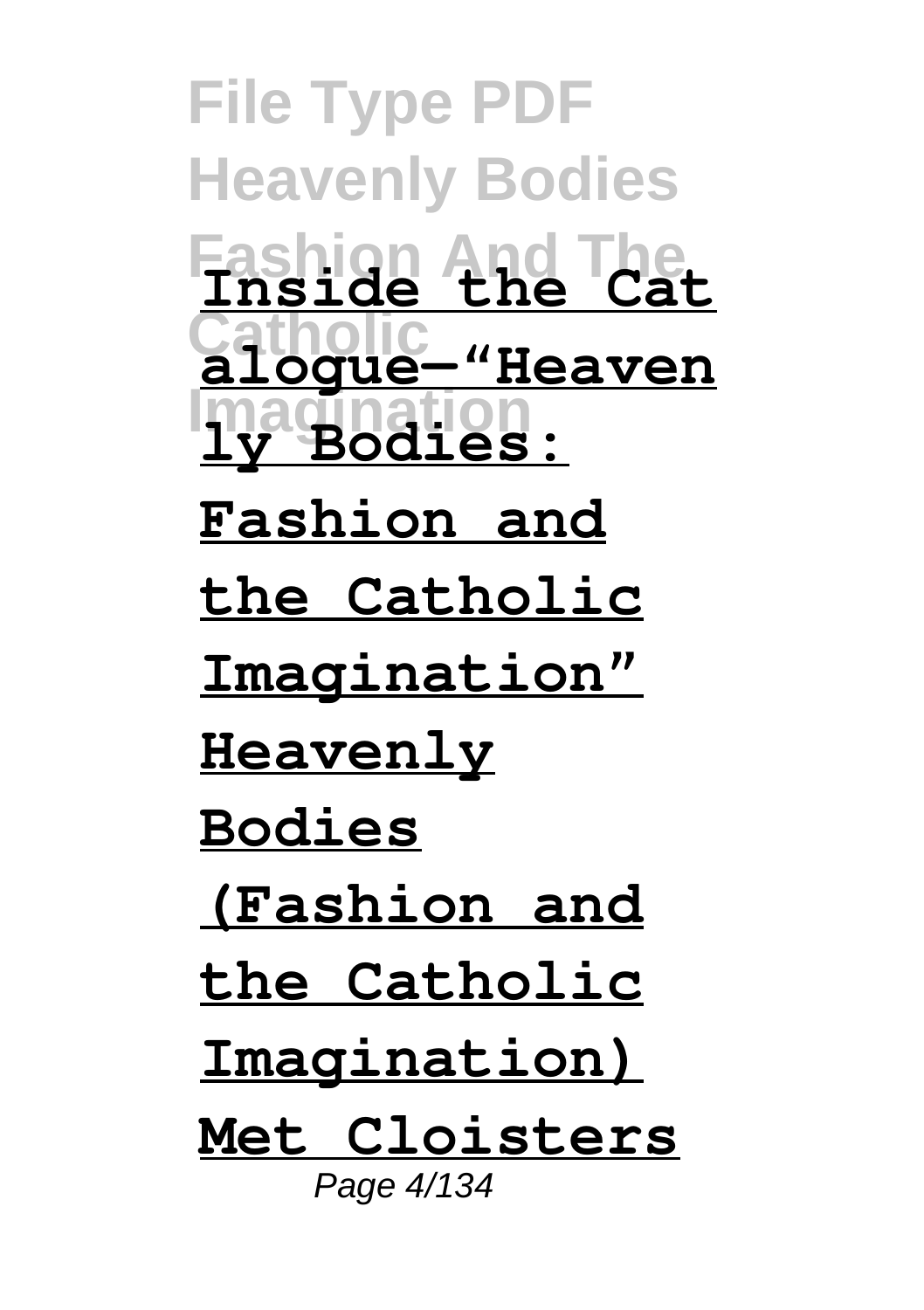**File Type PDF Heavenly Bodies Fashion And The and Met Fifth Catholic Avenue Imagination** *Heavenly Bodies: Fashion and the Catholic Imagination Installation Time-Lapse* **Inside "Heavenly Bodies:** Page 5/134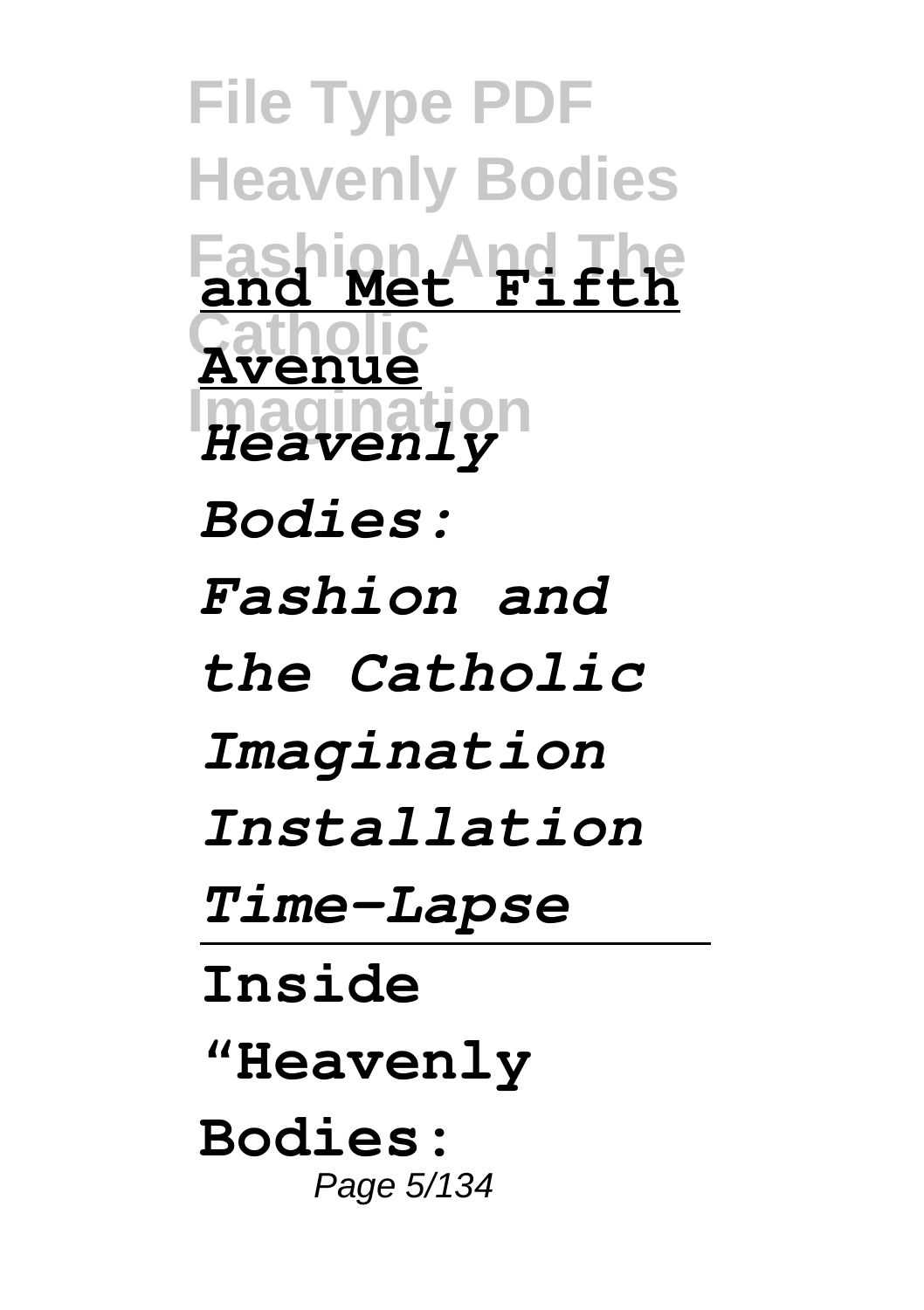**File Type PDF Heavenly Bodies Fashion And The Fashion and Catholic the Catholic Imagination Imagination" Met Gala 2018 | Heavenly Bodies: Fashion \u0026 Catholic Imagination | Art of Style: Andrew Bolton | M2M** Page 6/134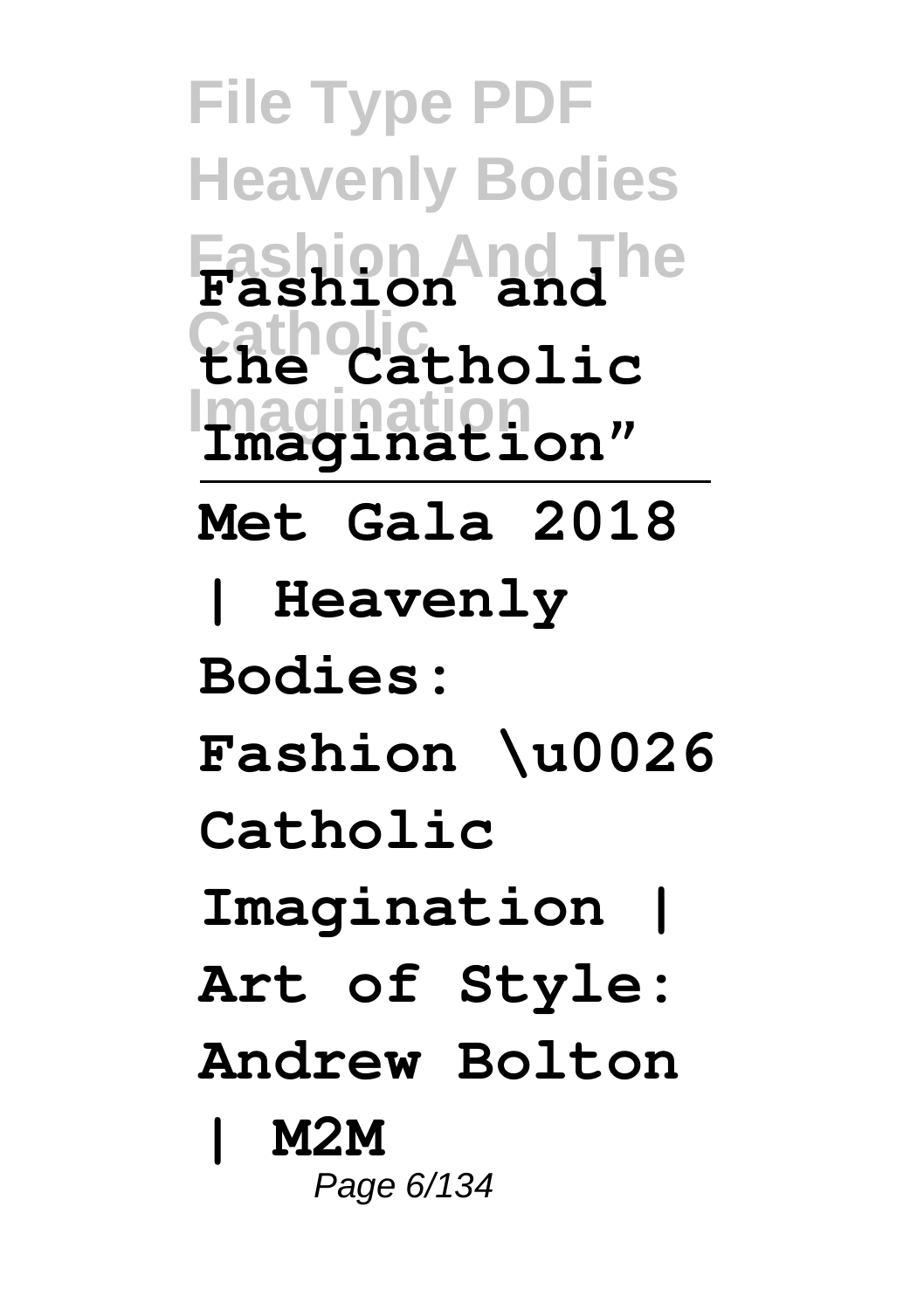**File Type PDF Heavenly Bodies Fashion And The METROPOLITAN Catholic MUSEUM | Imagination Heavenly Bodies: Fashion \u0026 the Catholic Imagination | LOOK BOOK Heavenly Bodies Fashion and Catholic Imagination at** Page 7/134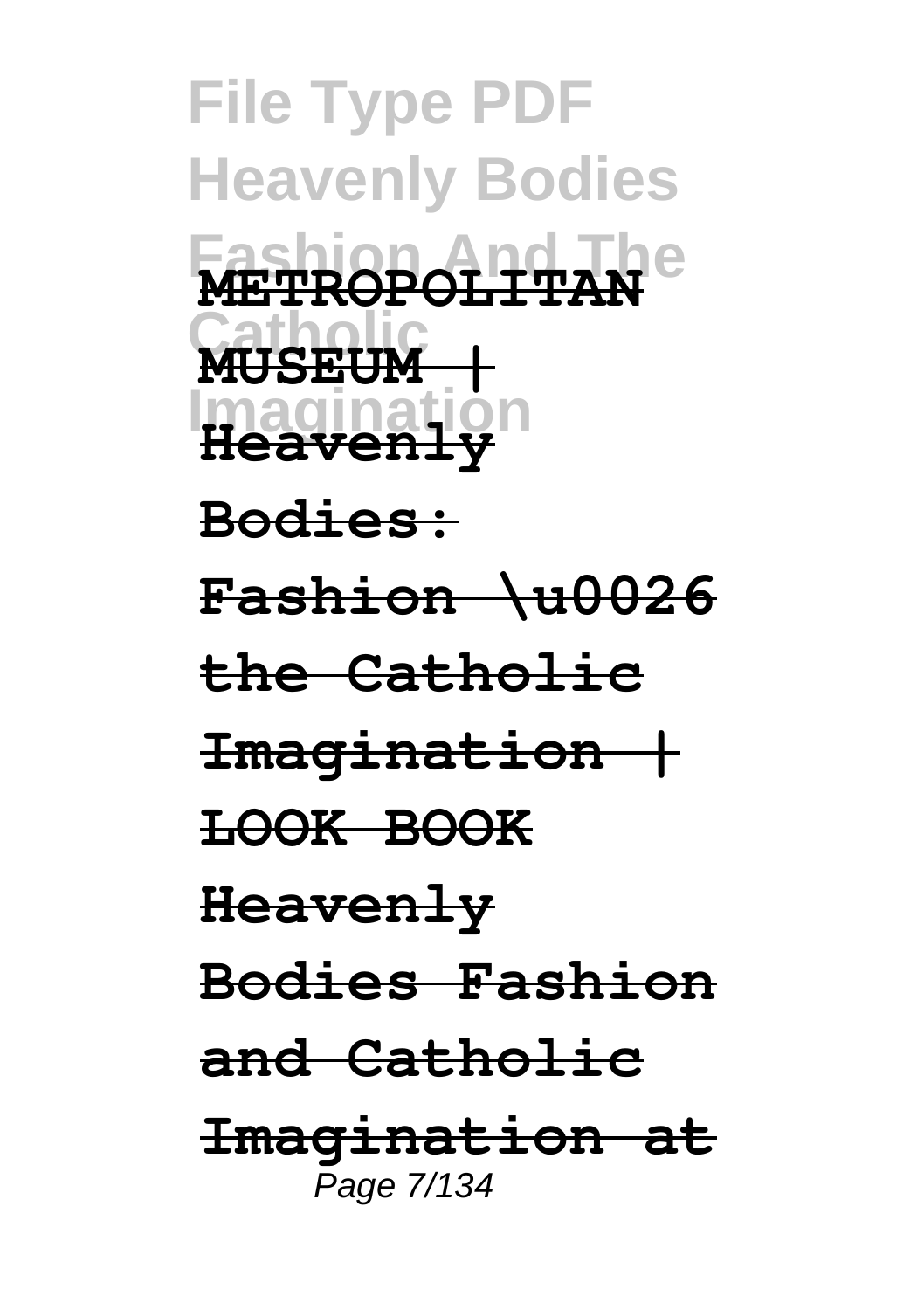**File Type PDF Heavenly Bodies Fashion And The The Met Uncut Catholic Astrology Imagination Weekly Horoscope All Signs: November 11-17 2020 Jupiter/Pluto Mars Direct New Moon Exhibition Tour—About** Page 8/134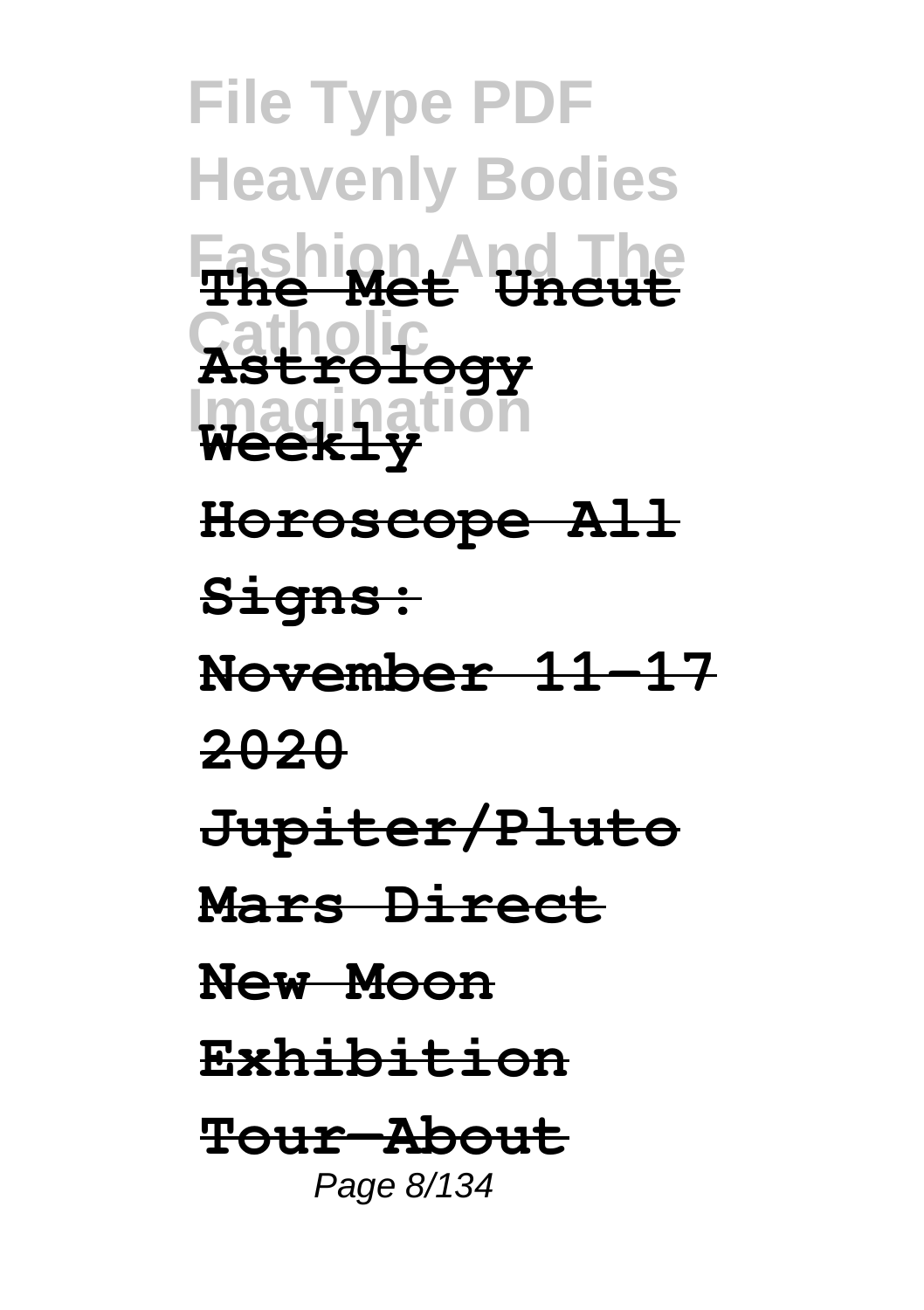**File Type PDF Heavenly Bodies Fashion And The Time: Fashion Catholic and Duration Imagination with Andrew Bolton | Met Fashion Iris van Herpen, the Most Avant-Garde Fashion Designer in History | Art of Style | M2M Original House** Page 9/134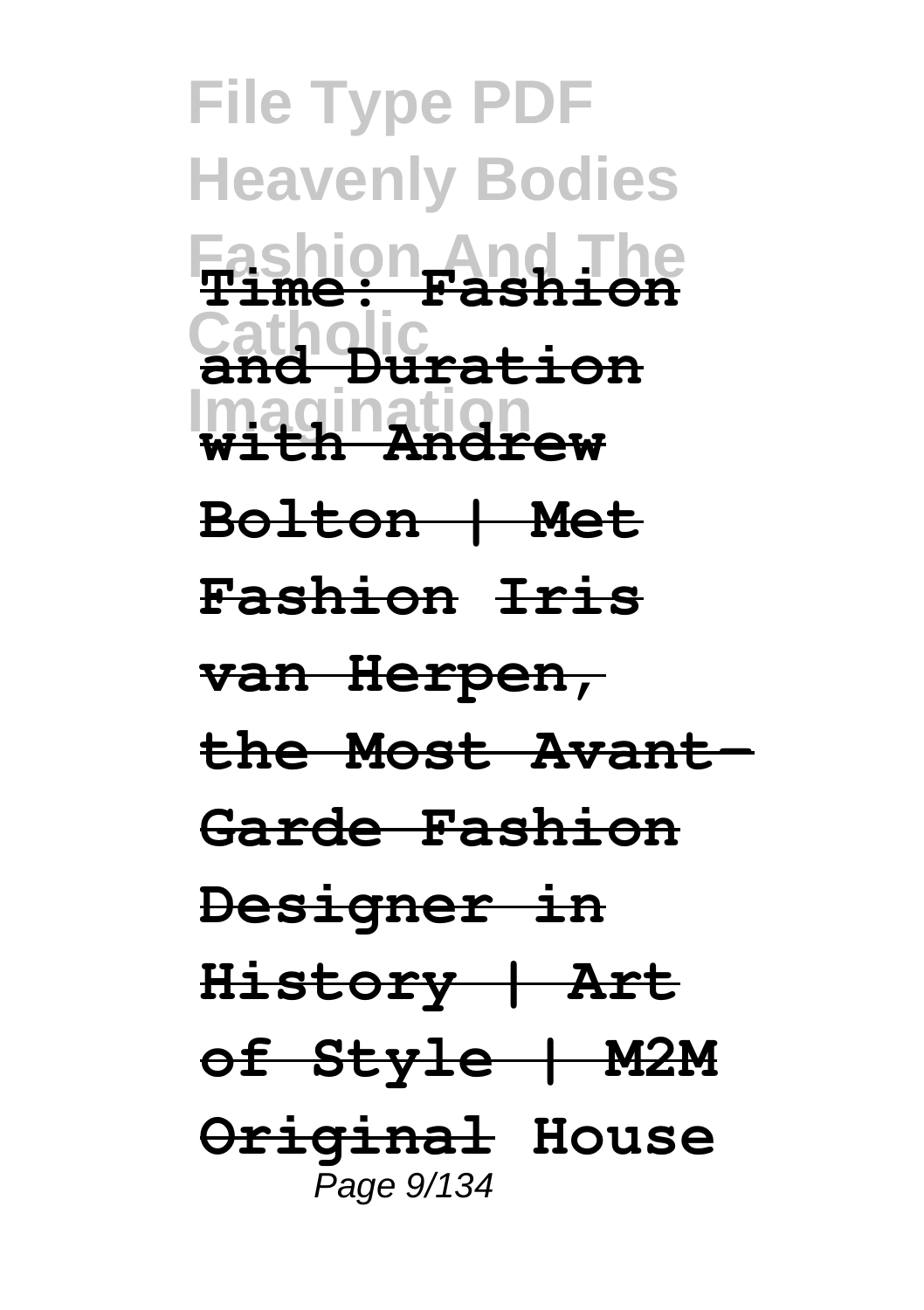**File Type PDF Heavenly Bodies Fashion And The Tour | Anna Catholic Wintour's Imagination Garden Top model Michelle de Swarte FALLS TWICE during Gucci Fall/Winter 2002 Ready-to-Wear fashion show SHOWstudio:** Page 10/134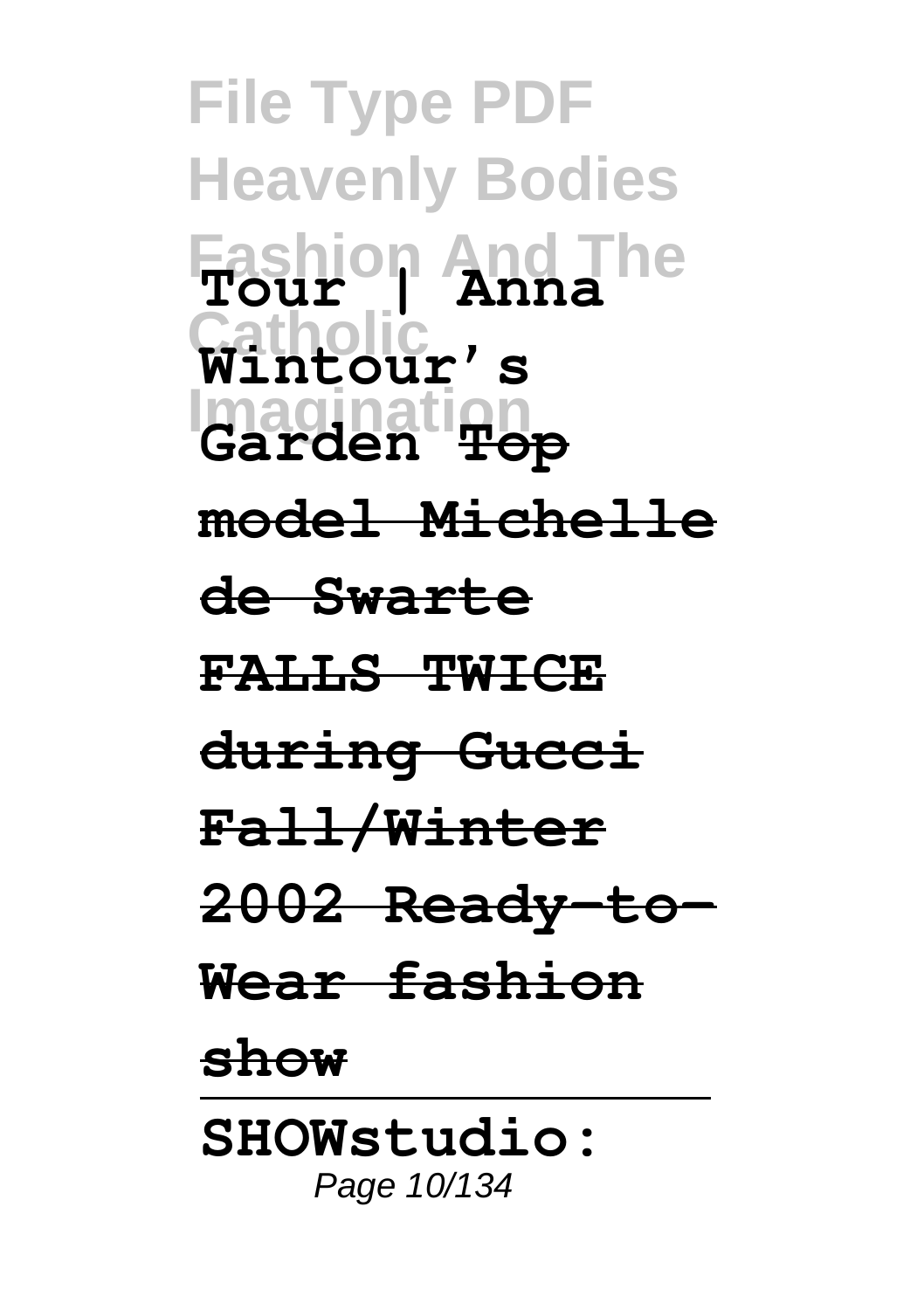**File Type PDF Heavenly Bodies Fashion And The Catholic Guinness - Imagination Fashion Fetish Daphne** *Camp: Notes on Fashion Gallery Views | Met Fashion About Time: Fashion and Duration (Extended Exhibition* Page 11/134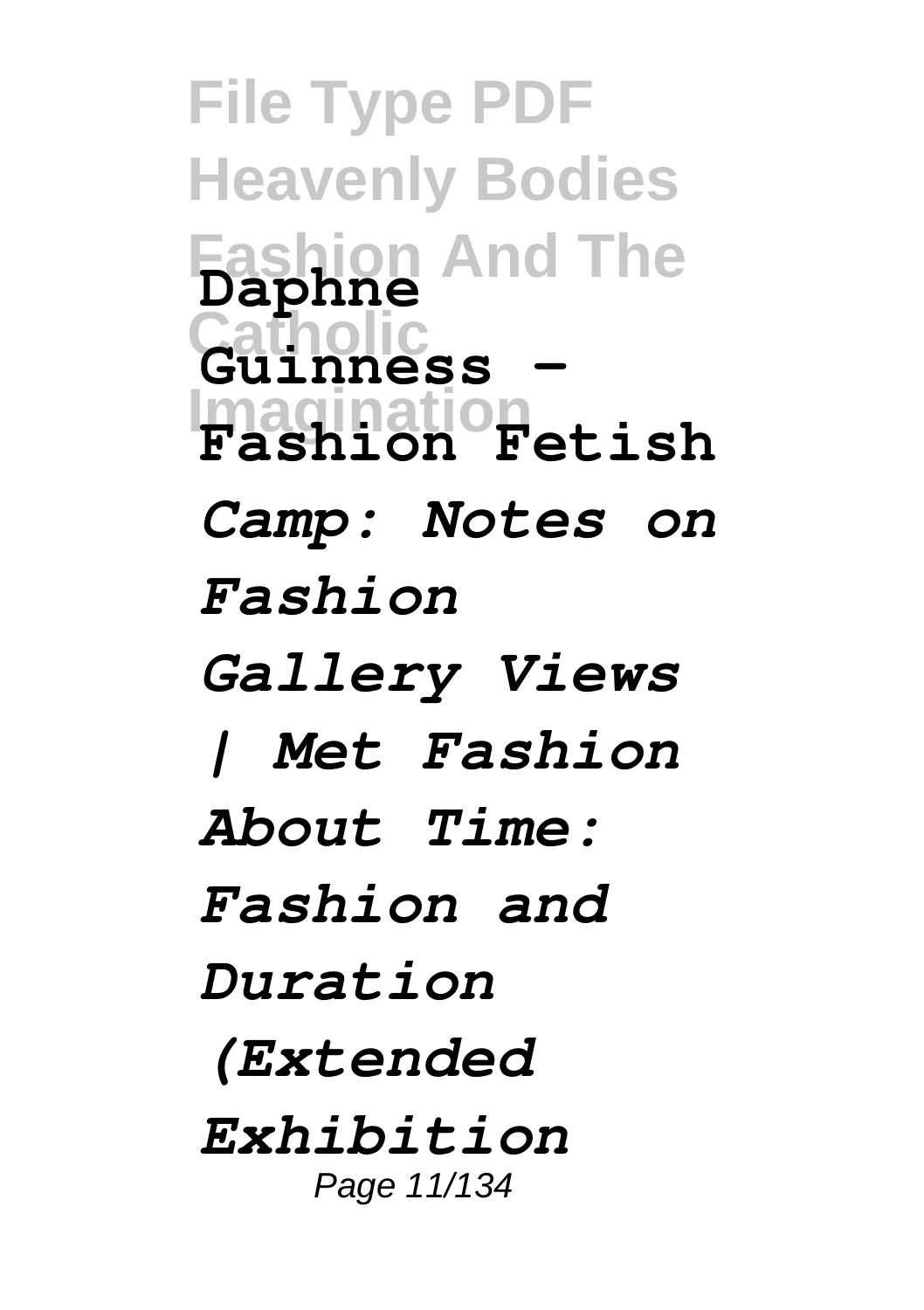**File Type PDF Heavenly Bodies Fashion And The** *Preview) | Met* **Catholic** *Fashion* **Imagination Time Lapse - Michael Nyman CHRISTIAN DIOR Spring 2001 Paris - FashionChannel \"Heavenly Bodies: Fashion and the Catholic** Page 12/134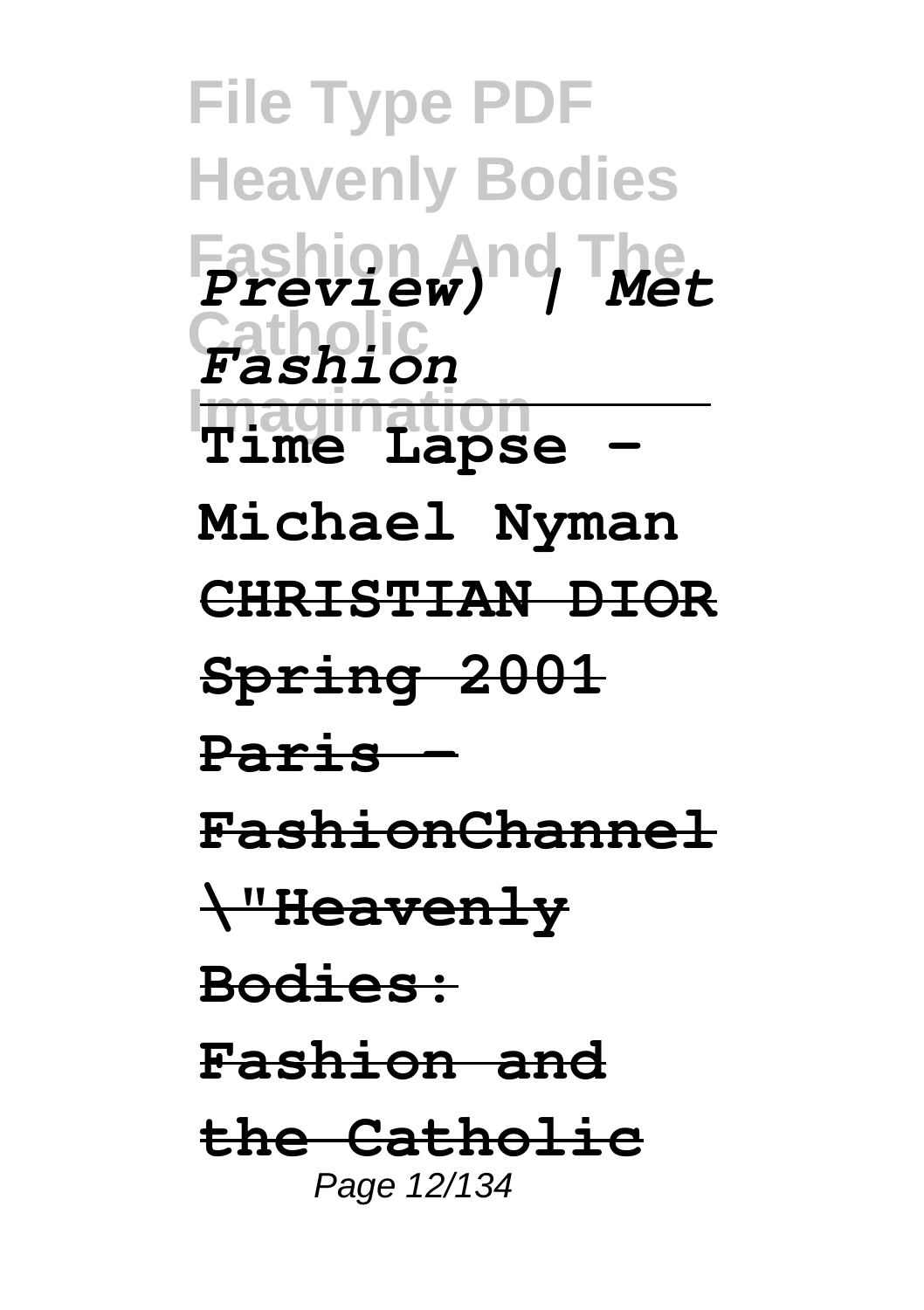**File Type PDF Heavenly Bodies Fashion And The Imagination\" Catholic** *Reacting to* **Imagination** *2018 MET Catholic Fashion Exhibit (Heavenly Bodies Fashion and the Catholic Imagination)* **Heavenly** Page 13/134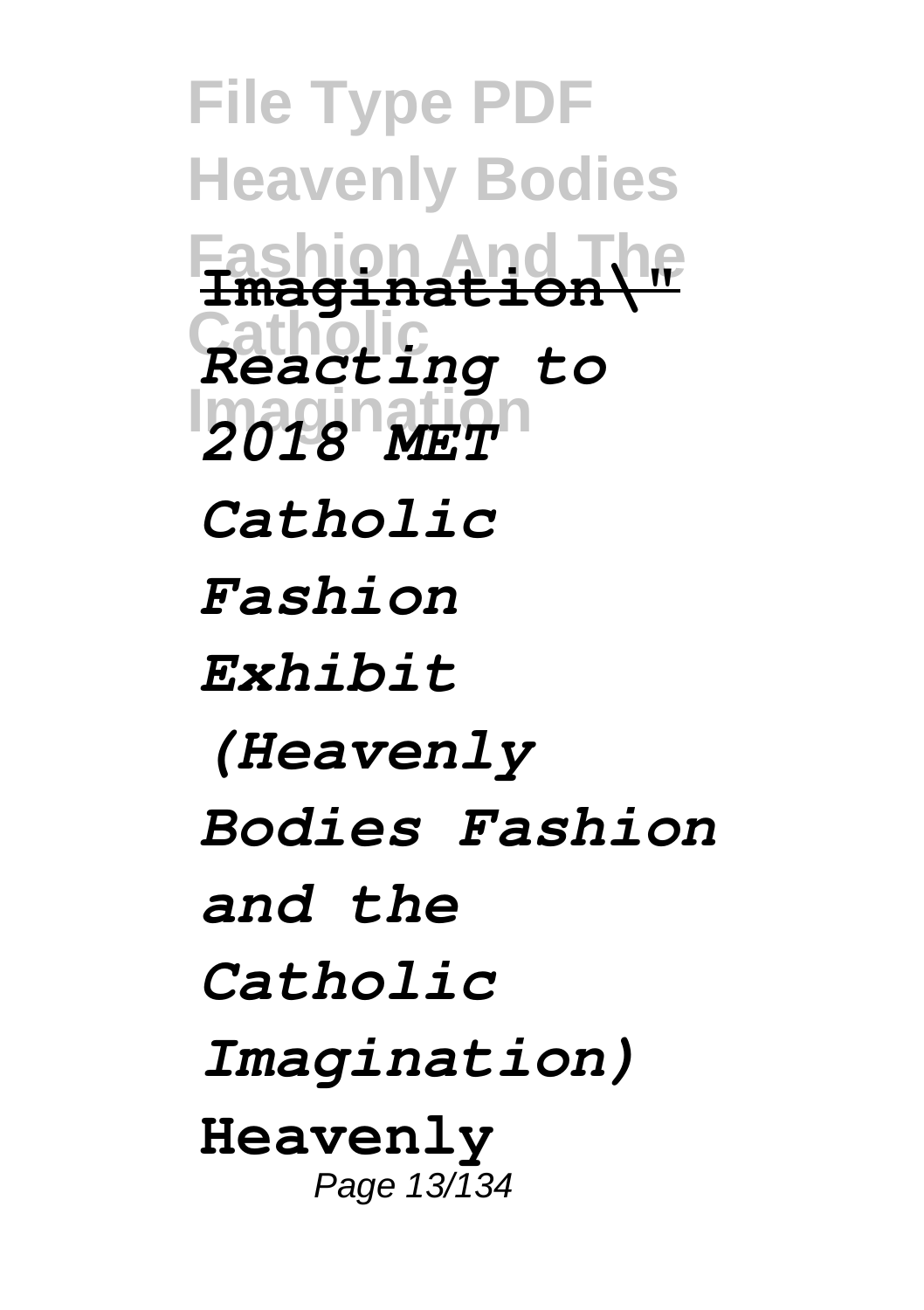**File Type PDF Heavenly Bodies Fashion And The Bodies: Catholic Fashion \u0026 Imagination The Catholic Imagination Costume Institute Met Gala \"HEAVENLY BODIES Fashion and Catholic Imagination\" Exhibiton at** Page 14/134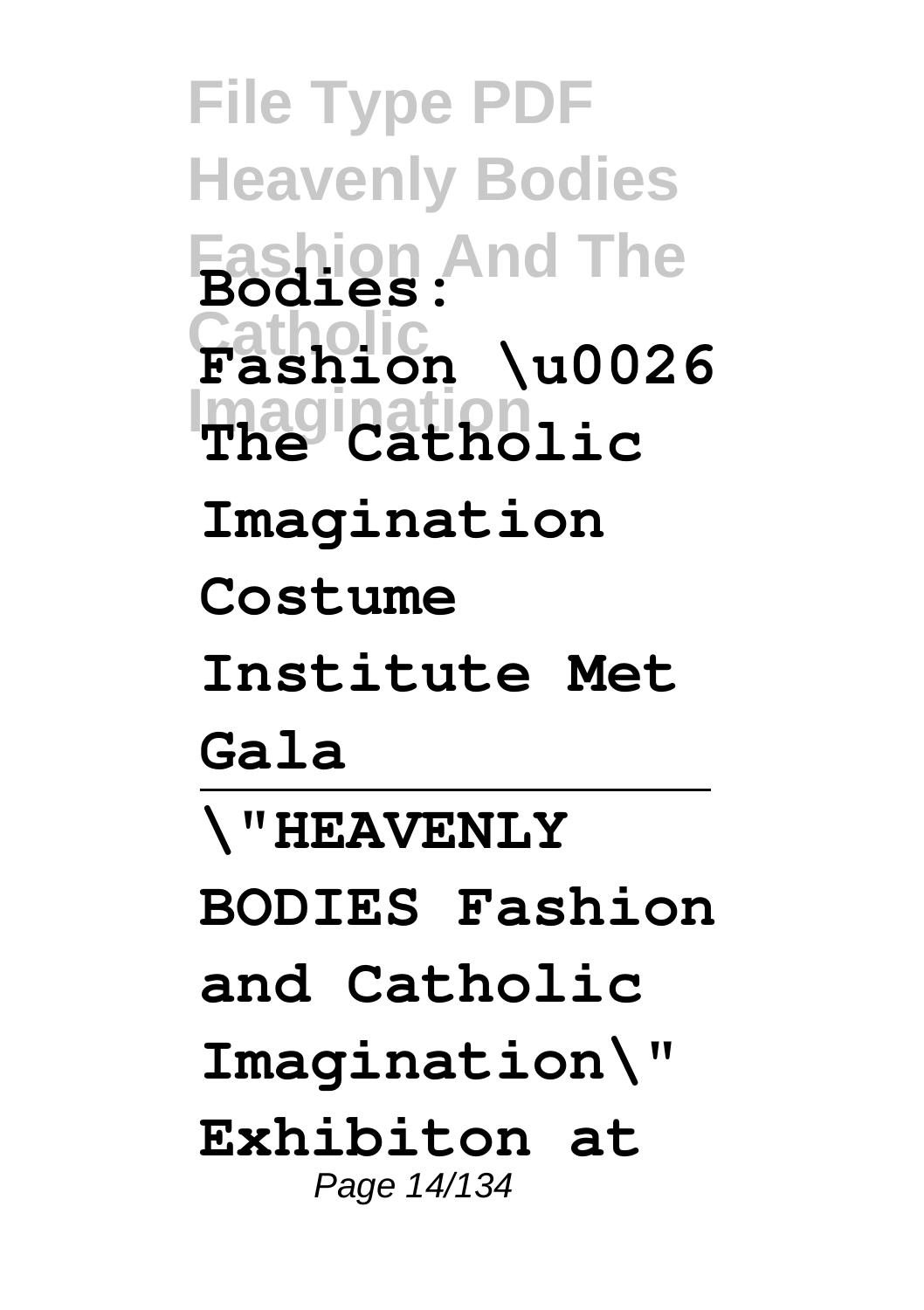**File Type PDF Heavenly Bodies Fashion And The MET NY July Catholic 2018'Heavenly Imagination Bodies: Fashion and the Catholic Imagination' exhibition 2018 Tim Marlow's Must-See Museum Shows: Heavenly** Page 15/134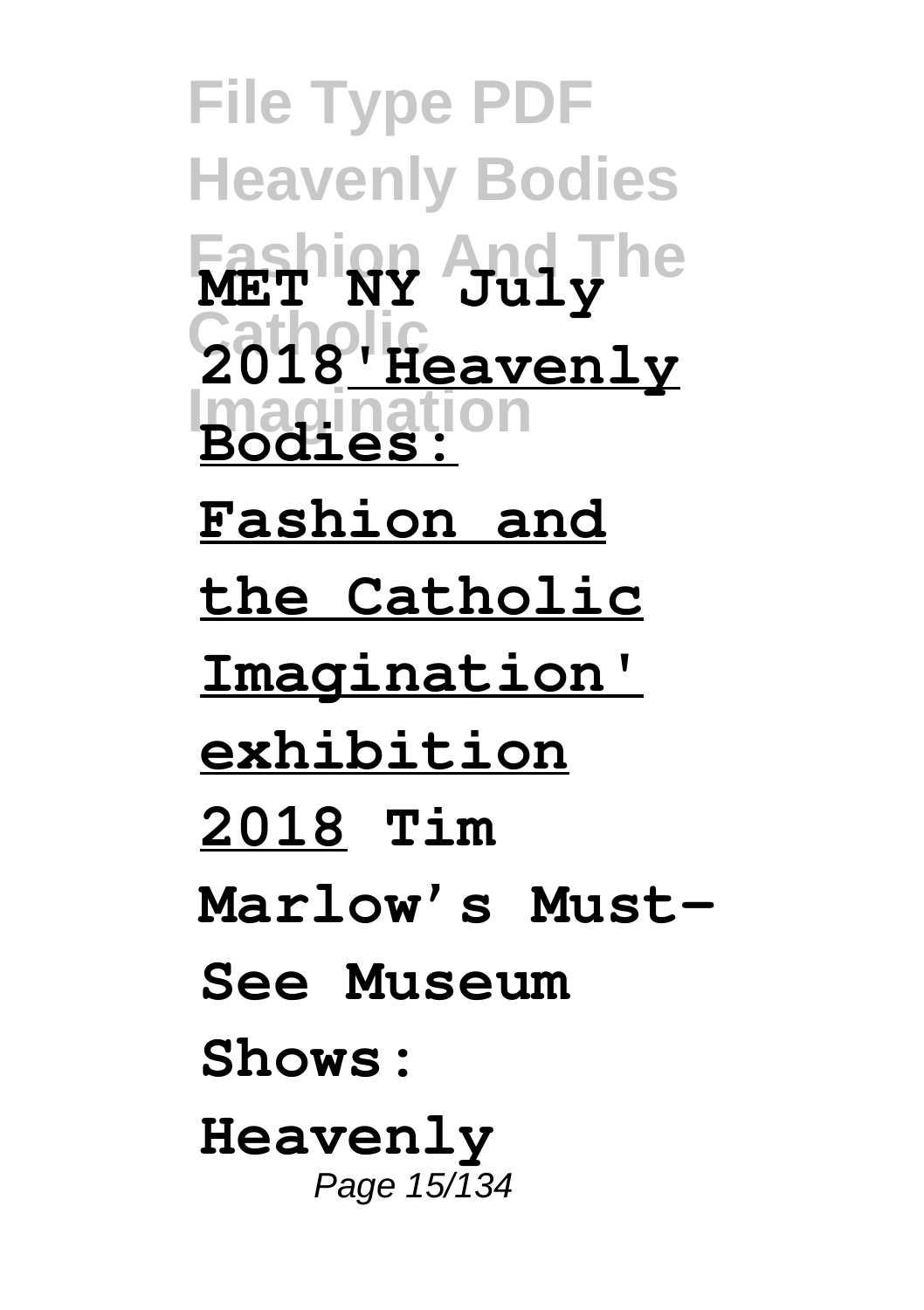**File Type PDF Heavenly Bodies Fashion And The Bodies: Catholic Fashion and Imagination the Catholic Imagination at the Met Heavenly Bodies \u0026 Religious Symbolism in High Fashion | From Gucci, Channel, to** Page 16/134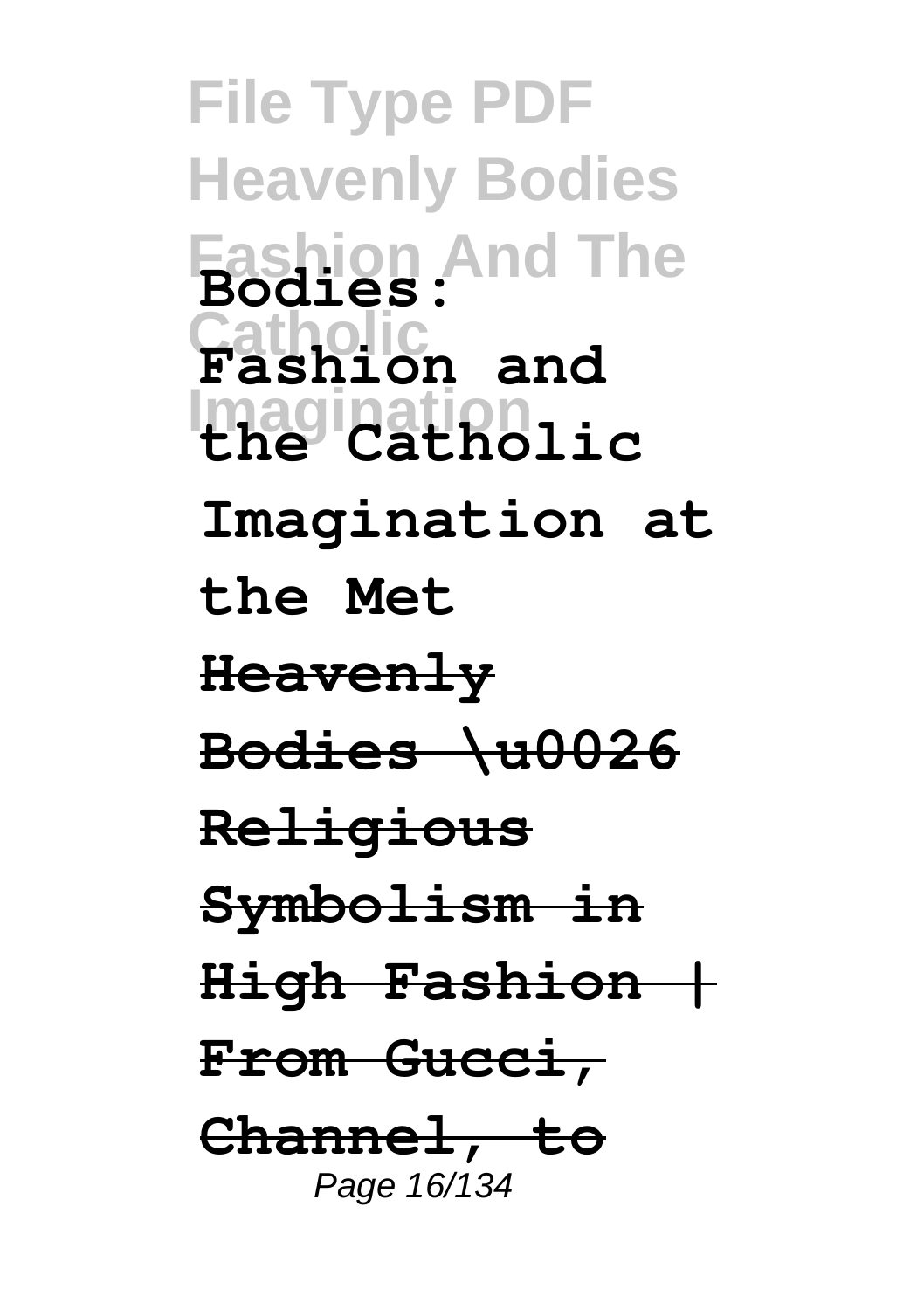**File Type PDF Heavenly Bodies Fashion And The Alexander Catholic McQueen Imagination** *HEAVENLY BODIES FASHION AND THE CATHOLIC IMAGINATION* **Heavenly Bodies Fashion And The Heavenly Bodies:** Page 17/134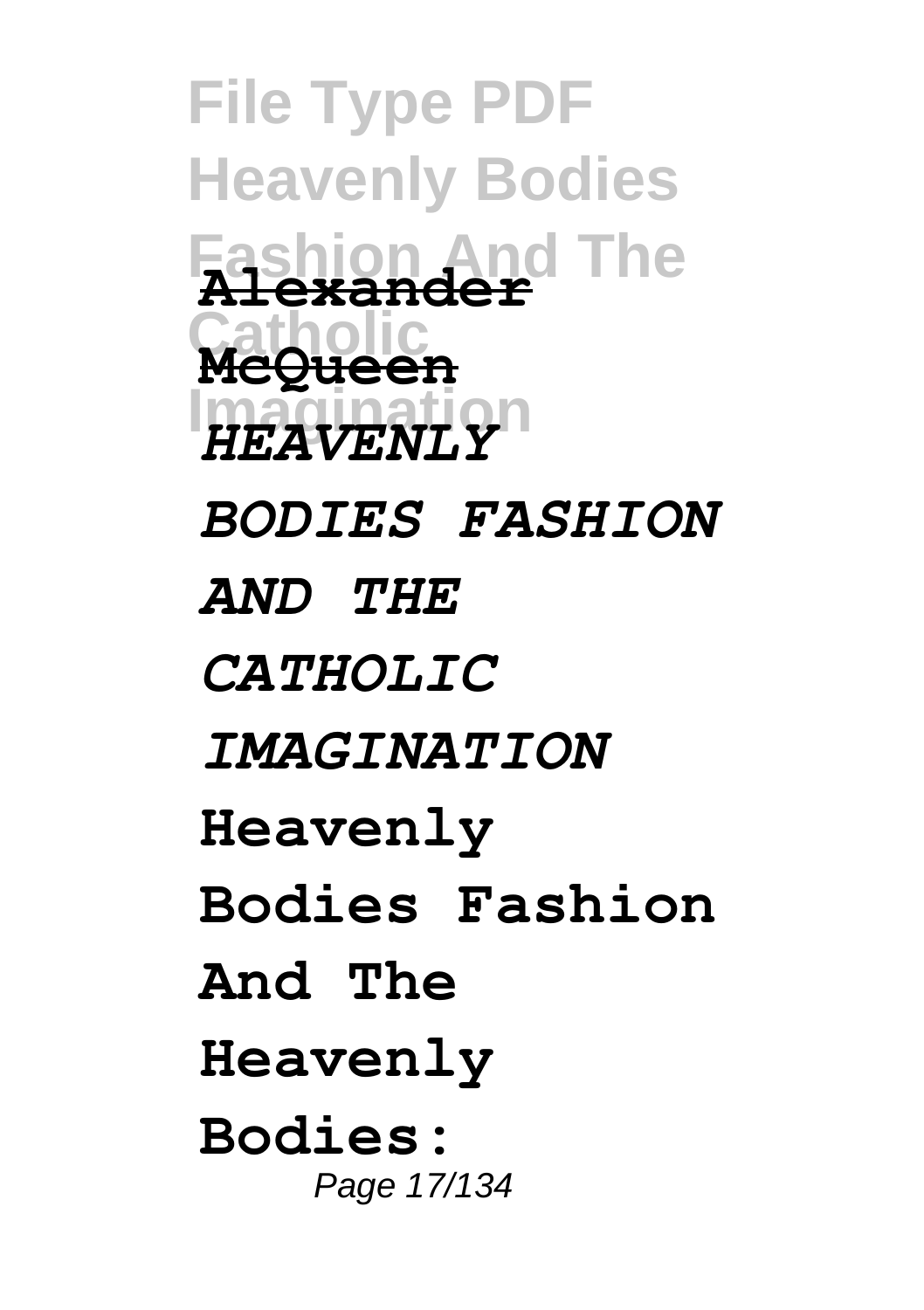**File Type PDF Heavenly Bodies Fashion And The Fashion and Catholic the Catholic Imagination Imagination. At The Met Fifth Avenue and The Met Cloisters. May 10–October 8, 2018. Exhibition Overview Select Images:** Page 18/134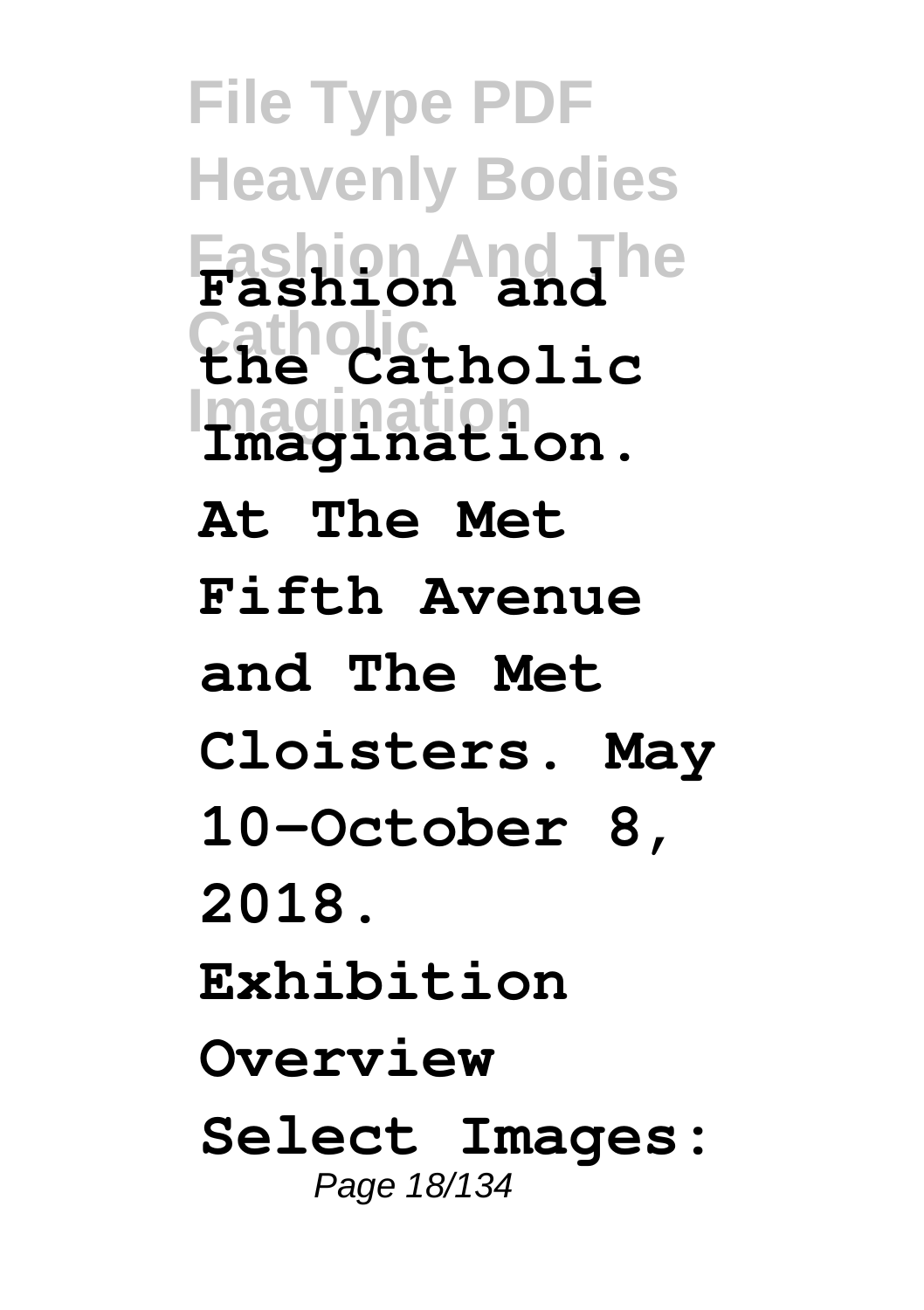**File Type PDF Heavenly Bodies Fashion And The Art and Catholic Fashion Imagination Objects Exhibition Galleries: The Met Fifth Aven ue—Medieval, Byzantine, Lehman Galleries Exhibition Galleries: The** Page 19/134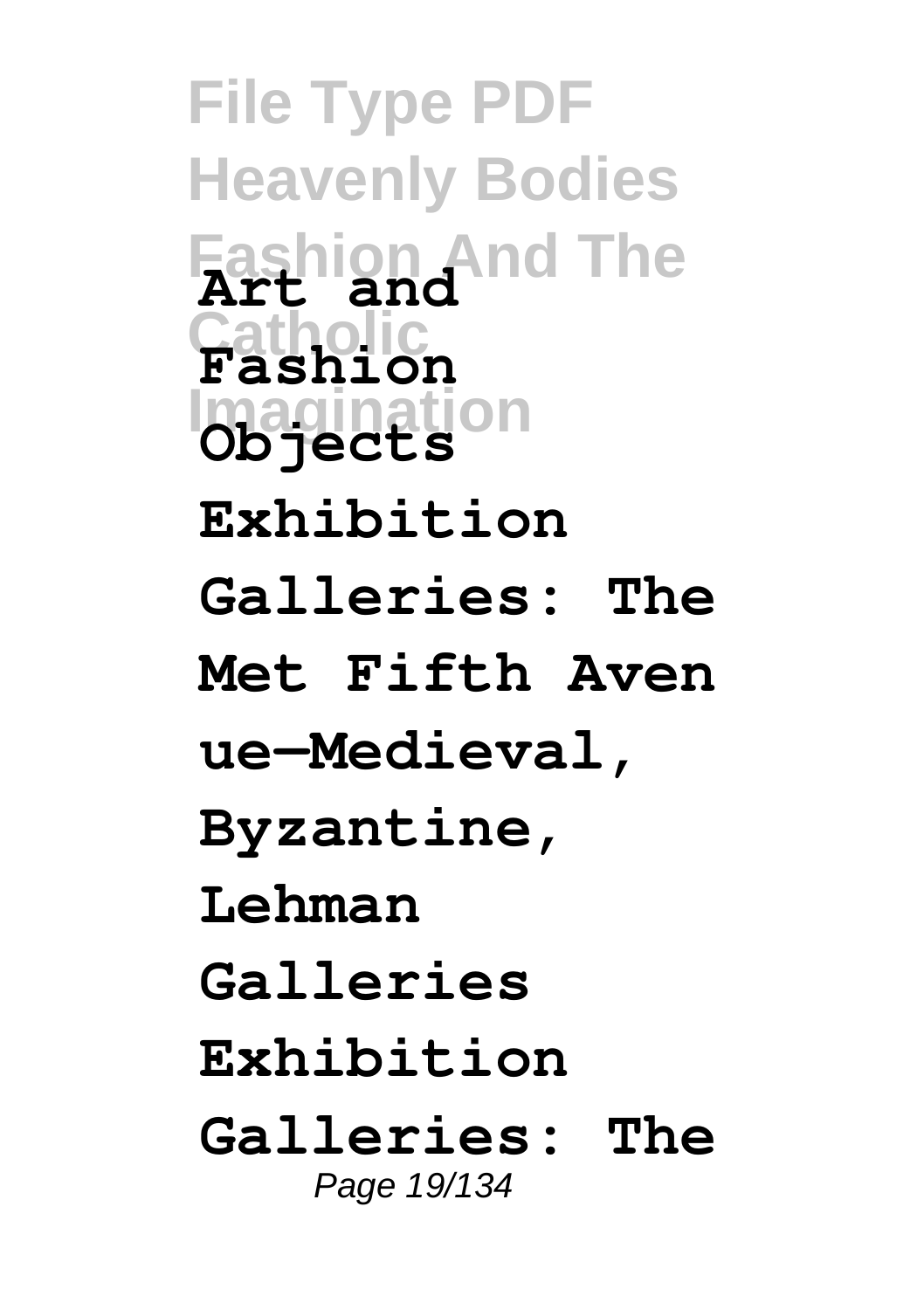**File Type PDF Heavenly Bodies Fashion And The Met Cloisters. Catholic Buy Tickets. Imagination**

**Heavenly Bodies: Fashion and the Catholic Imagination ... These works of art have, in turn, fueled** Page 20/134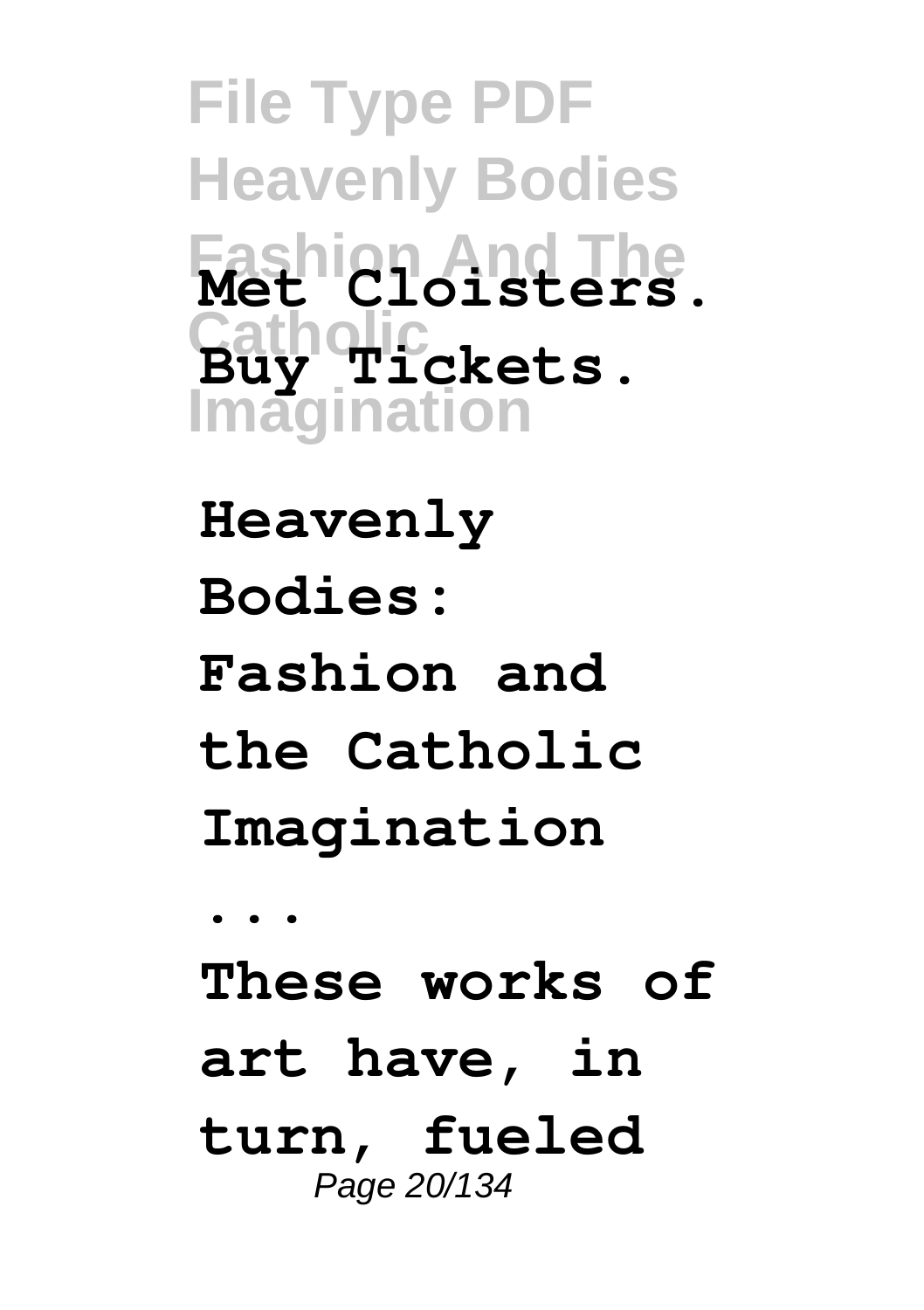**File Type PDF Heavenly Bodies Fashion And The the Catholic imagination of Imagination fashion designers in the 20th and 21st centuries, yielding some of the most innovative creations in costume** Page 21/134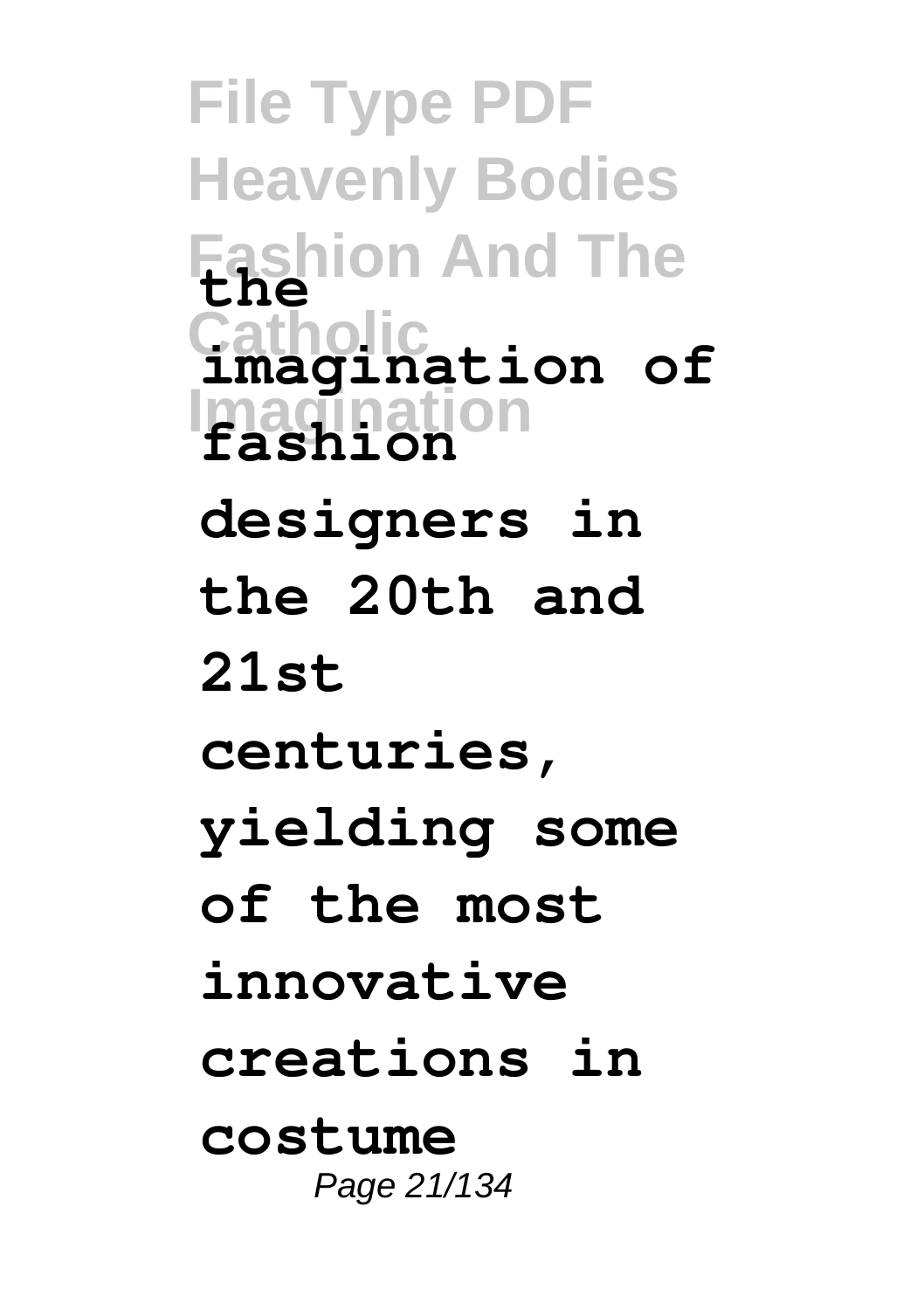**File Type PDF Heavenly Bodies Fashion And The history. Catholic Connecting Imagination significant religious art and artifacts to their sartorial expressions, Heavenly Bodies: Fashion and the Catholic** Page 22/134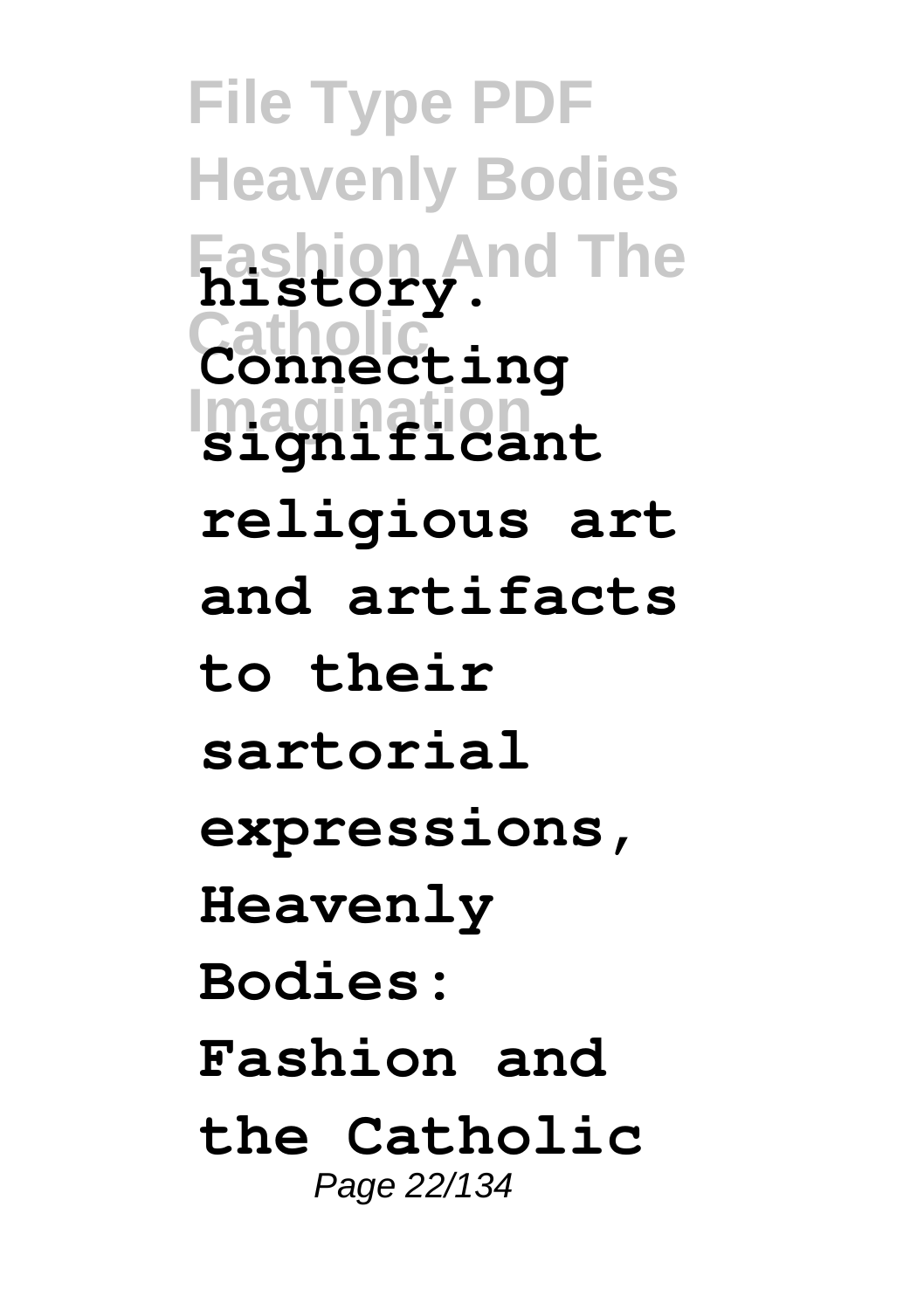**File Type PDF Heavenly Bodies Fashion And The Imagination Catholic provides a Imagination critical analysis of fashion's engagement with notions of the divine.**

**Heavenly Bodies - Fashion and** Page 23/134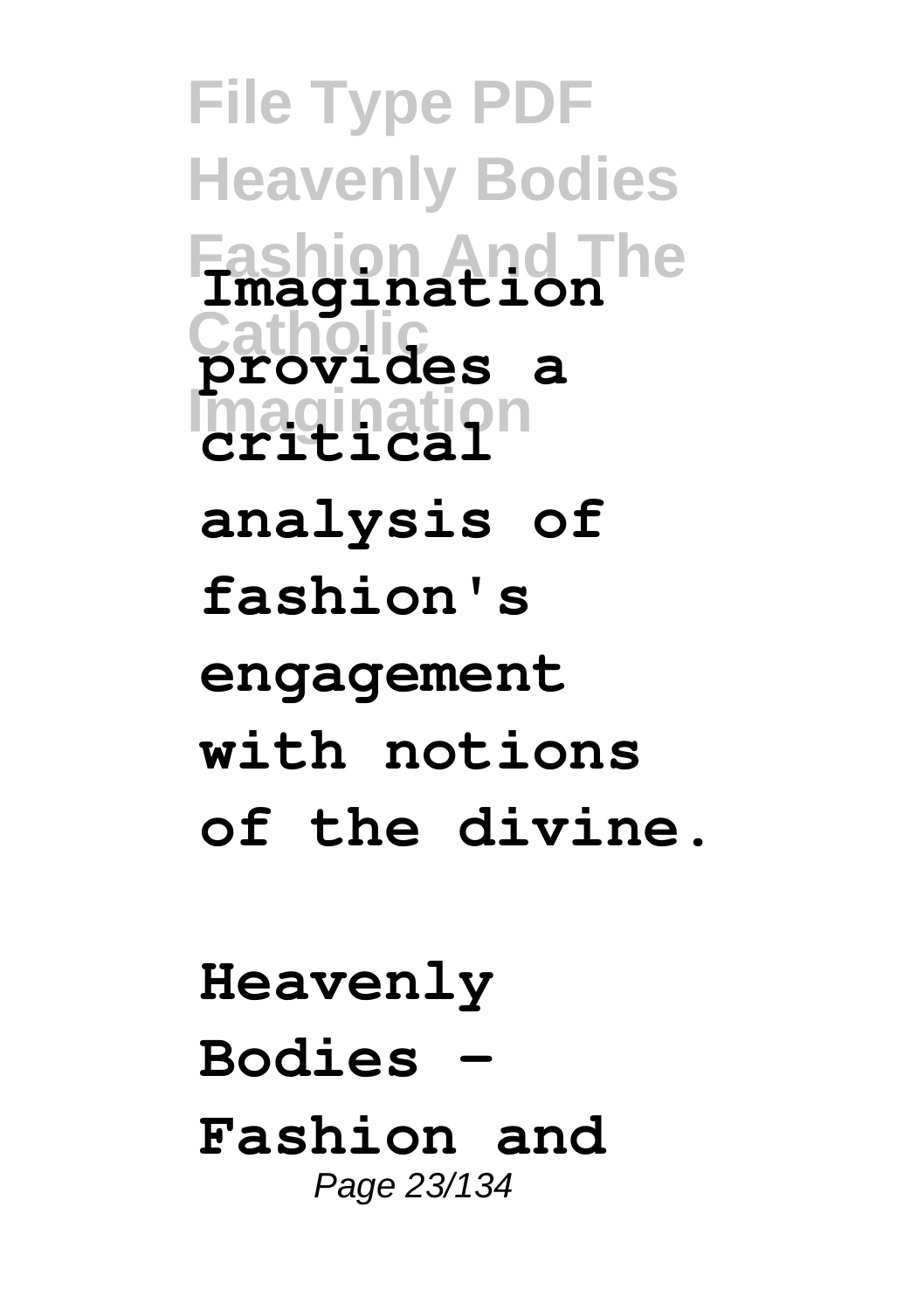**File Type PDF Heavenly Bodies Fashion And The the Catholic Catholic Imagination Imagination ...**

**These masterworks have, in turn, fueled the imaginations of fashion designers in the 20th and 21st** Page 24/134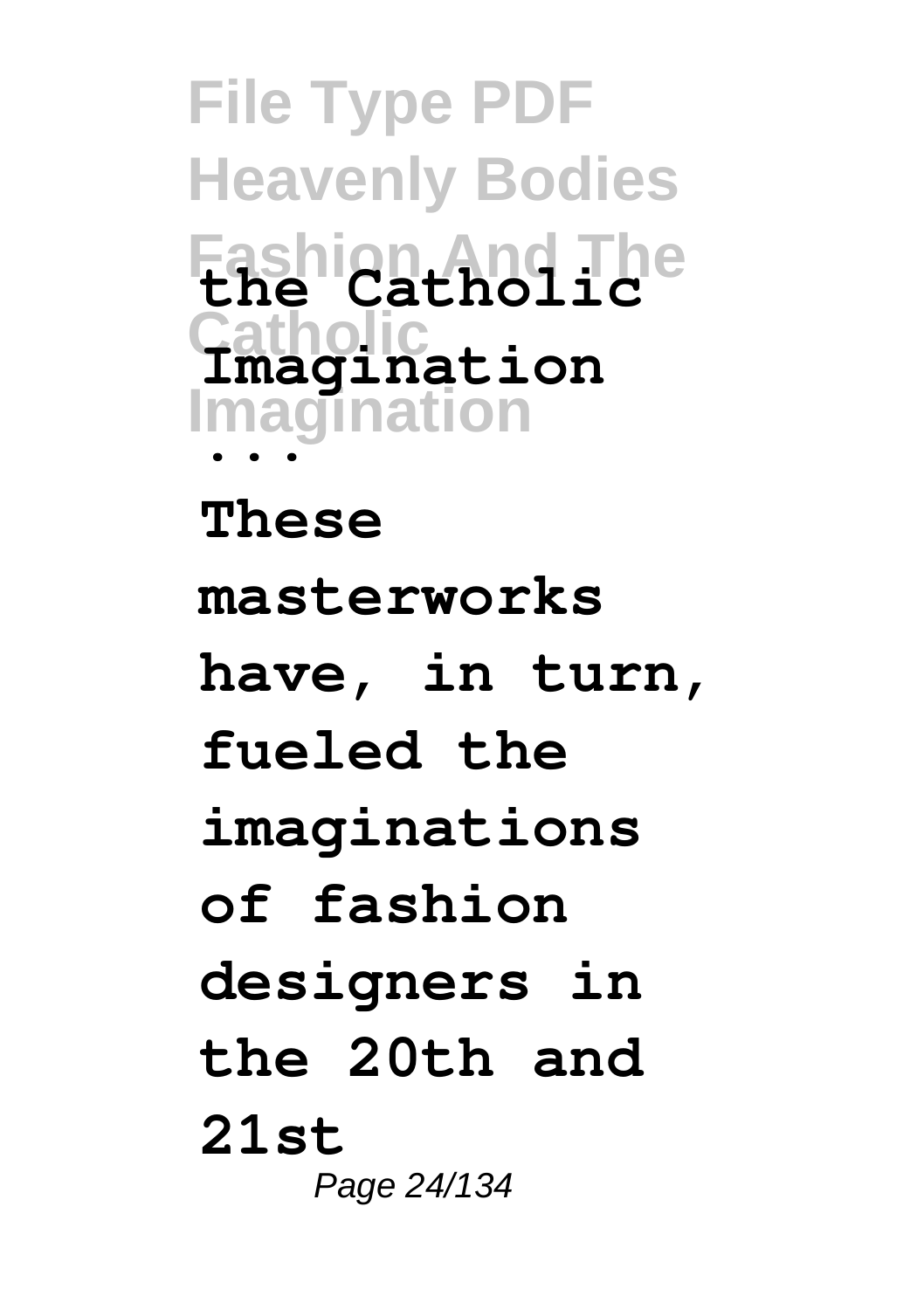**File Type PDF Heavenly Bodies Fashion And The centuries, Catholic yielding some Imagination of the most innovative creations in the history of fashion. Heavenly Bodies: Fashion and the Catholic Imagination** Page 25/134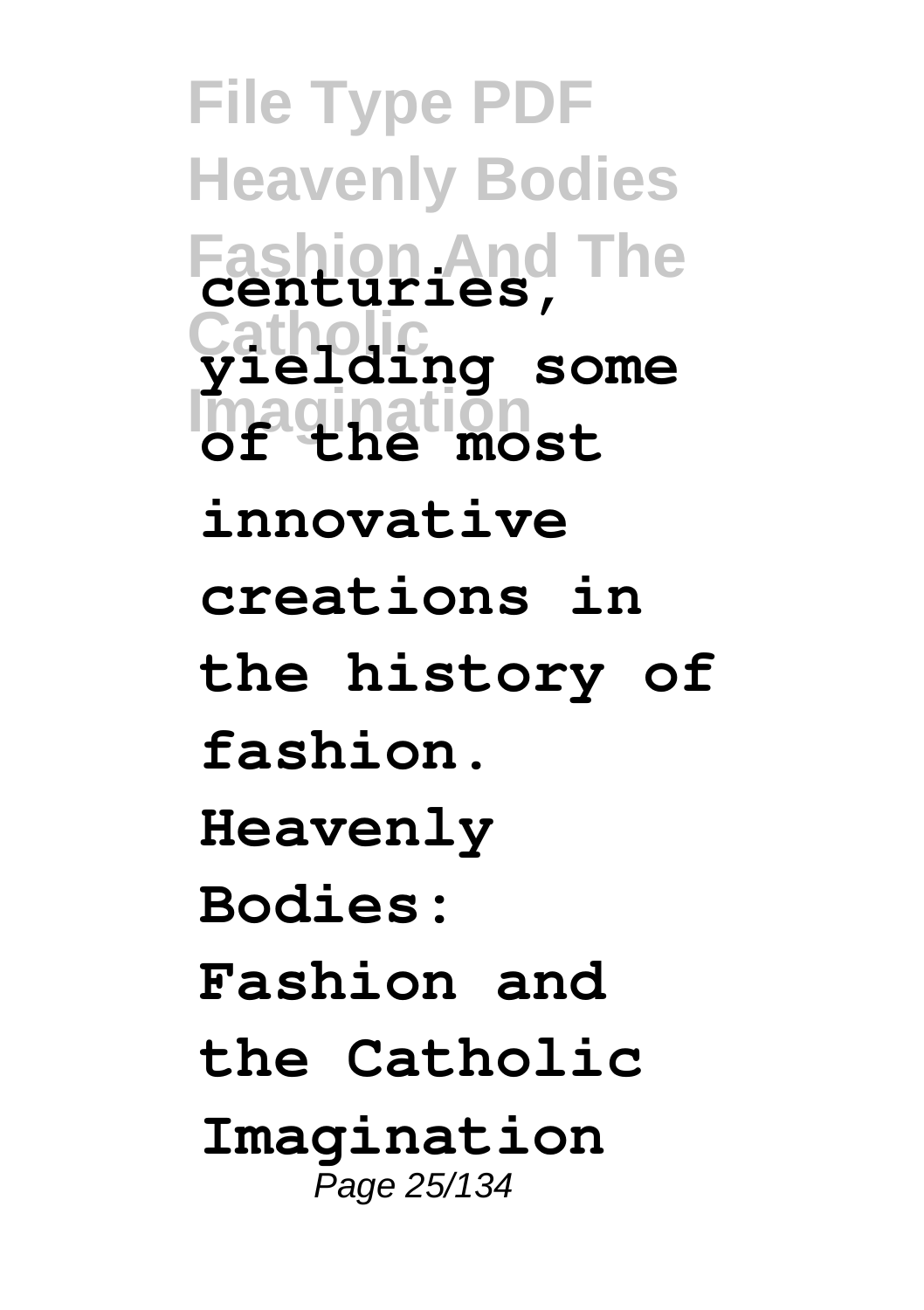**File Type PDF Heavenly Bodies Fashion And The explores Catholic fashion's Imagination complex and often controversial relationship with Catholicism by examining the role of spirituality and religion** Page 26/134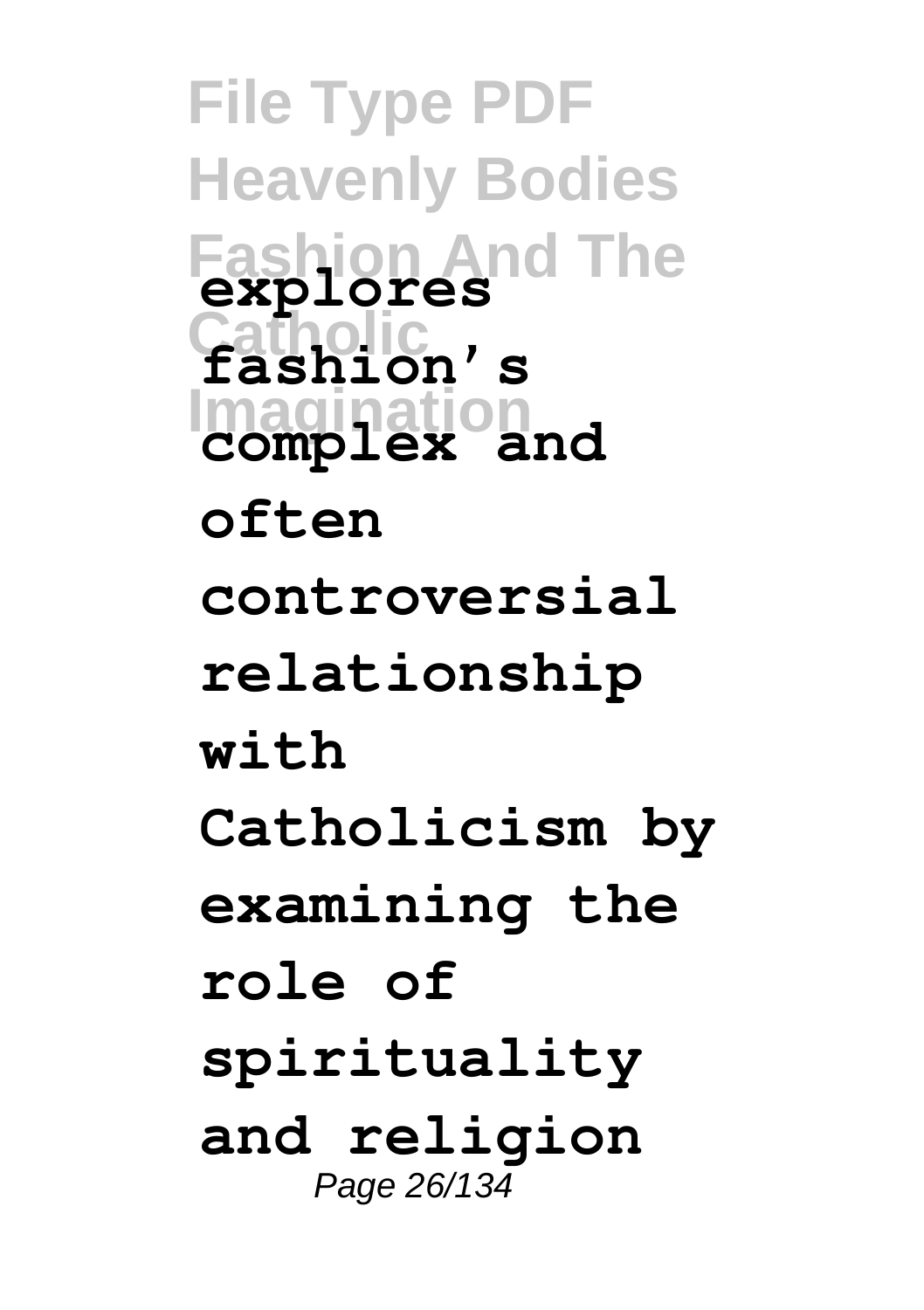**File Type PDF Heavenly Bodies Fashion And The in Catholic contemporary Imagination culture. This two-volume publication connects significant religious art and artifacts to their sartorial ...**

Page 27/134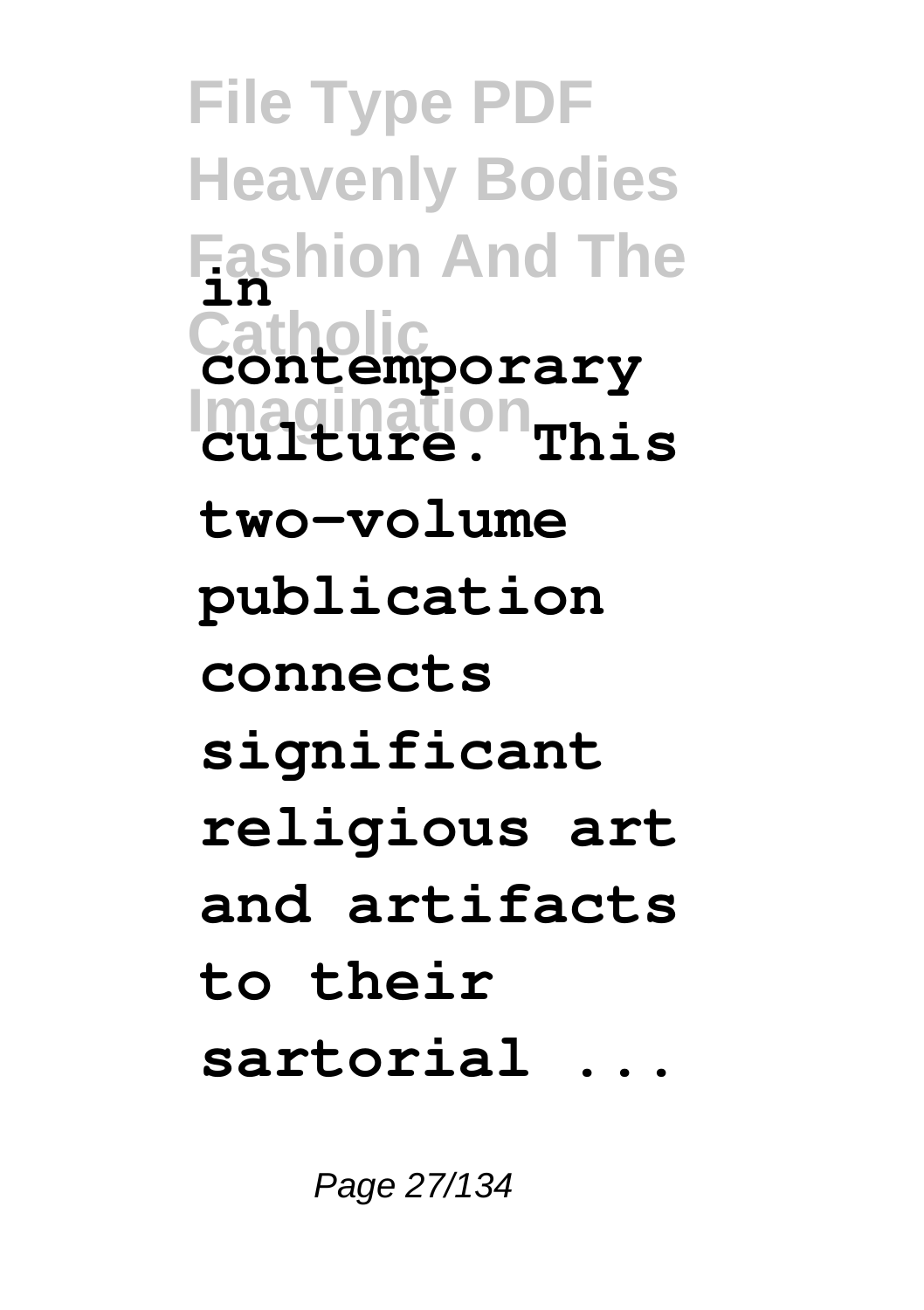**File Type PDF Heavenly Bodies Fashion And The Heavenly Catholic Bodies: Imagination Fashion and the Catholic Imagination ... The Madonna, womb of divinity, material vessel of the ethereal is** Page 28/134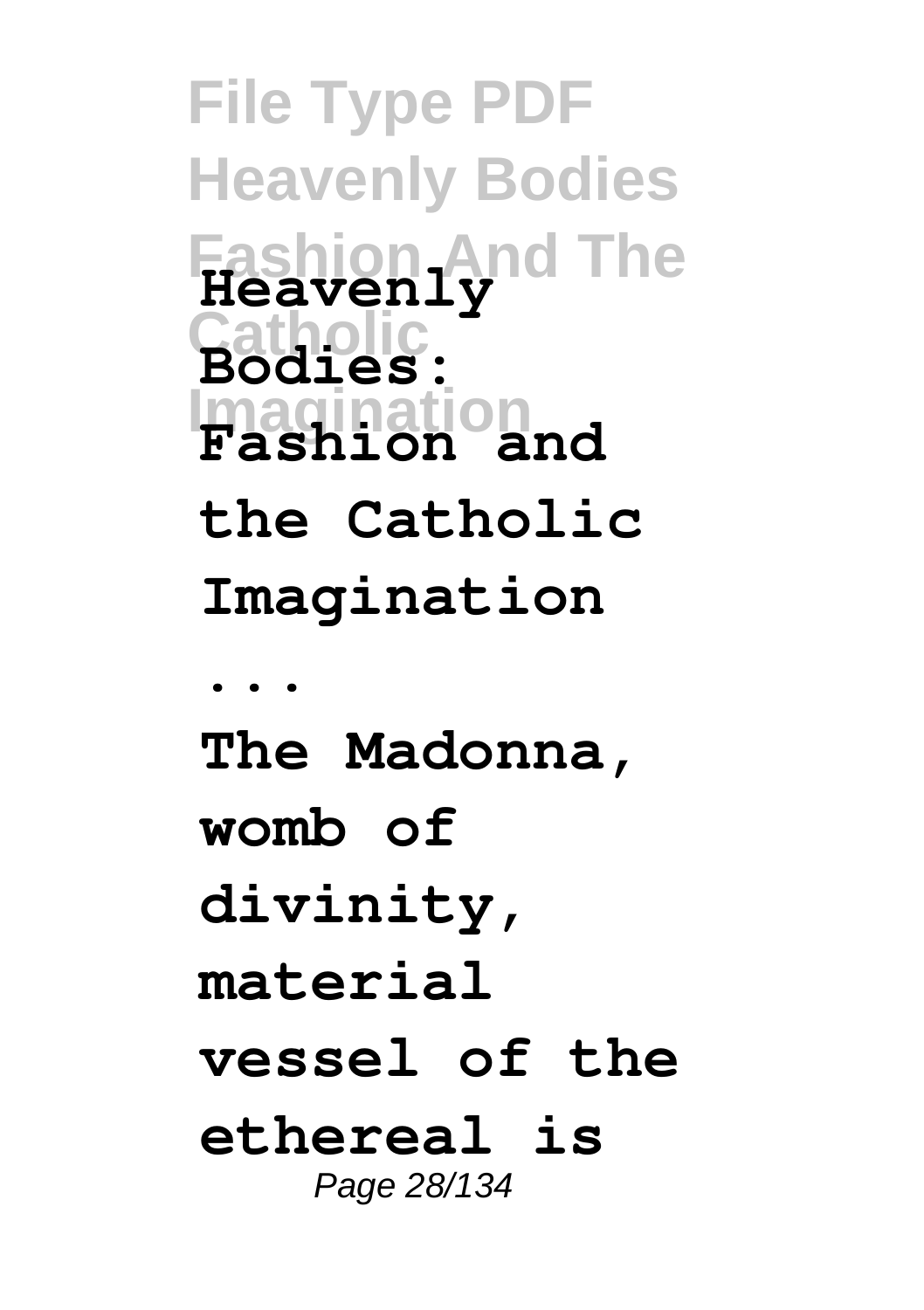**File Type PDF Heavenly Bodies Fashion And The used as the Catholic unofficial Imagination model in this exhibition her figure in this case is a fitting icon, aligned to fashion's association with...**

Page 29/134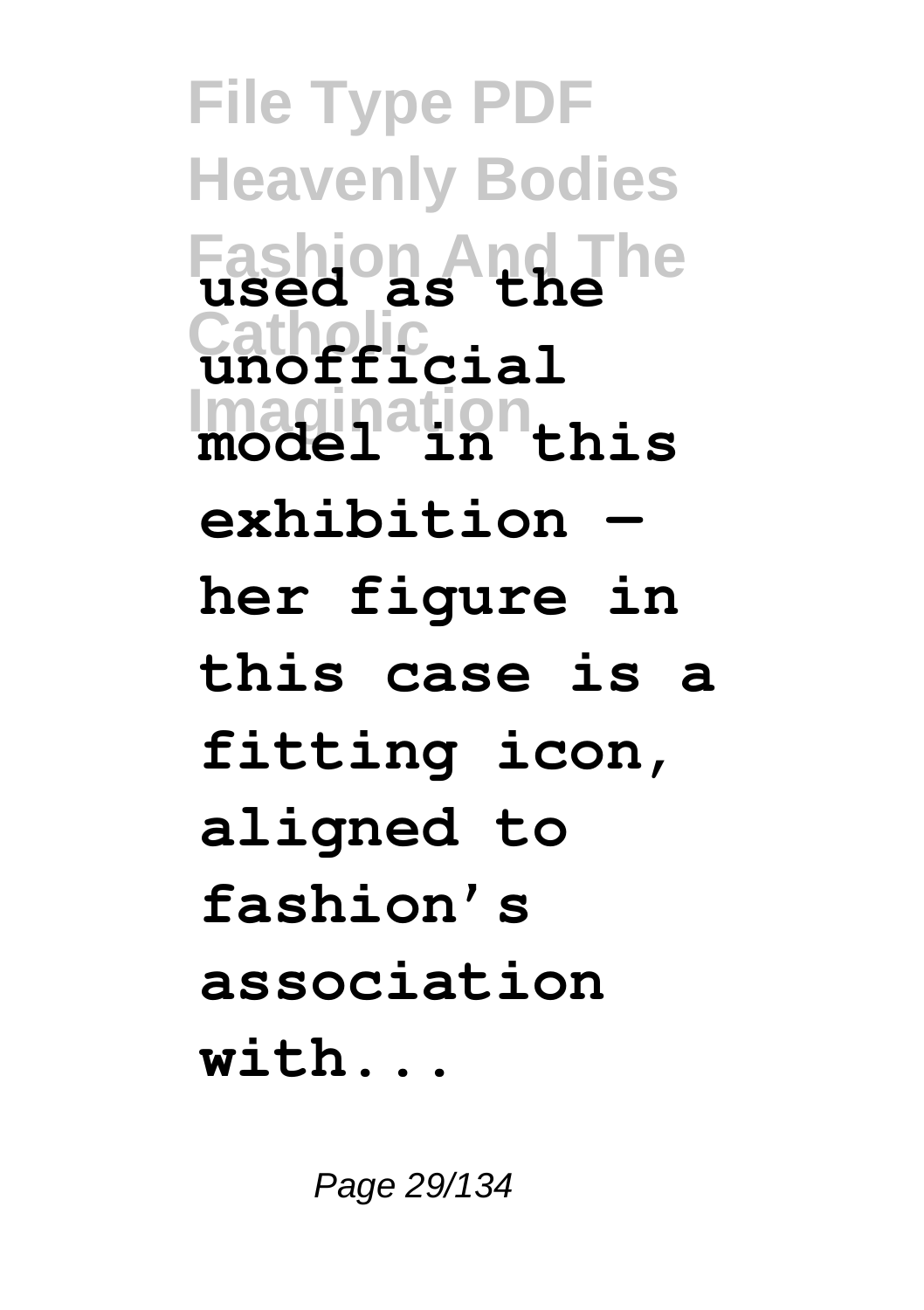**File Type PDF Heavenly Bodies Fashion And The Heavenly Catholic Bodies: Imagination Fashion and the Catholic Imagination | by ... Heavenly Bodies: Fashion and the Catholic Imagination: The stars'** Page 30/134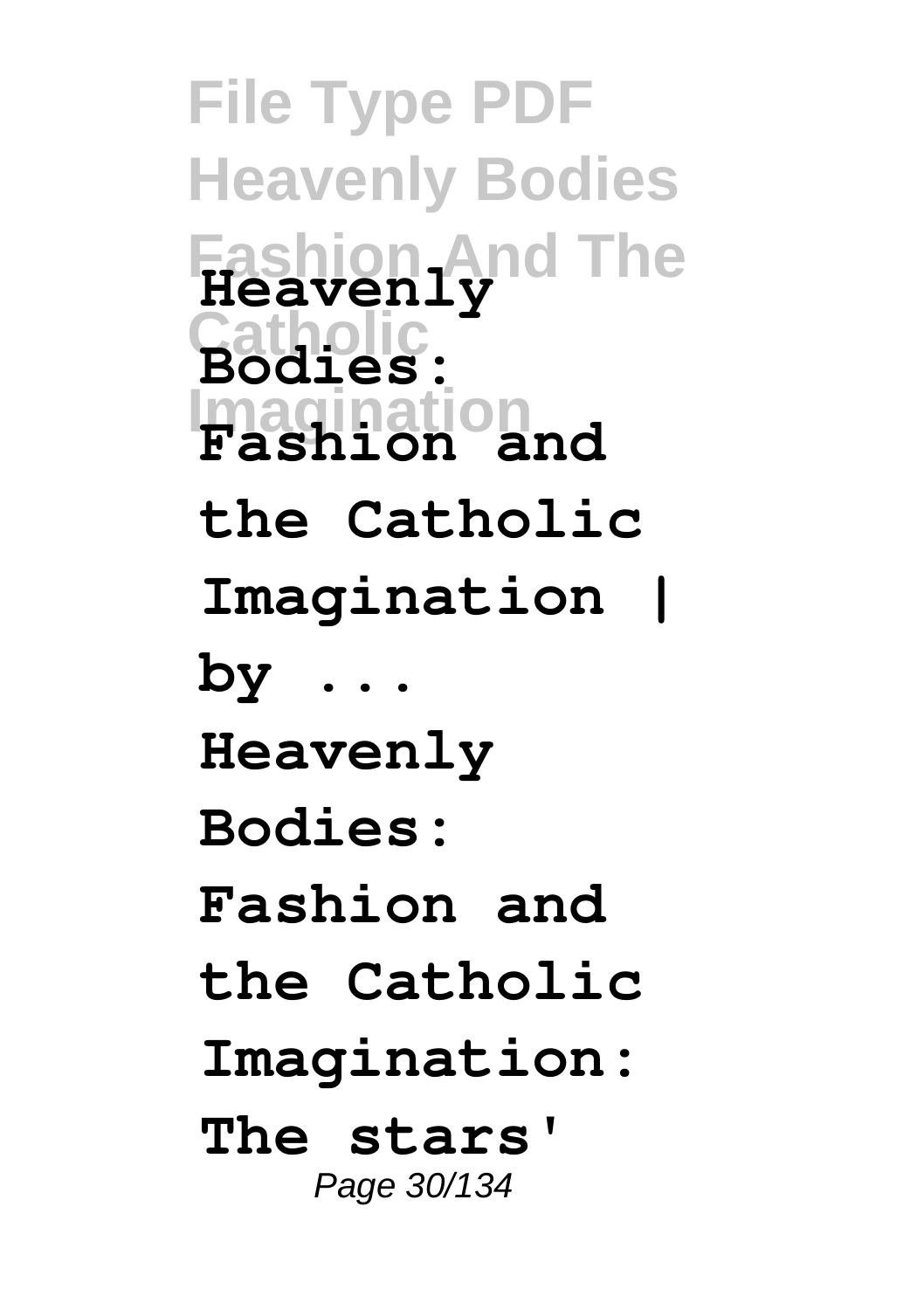**File Type PDF Heavenly Bodies Fashion And The divine Catholic inspiration Imagination Rihanna Pope Rihanna: The star was the undoubted showstopper of the entire event**

**Heavenly Bodies:** Page 31/134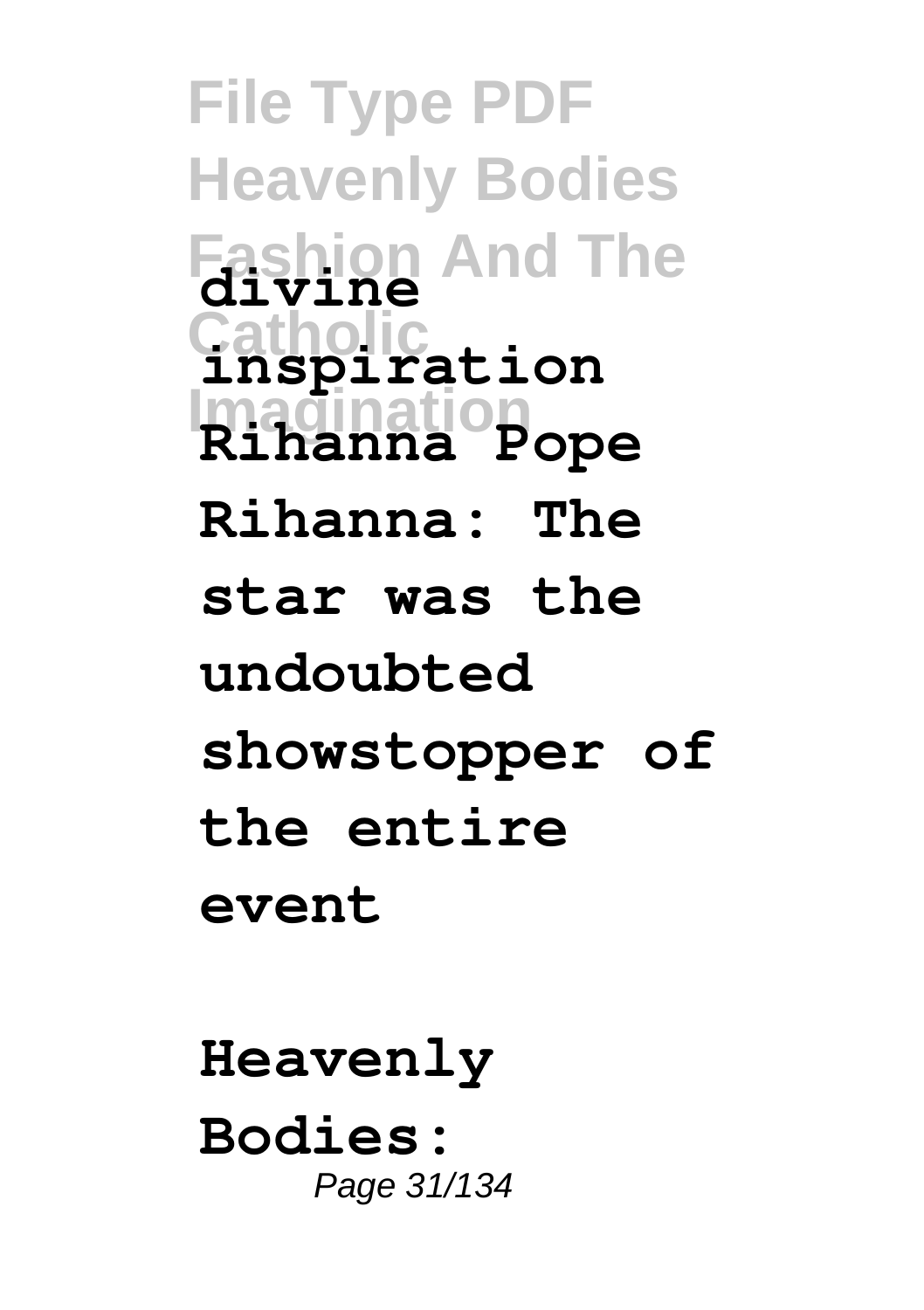**File Type PDF Heavenly Bodies Fashion And The Fashion and Catholic the Catholic Imagination Imagination: The ... But it makes sense that just as Federico Fellini fetishized the Church's style in the** Page 32/134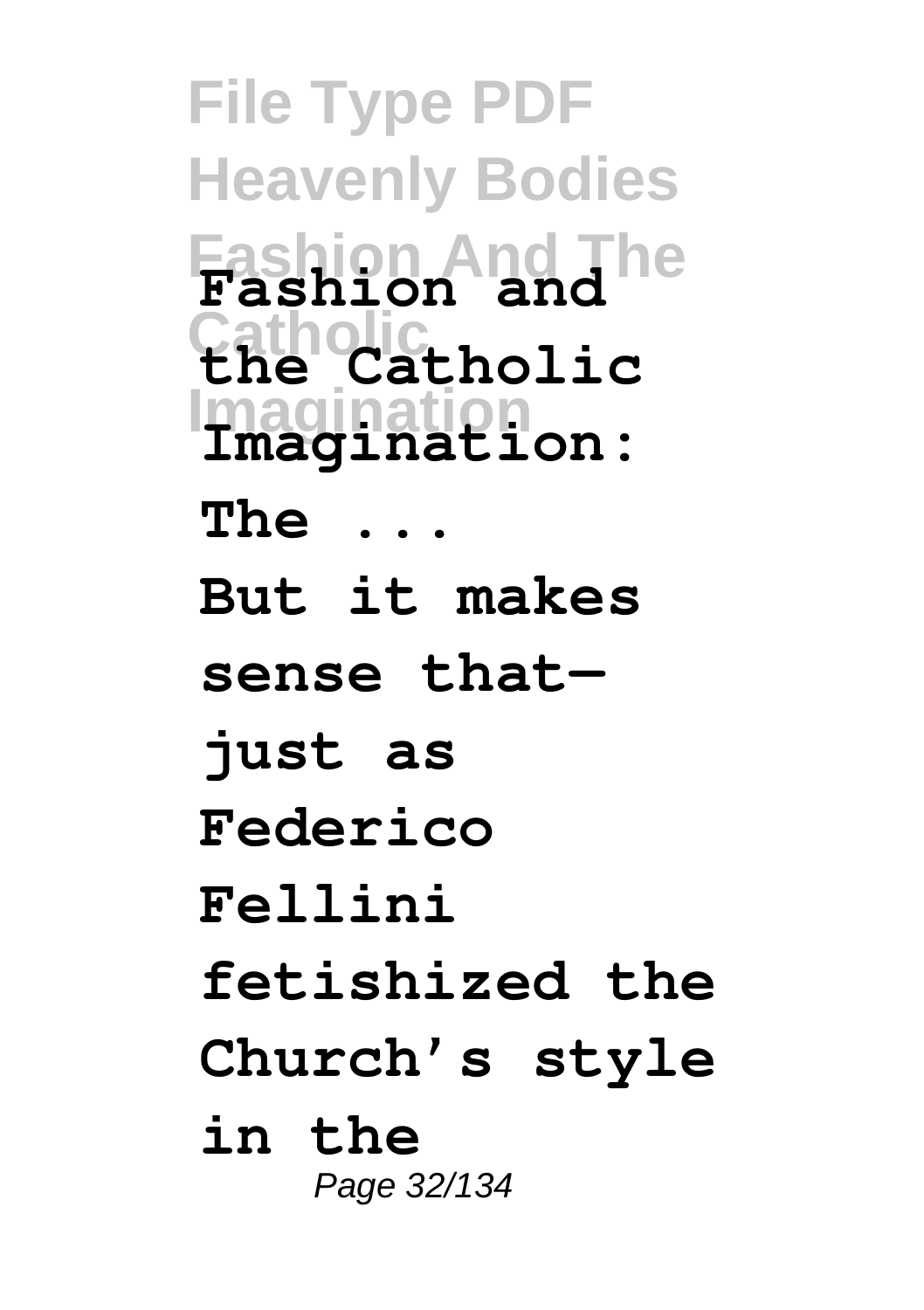**File Type PDF Heavenly Bodies Fashion And The fabulous, Catholic satirical Imagination Vatican fashion show in his 1972 movie Roma—designers would find inspiration in the ...**

**"Heavenly** Page 33/134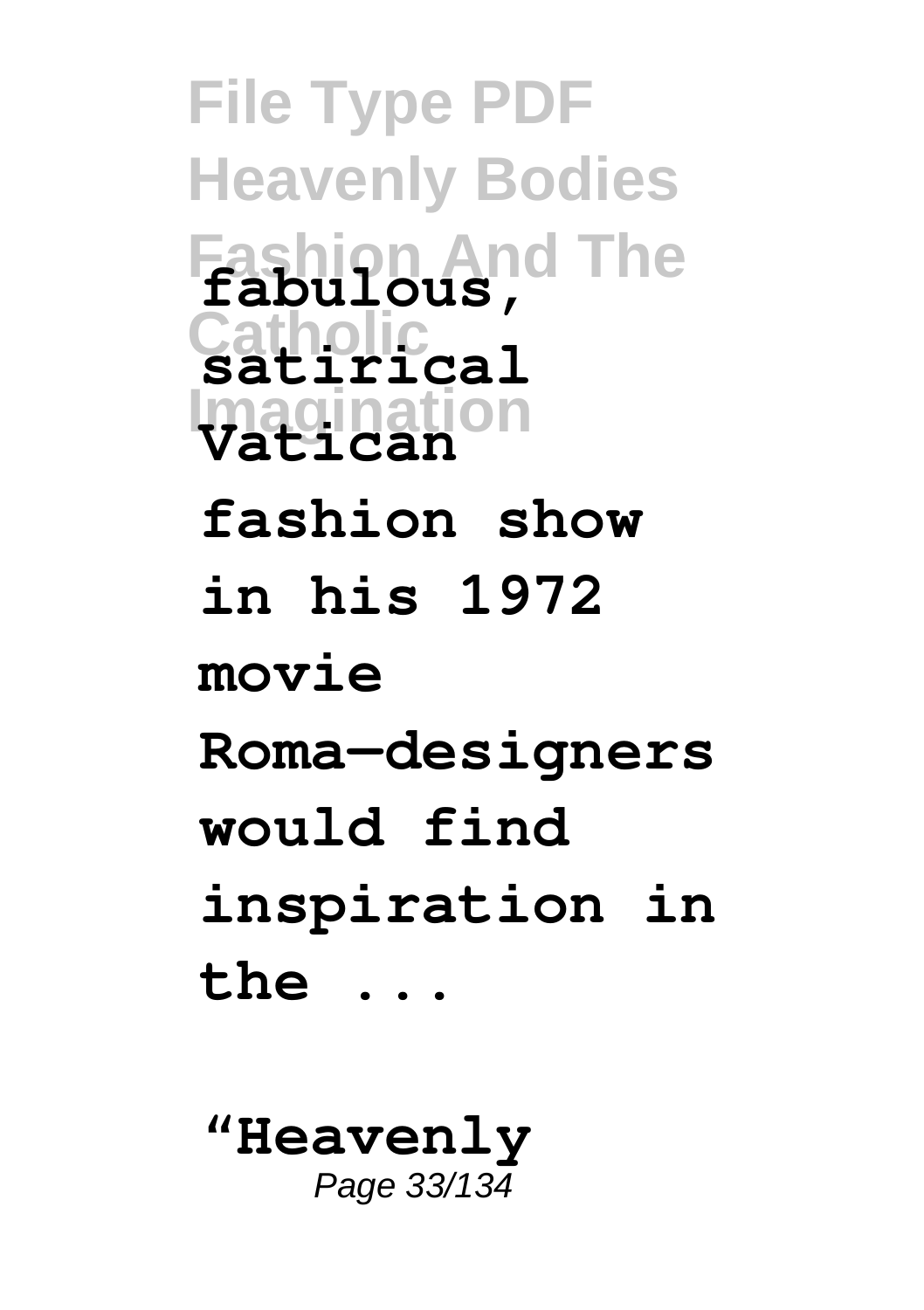**File Type PDF Heavenly Bodies Fashion And The Bodies," the Catholic Met's Biggest Imagination Show Ever, Earns Its ... View a selection of the art and fashion works featured in the exhibition "Heavenly Bodies:** Page 34/134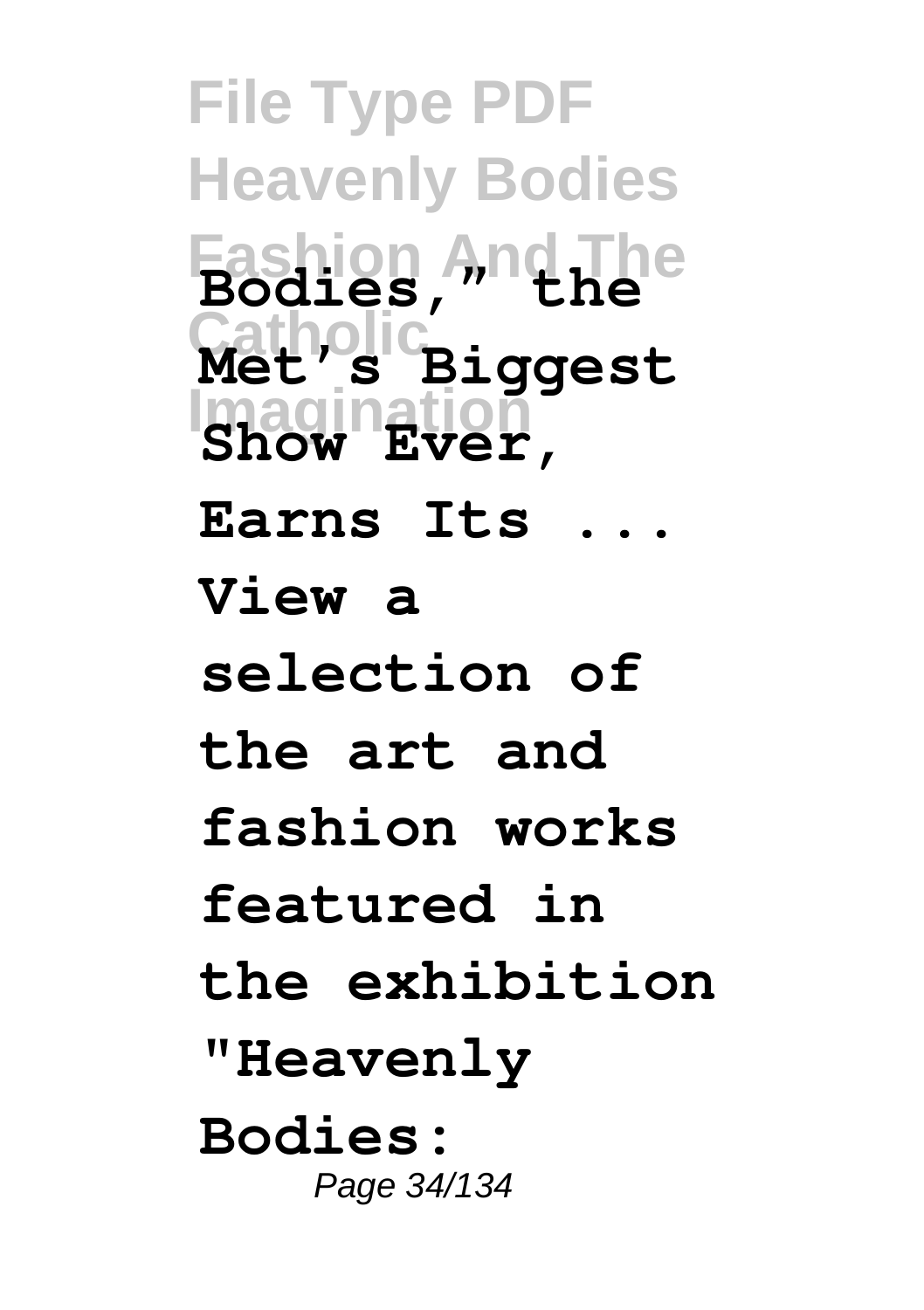**File Type PDF Heavenly Bodies Fashion And The Fashion and Catholic the Catholic Imagination Imagination." Exhibitions / Heavenly Bodies: Fashion and the Catholic Imagination / Select Images: Art and Fashion** Page 35/134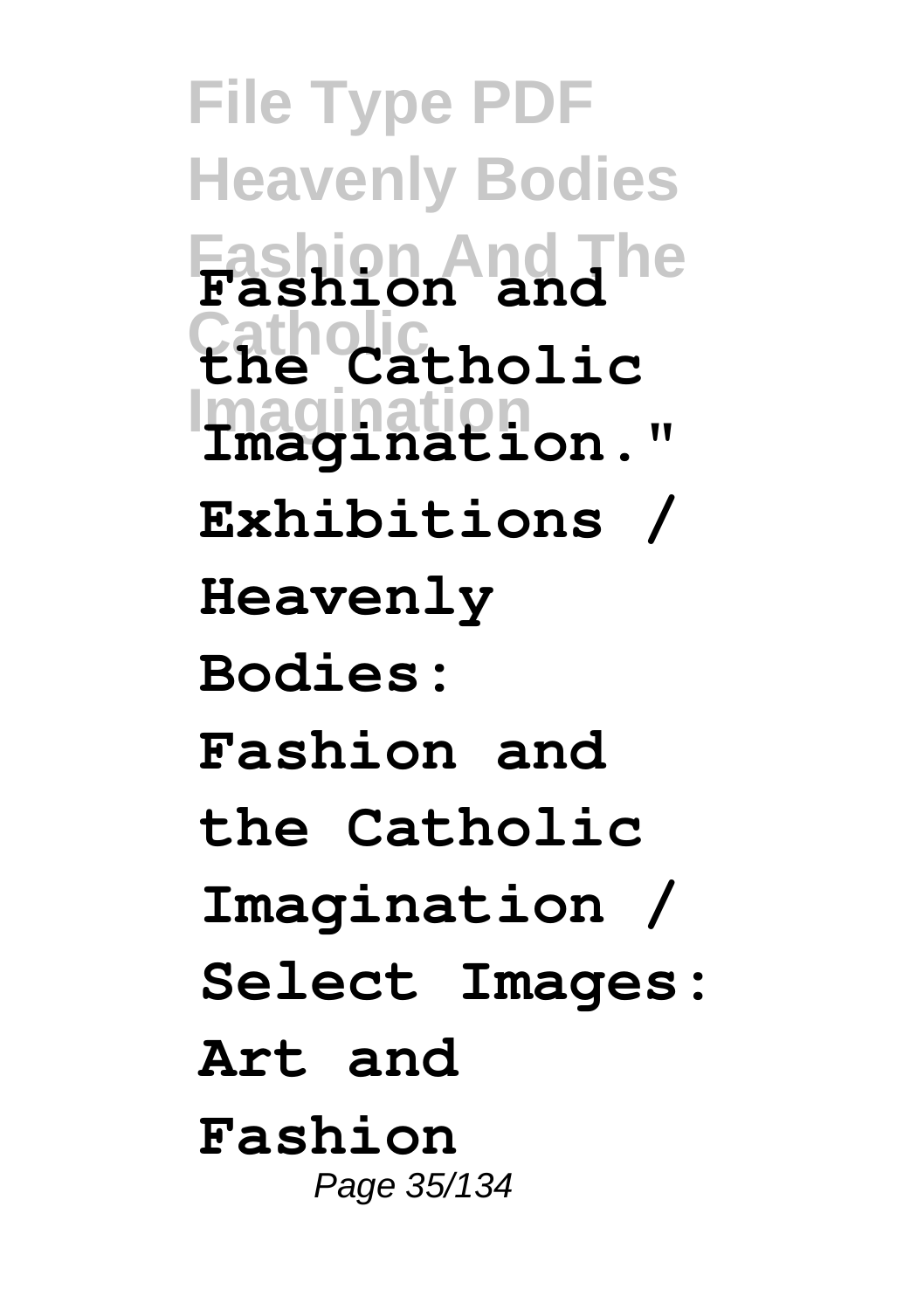**File Type PDF Heavenly Bodies Fashion And The Objects Catholic Imagination Select Images: Art and Fashion Objects | The Metropolitan ... The Costume Institute's spring 2018 exhibition,** Page 36/134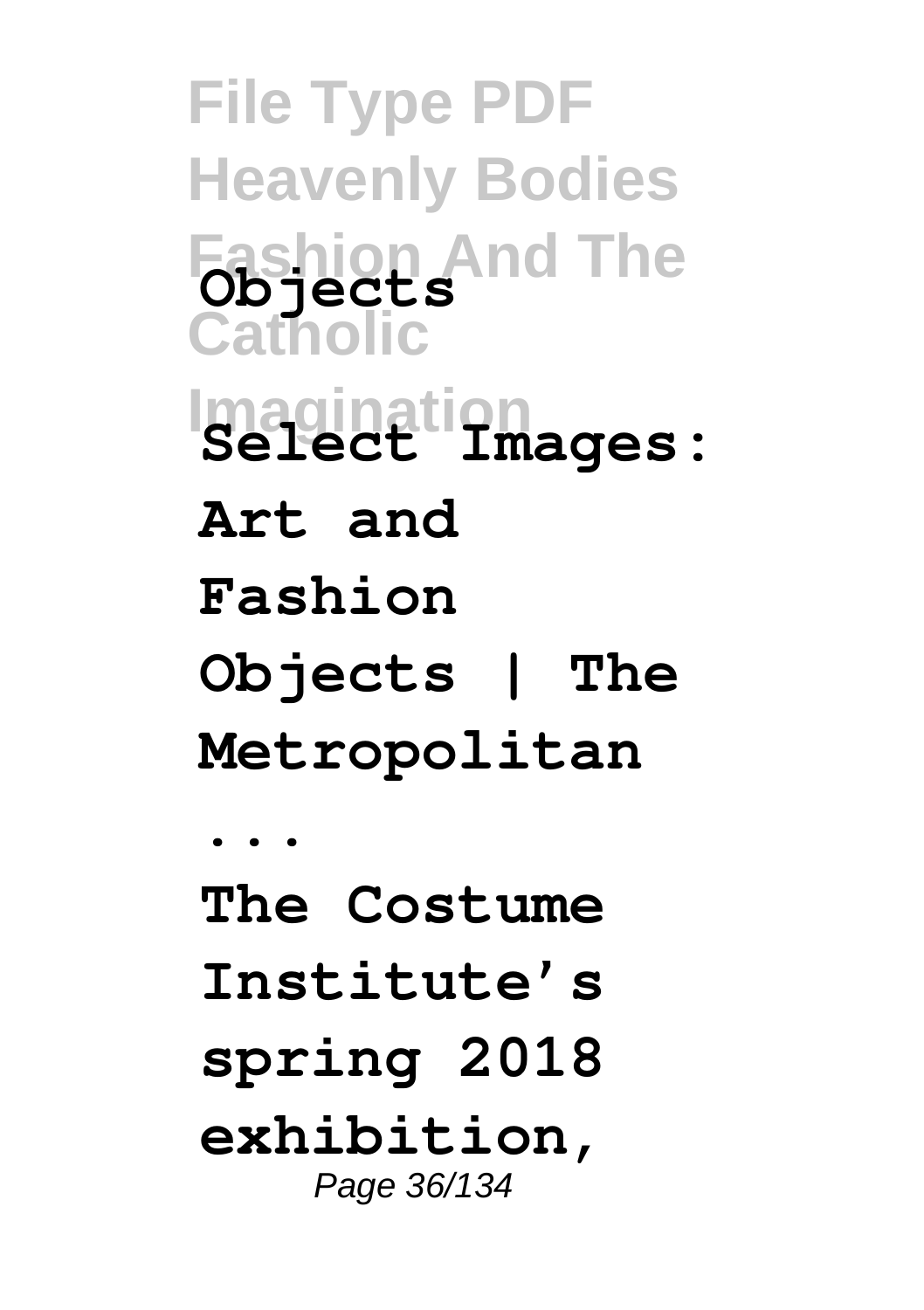**File Type PDF Heavenly Bodies Fashion And The Heavenly Catholic Bodies: Imagination Fashion and the Catholic Imagination, on view from May 10 through October 8, 2018 (preceded on May 7 by The Costume Institute** Page 37/134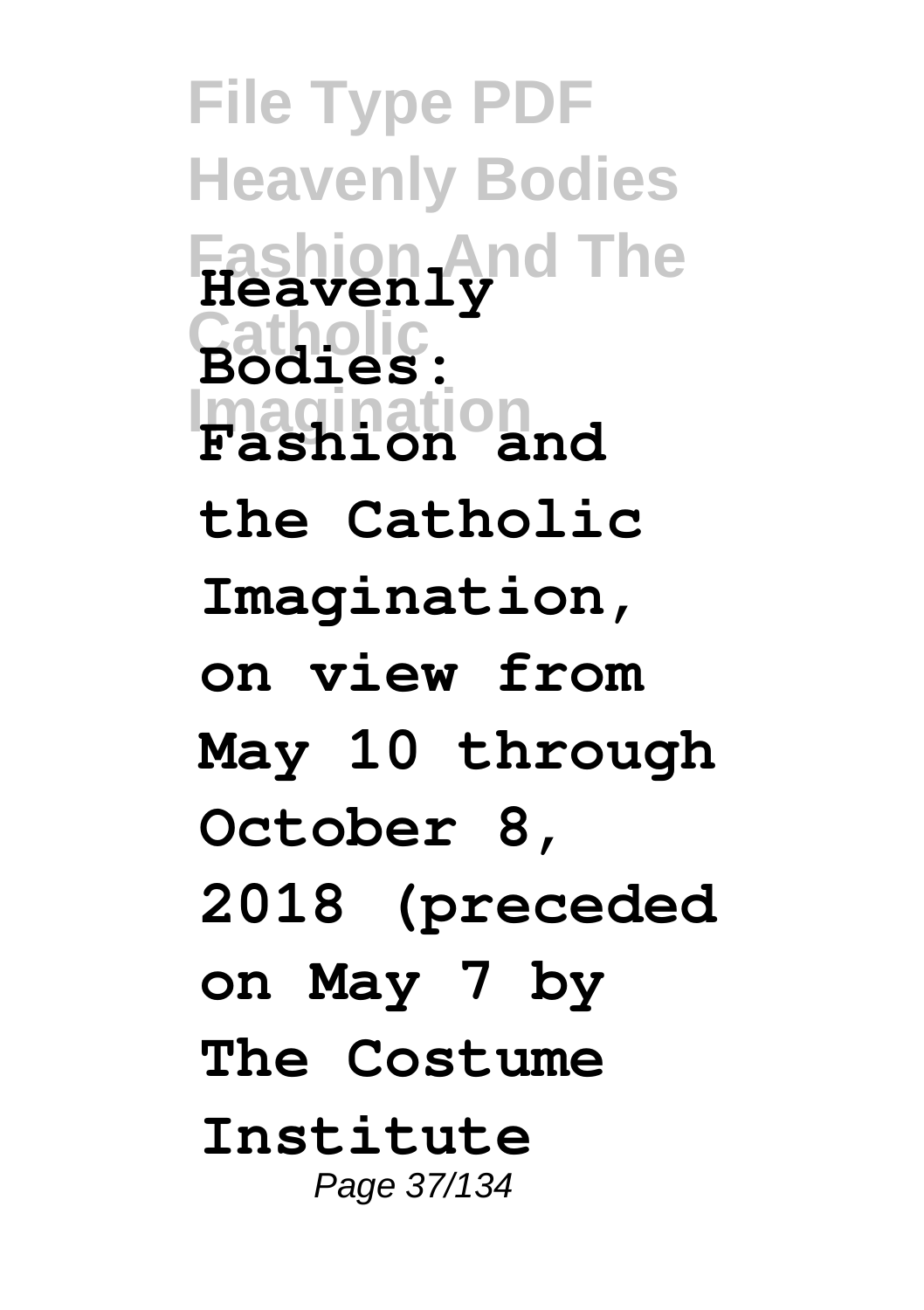**File Type PDF Heavenly Bodies Fashion And The Benefit) is on Catholic view at The Imagination Met Fifth Avenue—in the medieval galleries, Mary and Michael Jaharis Galleries for Byzantine Art, part of The** Page 38/134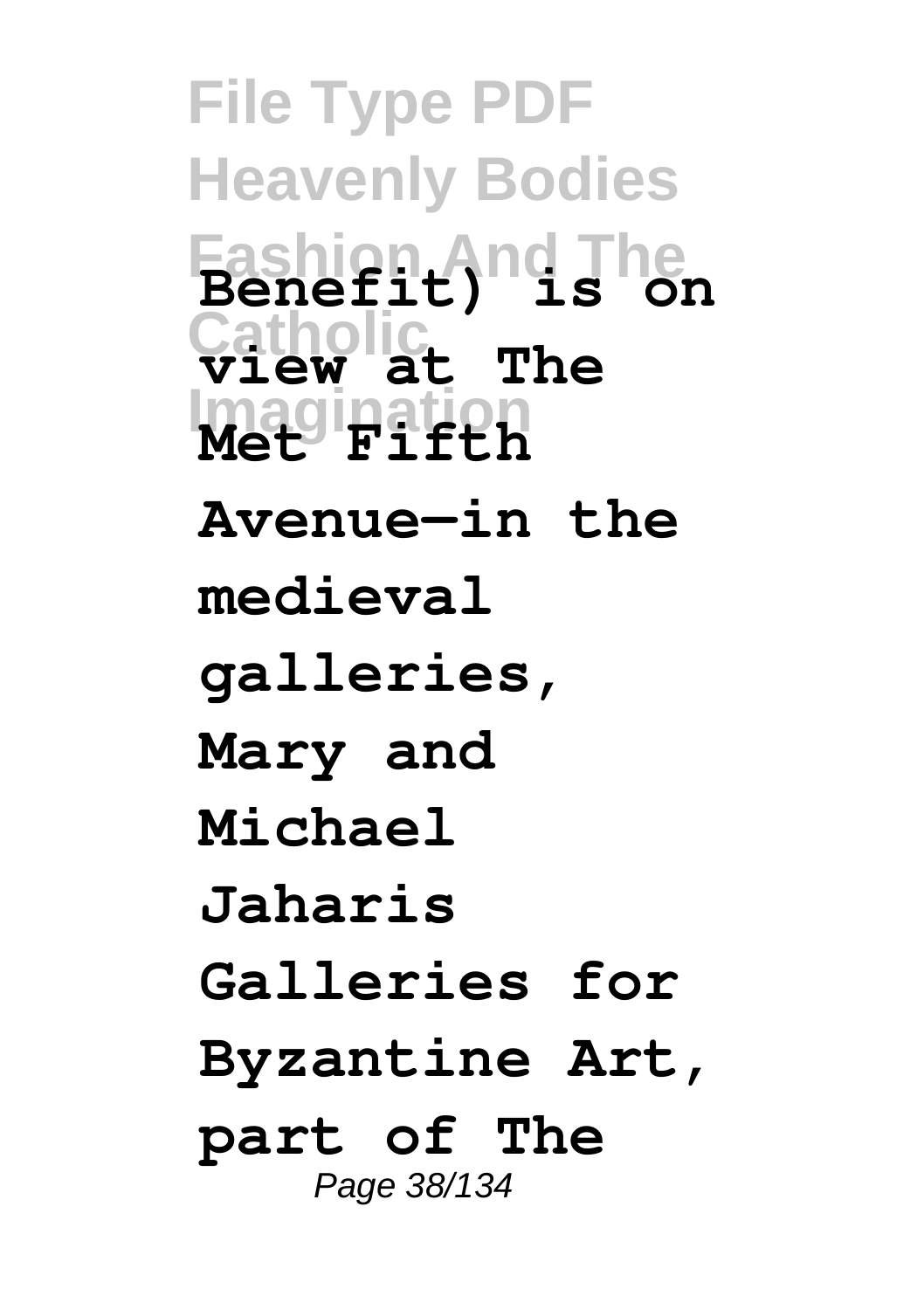**File Type PDF Heavenly Bodies Fashion And The Robert Lehman Catholic Wing, and the Imagination Anna Wintour Costume Center—and uptown at The Met Cloisters. The thematic exhibition features a dialogue between** Page 39/134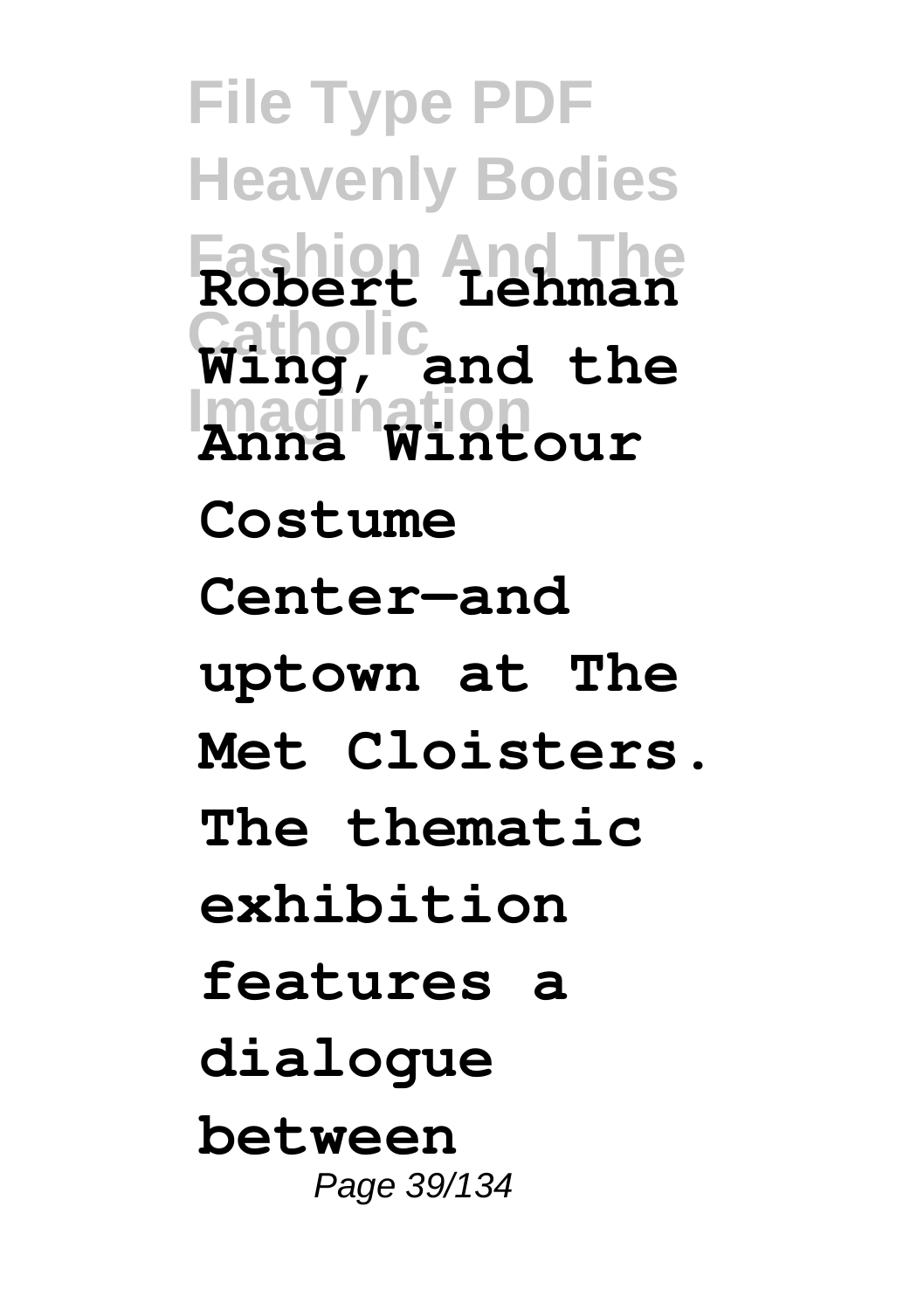**File Type PDF Heavenly Bodies Fashion And The fashion and Catholic Imagination ...**

**Heavenly Bodies: Fashion and the Catholic Imagination ...**

**Andrew Bolton published an entire book on** Page 40/134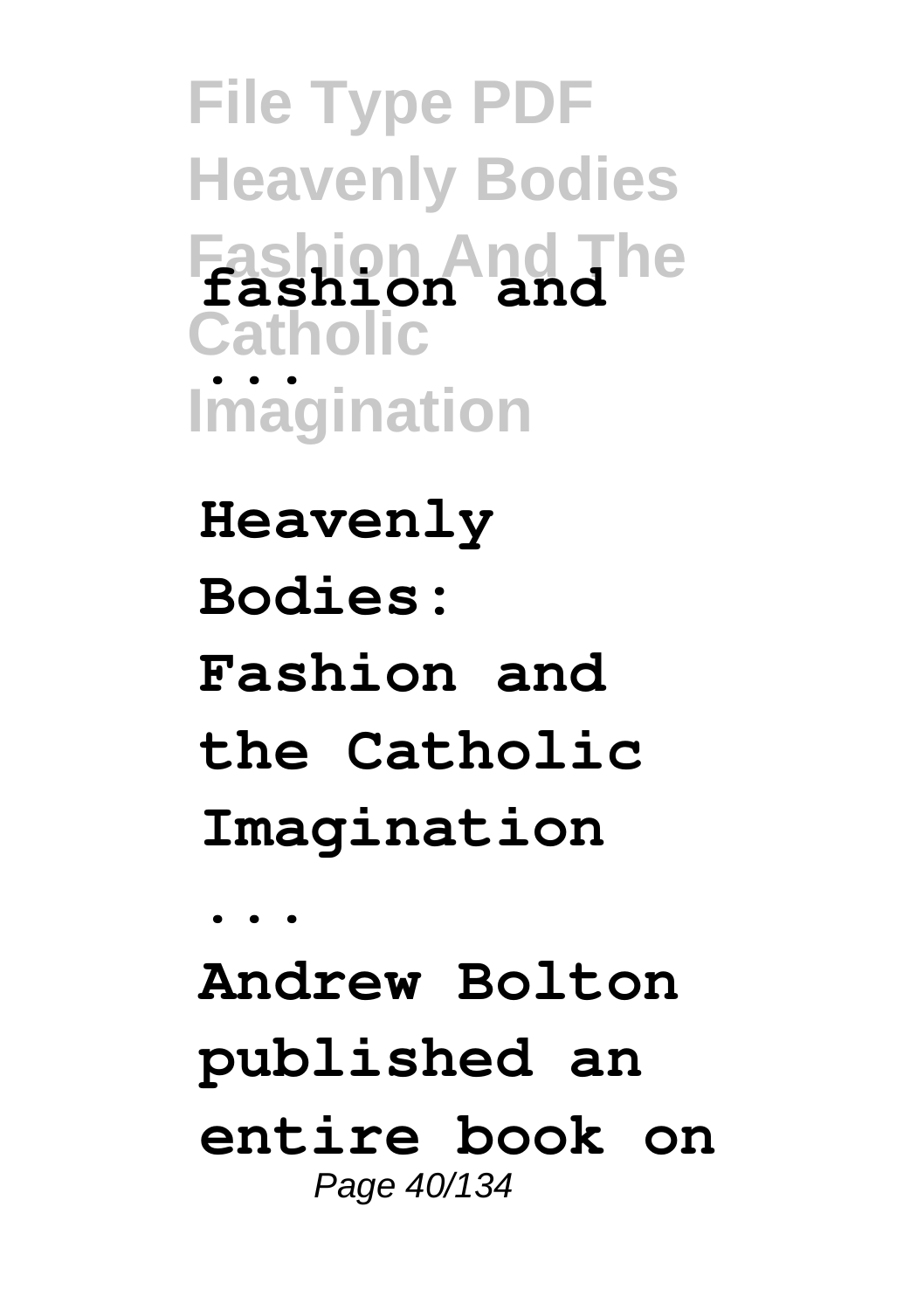**File Type PDF Heavenly Bodies Fashion And The the exhibit, " Catholic Heavenly Imagination Bodies: Fashion and the Catholic Imagination " which can be purchased on Amazon, here. If you'd like to keep in touch, be sure** Page 41/134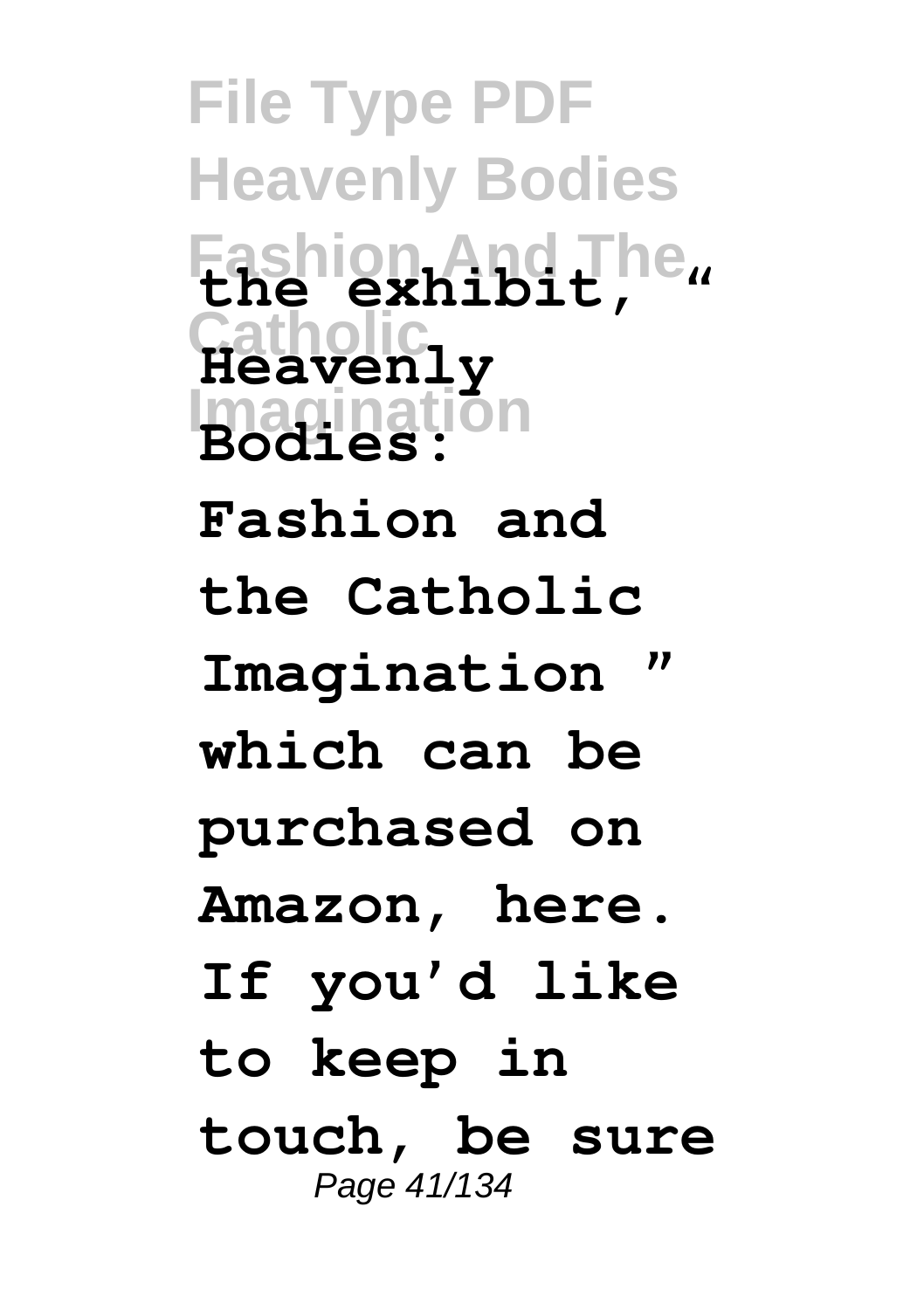**File Type PDF Heavenly Bodies Fashion And The to subscribe Catholic to my weekly Imagination newsletter, so you'll stay upto-date on new brands and plus size fashion content!**

**Heavenly Bodies:** Page 42/134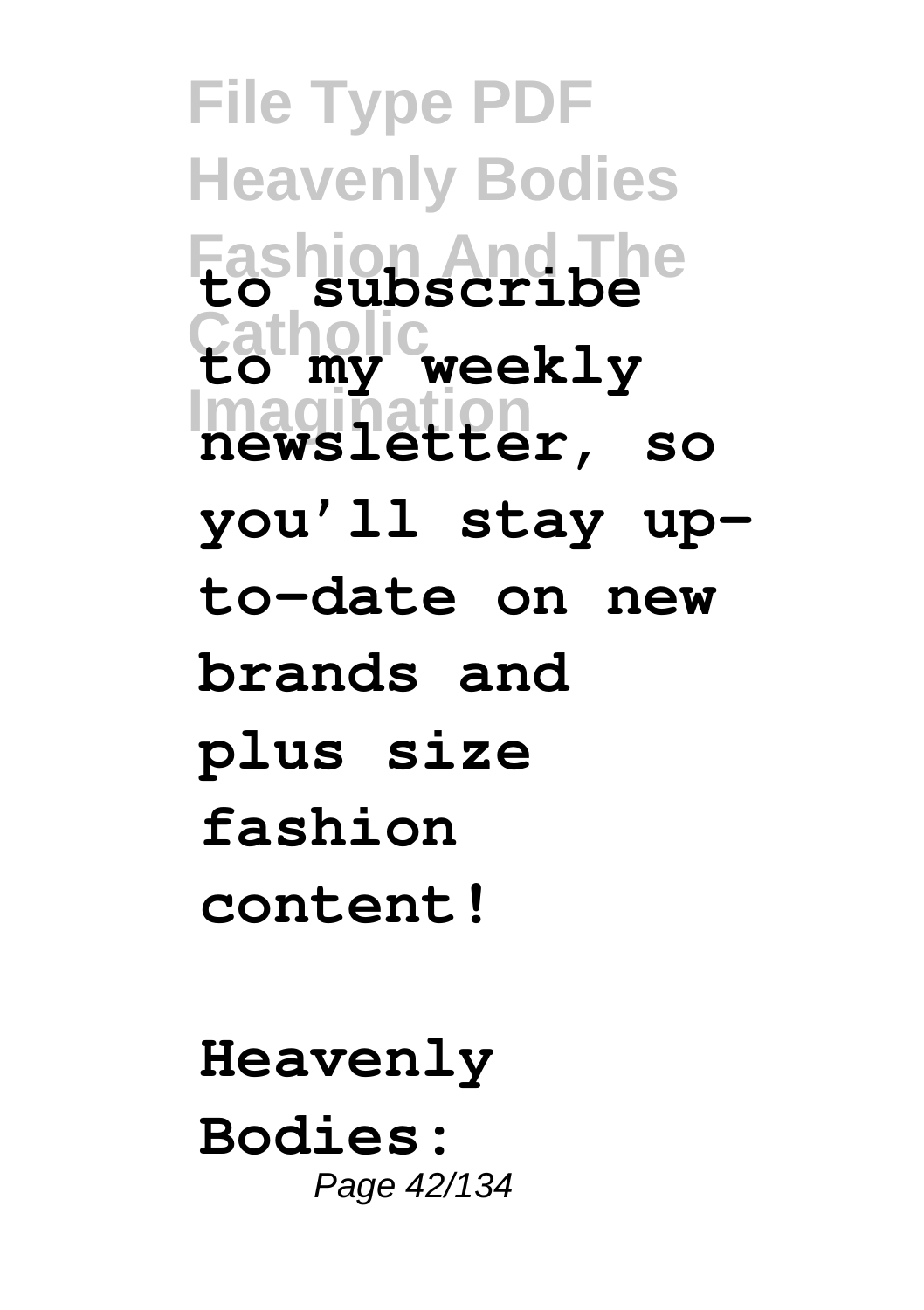**File Type PDF Heavenly Bodies Fashion And The Fashion & the Catholic Catholic Imagination ... Heavenly Bodies: Fashion and the Catholic Imagination, the new fashion exhibit at the** Page 43/134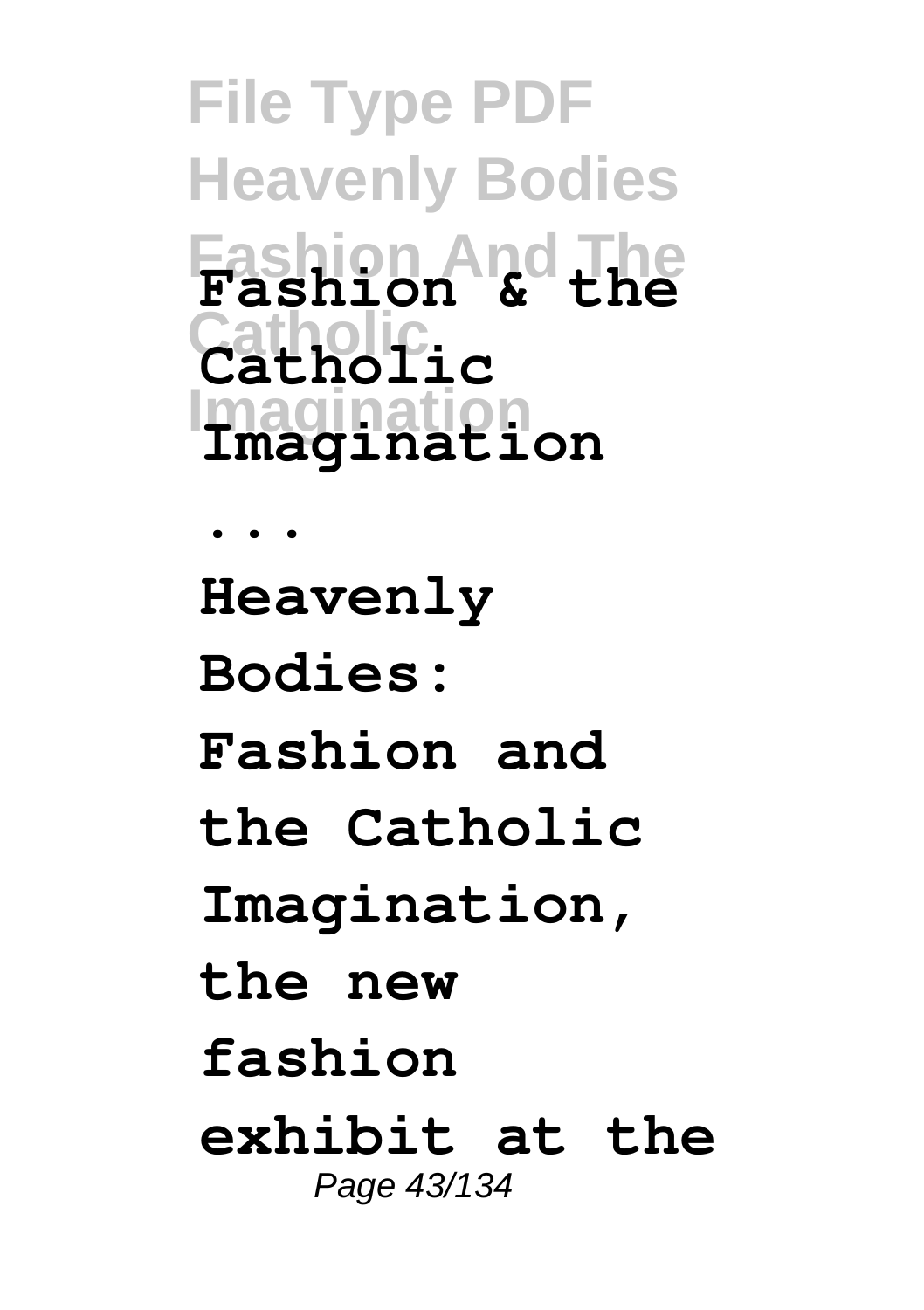**File Type PDF Heavenly Bodies Fashion And The Metropolitan Catholic Museum of Art Imagination in New York is marketed as the biggest one its Costume Institute has put on to date. Its bigness, as Trump would** Page 44/134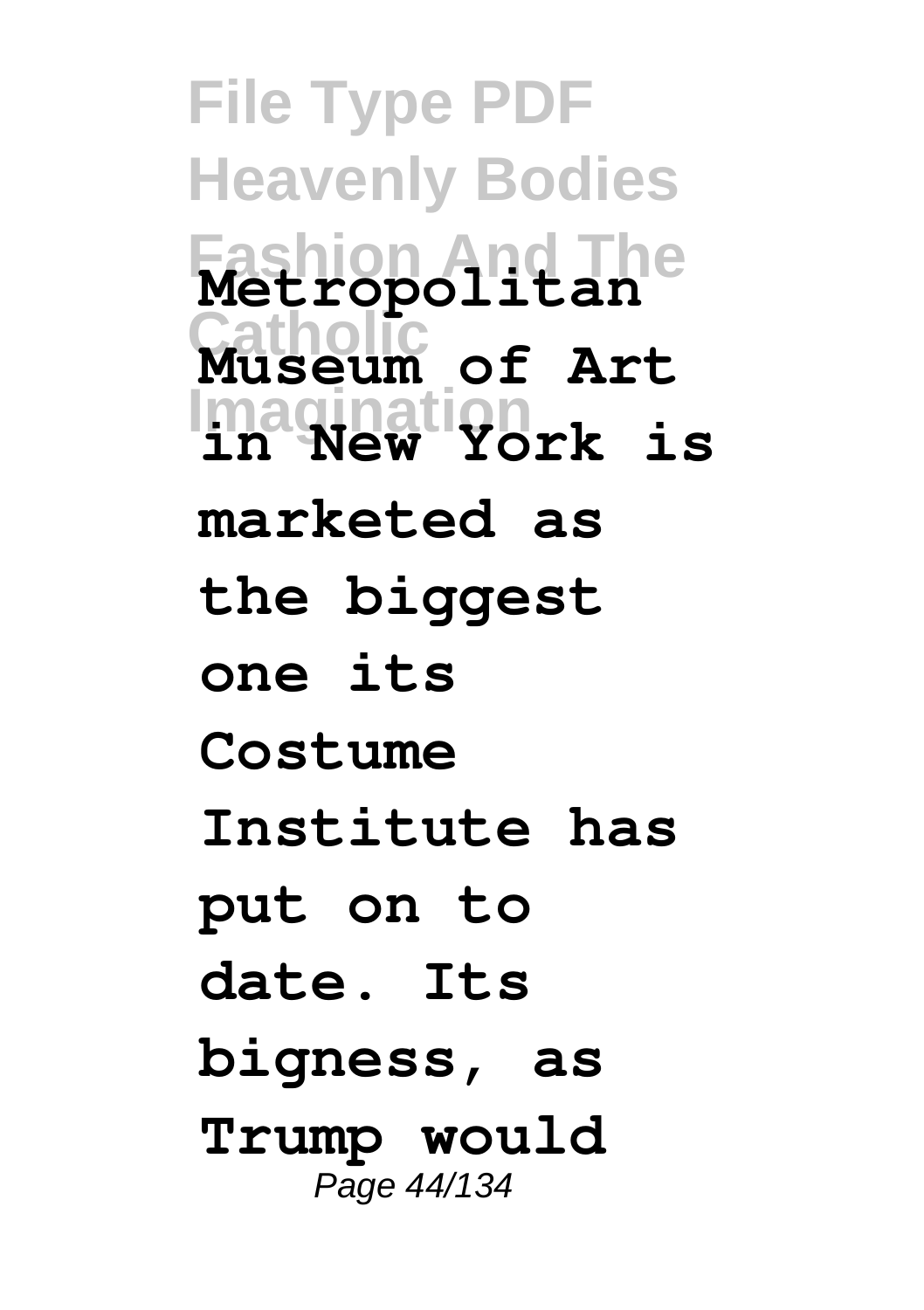**File Type PDF Heavenly Bodies Fashion And The say, derives Catholic from the fact Imagination that a sizable part of it is set at the Met Cloisters, and ay, there is the rub, as Shakespeare would say.**

**Heavenly** Page  $45/\overline{1}34$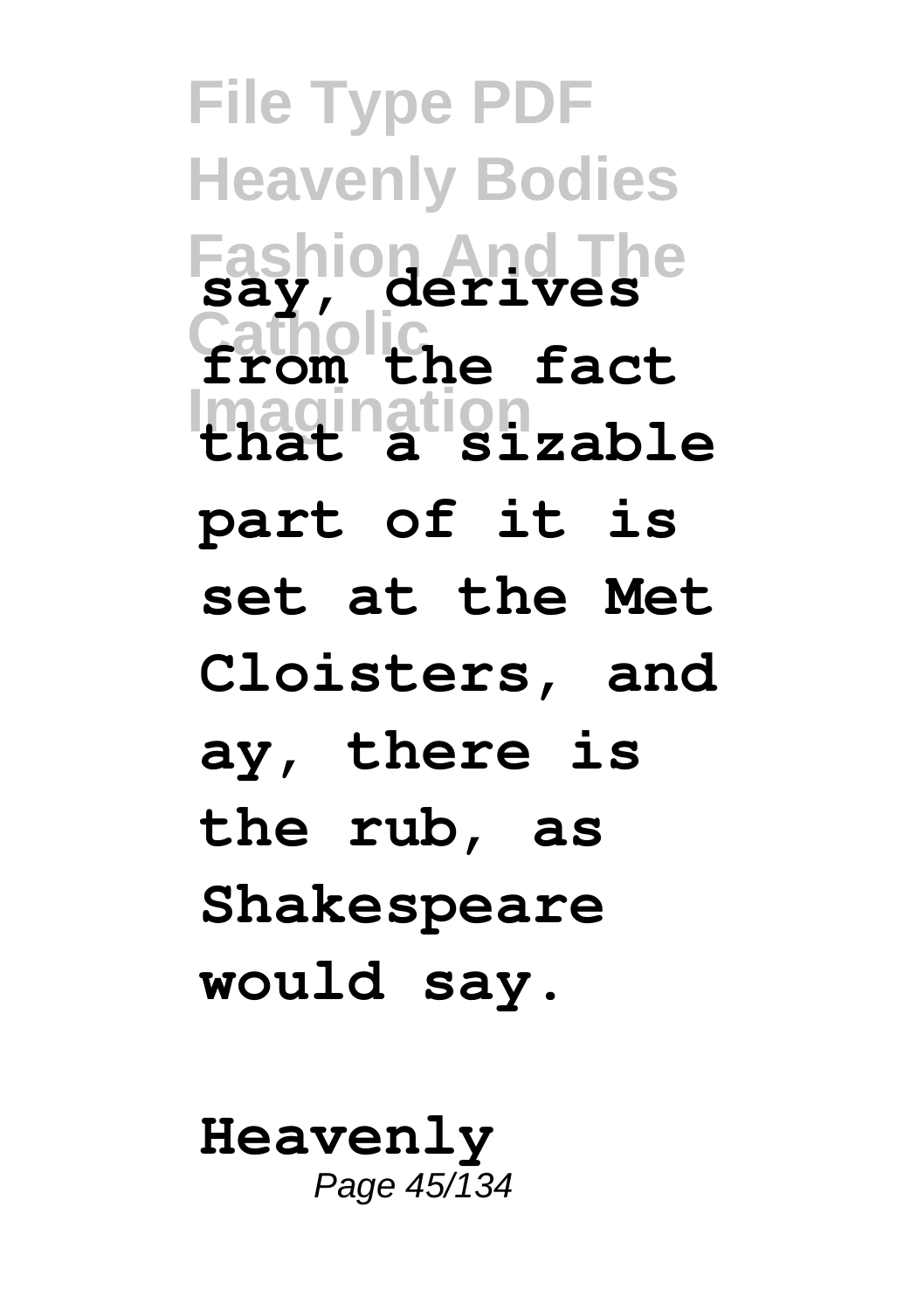**File Type PDF Heavenly Bodies Fashion And The Bodies: Catholic Fashion and Imagination the Catholic Imagination ... Heavenly Bodies. On our most recent visit, we arrived the day after the legendary MET** Page 46/134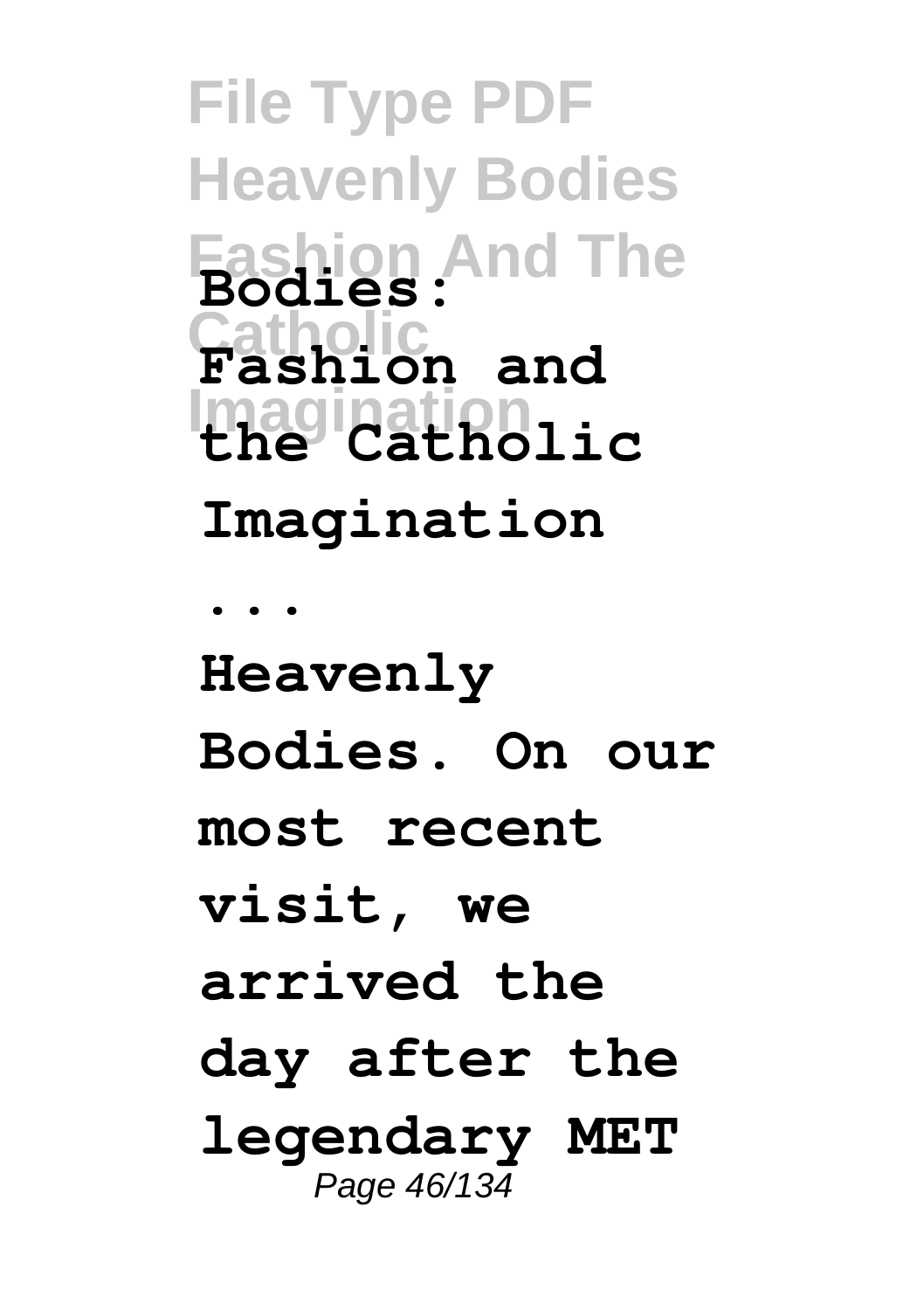**File Type PDF Heavenly Bodies Fashion And The Gala so we Catholic were some of Imagination the first to view the new special exhibition Heavenly Bodies: Fashion and the Catholic Imagination. As described** Page 47/134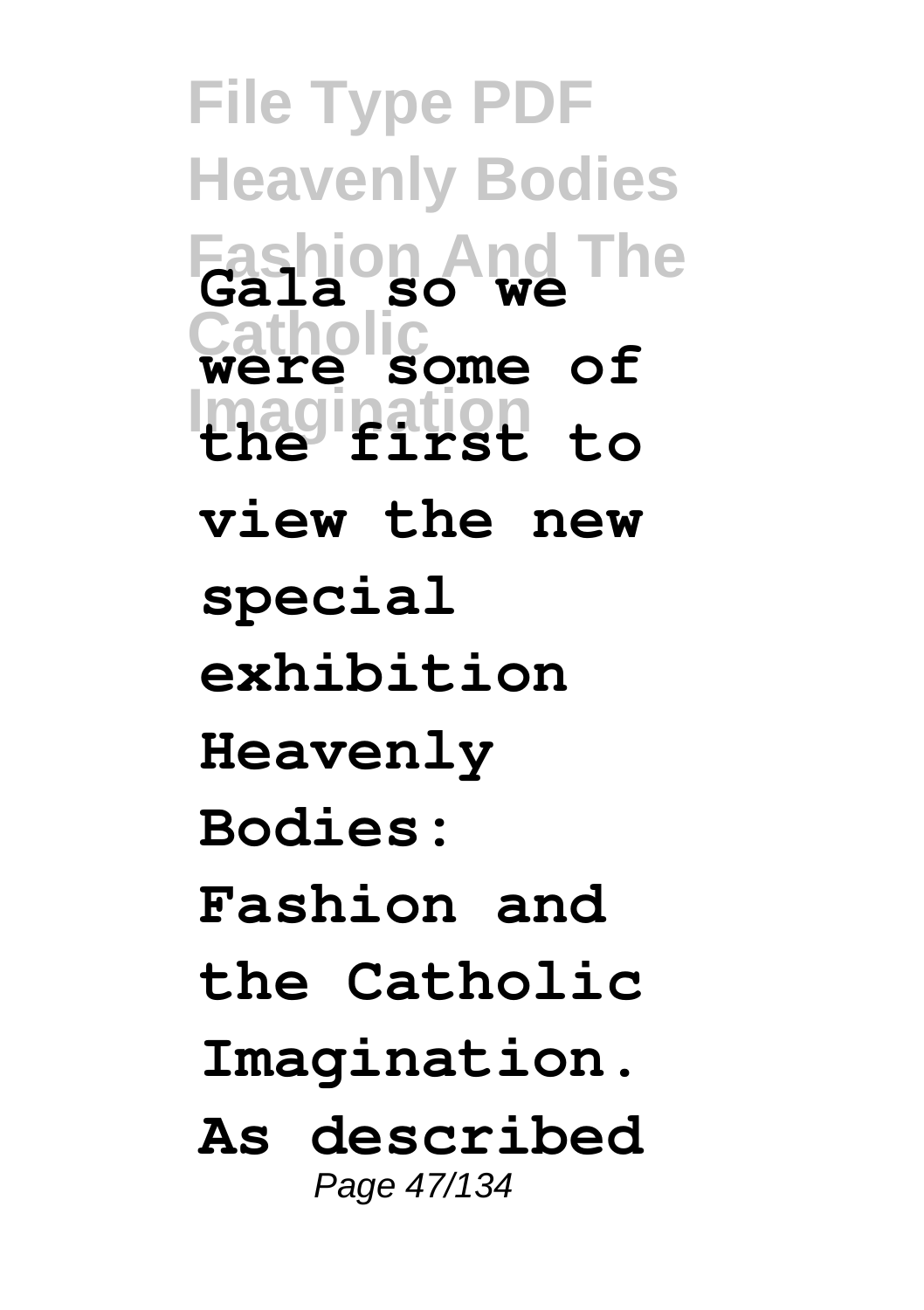**File Type PDF Heavenly Bodies Fashion And The on their Catholic website, the Imagination exhibition "features a dialogue between fashion and medieval art from The Met collection to examine fashion's** Page 48/134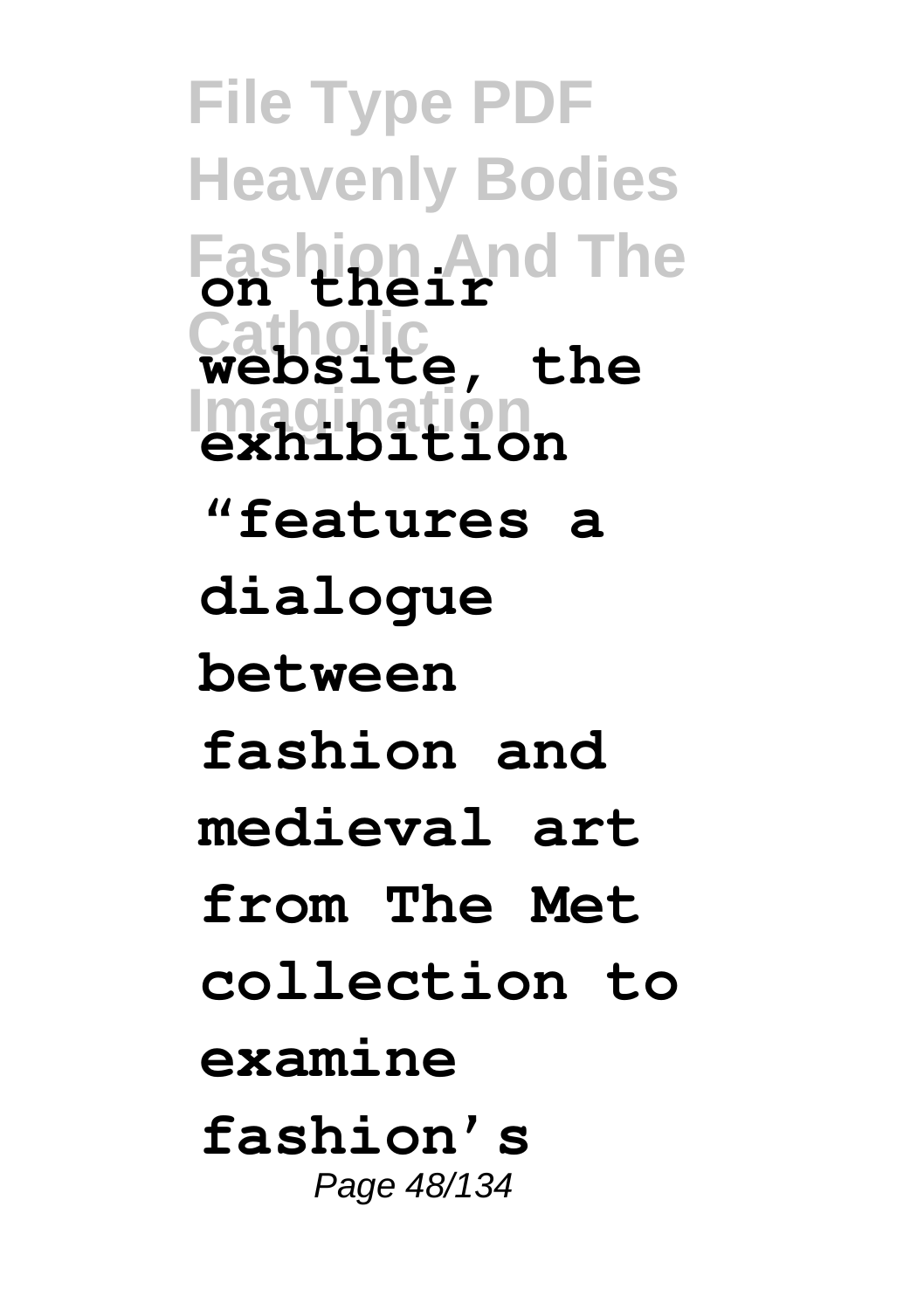**File Type PDF Heavenly Bodies Fashion And The ongoing Catholic engagement Imagination with the devotional practices and traditions of Catholicism."**

**Heavenly Bodies: Fashion and the Catholic** Page 49/134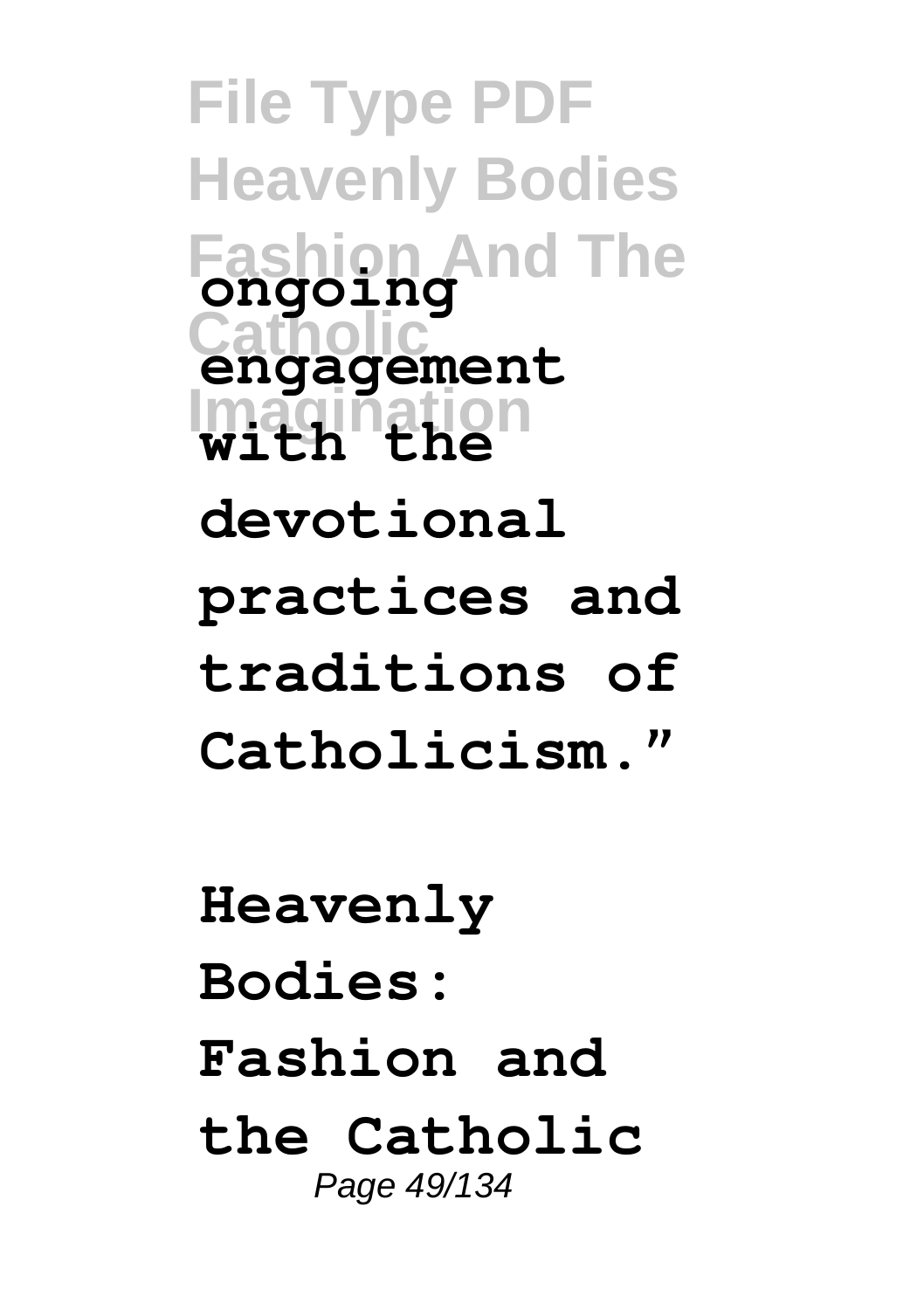**File Type PDF Heavenly Bodies Fashion And The Catholic Imagination Imagination at ... Celebrities Walk the Red Carpet Heavenly Bodies The theme for the evening was one that brought creativity and** Page 50/134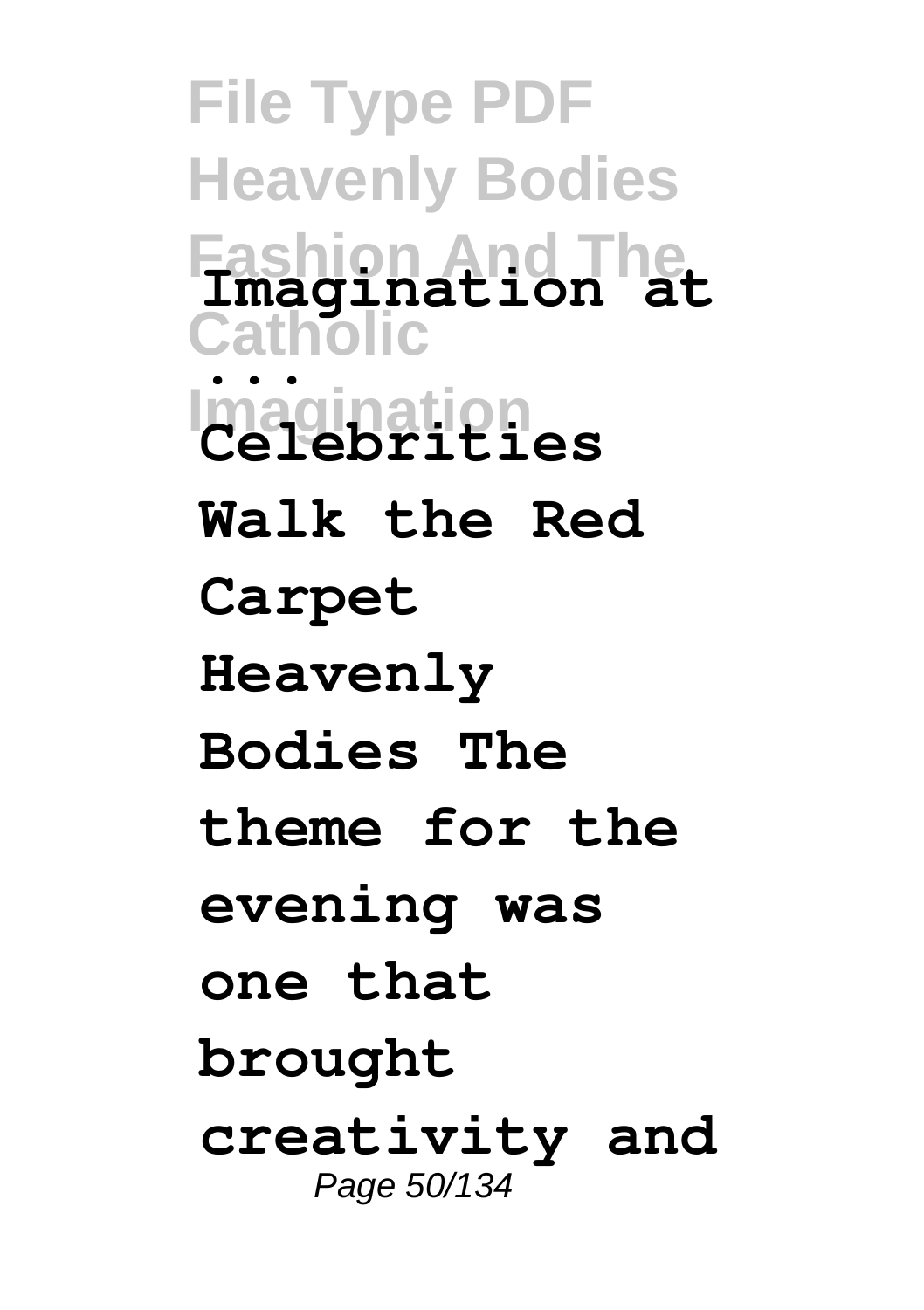**File Type PDF Heavenly Bodies Fashion And The exceptional Catholic fashion. The Imagination costume exhibit this season examines how fashion designers have been influenced by Catholic aesthetics.** Page 51/134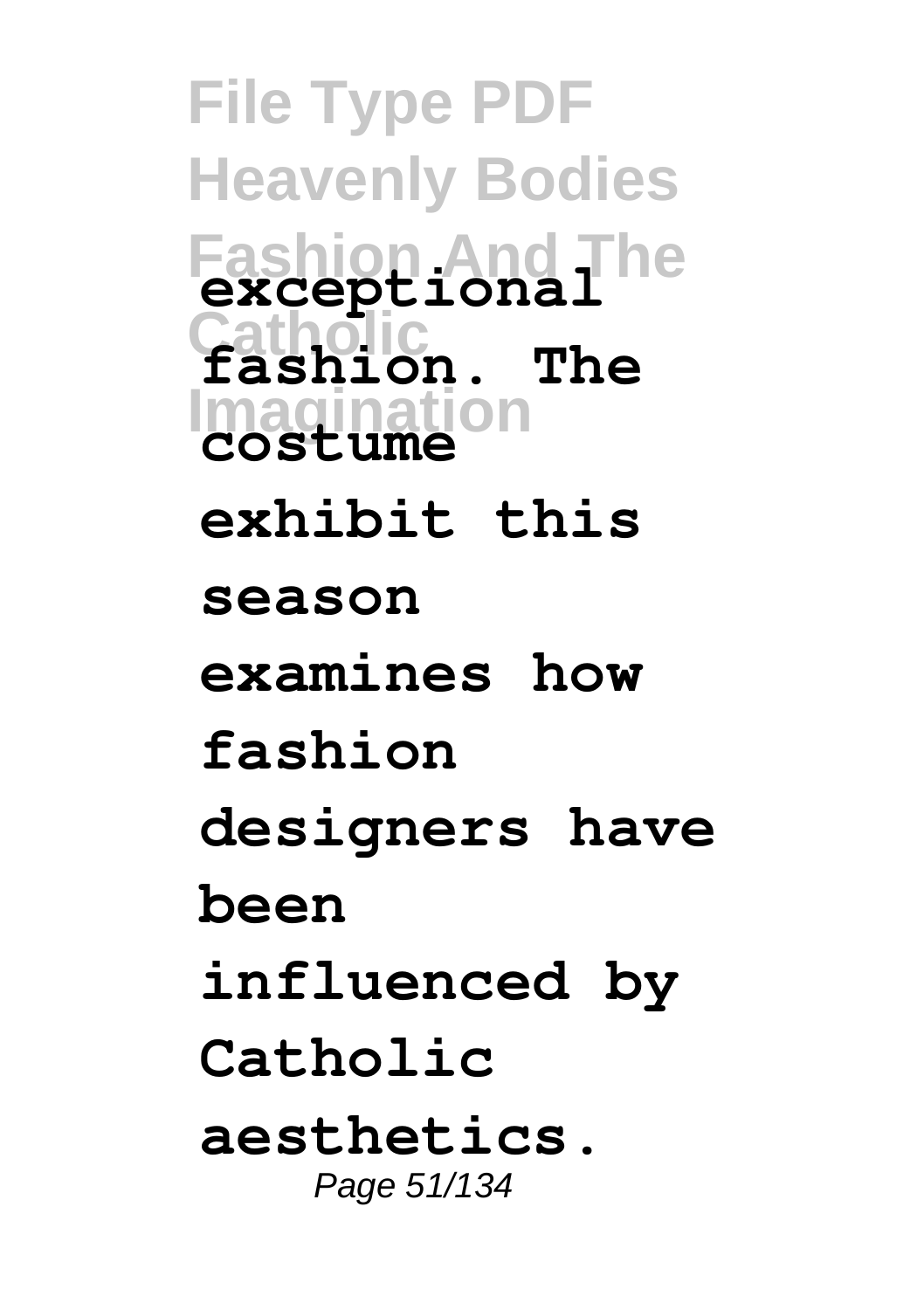**File Type PDF Heavenly Bodies Fashion And The The theme went Catholic from religious Imagination influences in fashion to focus on Catholicism.**

**Heavenly Bodies Fashion and Celebrities Met Gala** Page 52/134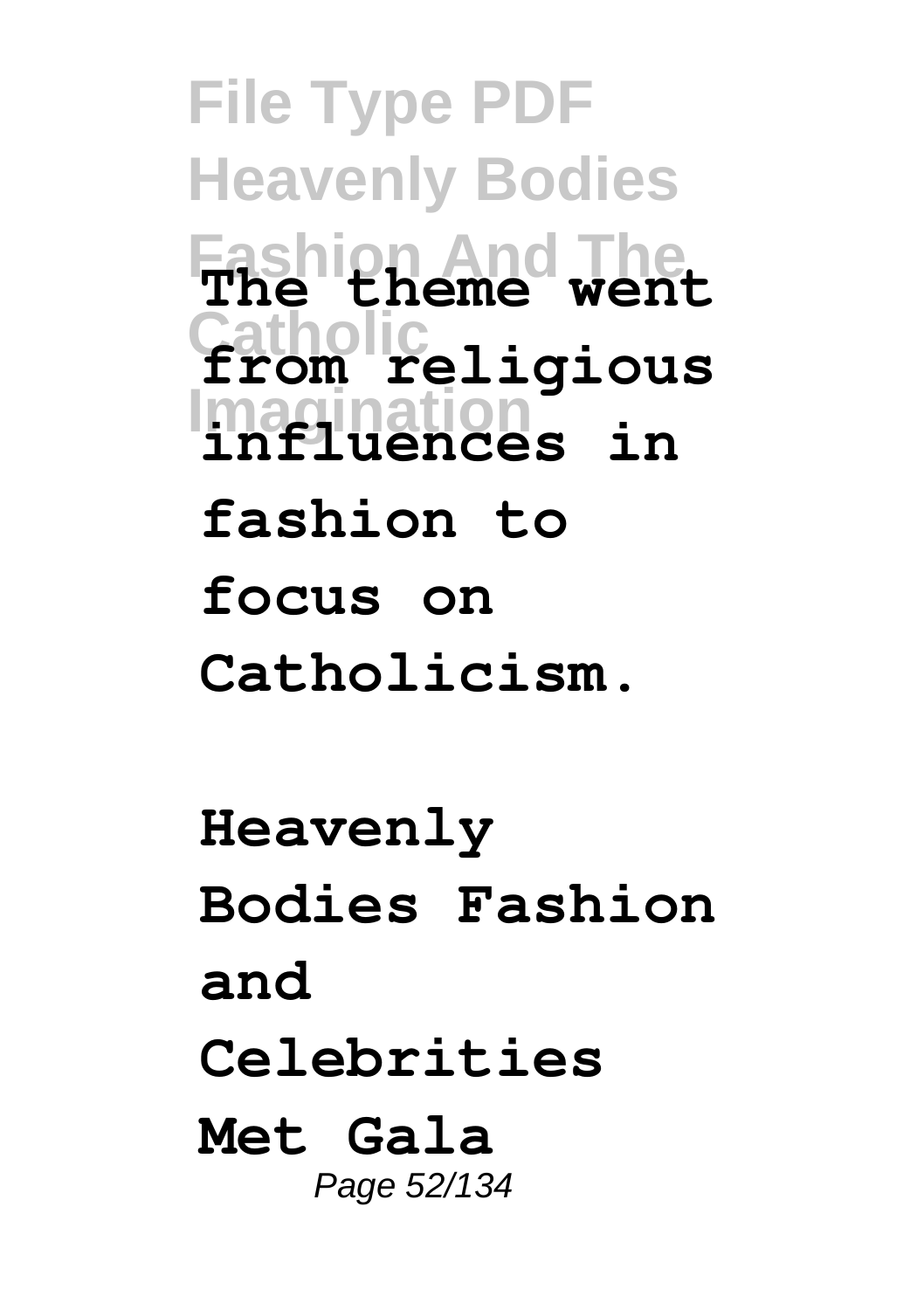**File Type PDF Heavenly Bodies Fashion And The In case you Catholic missed it – Imagination seriously, how could you miss this? — the theme this year was Heavenly Bodies, a tribute to Andrew Bolton's** Page 53/134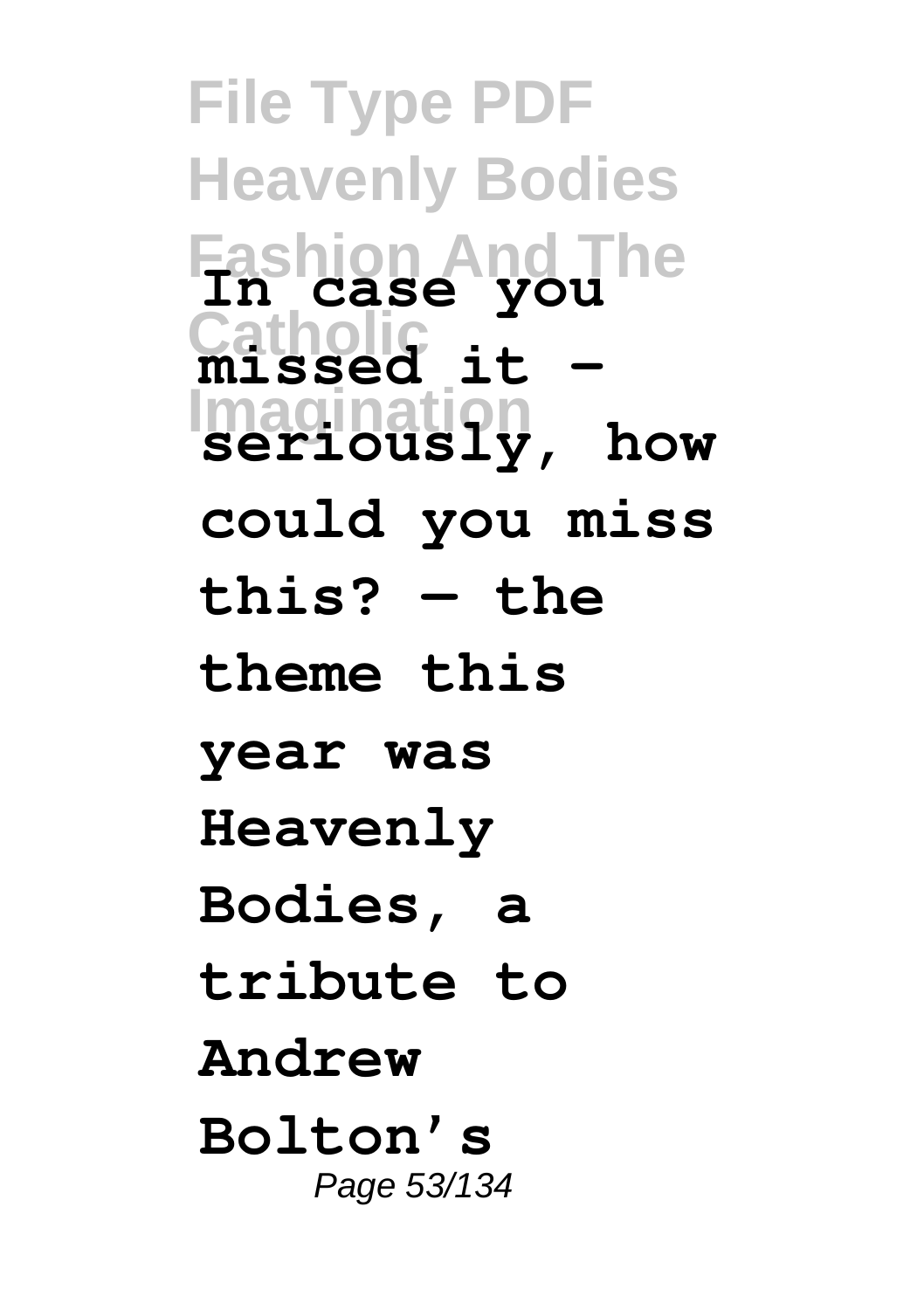**File Type PDF Heavenly Bodies Fashion And The brilliant Catholic exhibition, Imagination which displays fashion inspired by Catholicism, as well as nev er-before-seen treasures from the Vatican archives.**

Page 54/134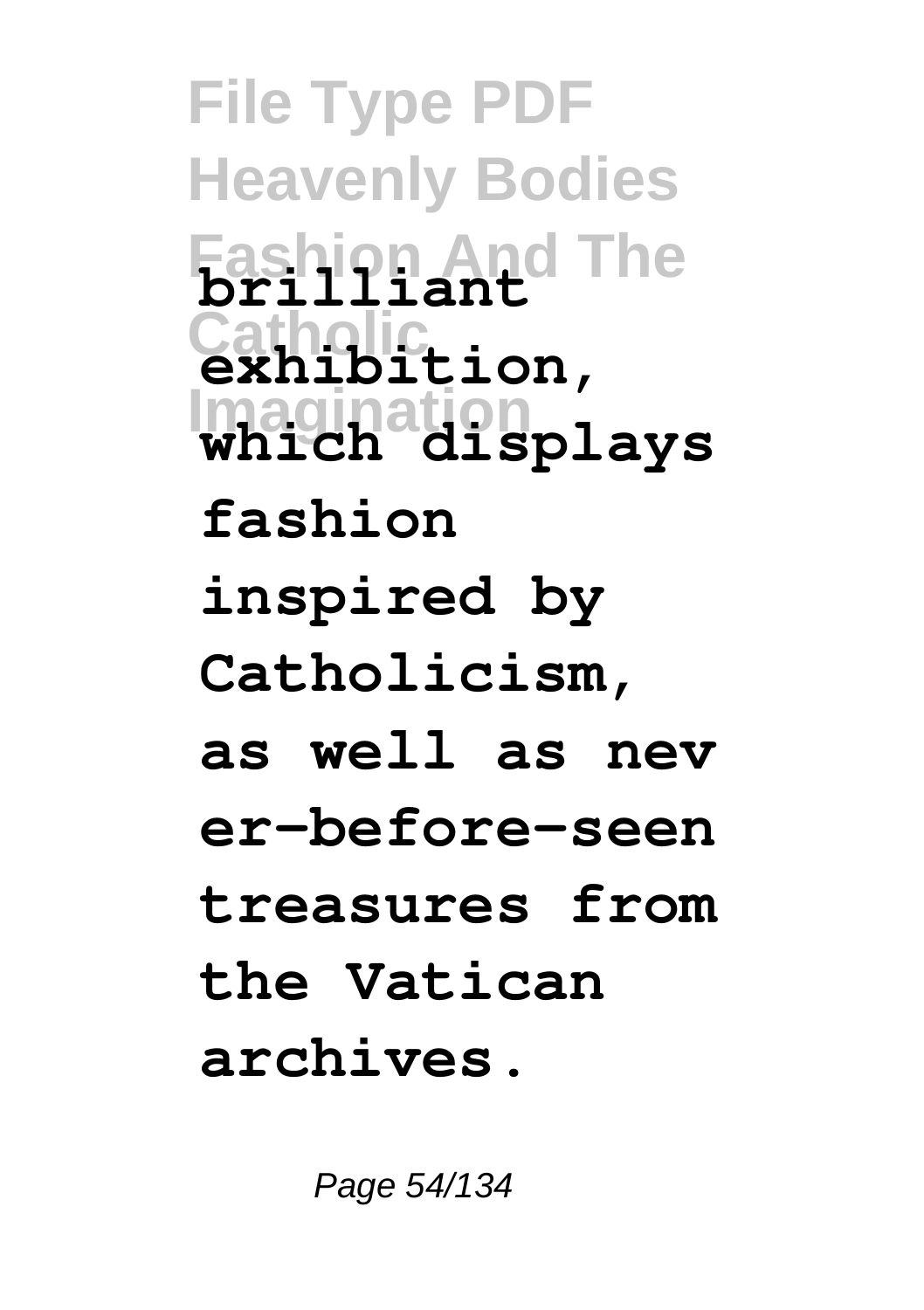**File Type PDF Heavenly Bodies Fashion And The How Met Gala Catholic Guests Tackled Imagination Heavenly Bodies Theme ... "Heavenly Bodies: Fashion and the Catholic Imagination" is on view May 10–October 8,** Page 55/134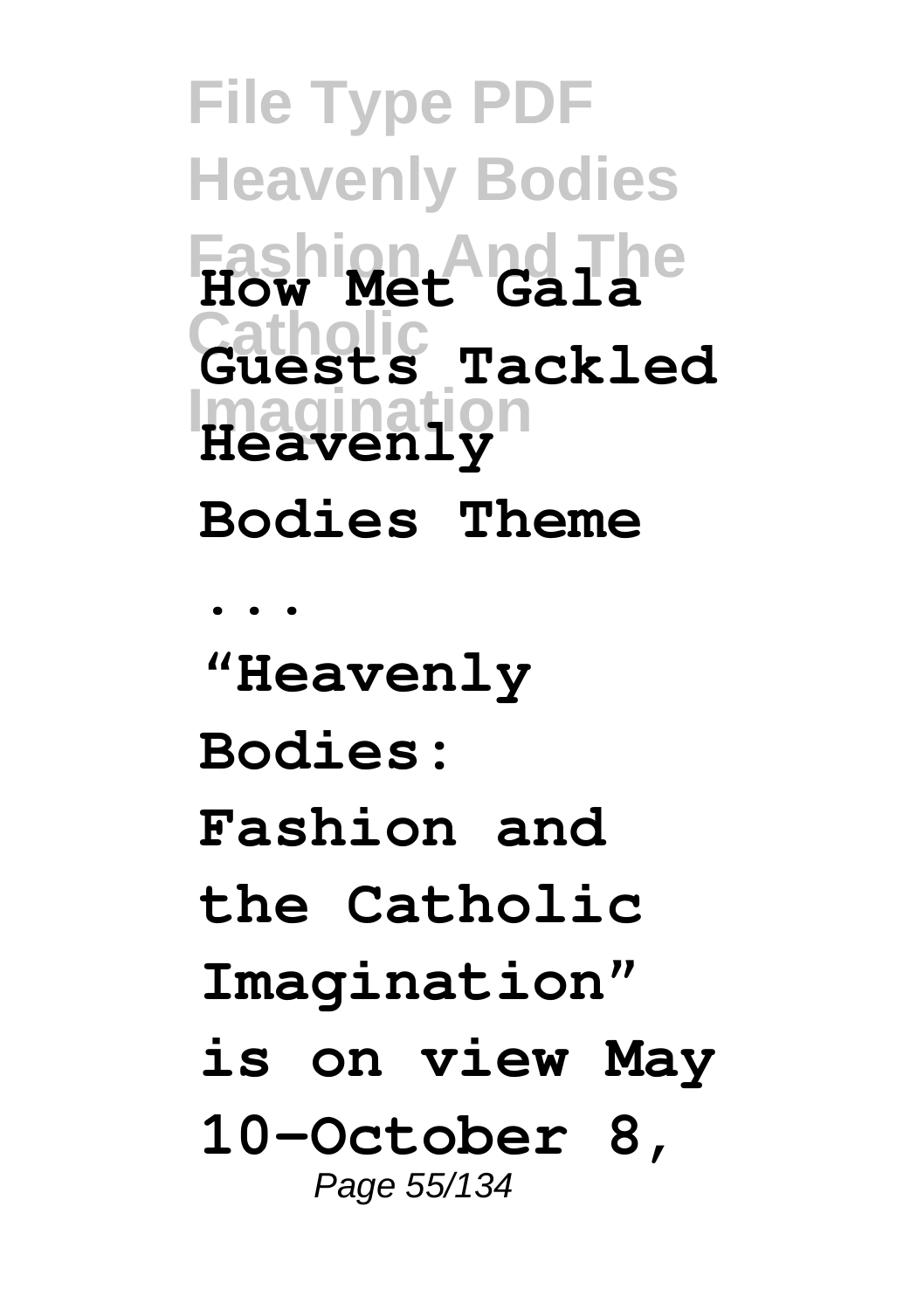**File Type PDF Heavenly Bodies Fashion And The 2018. A Catholic catalog with Imagination photographs by Katerina Jebb will accompany the exhibition. Met Gala 2018**

**Theme: "Heavenly**

**Bodies:** Page 56/134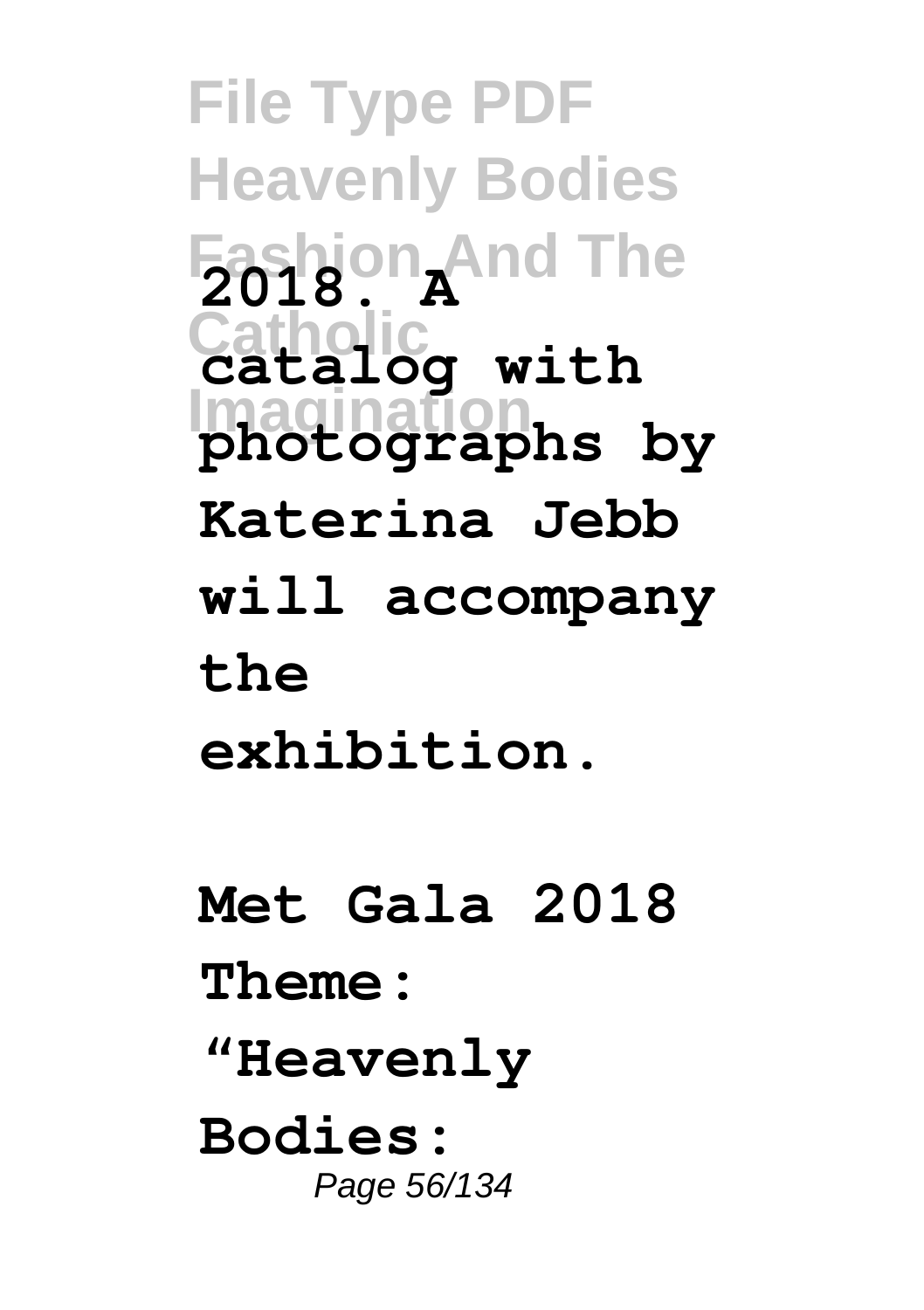**File Type PDF Heavenly Bodies Fashion And The Fashion and Catholic the ... Imagination The Costume Institute's spring 2018 exhibition, Heavenly Bodies: Fashion and the Catholic Imagination, on view from** Page 57/134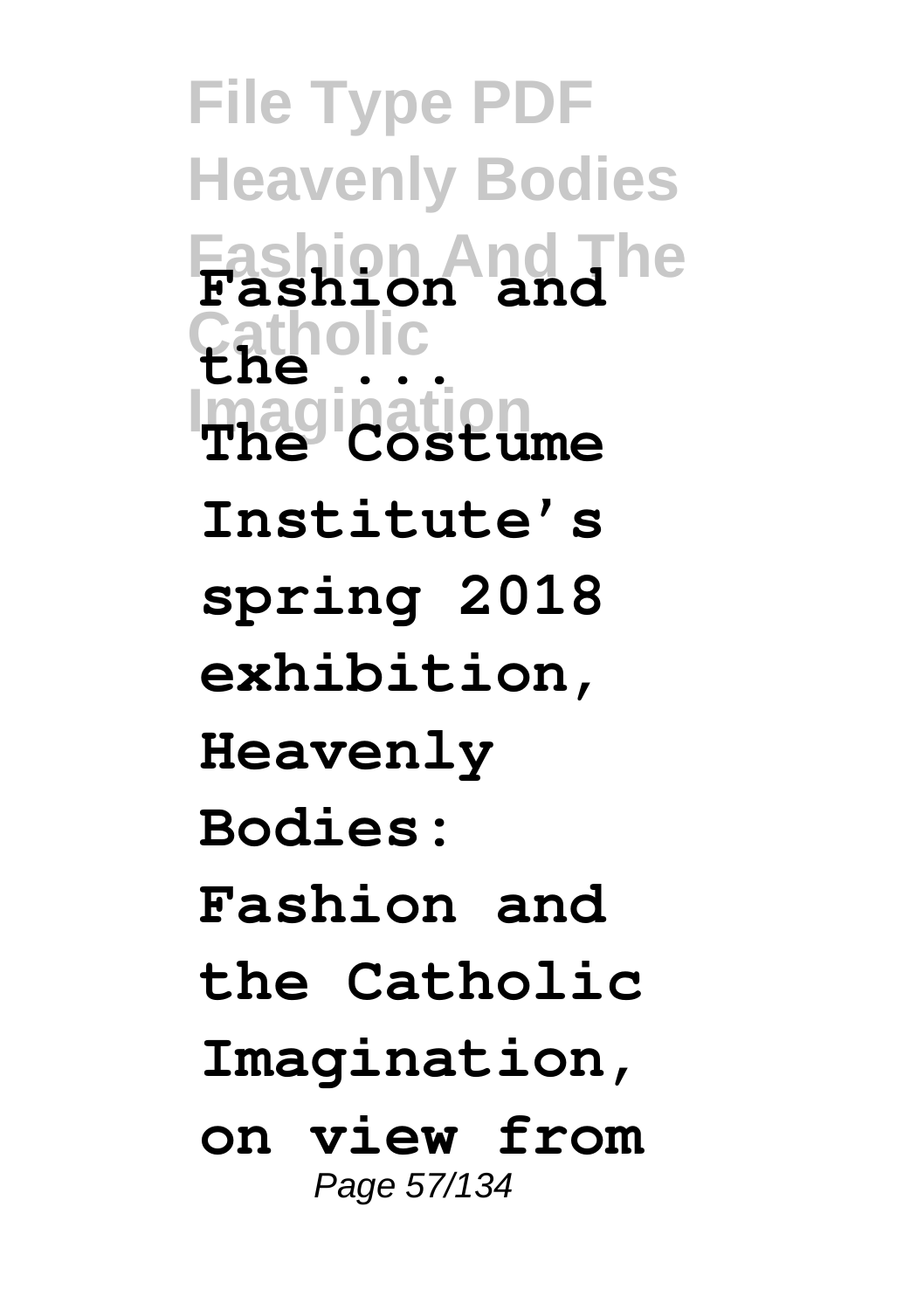**File Type PDF Heavenly Bodies Fashion And The May 10 through Catholic October 8, Imagination 2018 (preceded on May 7 by The Costume Institute Benefit) is on view at The Met Fifth Avenue—in the medieval galleries,** Page 58/134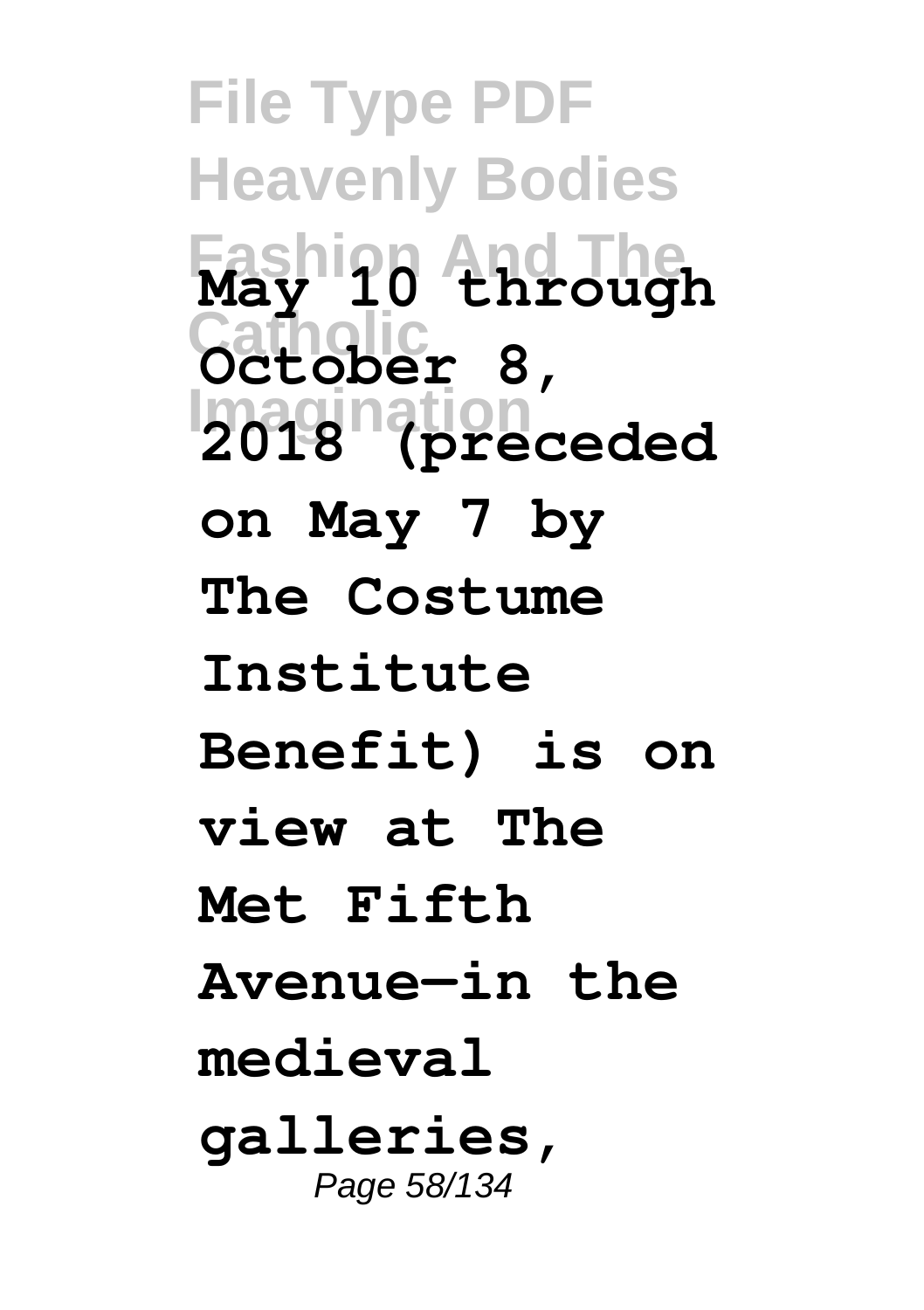**File Type PDF Heavenly Bodies Fashion And The Mary and Catholic Michael Imagination Jaharis Galleries for Byzantine Art, part of The Robert Lehman Wing, and the Anna Wintour Costume Center—and uptown at The** Page 59/134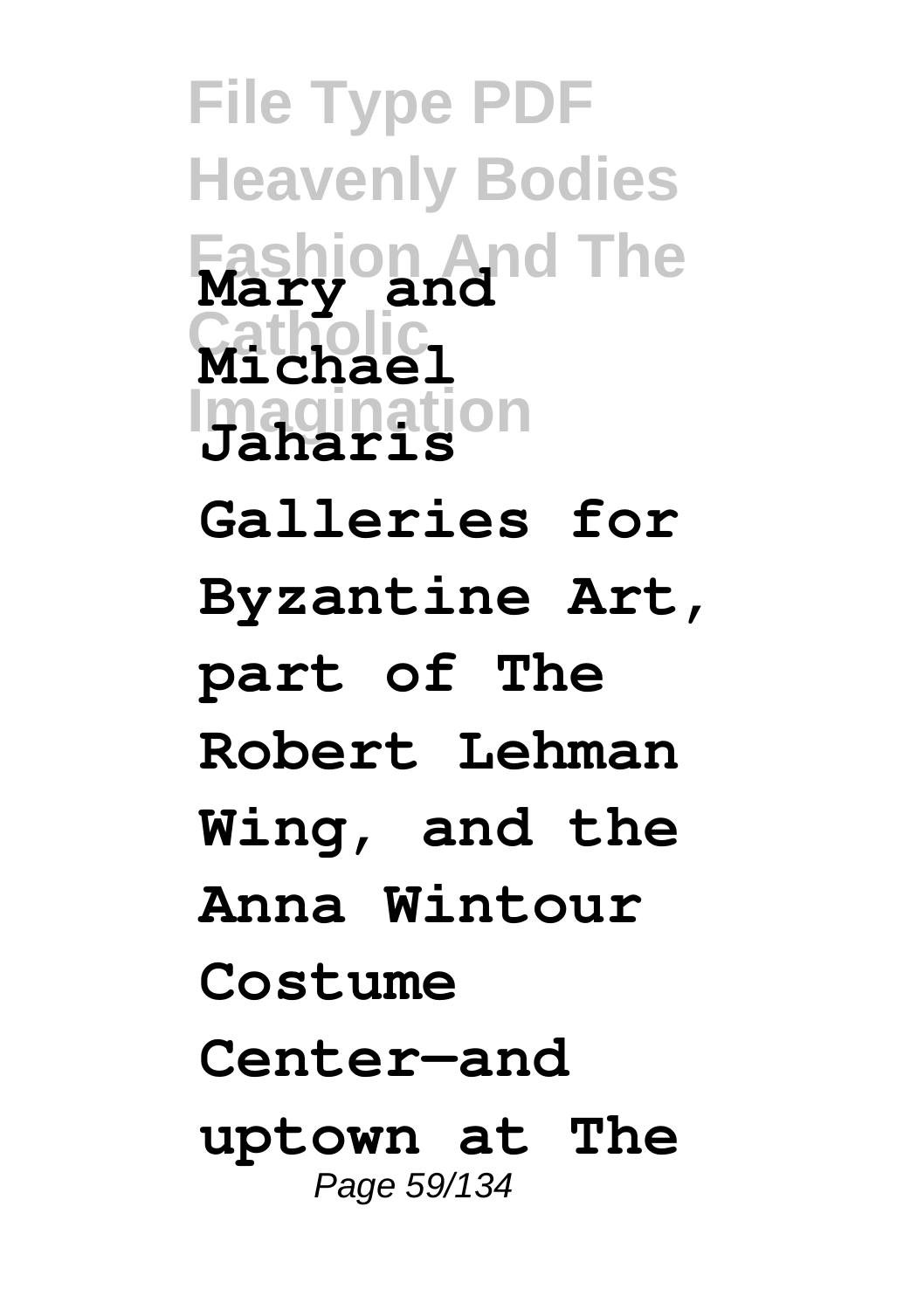**File Type PDF Heavenly Bodies Fashion And The Met Cloisters. Catholic Imagination Heavenly Bodies: Fashion and the Catholic Imagination ... With Heavenly Bodies inhabiting The Cloisters'** Page 60/134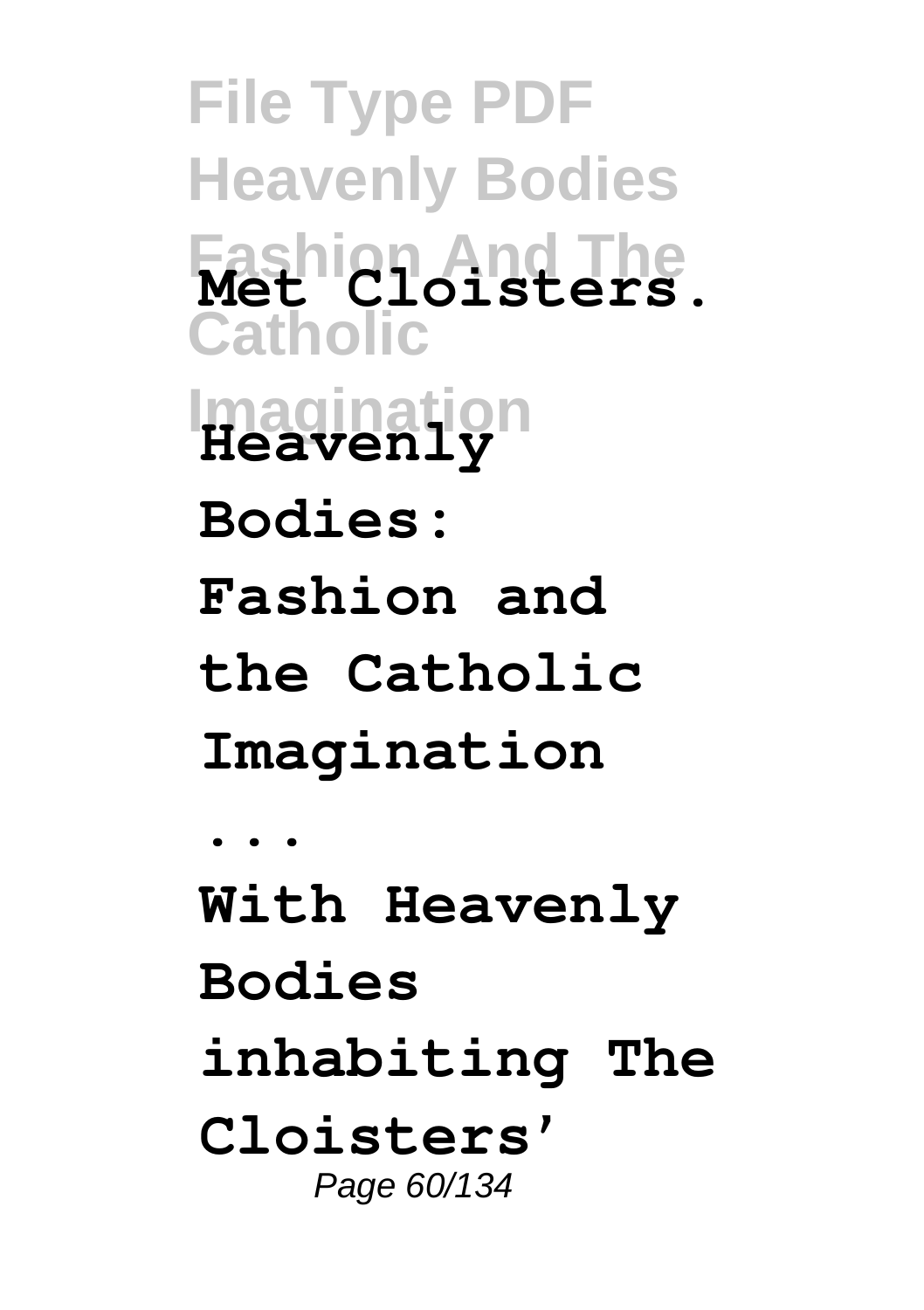**File Type PDF Heavenly Bodies Fashion And The walls, Catholic museology Imagination takes on an entirely new dimension as a significant portion of the museum's architectural frame is a medieval artefact** Page 61/134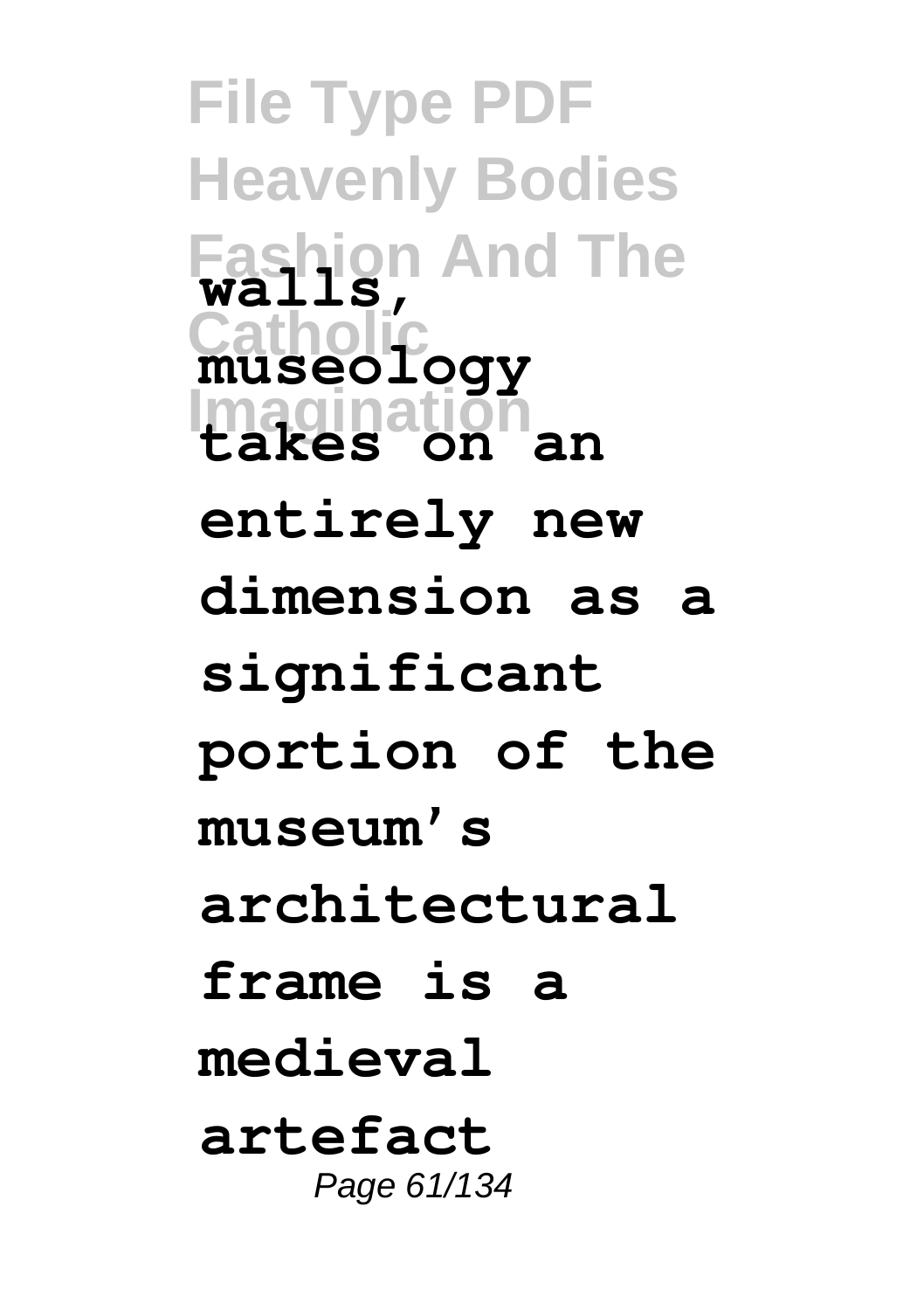**File Type PDF Heavenly Bodies Fashion And The itself. In a** Sense, **Imagination Cloisters blur sense, The Met the historical distinction between collection items and architectural display, mutually reinforcing** Page 62/134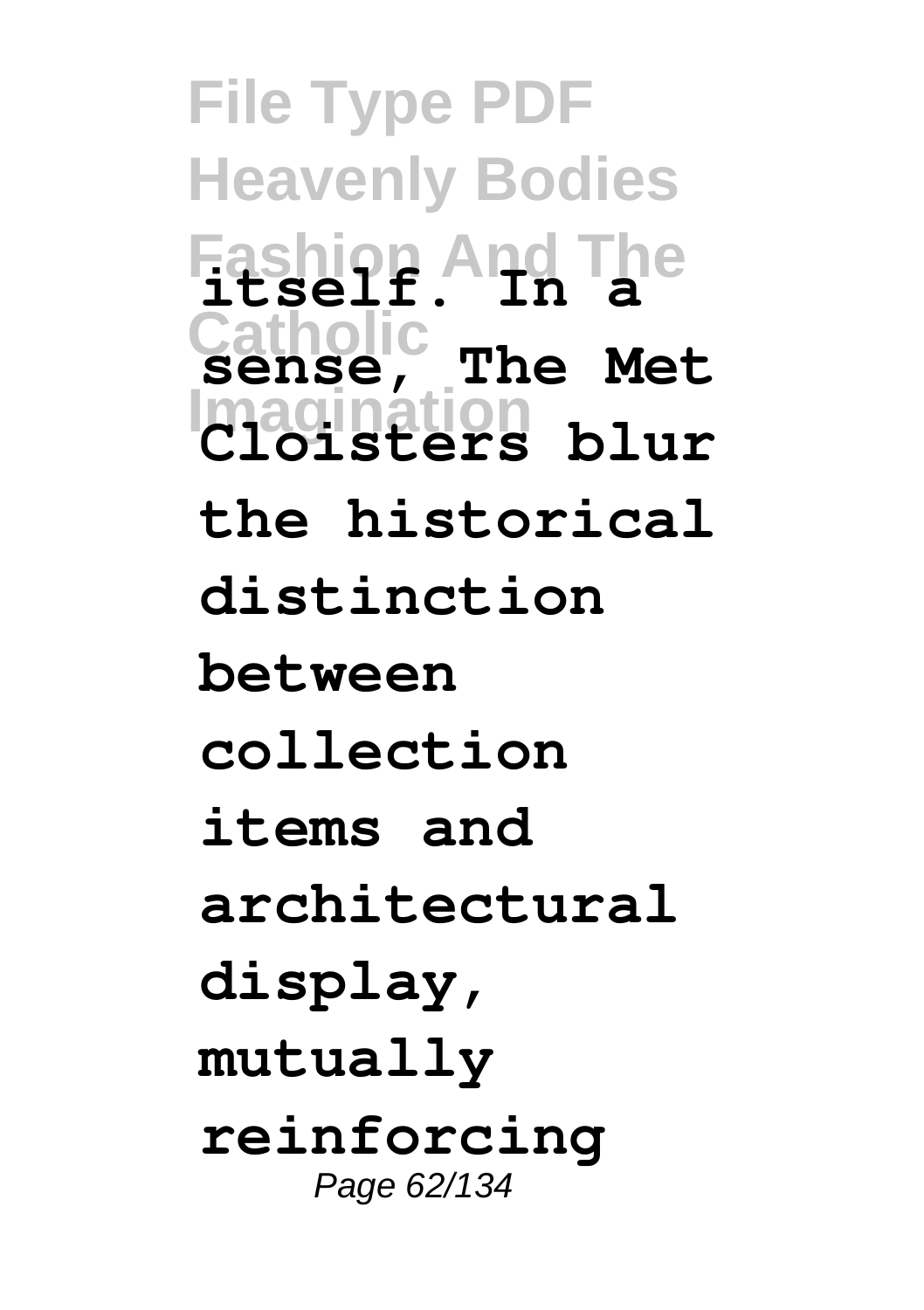**File Type PDF Heavenly Bodies Fashion And The the visual Catholic appeal of both Imagination while making sumptuous Valentino fashion apparitions all the more resonant.**

**Heavenly Bodies –** Page 63/134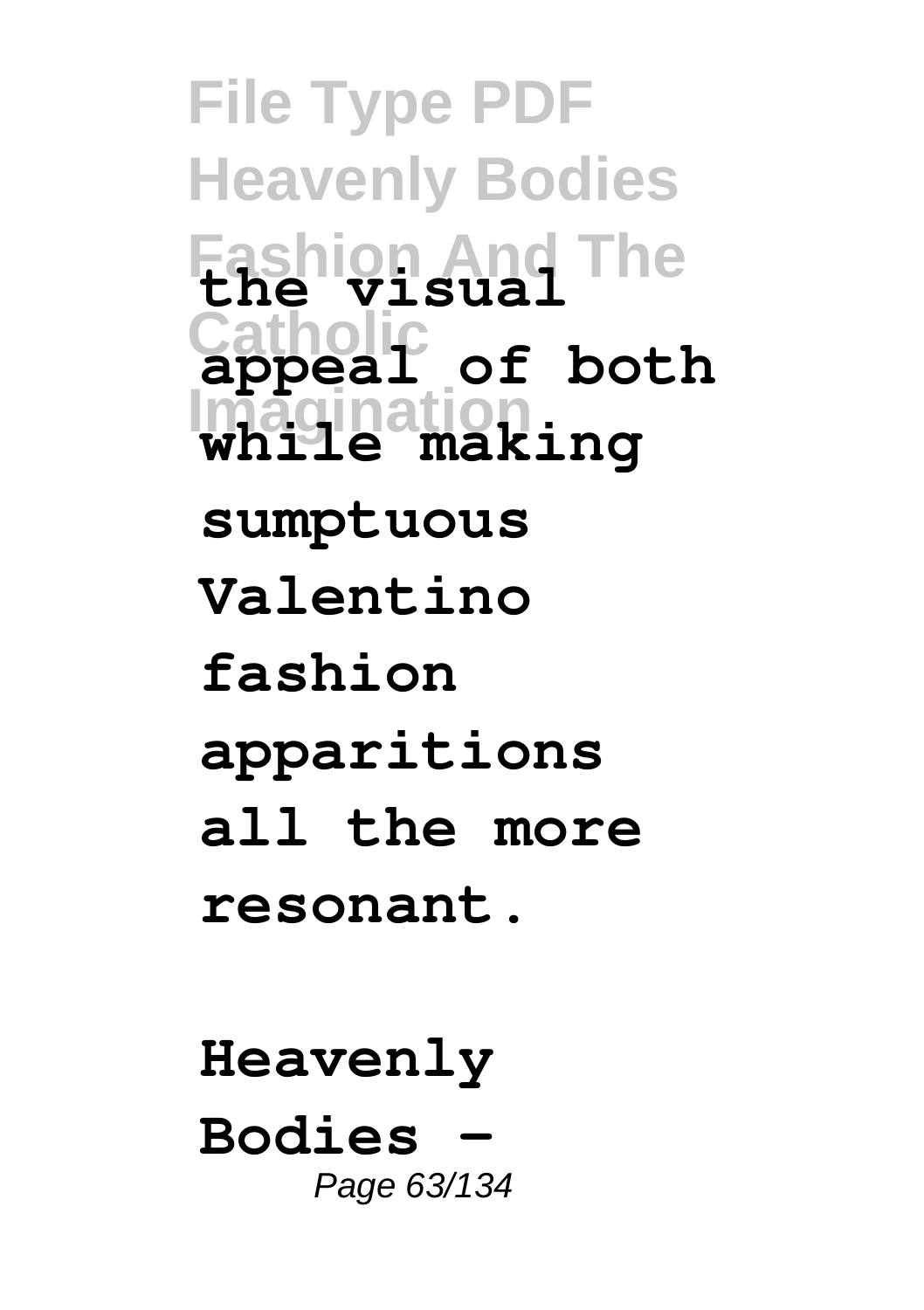**File Type PDF Heavenly Bodies Fashion And The Fashion & The Catholic Catholic Imagination**

**... The Costume Institute's spring 2018 exhibition, Heavenly Bodies: Fashion and the Catholic** Page 64/134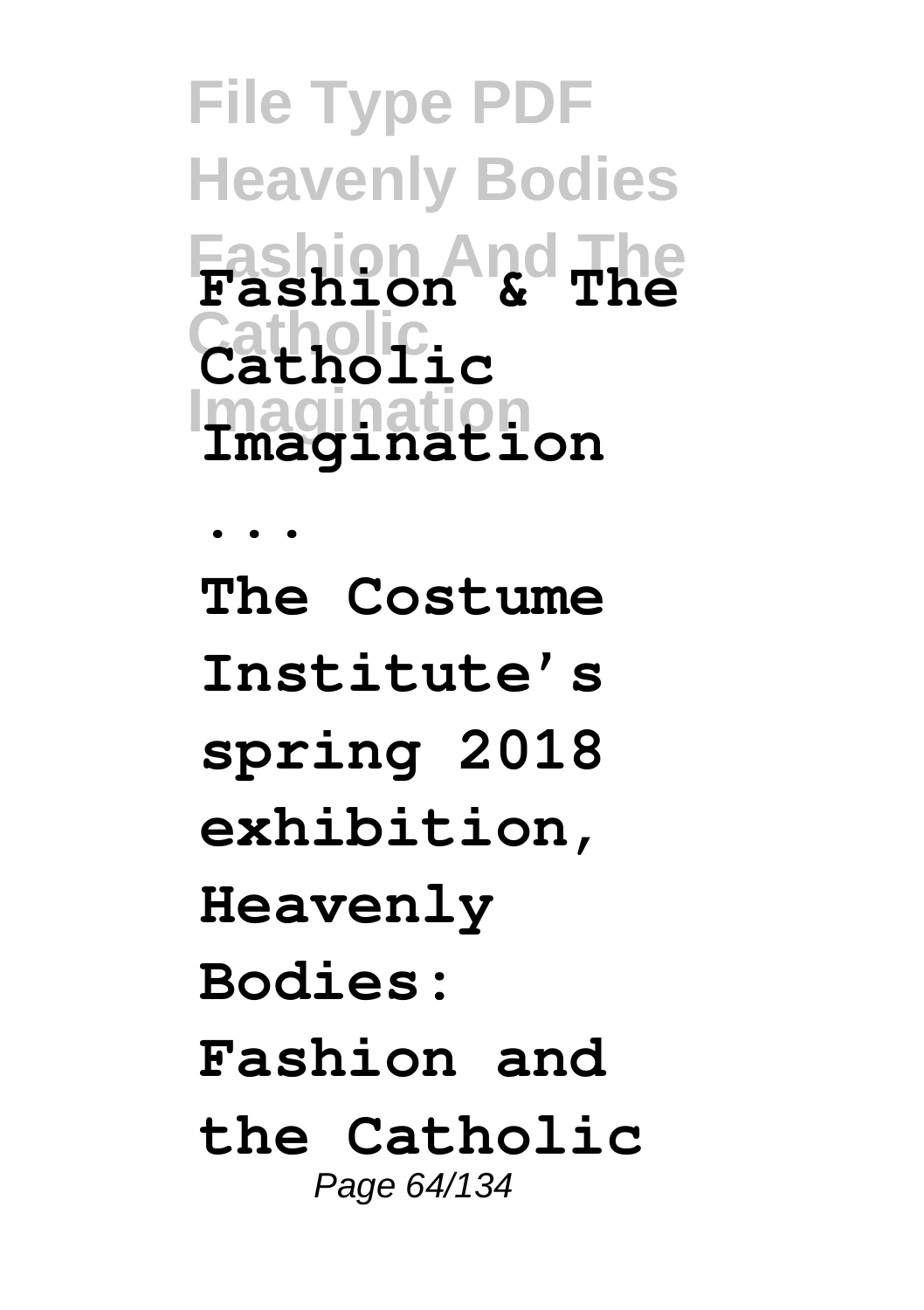**File Type PDF Heavenly Bodies Fashion And The Imagination, Catholic on view from Imagination May 10 through October 8, 2018 (preceded on May 7 by The Costume Institute Benefit) will be presented in two Metropolitan** Page 65/134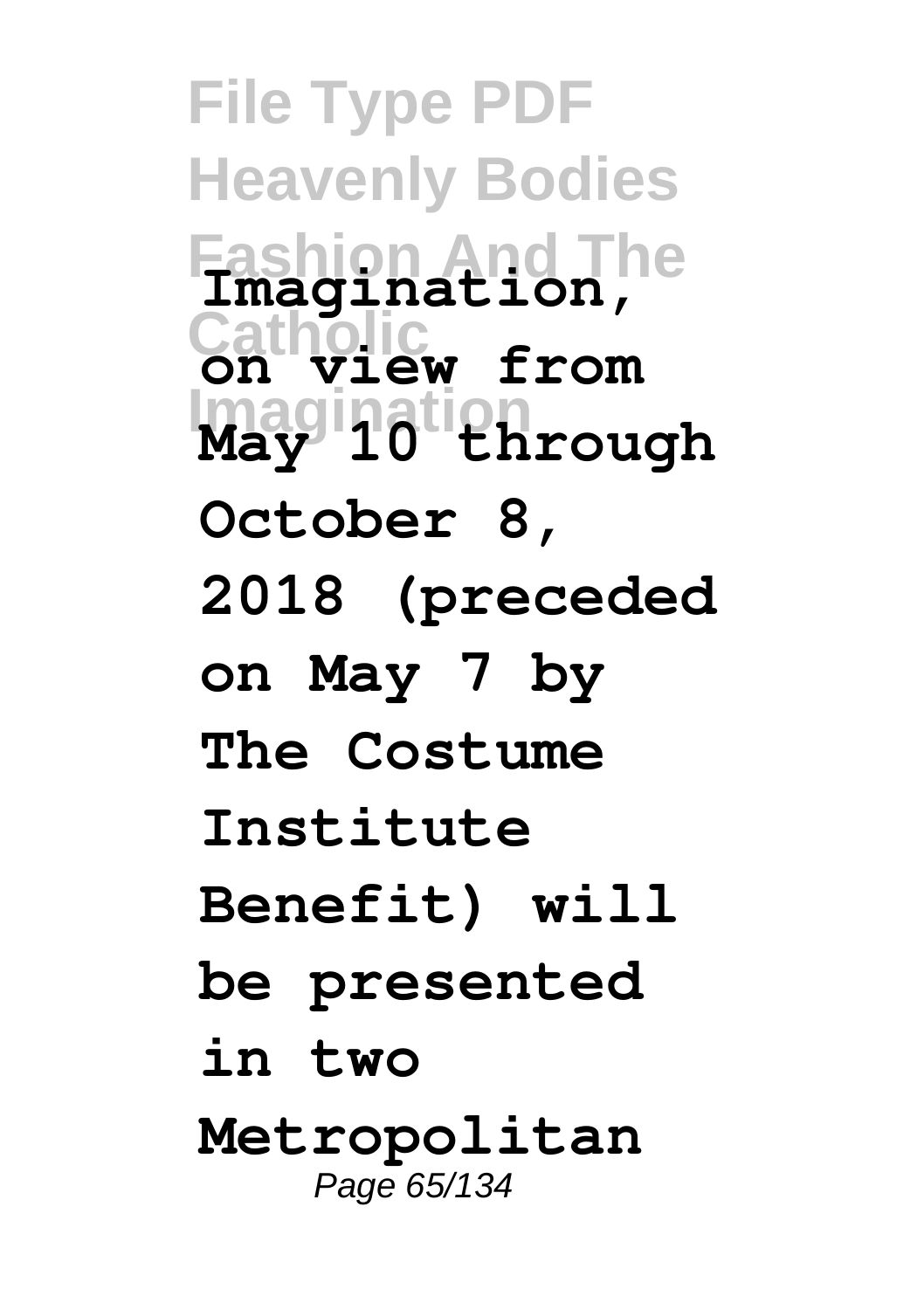**File Type PDF Heavenly Bodies Fashion And The Museum of Art Catholic locations: at Imagination The Met Fifth Avenue—in the medieval galleries, Mary and Michael Jaharis Galleries for Byzantine Art, part of The** Page 66/134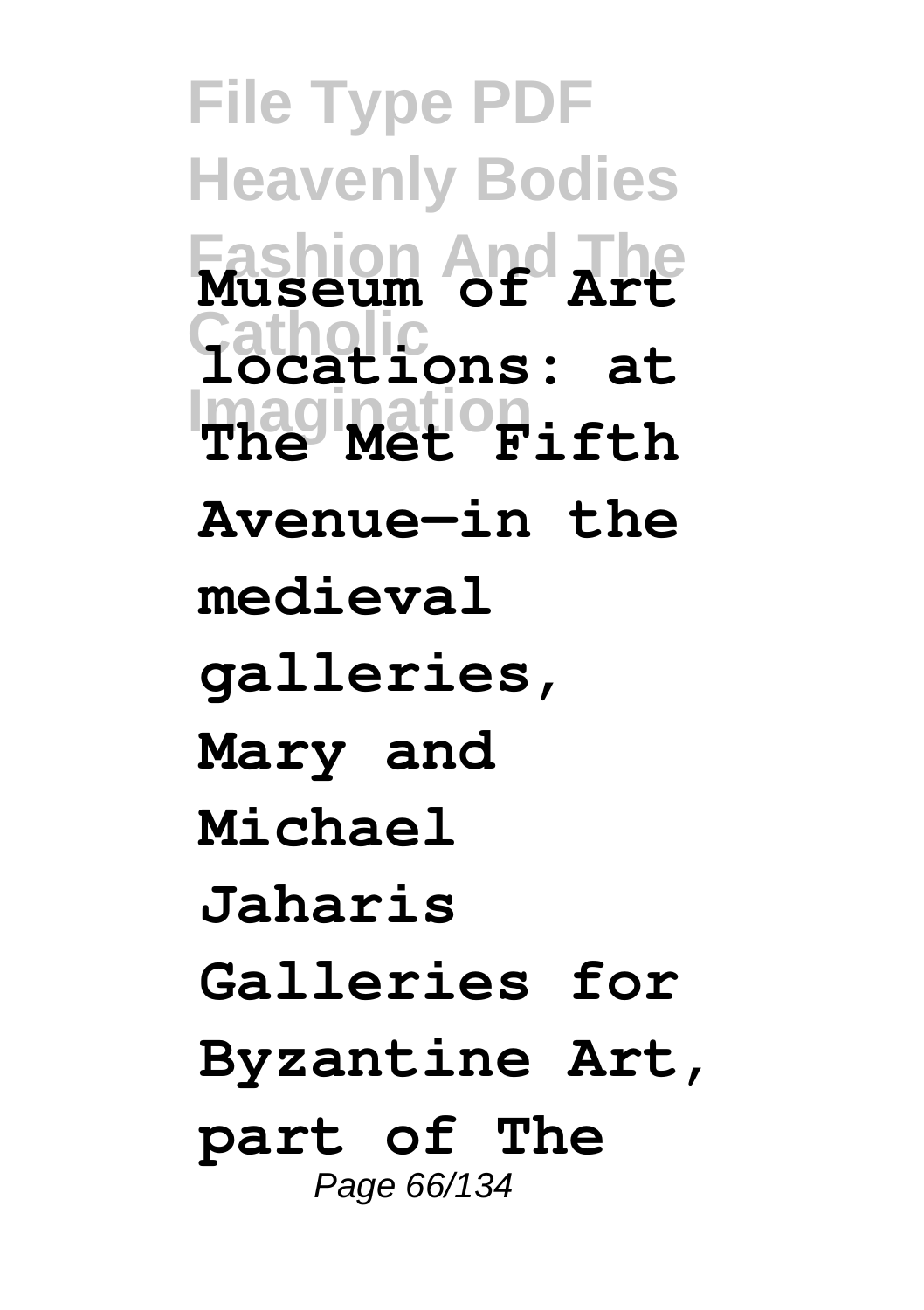**File Type PDF Heavenly Bodies Fashion And The Robert Lehman Catholic Wing, and the Imagination Anna Wintour Costume Center—and uptown at The Met Cloisters. The thematic**

**...**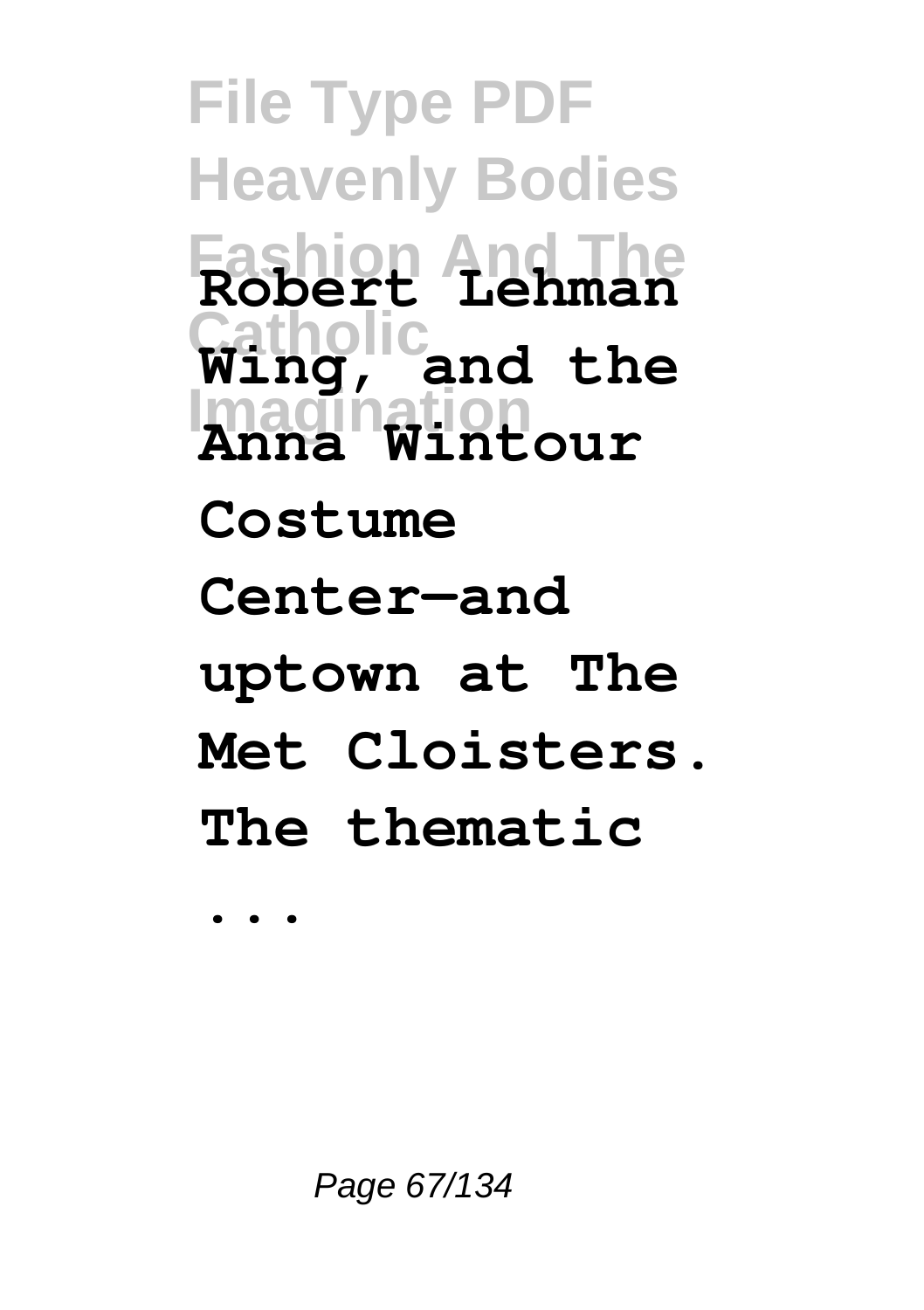**File Type PDF Heavenly Bodies Fashion And The Heavenly Catholic Bodies: Imagination Fashion and the Catholic Imagination Gallery Views** *Heavenly Bodies: Fashion and the Catholic Imagination Gallery* Page 68/134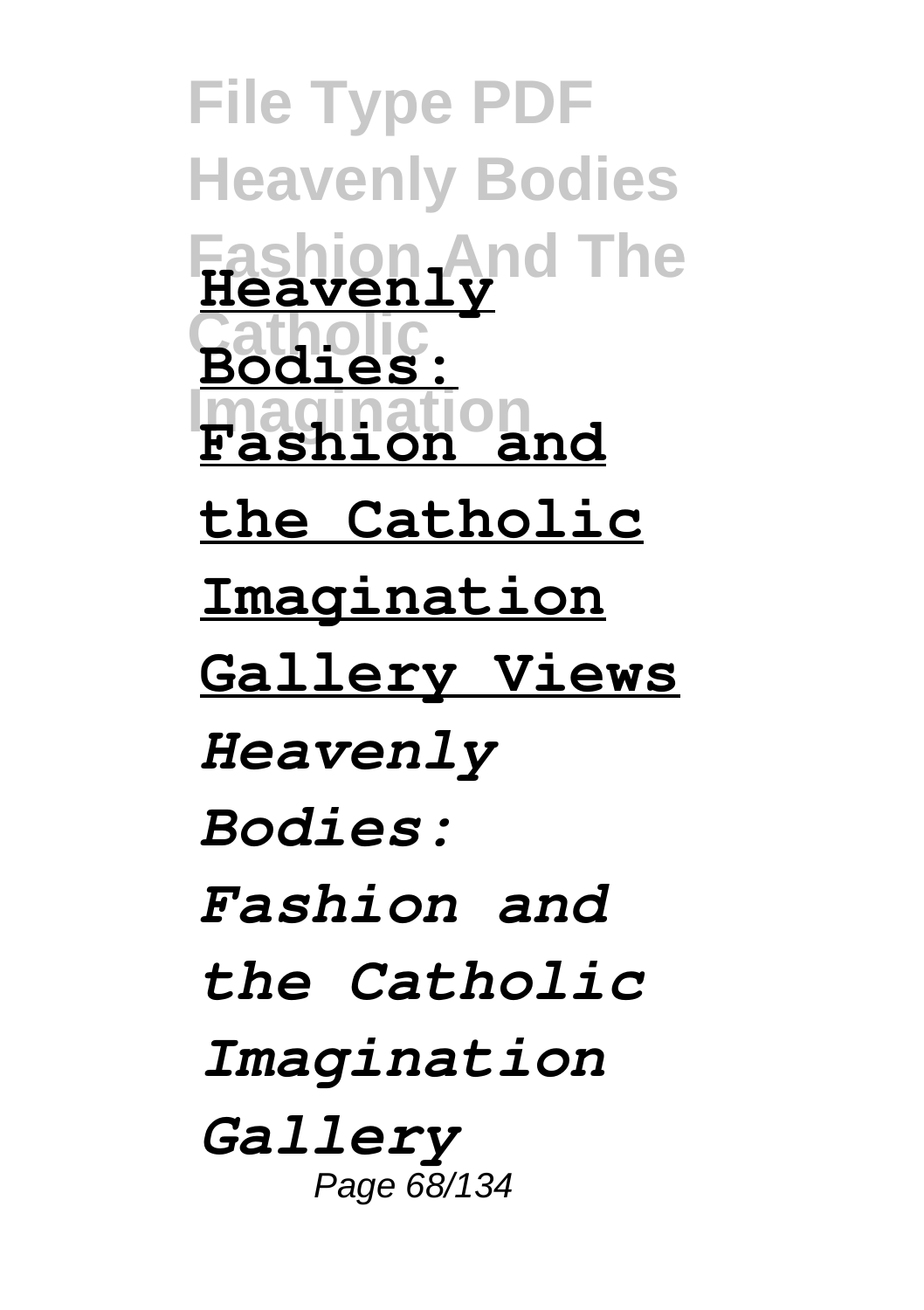**File Type PDF Heavenly Bodies Fashion And The** *Views—The Met* **Catholic** *Cloisters* **Imagination Heavenly Bodies: Fashion and the Catholic Imagination Heavenly Bodies: Fashion and the Catholic Imagination** Page 69/134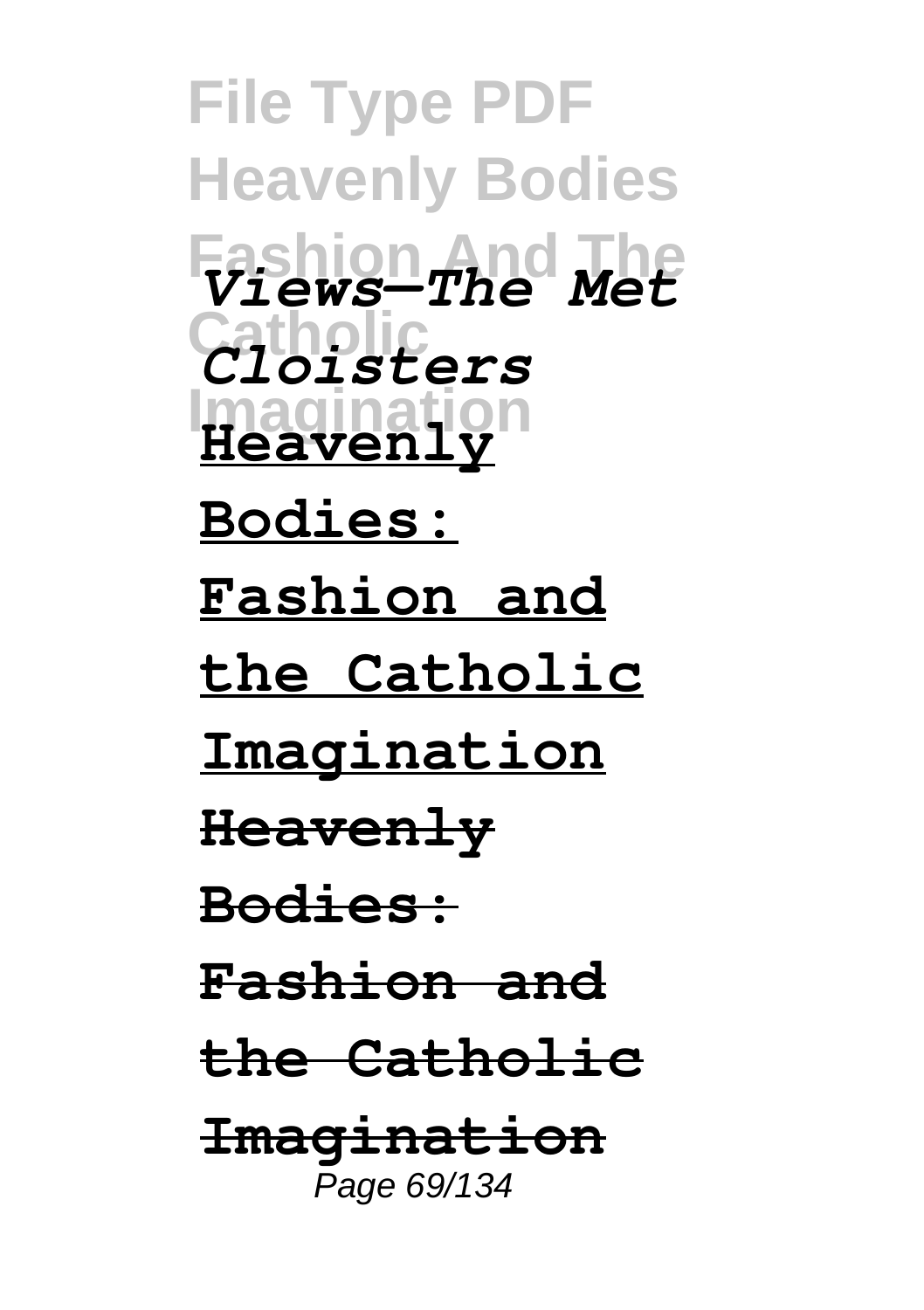**File Type PDF Heavenly Bodies Fashion And The Gallery Views: Catholic The Anna Imagination Wintour Costume Center Inside the Cat alogue—"Heaven ly Bodies: Fashion and the Catholic Imagination" Heavenly Bodies** Page 70/134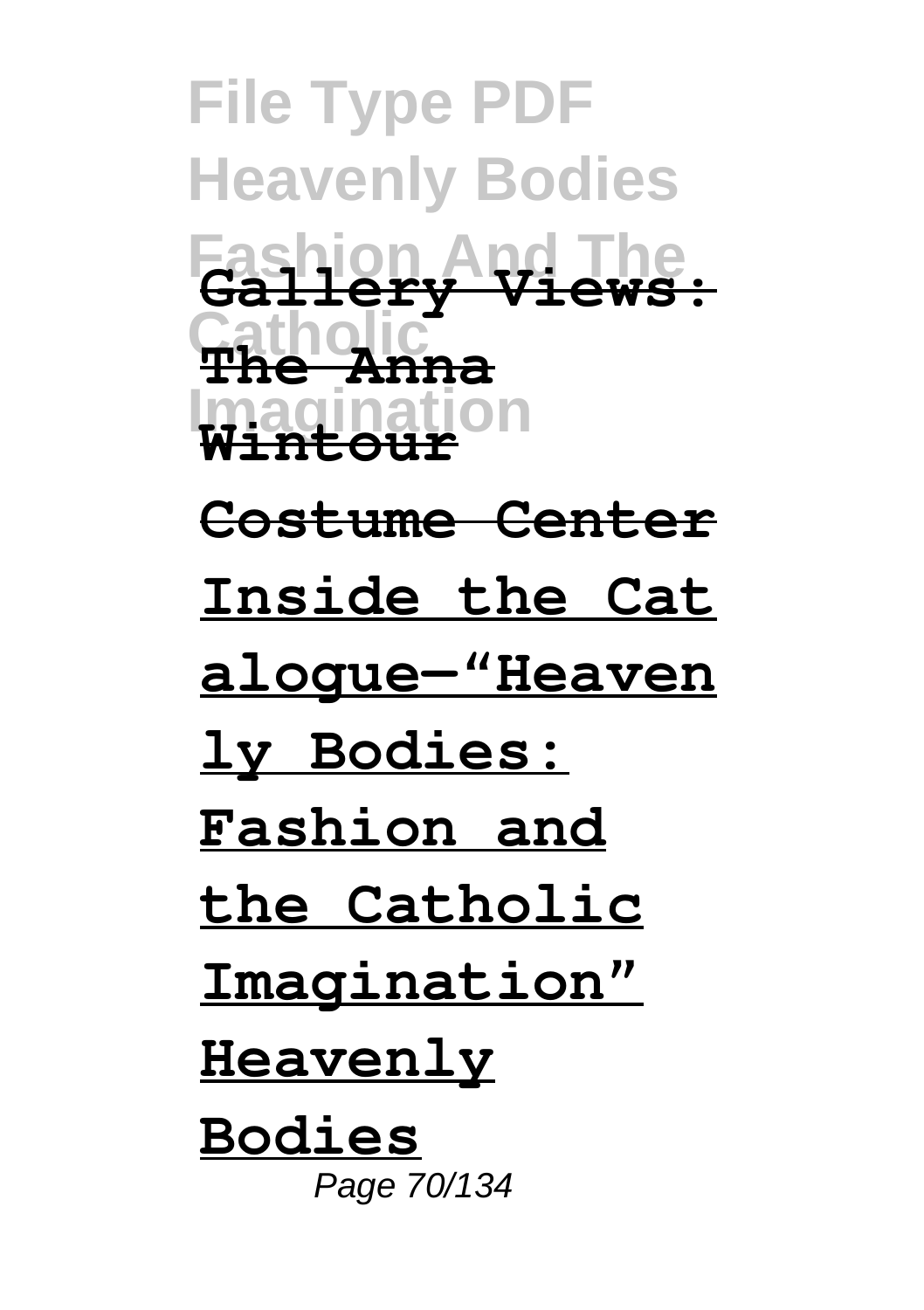**File Type PDF Heavenly Bodies Fashion And The (Fashion and Catholic the Catholic Imagination Imagination) Met Cloisters and Met Fifth Avenue** *Heavenly Bodies: Fashion and the Catholic Imagination Installation* Page 71/134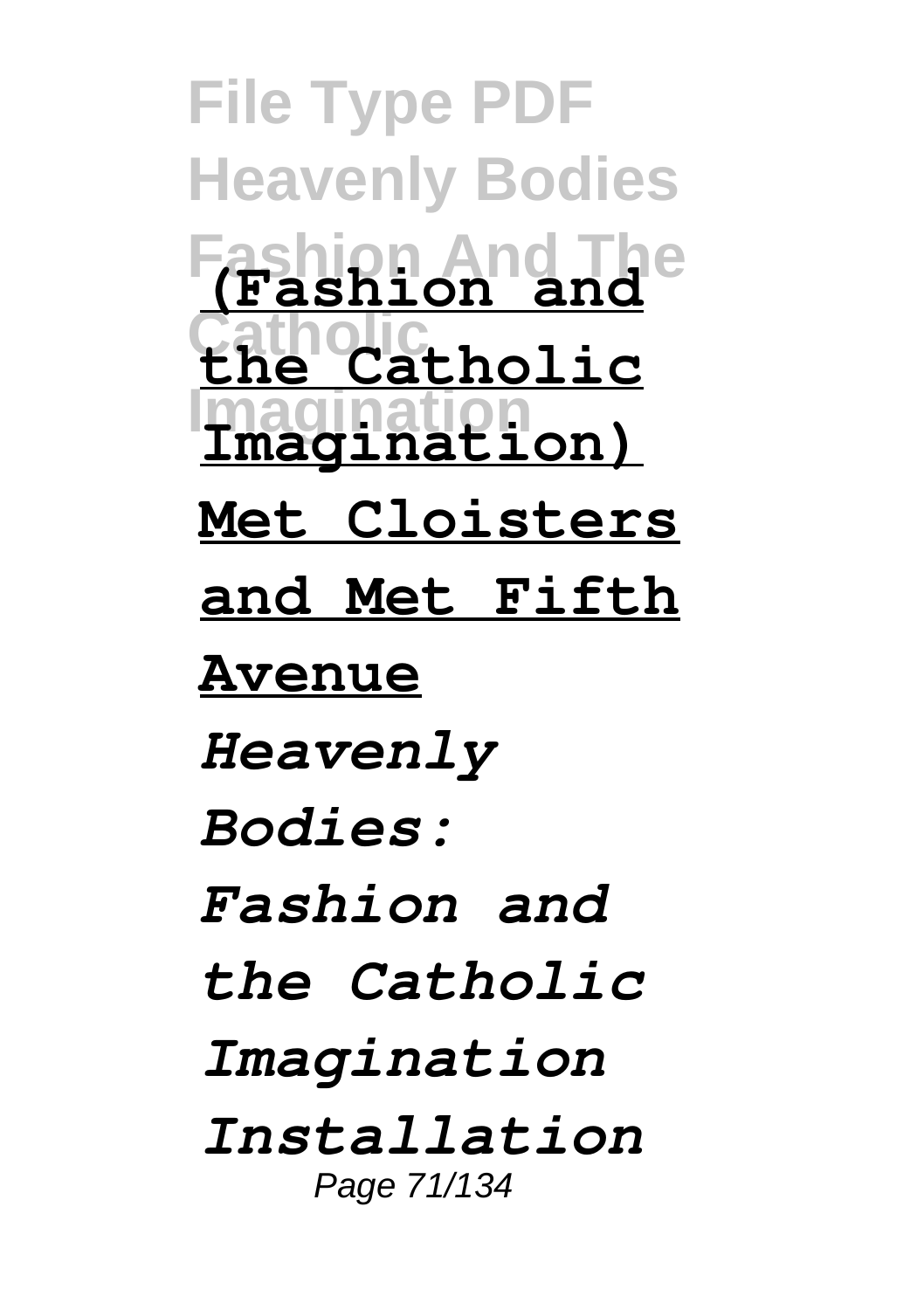**File Type PDF Heavenly Bodies Fashion And The** *Time-Lapse* **Catholic Inside Imagination "Heavenly Bodies: Fashion and the Catholic Imagination" Met Gala 2018 | Heavenly Bodies: Fashion \u0026 Catholic** Page 72/134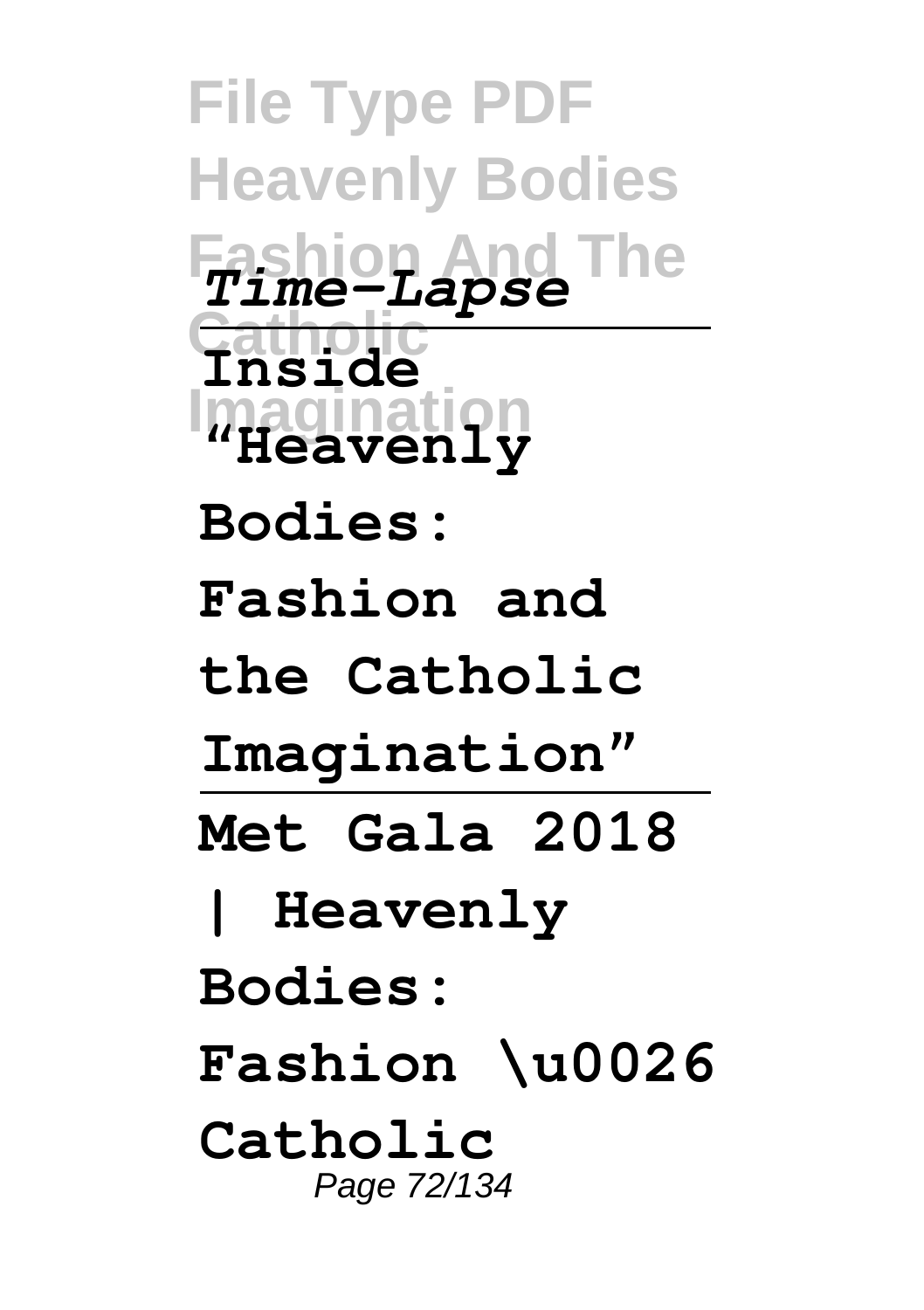**File Type PDF Heavenly Bodies Fashion And The Imagination | Catholic Art of Style: Imagination Andrew Bolton | M2M METROPOLITAN MUSEUM | Heavenly Bodies: Fashion \u0026 the Catholic Imagination | LOOK BOOK** Page 73/134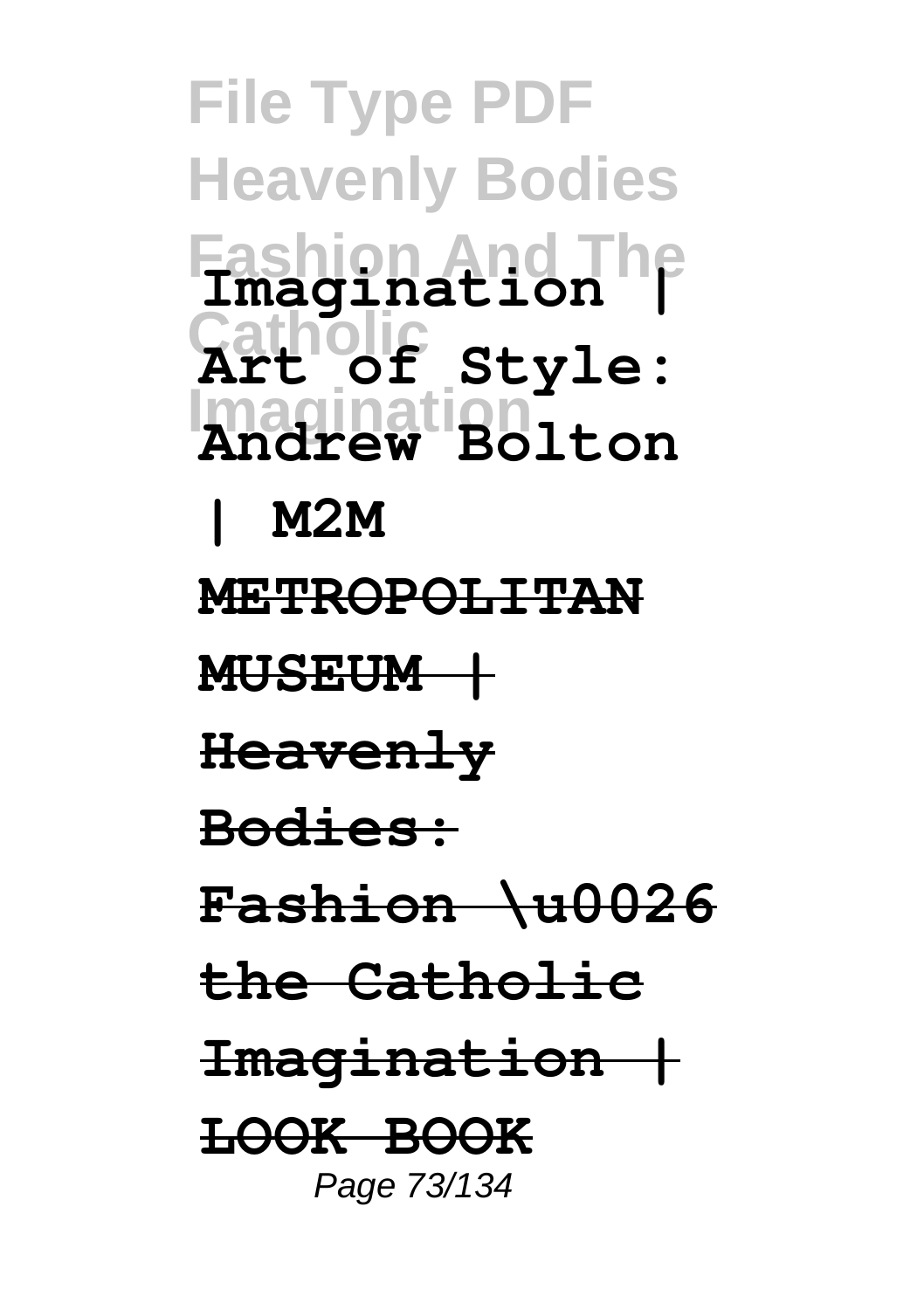**File Type PDF Heavenly Bodies Fashion And The Heavenly Catholic Bodies Fashion Imagination and Catholic Imagination at The Met Uncut Astrology Weekly Horoscope All Signs: November 11-17 2020 Jupiter/Pluto** Page 74/134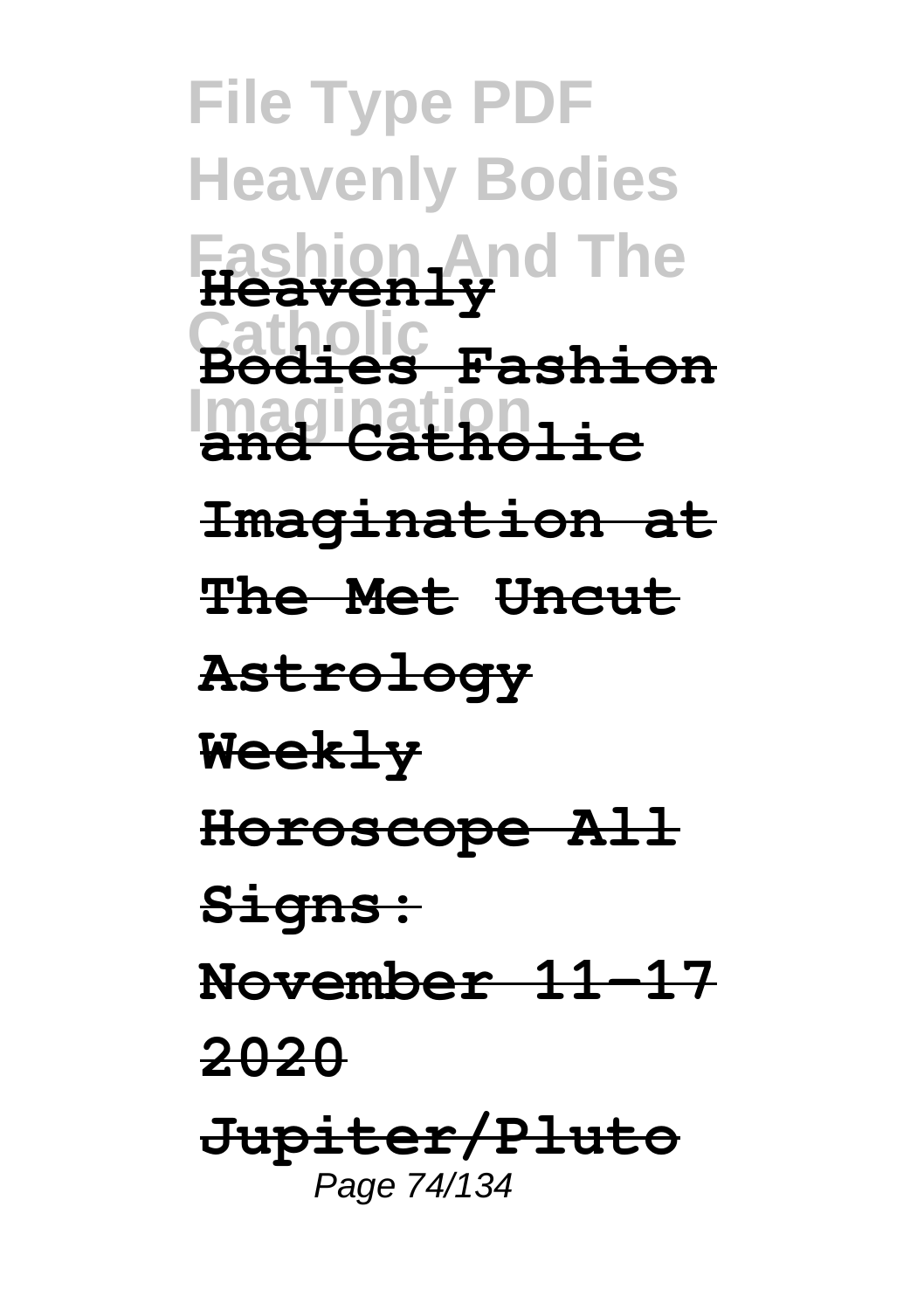**File Type PDF Heavenly Bodies Fashion And The Mars Direct Catholic New Moon Imagination Exhibition Tour—About Time: Fashion and Duration with Andrew Bolton | Met Fashion Iris van Herpen, the Most Avant-Garde Fashion** Page 75/134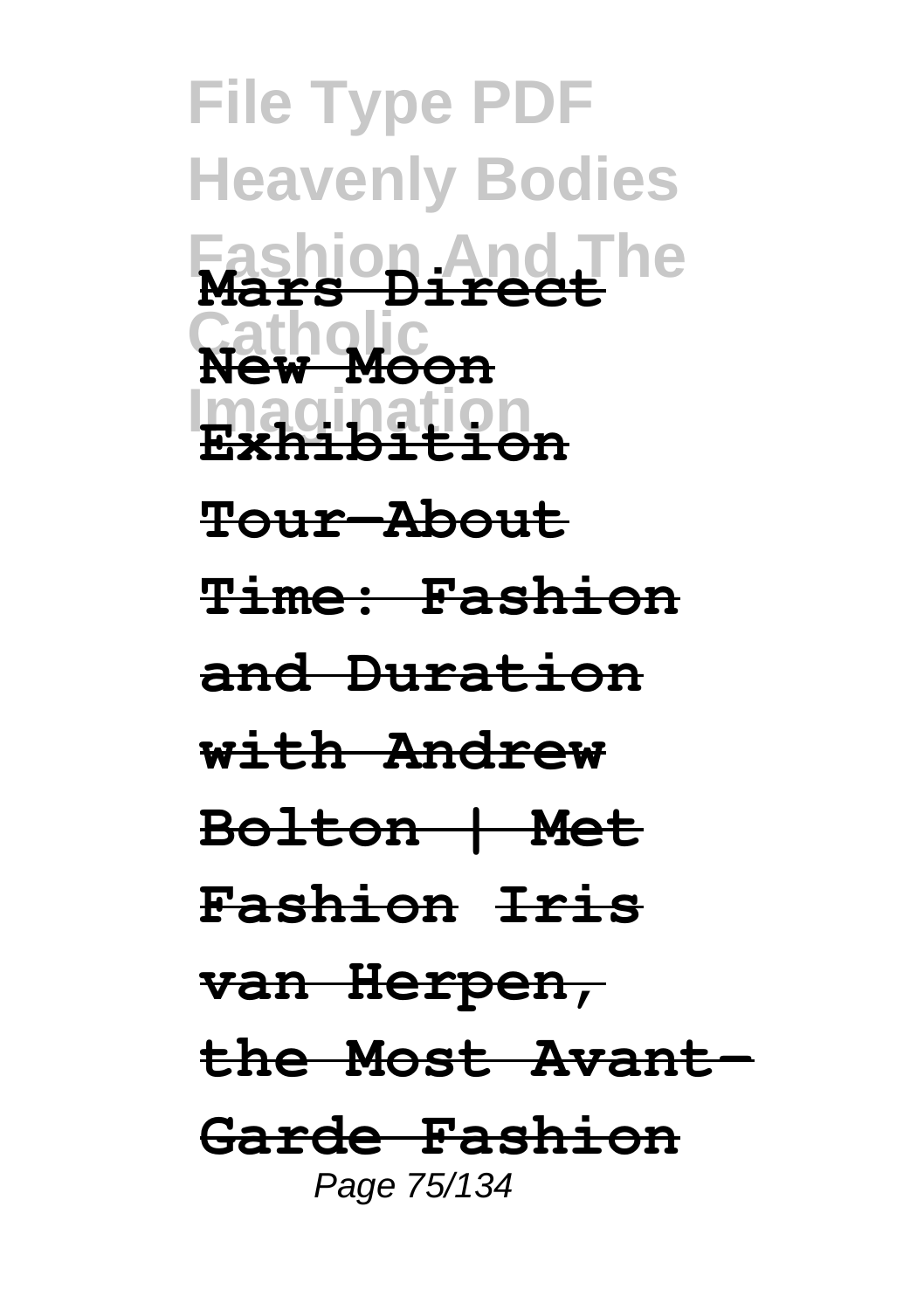**File Type PDF Heavenly Bodies Fashion And The Designer in Catholic History | Art Imagination of Style | M2M Original House Tour | Anna Wintour's Garden Top model Michelle de Swarte FALLS TWICE during Gucci Fall/Winter** Page 76/134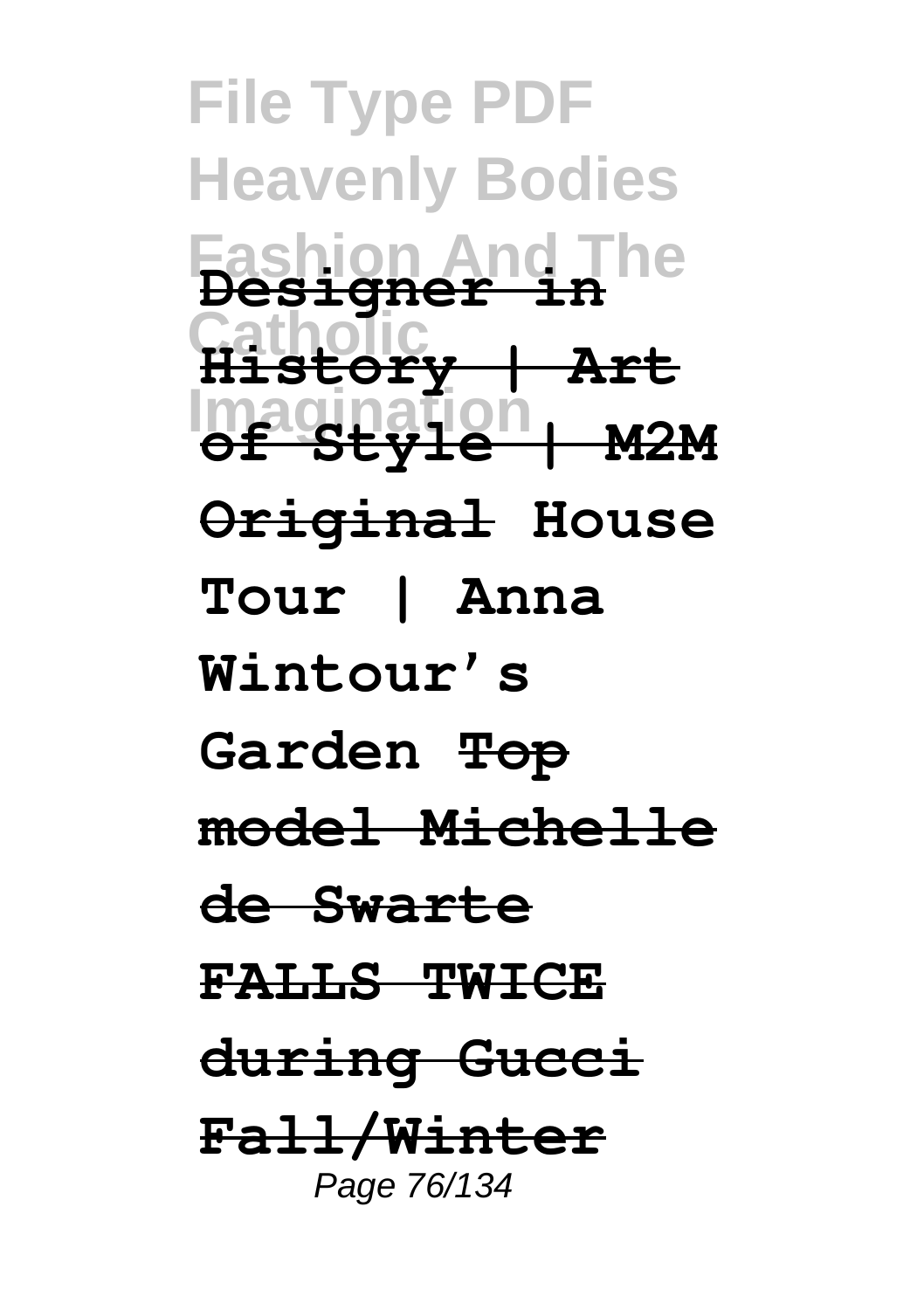**File Type PDF Heavenly Bodies Fashion And The 2002 Ready-to-Catholic Wear fashion Imagination show SHOWstudio: Daphne Guinness - Fashion Fetish** *Camp: Notes on Fashion Gallery Views | Met Fashion About Time:* Page 77/134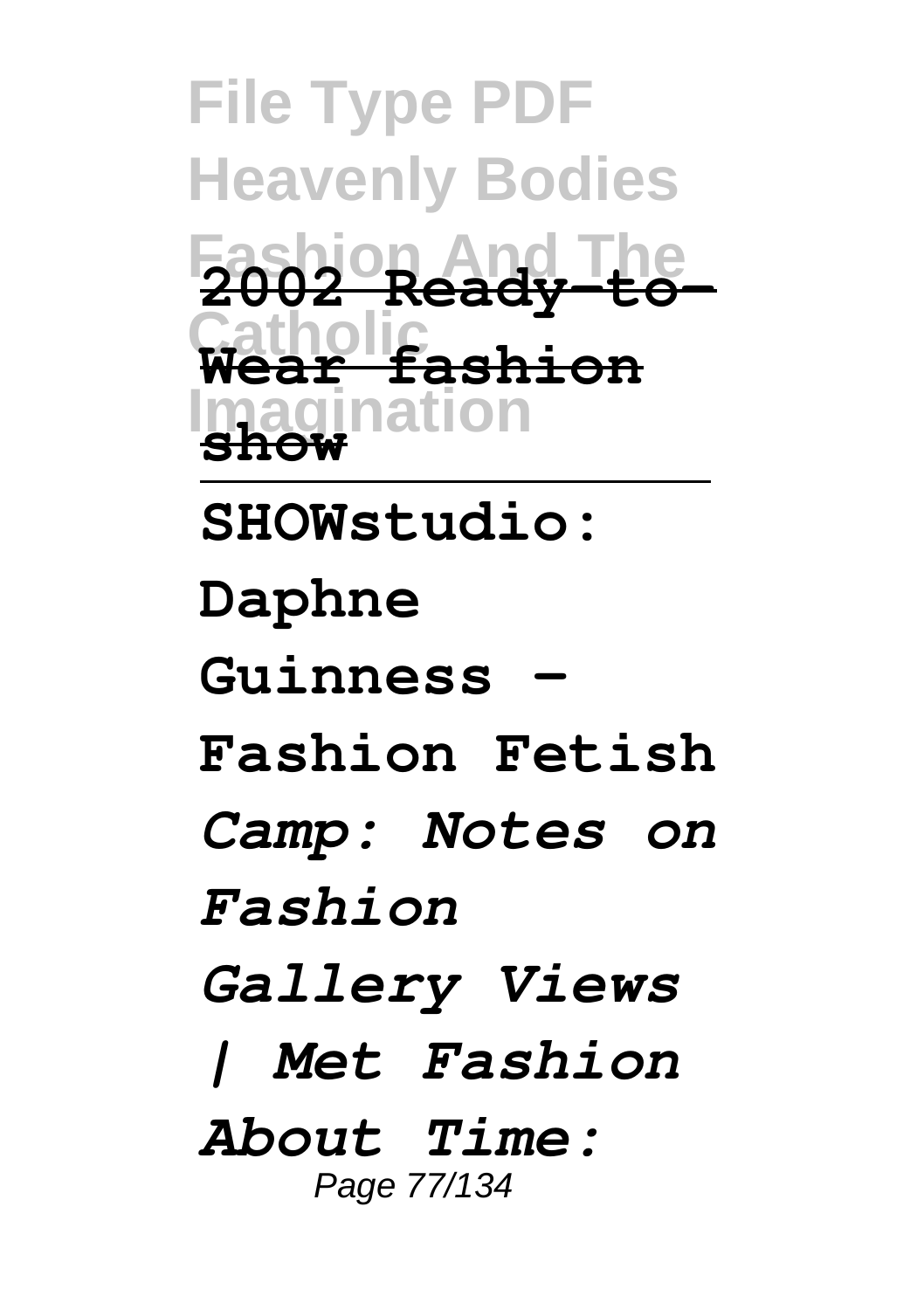**File Type PDF Heavenly Bodies Fashion And The** *Fashion and* **Catholic** *Duration* **Imagination** *(Extended Exhibition Preview) | Met Fashion* **Time Lapse - Michael Nyman CHRISTIAN DIOR Spring 2001 Paris - FashionChannel** Page 78/134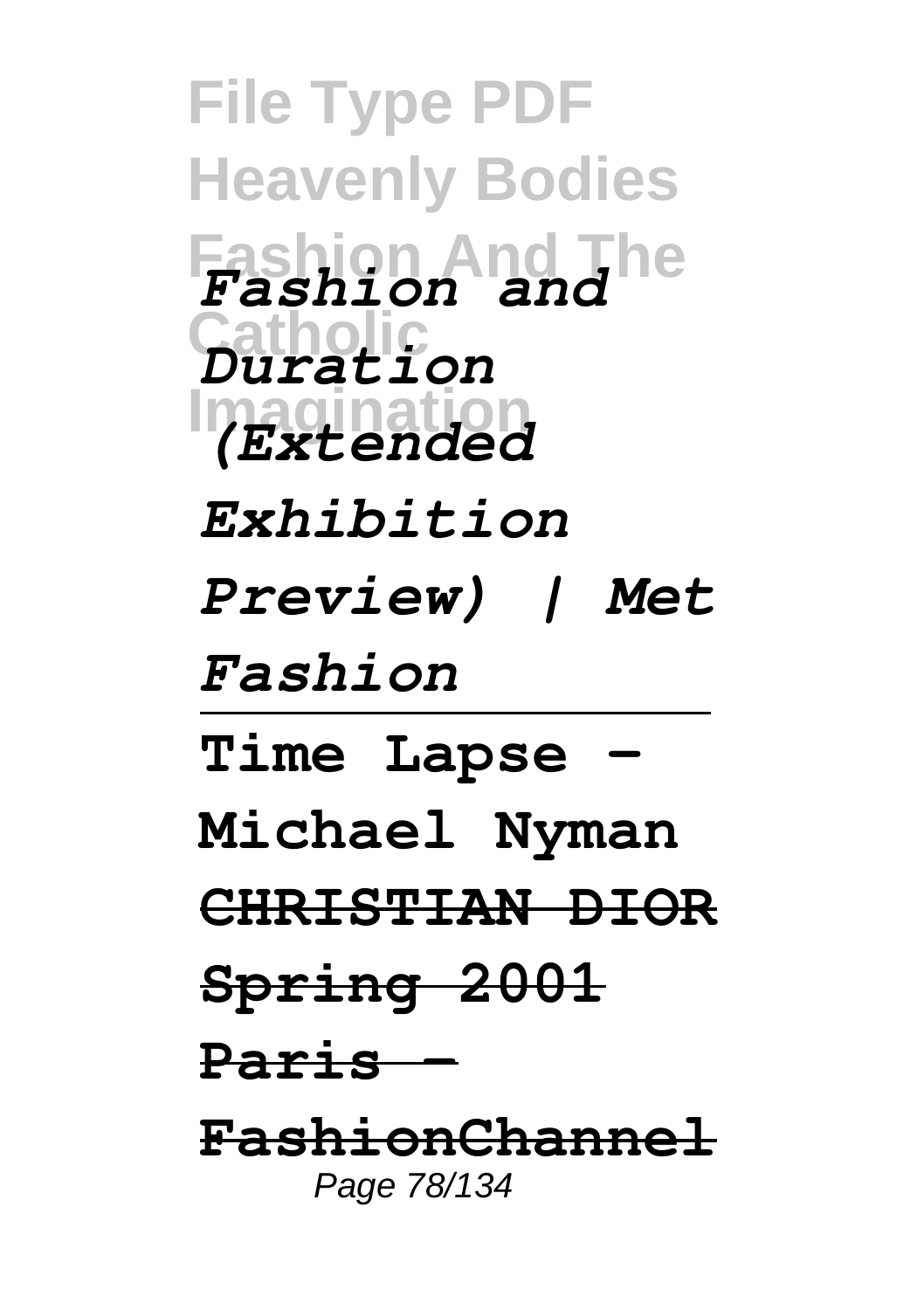**File Type PDF Heavenly Bodies Fashion And The \"Heavenly Catholic Bodies: Imagination Fashion and the Catholic Imagination\"** *Reacting to 2018 MET Catholic Fashion Exhibit (Heavenly Bodies Fashion* Page 79/134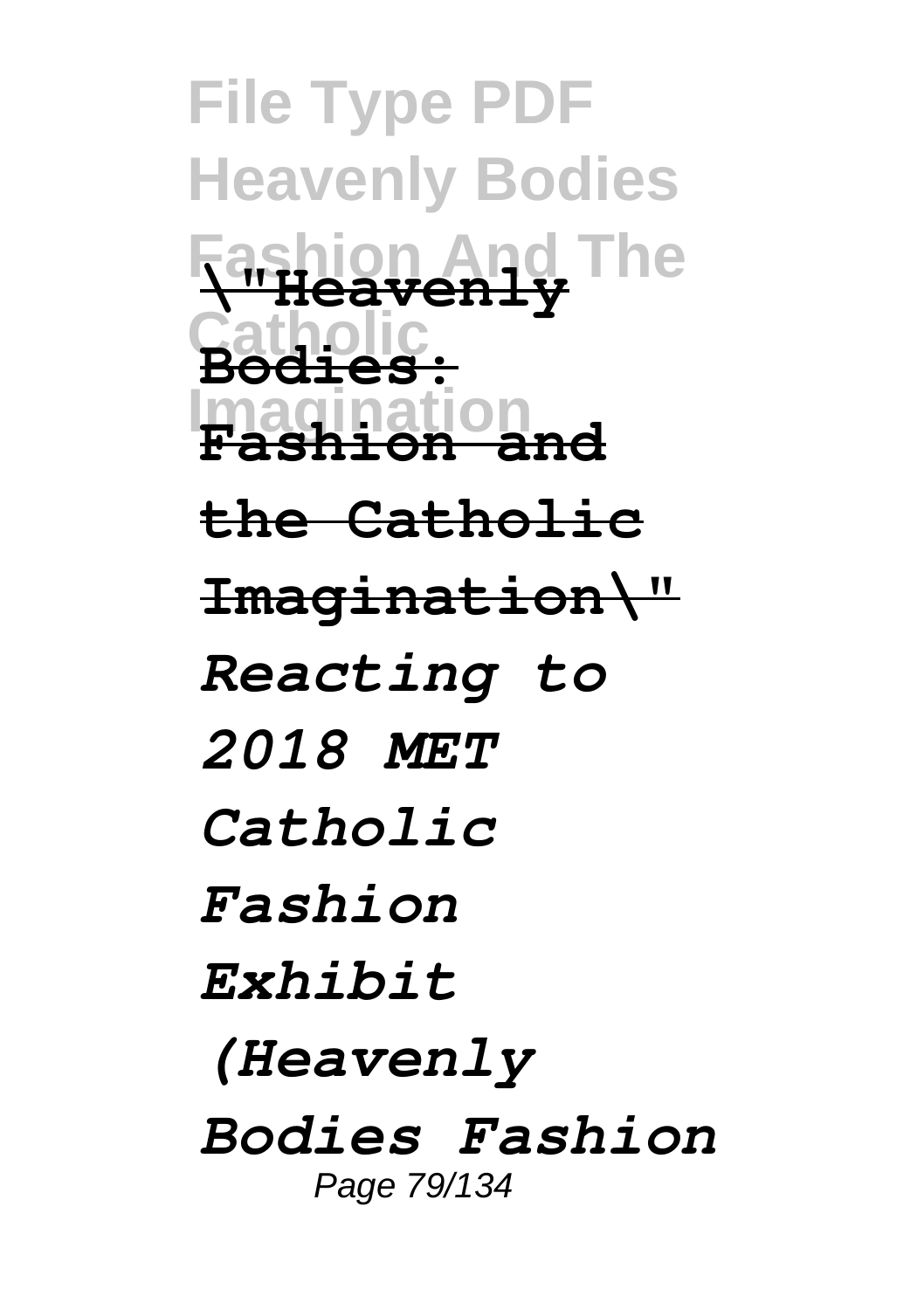**File Type PDF Heavenly Bodies Fashion And The** *and the* **Catholic** *Catholic* **Imagination** *Imagination)* **Heavenly Bodies: Fashion \u0026 The Catholic Imagination Costume Institute Met Gala \"HEAVENLY** Page 80/134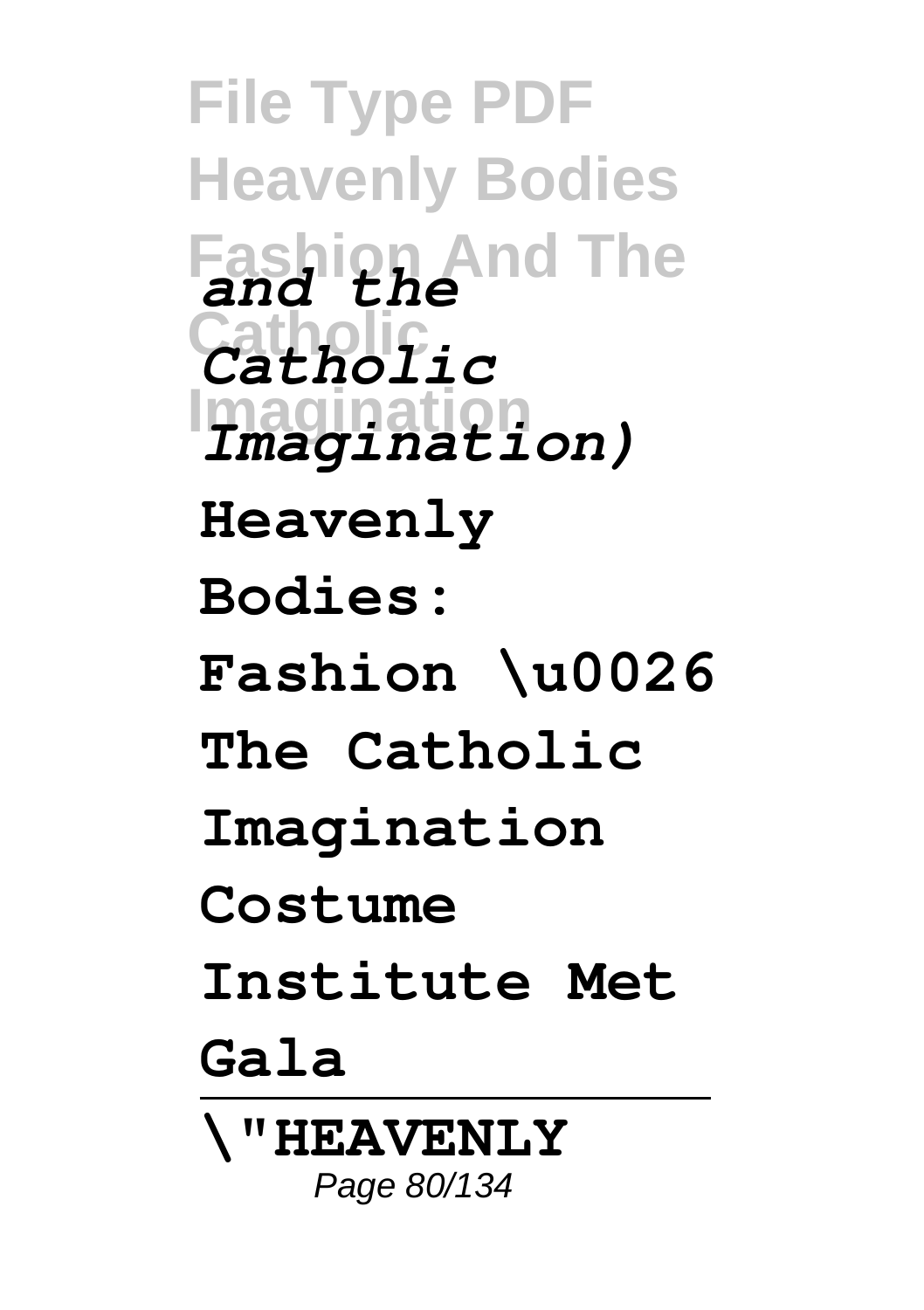**File Type PDF Heavenly Bodies Fashion And The BODIES Fashion Catholic and Catholic Imagination Imagination\" Exhibiton at MET NY July 2018'Heavenly Bodies: Fashion and the Catholic Imagination' exhibition 2018 Tim** Page 81/134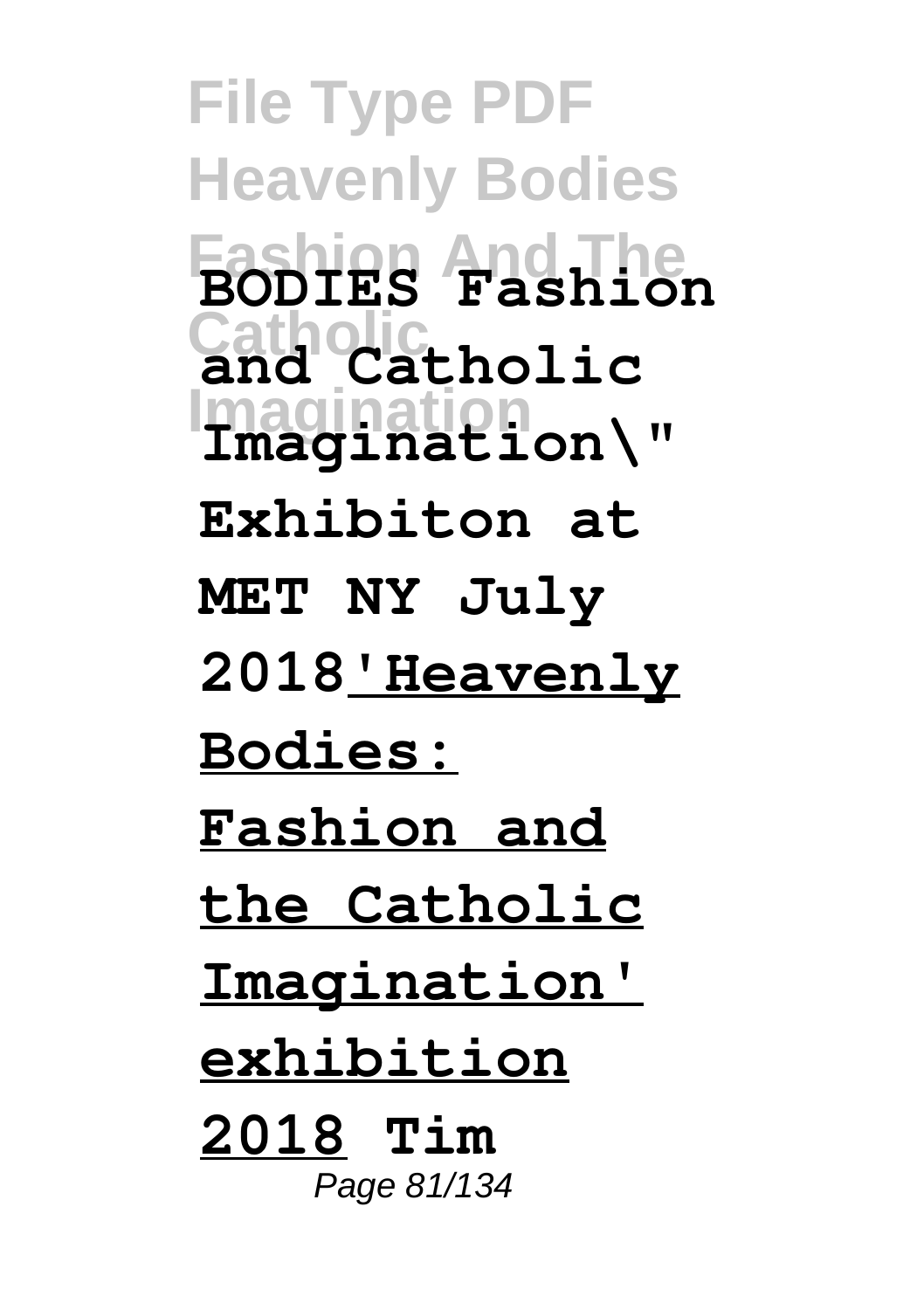**File Type PDF Heavenly Bodies Fashion And The Marlow's Must-Catholic See Museum Imagination Shows: Heavenly Bodies: Fashion and the Catholic Imagination at the Met Heavenly Bodies \u0026 Religious** Page 82/134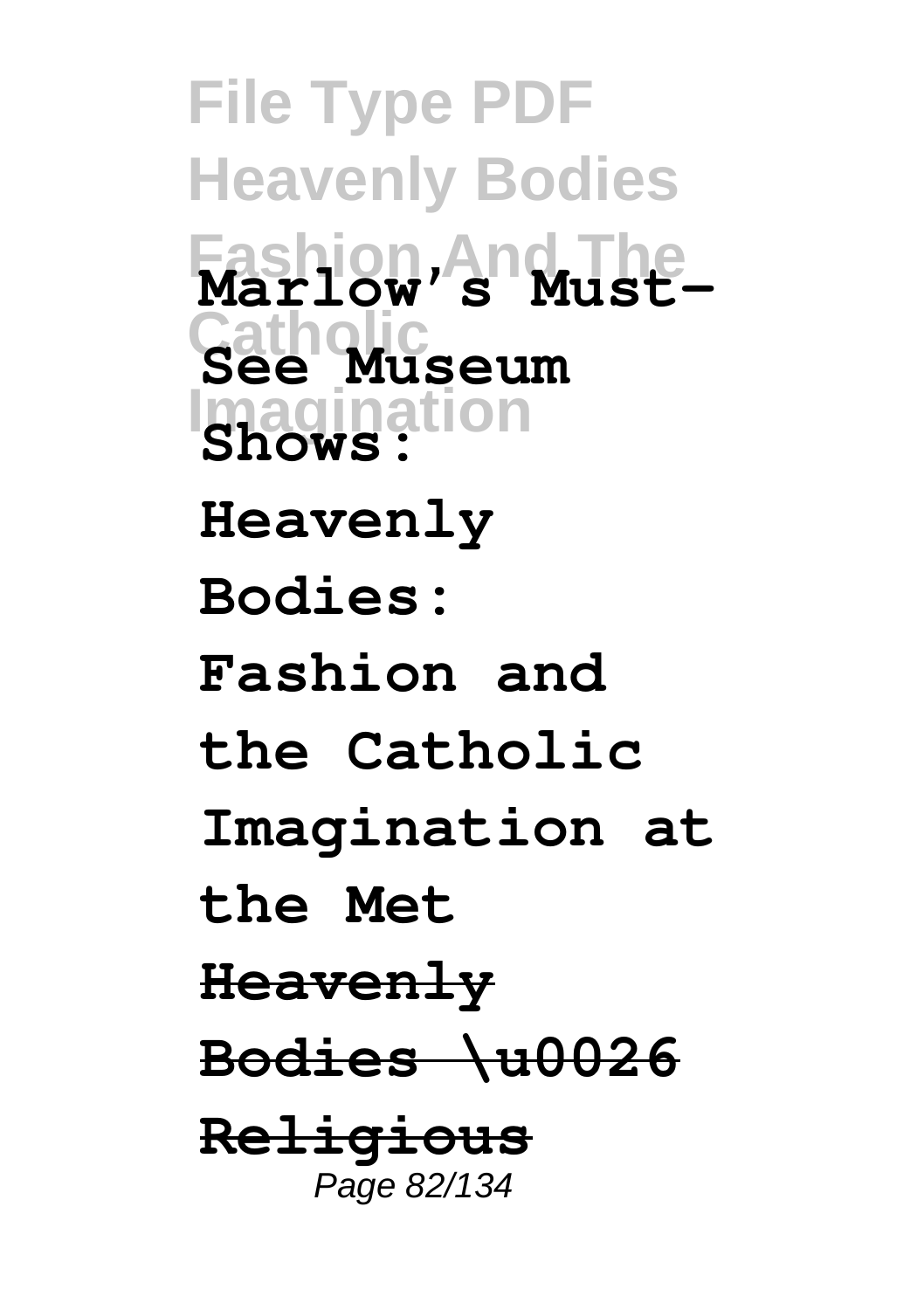**File Type PDF Heavenly Bodies Fashion And The Symbolism in Catholic High Fashion | Imagination From Gucci, Channel, to Alexander McQueen** *HEAVENLY BODIES FASHION AND THE CATHOLIC IMAGINATION* **Heavenly** Page 83/134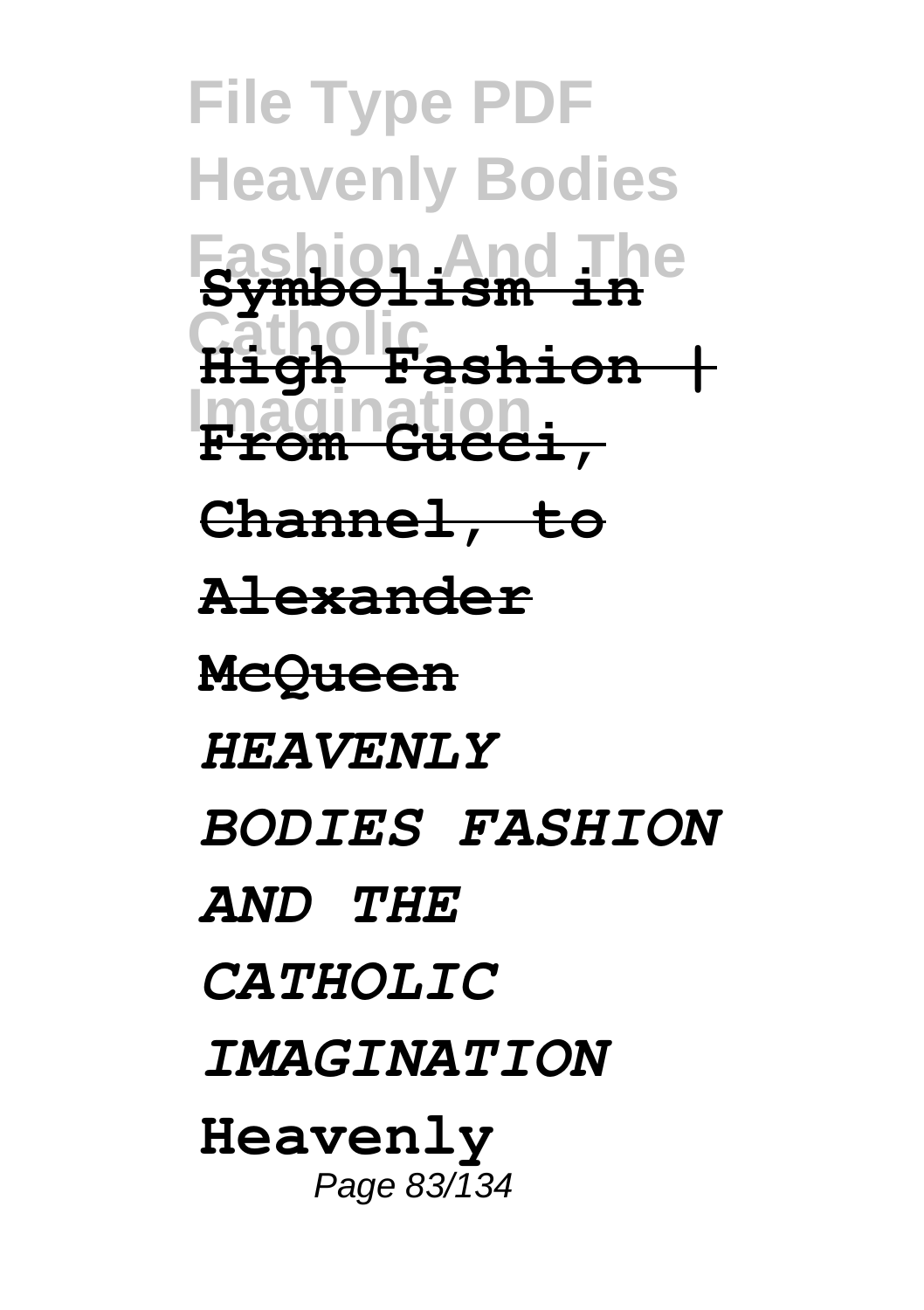**File Type PDF Heavenly Bodies Fashion And The Bodies Fashion Catholic And The Imagination Heavenly Bodies: Fashion and the Catholic Imagination. At The Met Fifth Avenue and The Met Cloisters. May 10–October 8,** Page 84/134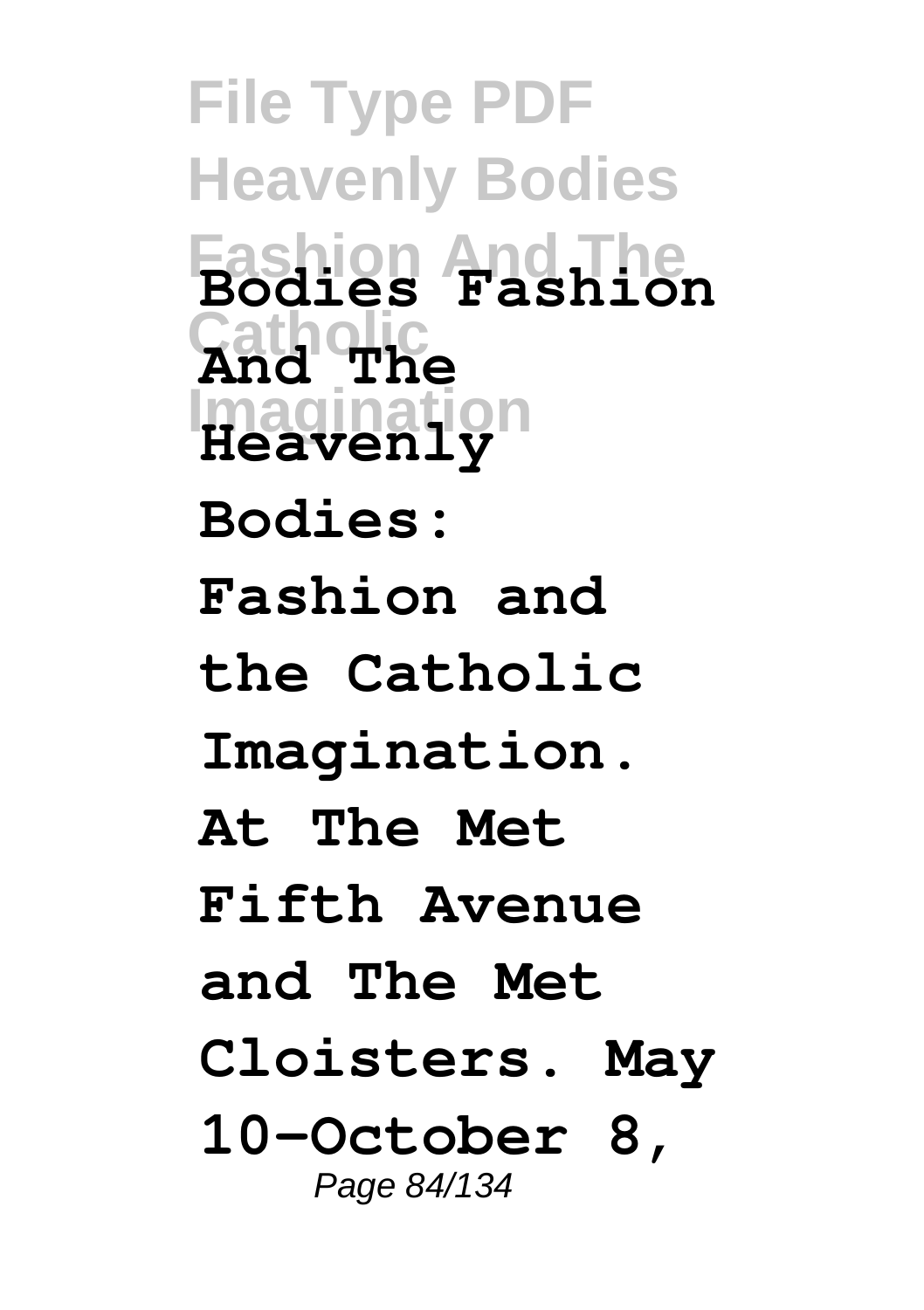**File Type PDF Heavenly Bodies Fashion And The 2018. Catholic Exhibition Imagination Overview Select Images: Art and Fashion Objects Exhibition Galleries: The Met Fifth Aven ue—Medieval, Byzantine,** Page 85/134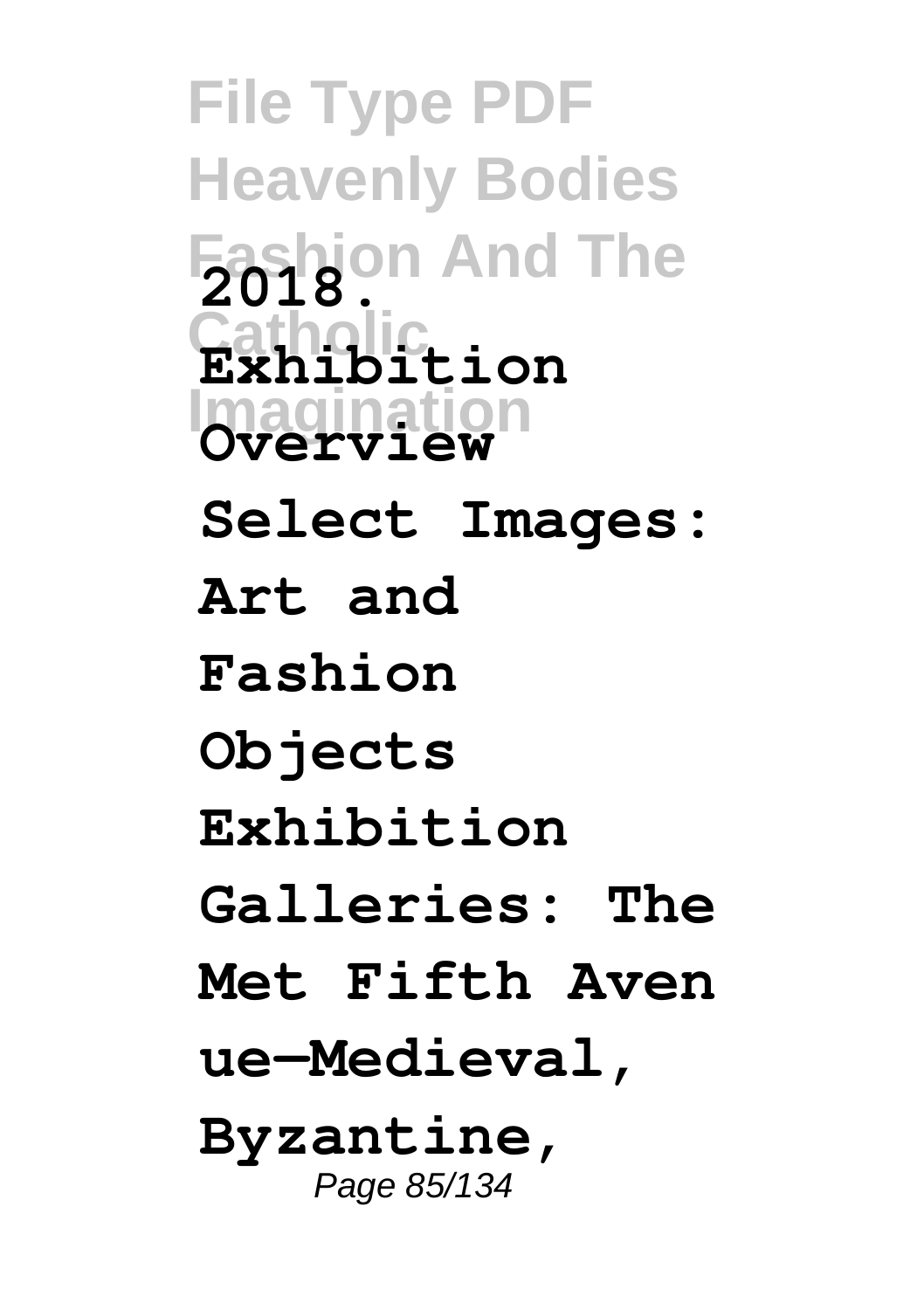**File Type PDF Heavenly Bodies Fashion And The Lehman Catholic Galleries Imagination Exhibition Galleries: The Met Cloisters. Buy Tickets. Heavenly Bodies:**

**Fashion and**

**the Catholic**

**Imagination** Page 86/134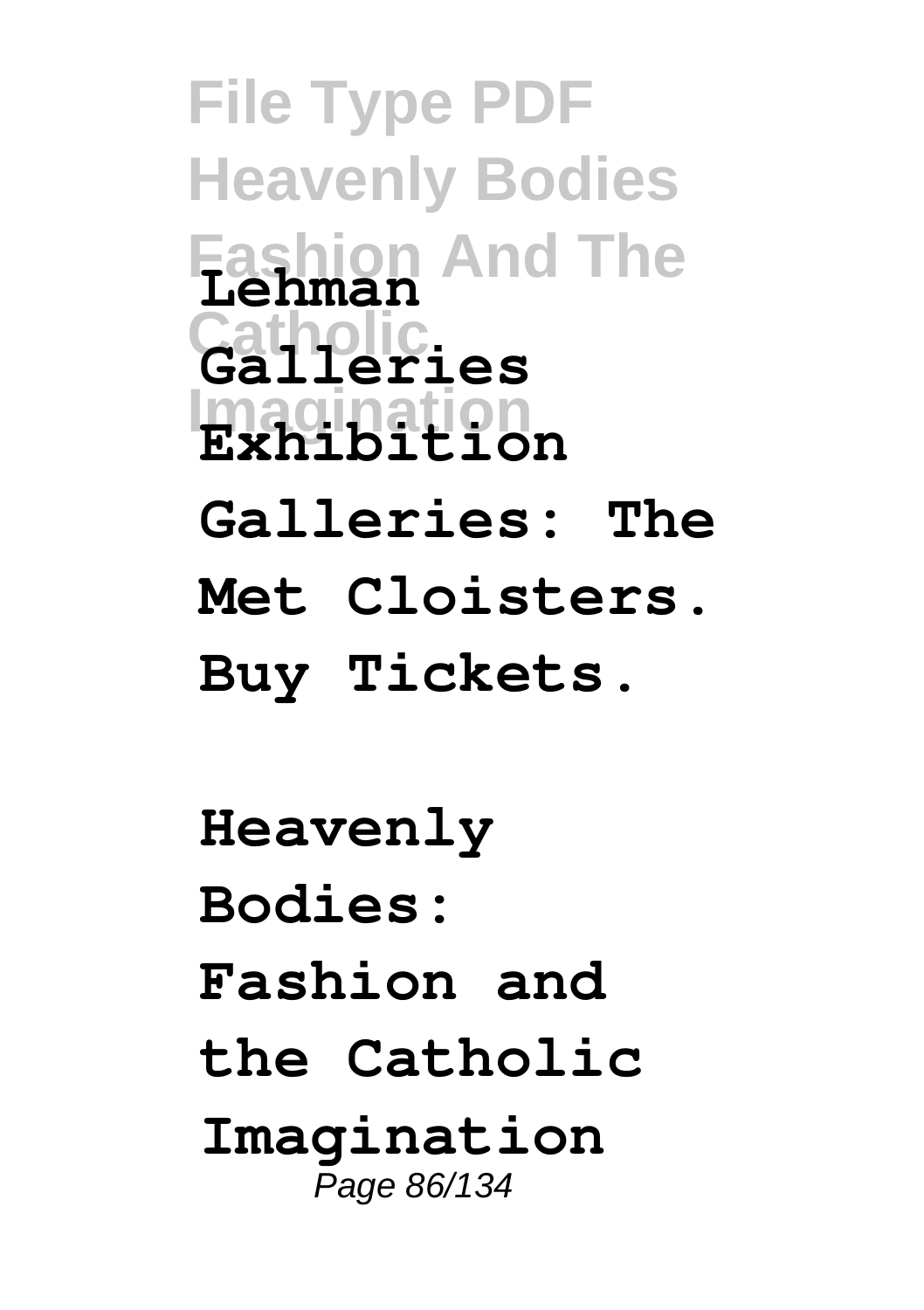**File Type PDF Heavenly Bodies Fashion And The Catholic Imagination art have, in ... These works of turn, fueled the imagination of fashion designers in the 20th and 21st centuries, yielding some** Page 87/134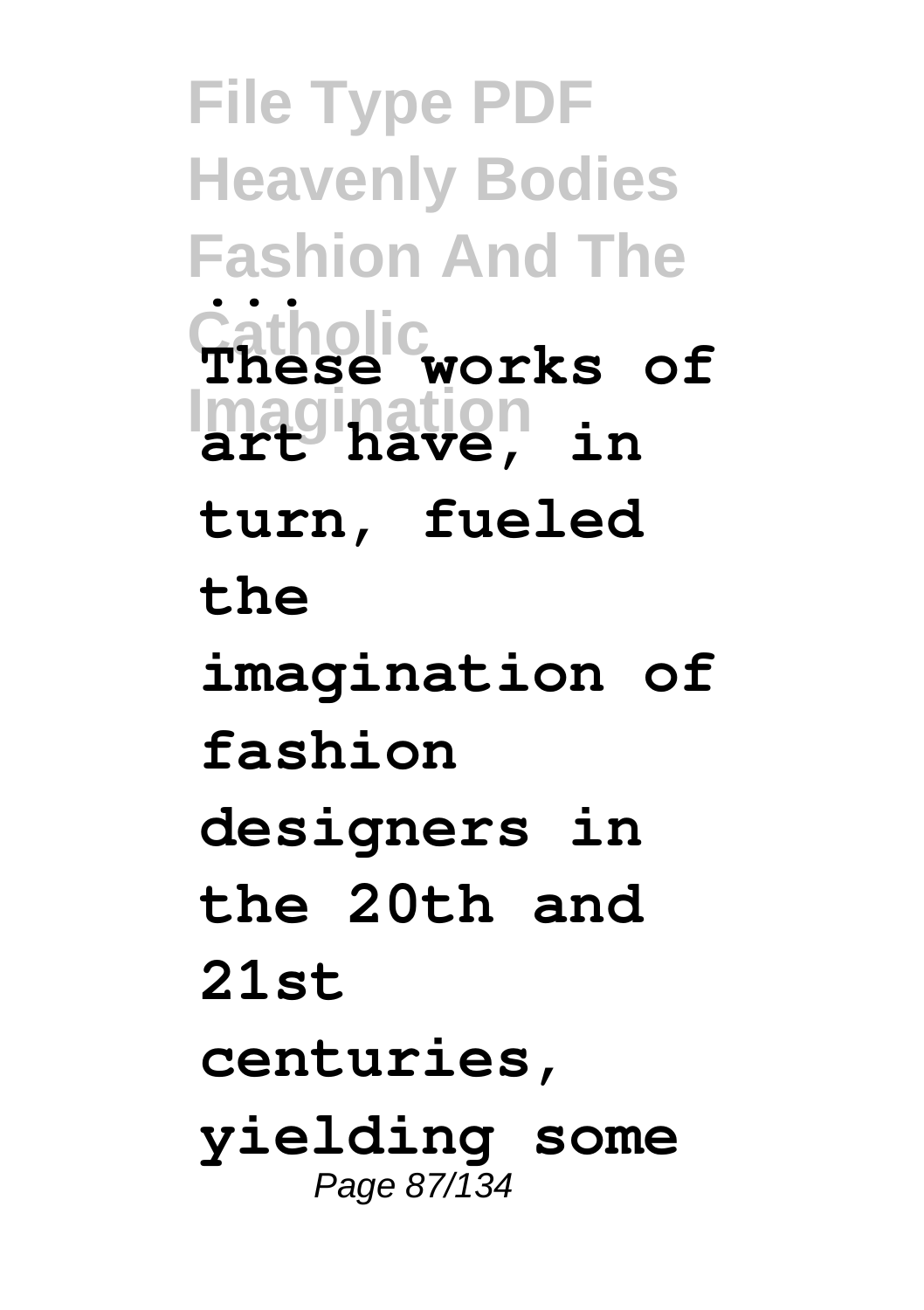**File Type PDF Heavenly Bodies Fashion And The of the most Catholic innovative Imagination creations in costume history. Connecting significant religious art and artifacts to their sartorial expressions,** Page 88/134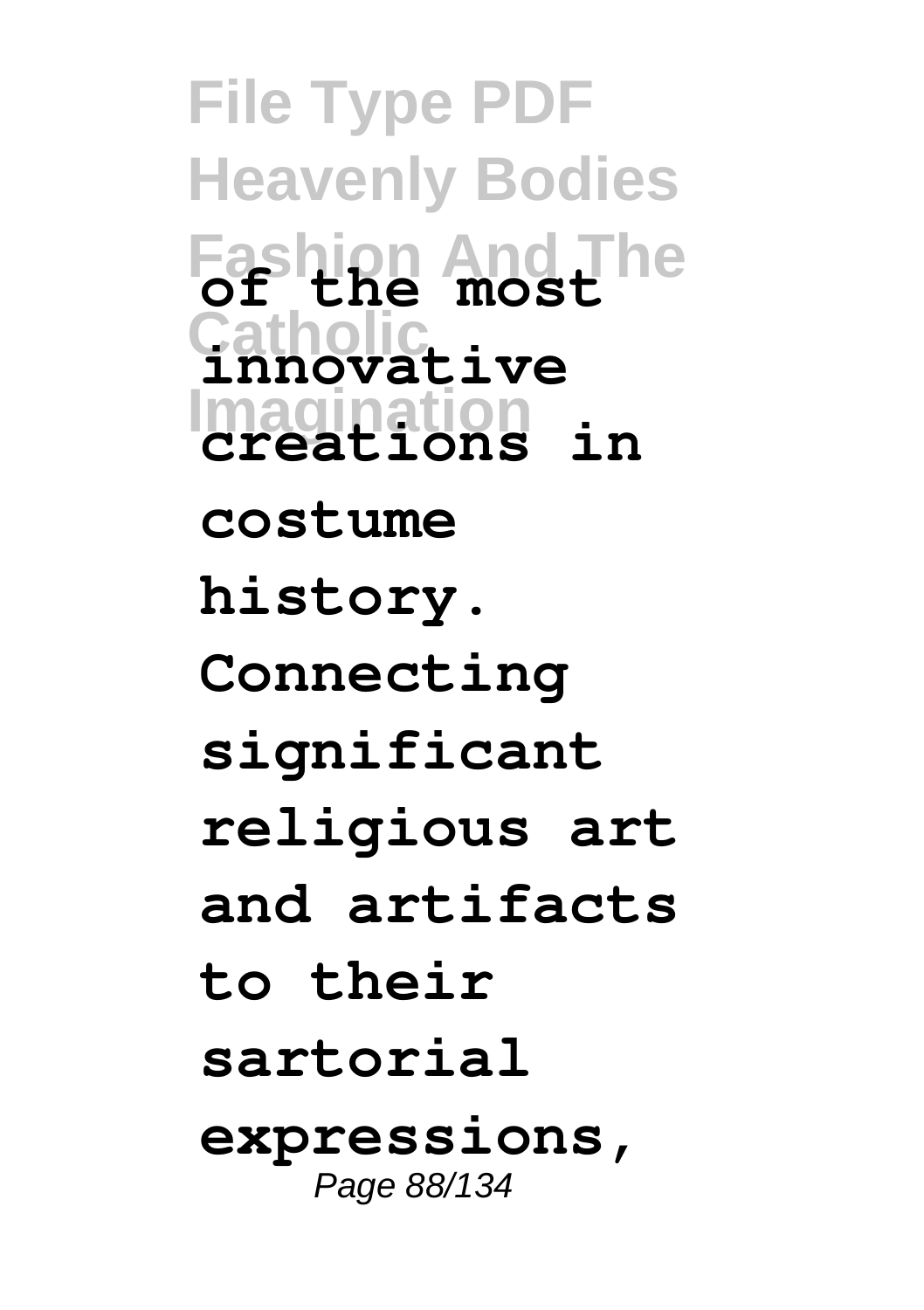**File Type PDF Heavenly Bodies Fashion And The Heavenly Catholic Bodies: Imagination Fashion and the Catholic Imagination provides a critical analysis of fashion's engagement with notions of the divine.** Page 89/134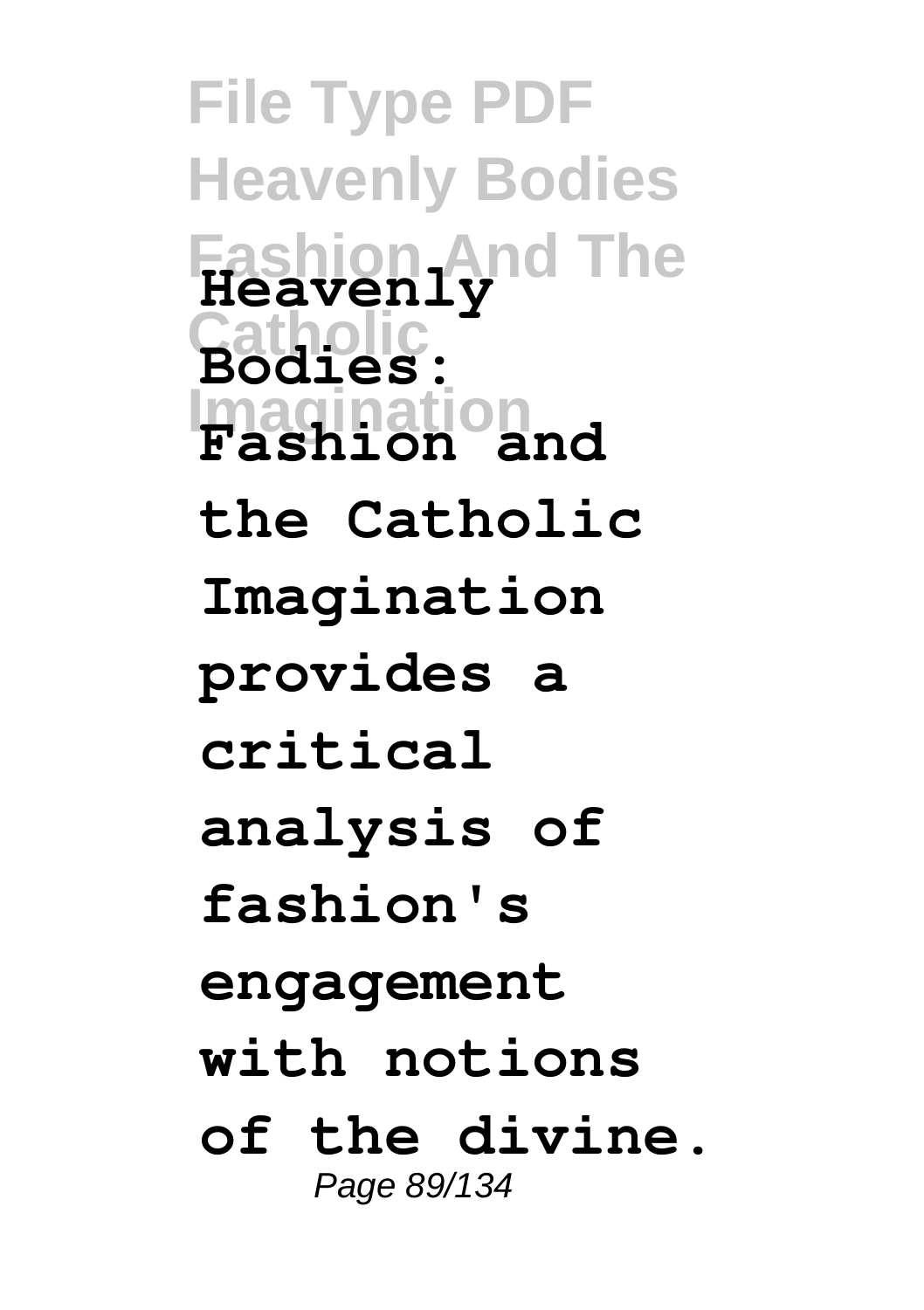**File Type PDF Heavenly Bodies Fashion And The Catholic Heavenly Imagination Fashion and the Catholic Imagination ... These masterworks have, in turn, fueled the imaginations** Page 90/134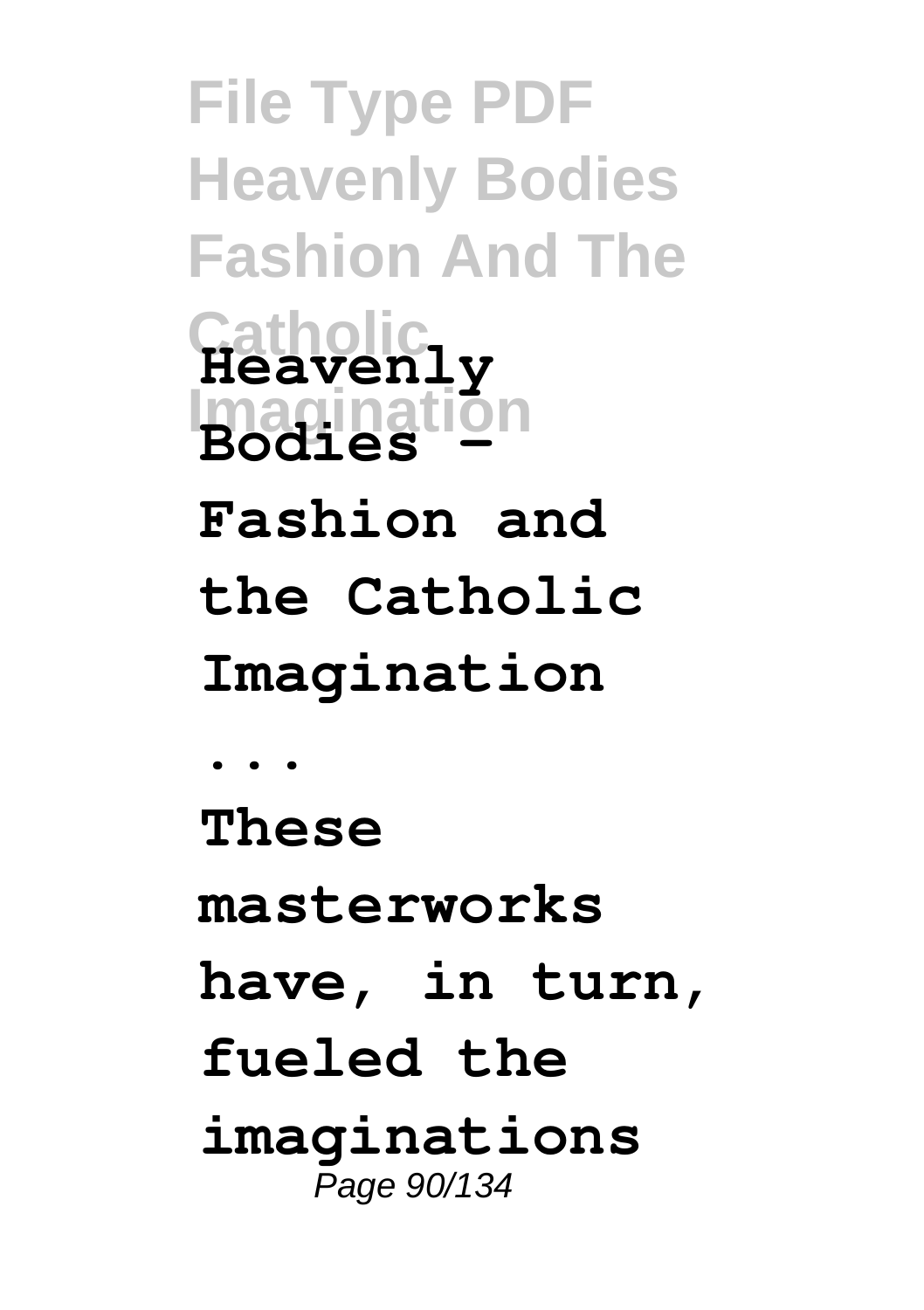**File Type PDF Heavenly Bodies Fashion And The of fashion Catholic designers in Imagination the 20th and 21st centuries, yielding some of the most innovative creations in the history of fashion. Heavenly** Page  $91/\overline{1}34$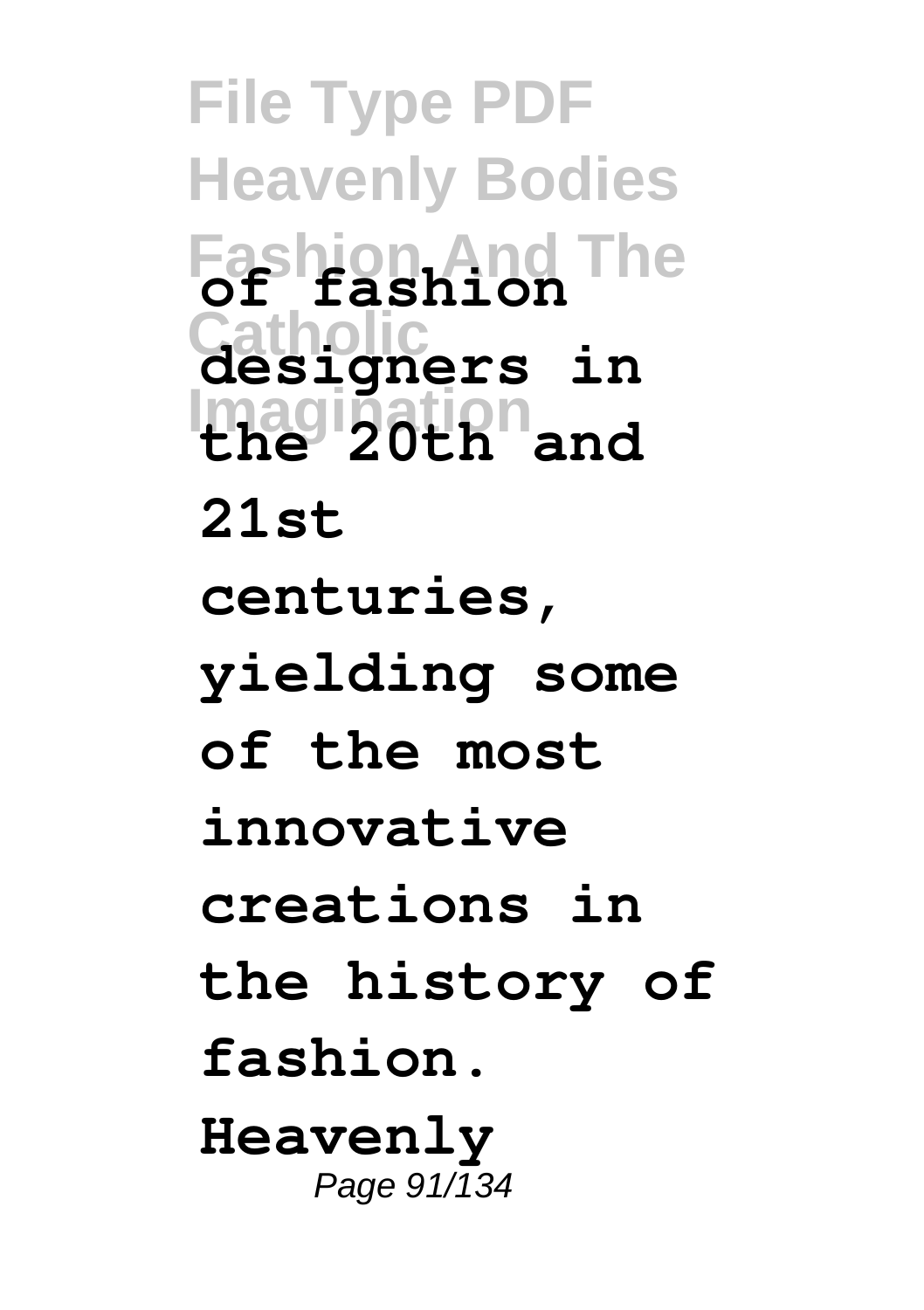**File Type PDF Heavenly Bodies Fashion And The Bodies: Catholic Fashion and Imagination the Catholic Imagination explores fashion's complex and often controversial relationship with Catholicism by** Page 92/134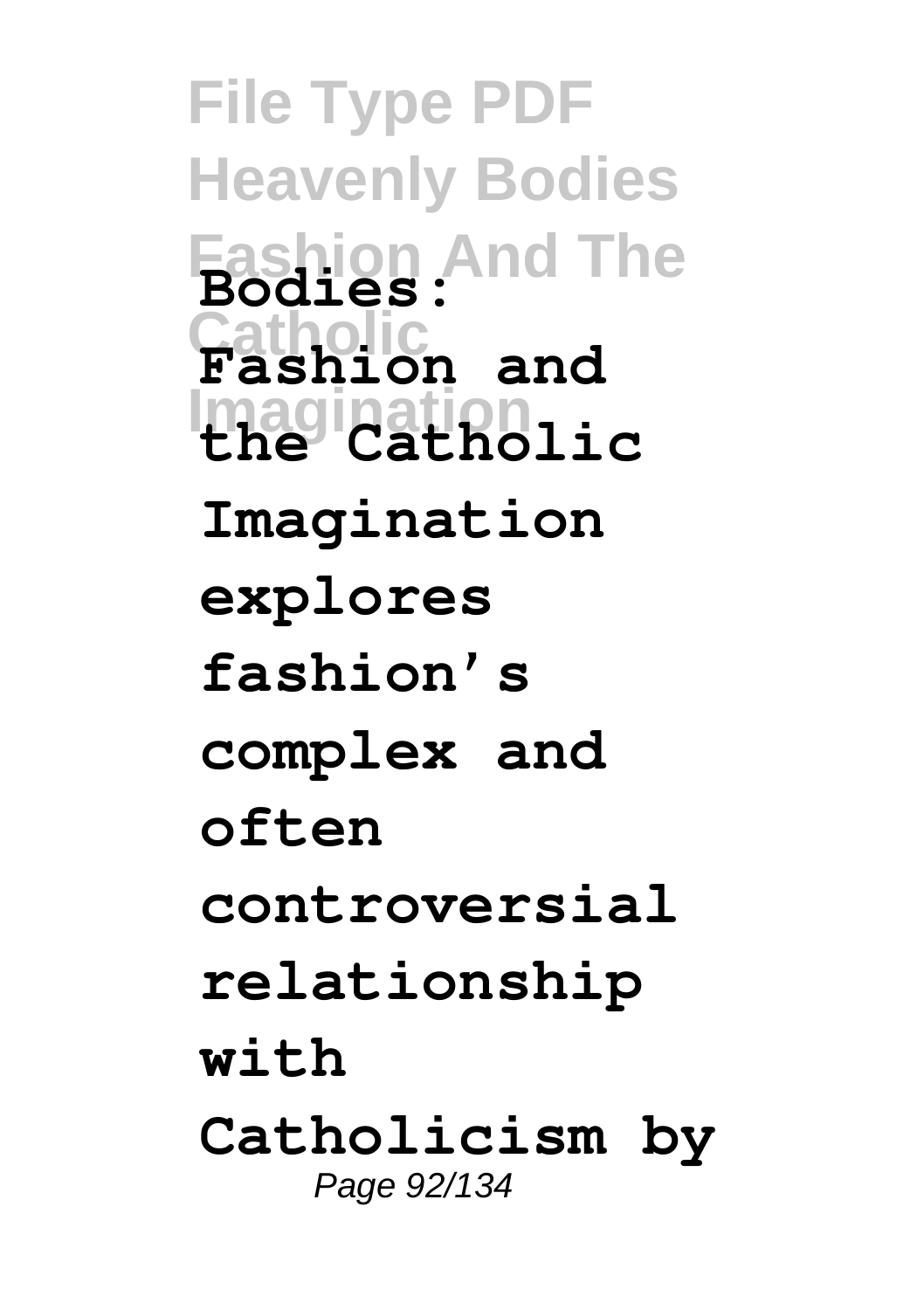**File Type PDF Heavenly Bodies Fashion And The examining the Catholic role of Imagination spirituality and religion in contemporary culture. This two-volume publication connects significant religious art** Page 93/134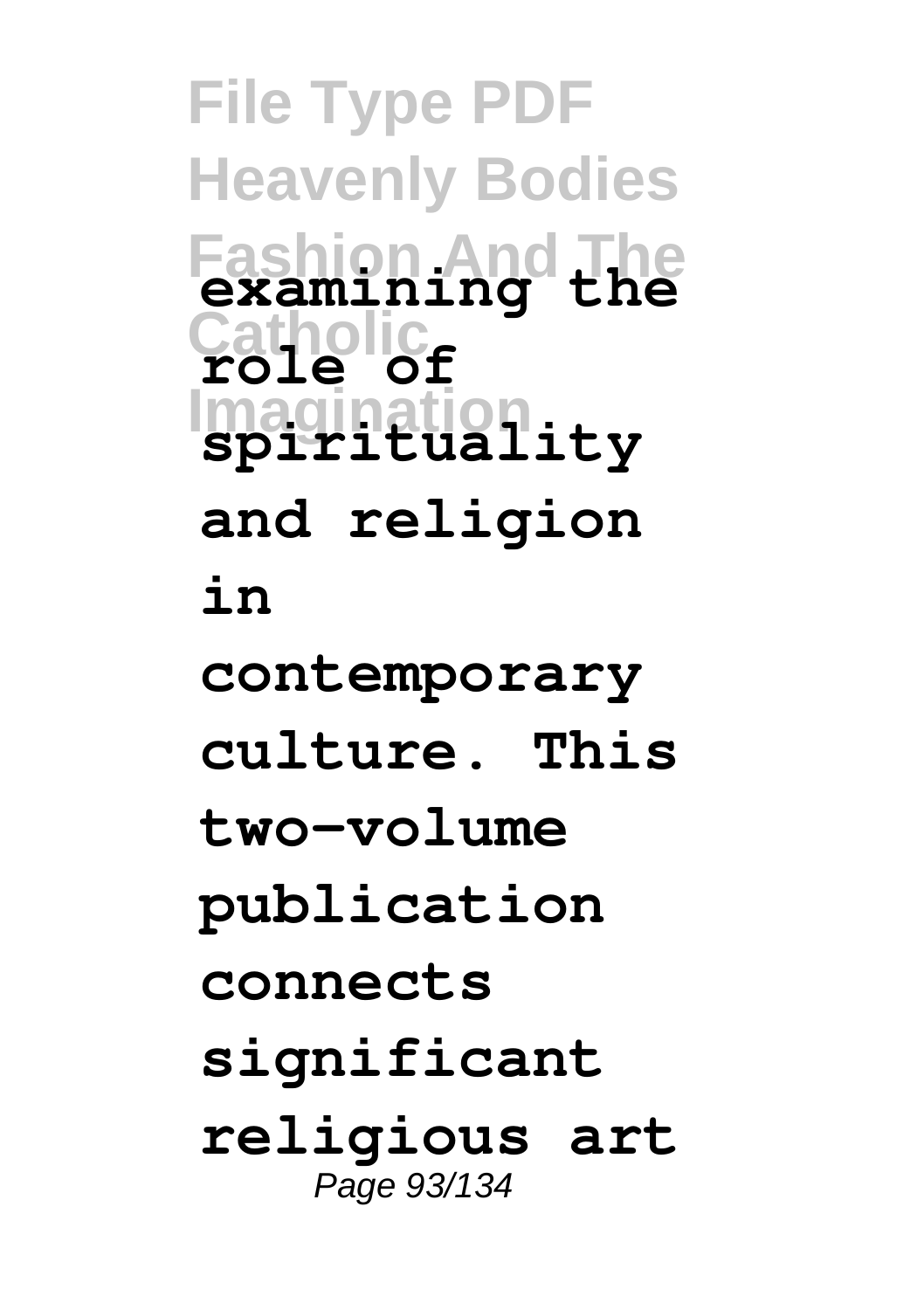**File Type PDF Heavenly Bodies Fashion And The and artifacts Catholic to their Imagination sartorial ...**

**Heavenly Bodies: Fashion and the Catholic Imagination ... The Madonna, womb of** Page 94/134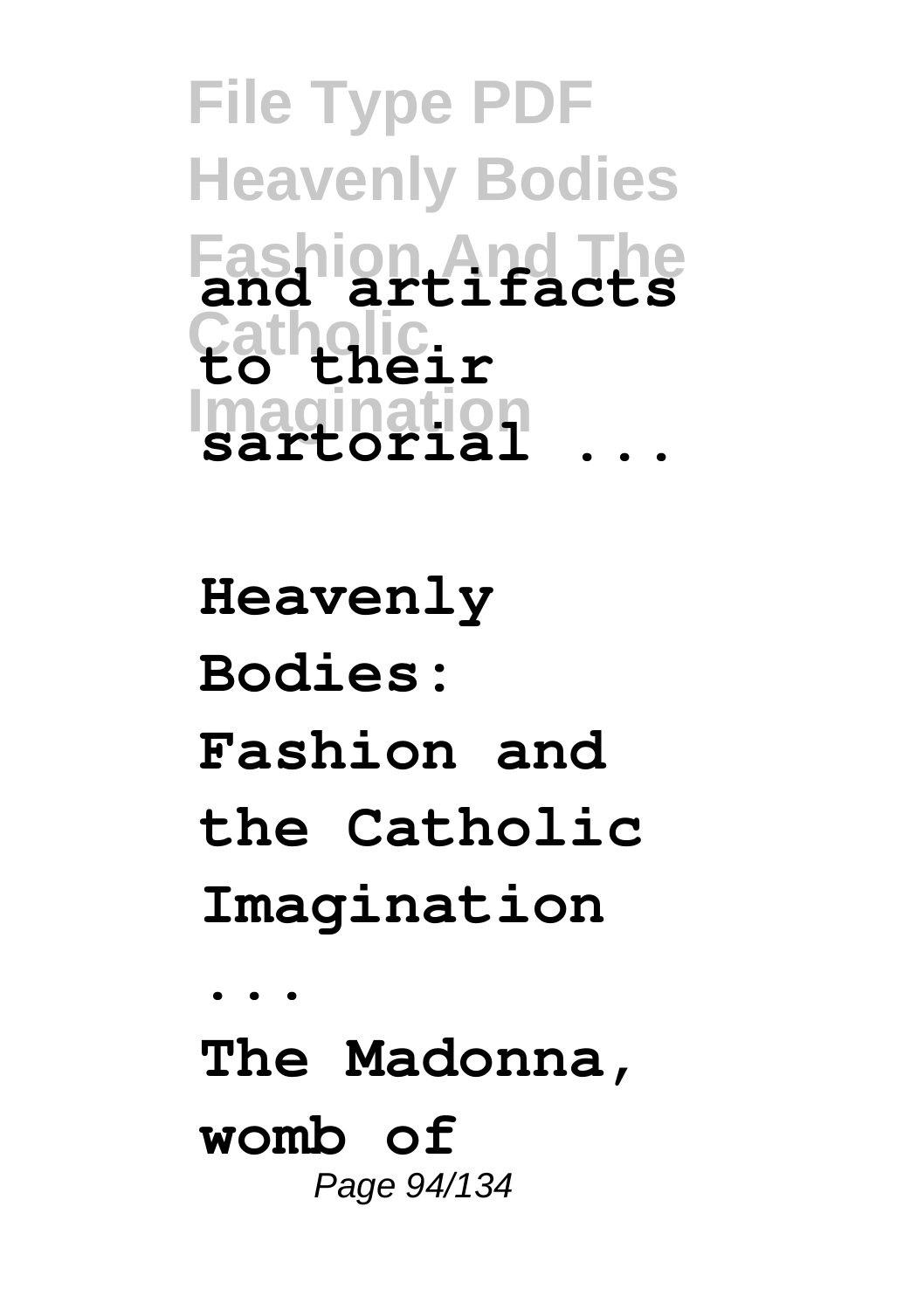**File Type PDF Heavenly Bodies Fashion And The divinity, Catholic material Imagination vessel of the ethereal is used as the unofficial model in this exhibition her figure in this case is a fitting icon, aligned to** Page 95/134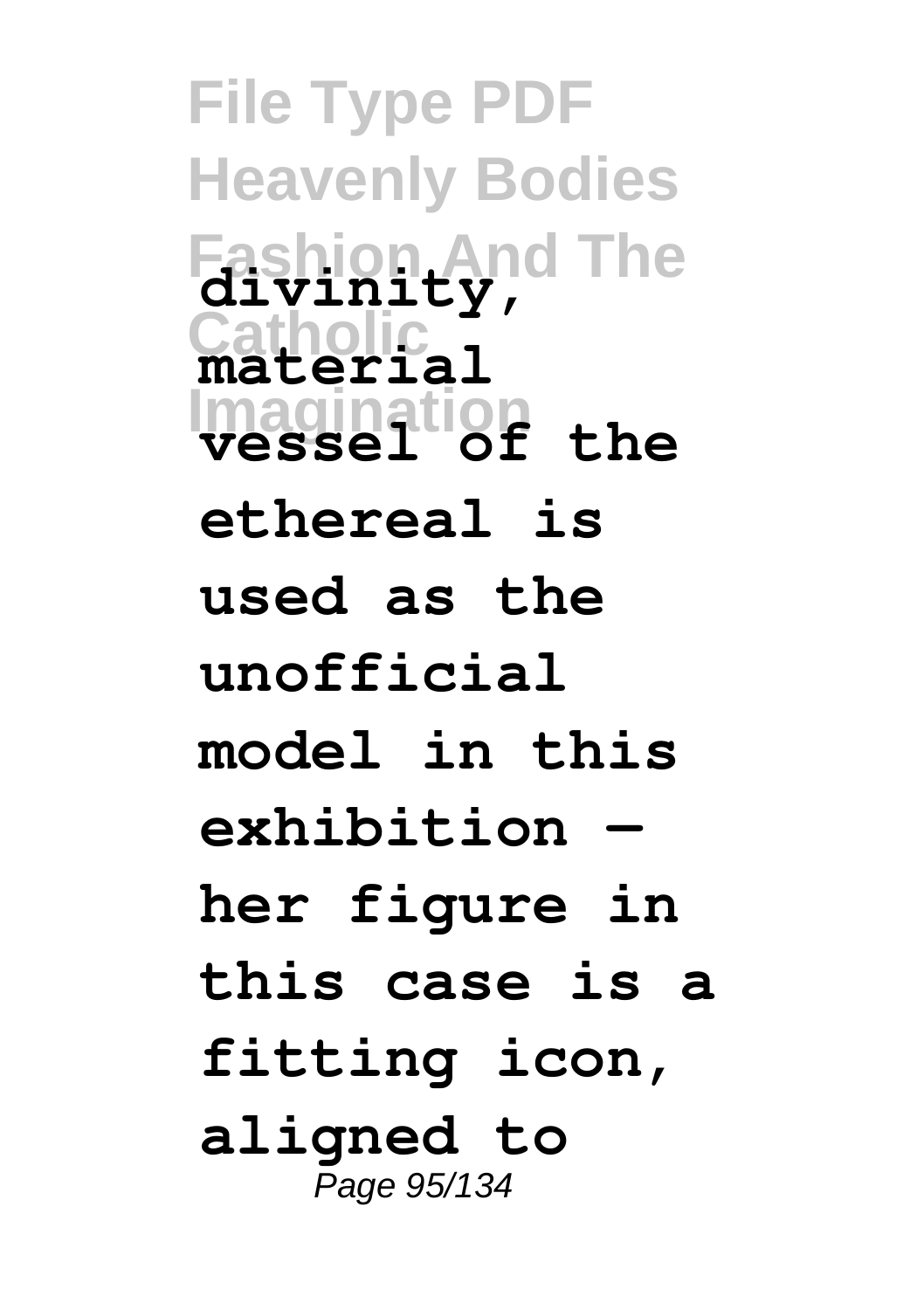**File Type PDF Heavenly Bodies Fashion And The fashion's Catholic association Imagination with...**

**Heavenly Bodies: Fashion and the Catholic Imagination | by ... Heavenly Bodies:** Page 96/134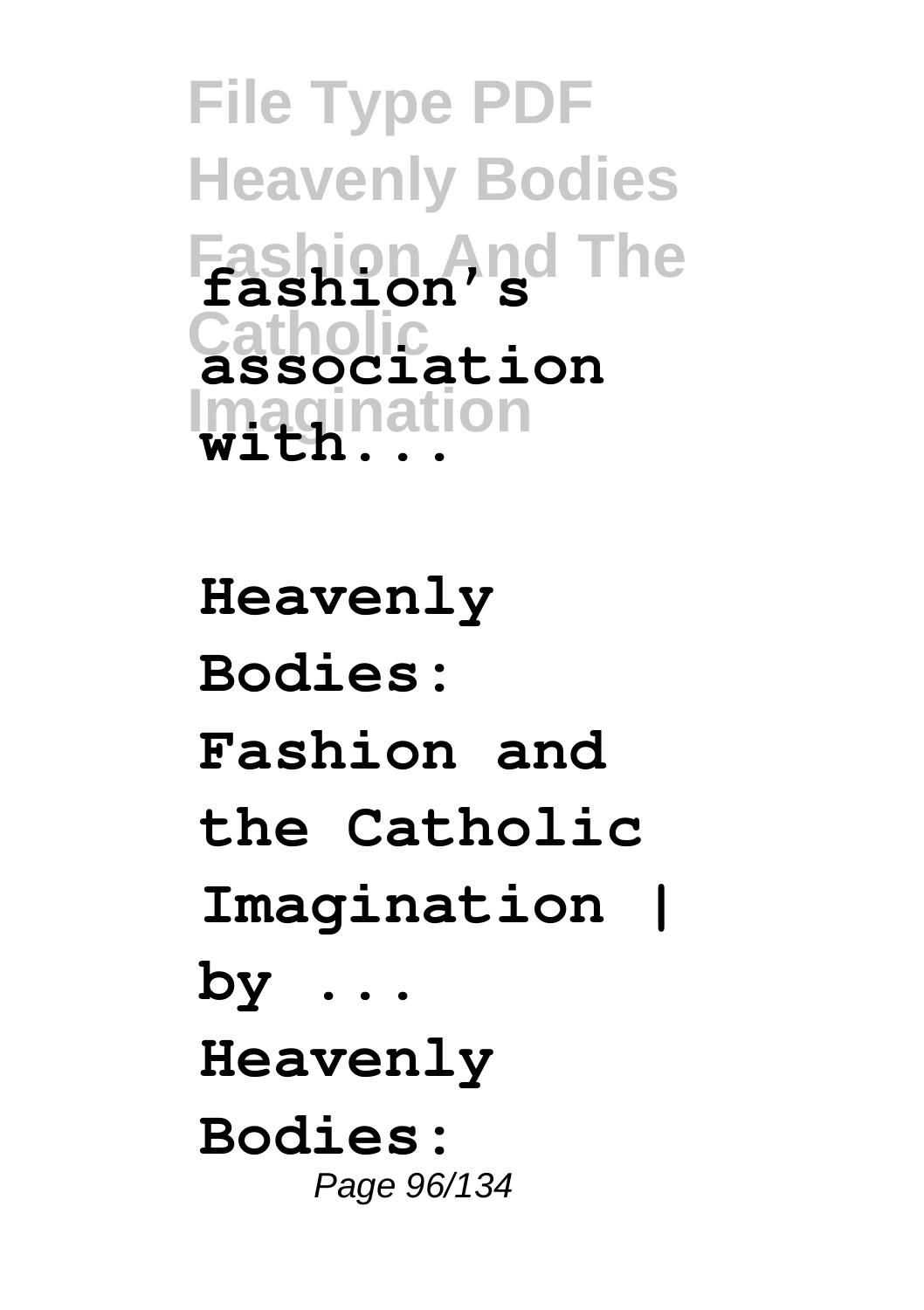**File Type PDF Heavenly Bodies Fashion And The Fashion and Catholic the Catholic Imagination Imagination: The stars' divine inspiration Rihanna Pope Rihanna: The star was the undoubted showstopper of the entire** Page 97/134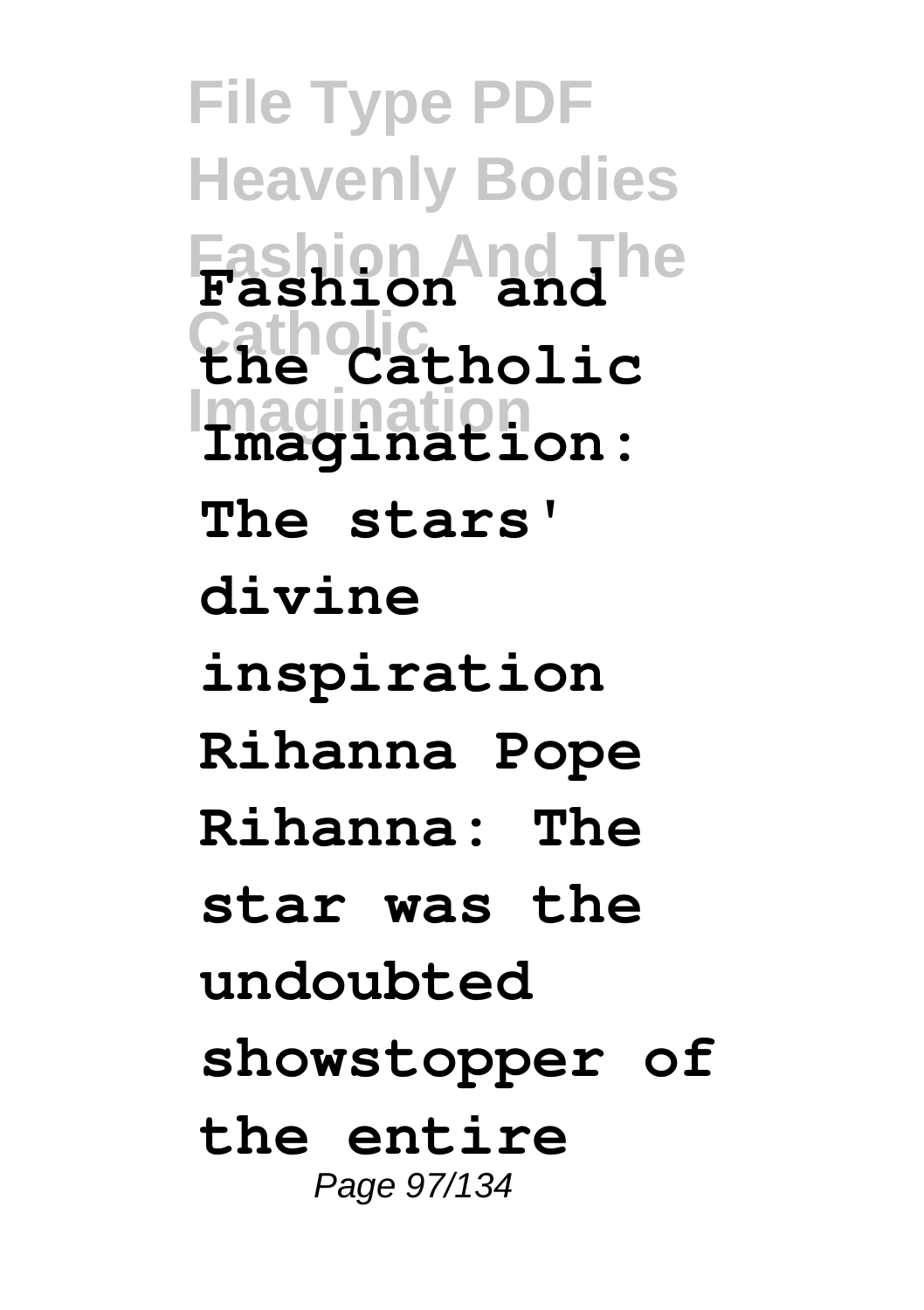**File Type PDF Heavenly Bodies Fashion And The event Catholic Imagination Heavenly Bodies: Fashion and the Catholic Imagination: The ... But it makes sense that just as Federico** Page 98/134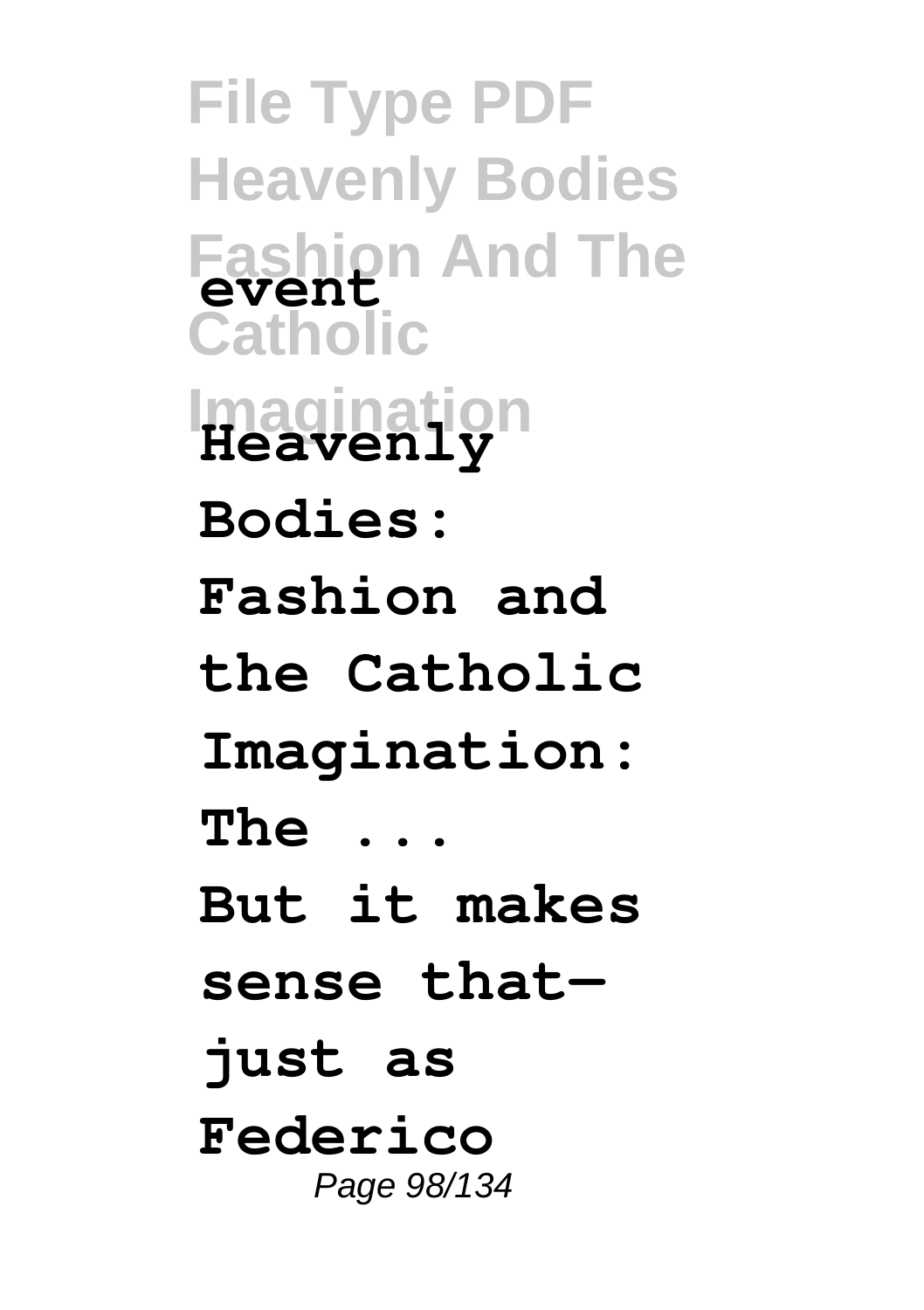**File Type PDF Heavenly Bodies Fashion And The Fellini Catholic fetishized the Imagination Church's style in the fabulous, satirical Vatican fashion show in his 1972 movie Roma—designers would find** Page 99/134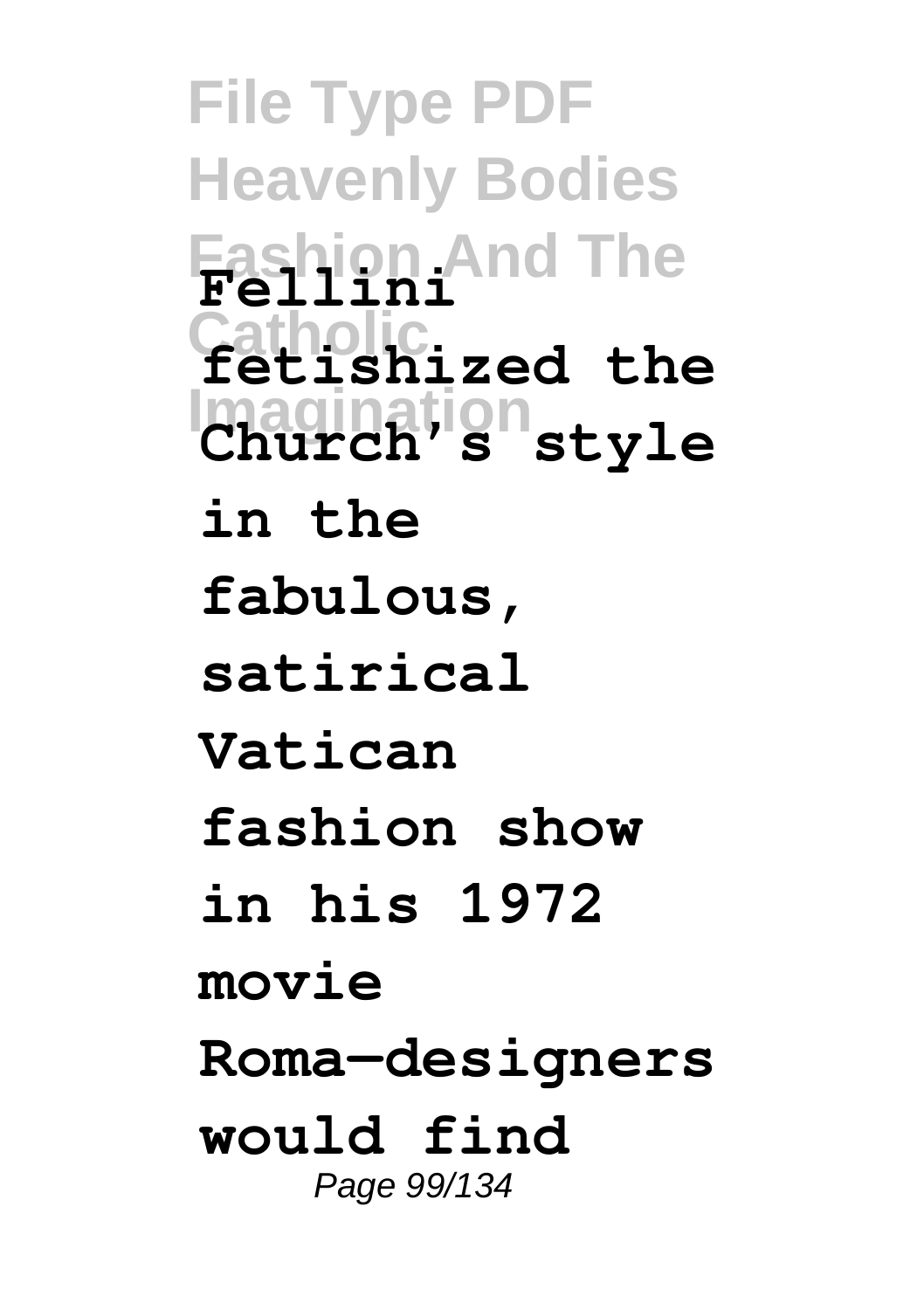**File Type PDF Heavenly Bodies Fashion And The inspiration in Catholic Imagination the ...**

**"Heavenly Bodies," the Met's Biggest Show Ever, Earns Its ... View a selection of the art and fashion works** Page 100/134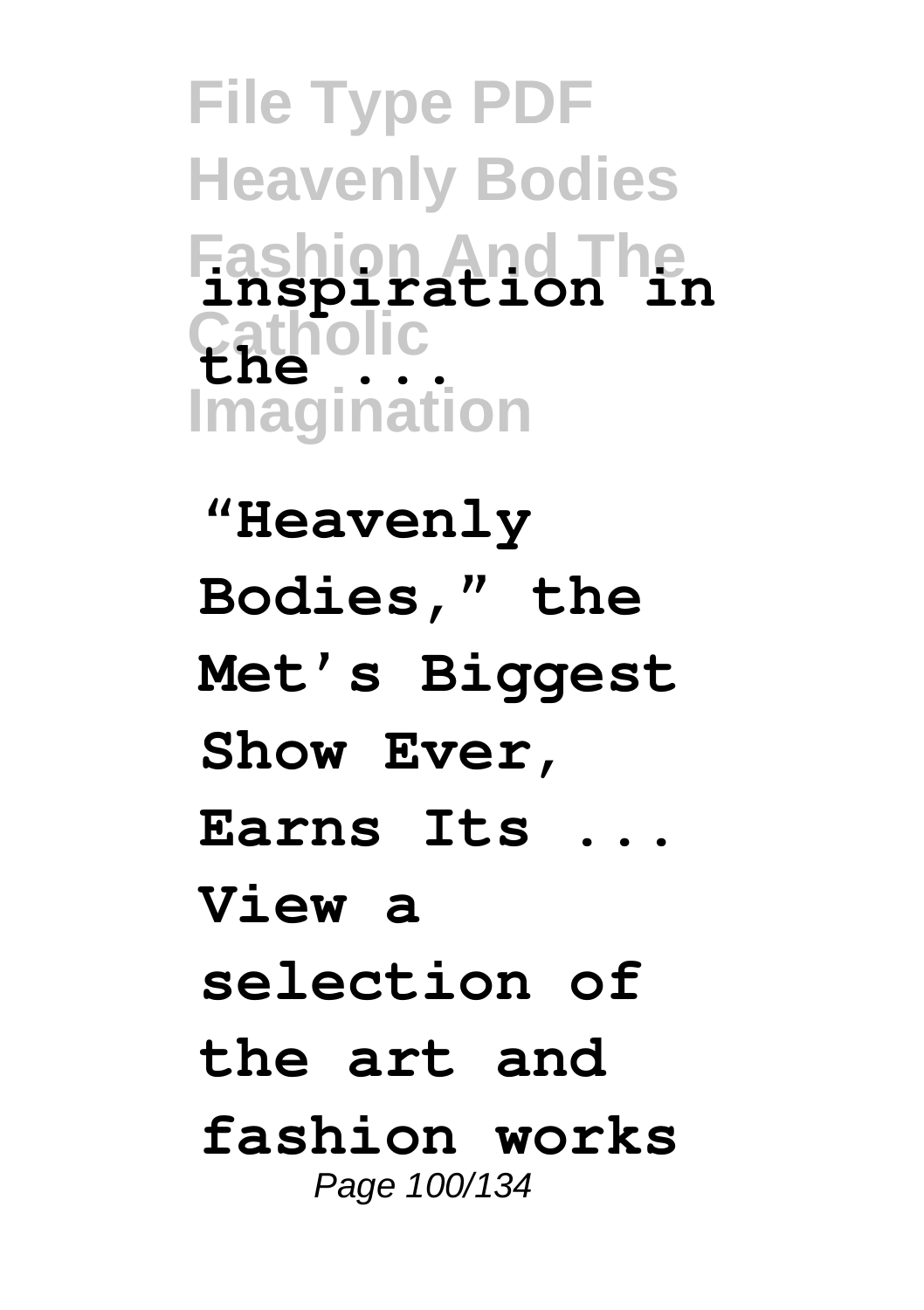**File Type PDF Heavenly Bodies Fashion And The featured in Catholic the exhibition Imagination "Heavenly Bodies: Fashion and the Catholic Imagination." Exhibitions / Heavenly Bodies: Fashion and the Catholic** Page 101/134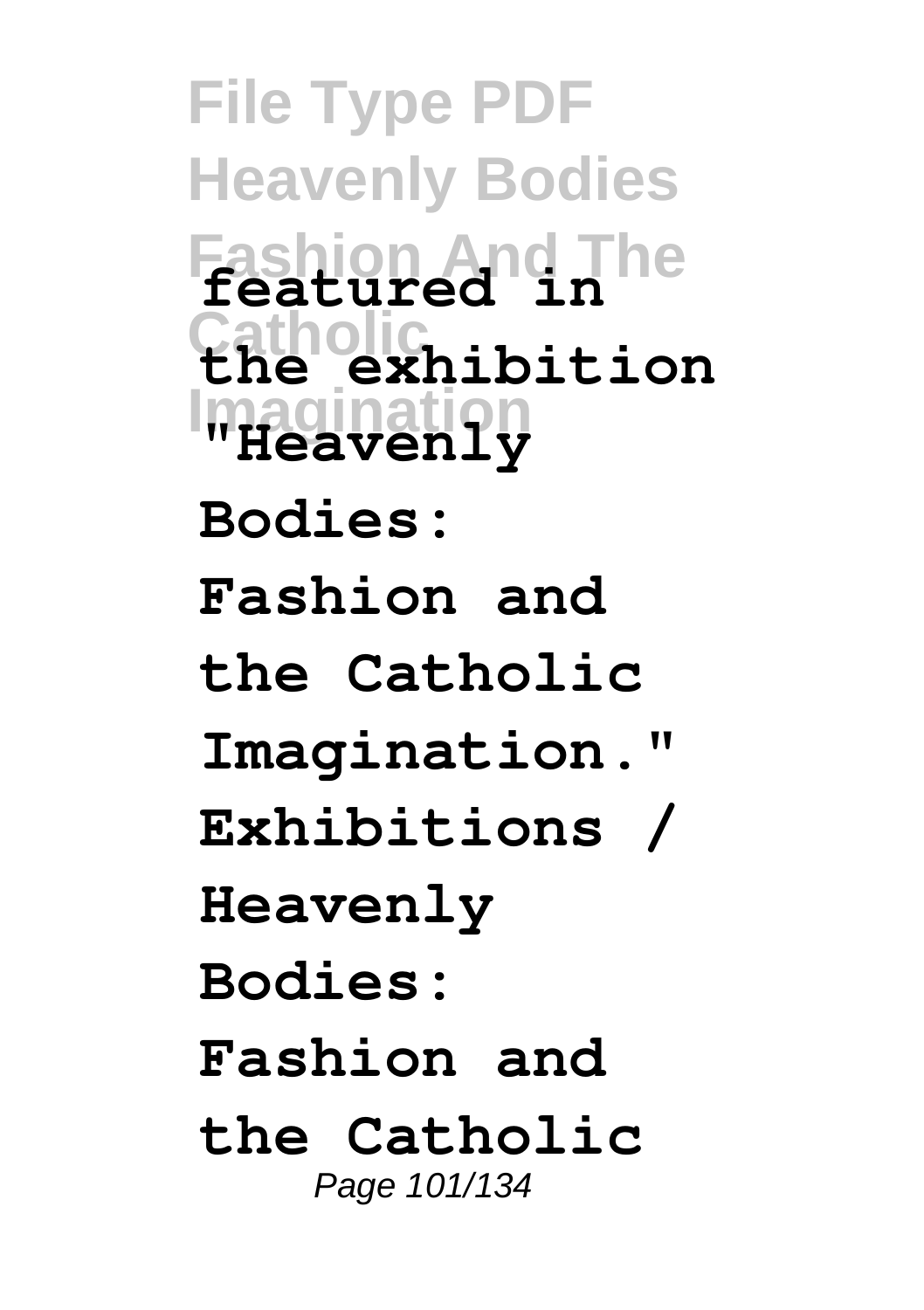**File Type PDF Heavenly Bodies Fashion And The Imagination / Catholic Select Images: Imagination Art and Fashion Objects**

**Select Images: Art and Fashion Objects | The Metropolitan ...**

Page 102/134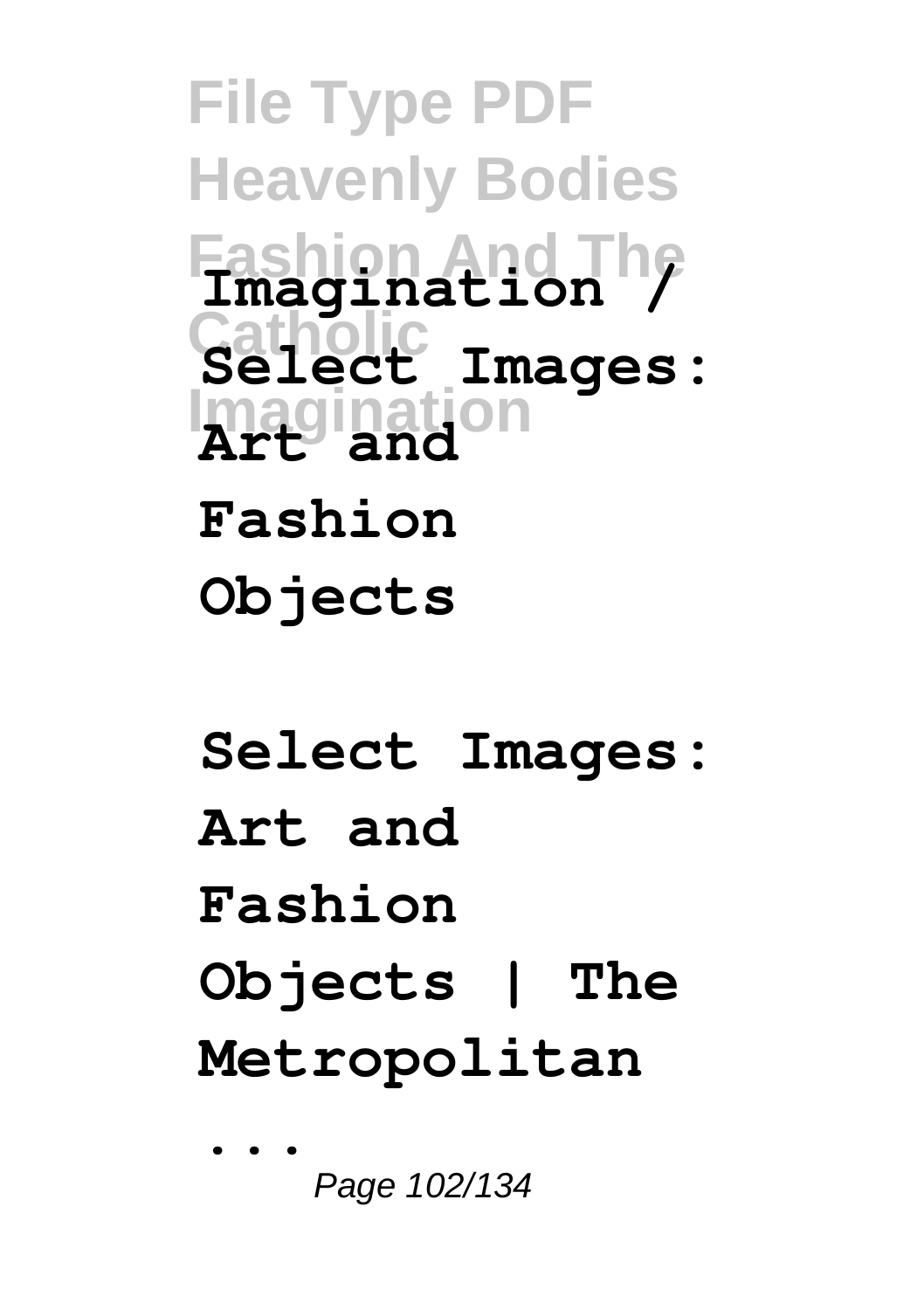**File Type PDF Heavenly Bodies Fashion And The The Costume Catholic Institute's Imagination spring 2018 exhibition, Heavenly Bodies: Fashion and the Catholic Imagination, on view from May 10 through October 8,** Page 103/134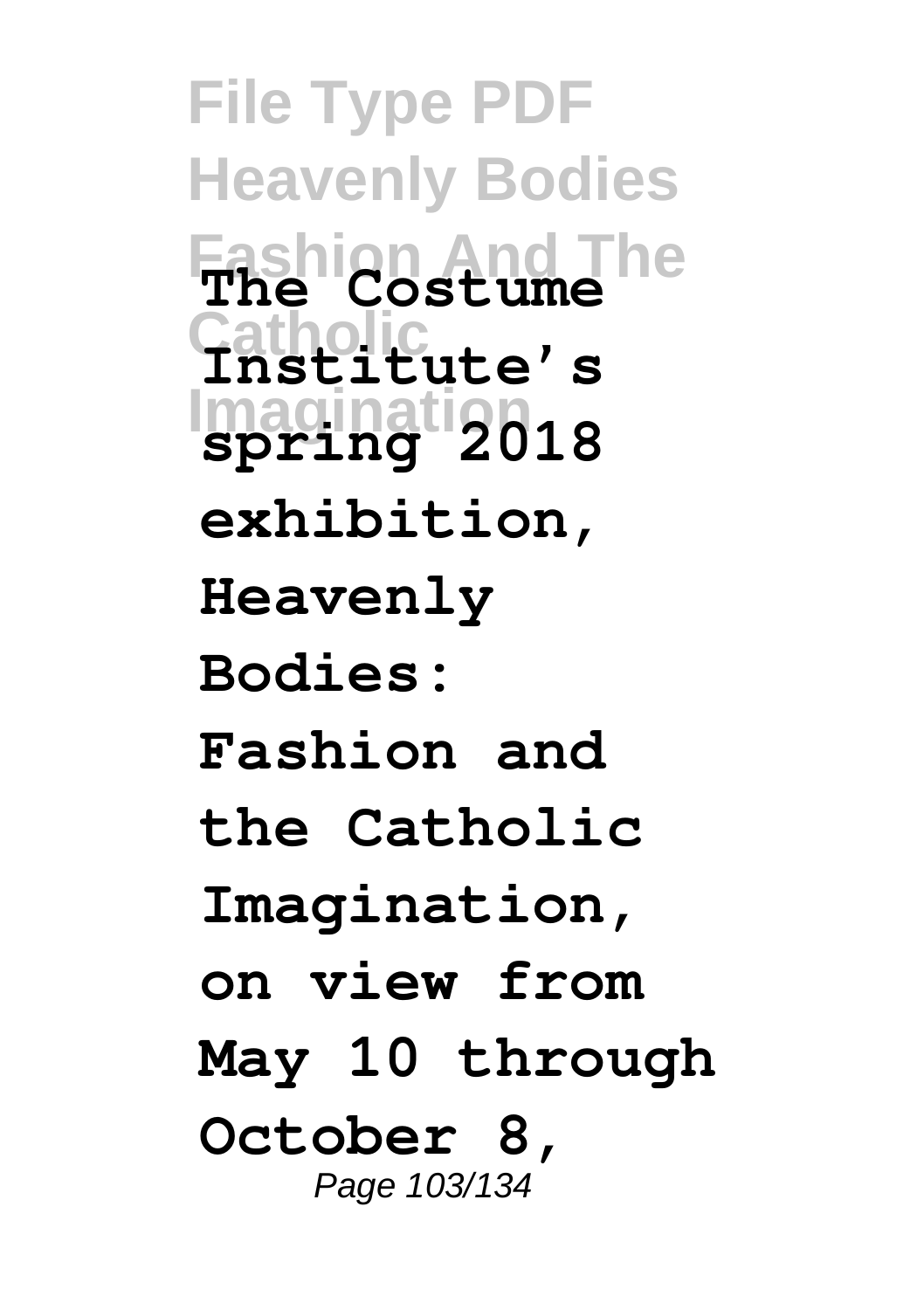**File Type PDF Heavenly Bodies Fashion And The 2018 (preceded Catholic on May 7 by Imagination The Costume Institute Benefit) is on view at The Met Fifth Avenue—in the medieval galleries, Mary and Michael** Page 104/134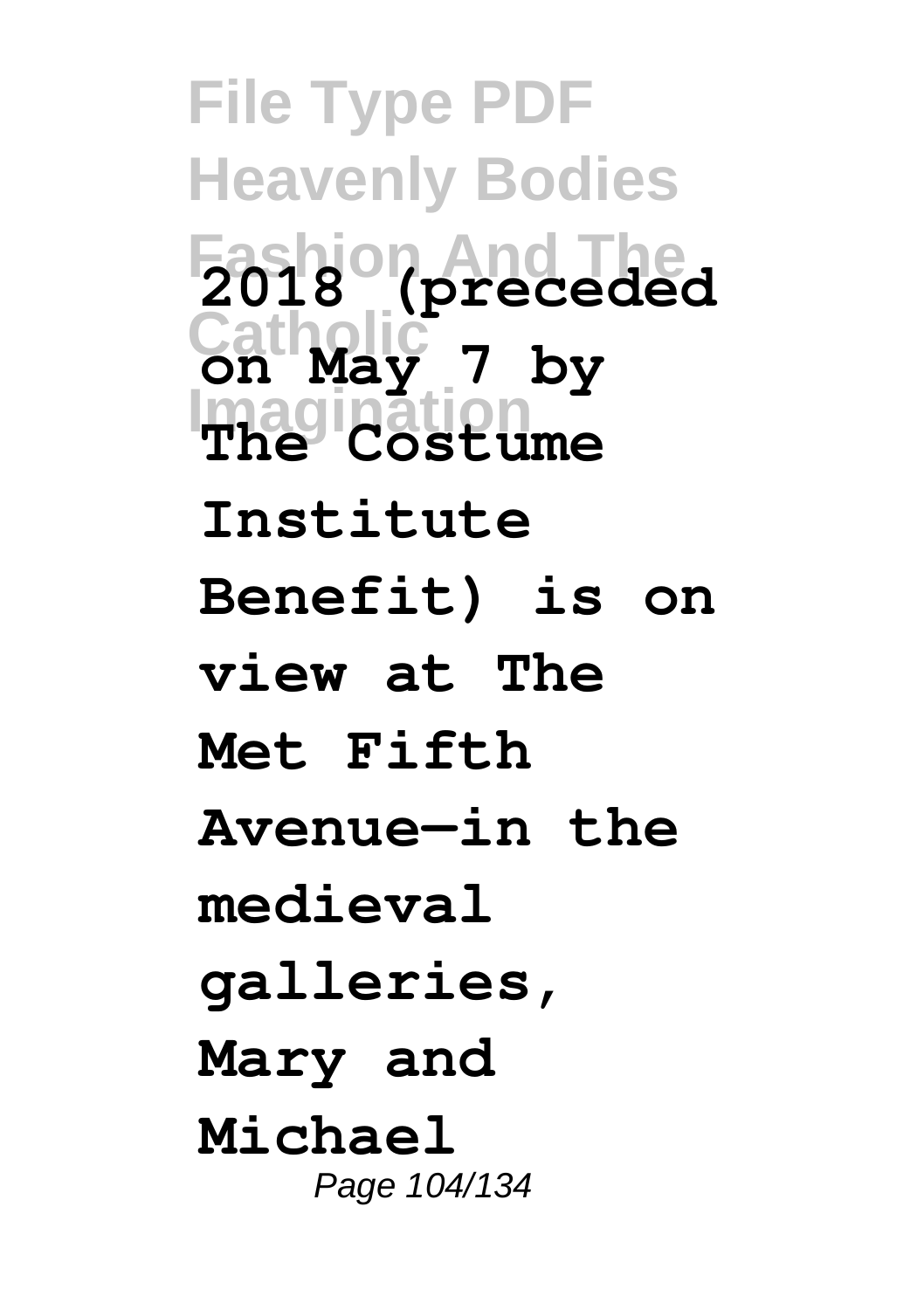**File Type PDF Heavenly Bodies Fashion And The Jaharis Catholic Galleries for Imagination Byzantine Art, part of The Robert Lehman Wing, and the Anna Wintour Costume Center—and uptown at The Met Cloisters. The thematic** Page 105/134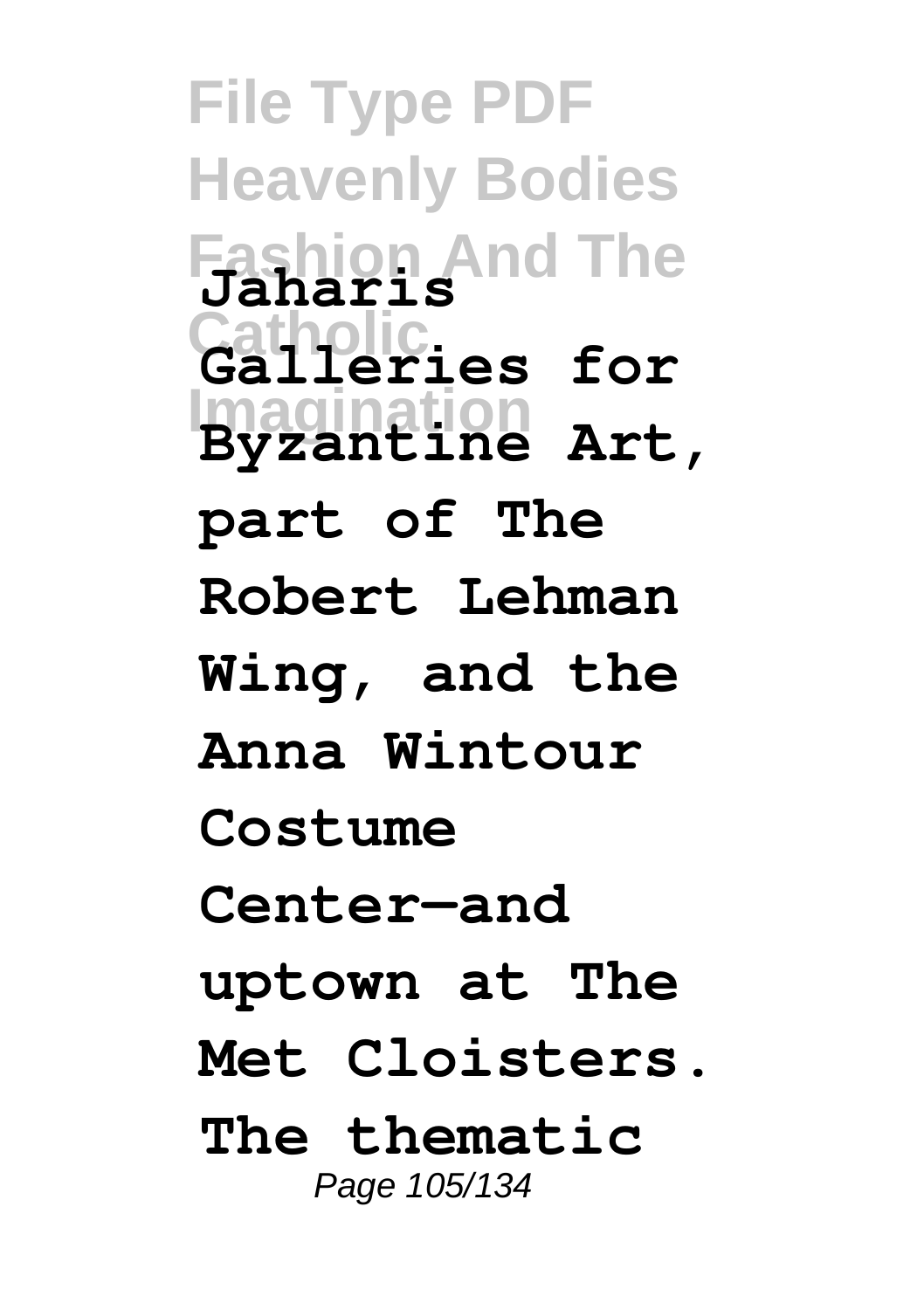**File Type PDF Heavenly Bodies Fashion And The exhibition Catholic features a Imagination dialogue between fashion and ...**

**Heavenly Bodies: Fashion and the Catholic Imagination** Page 106/134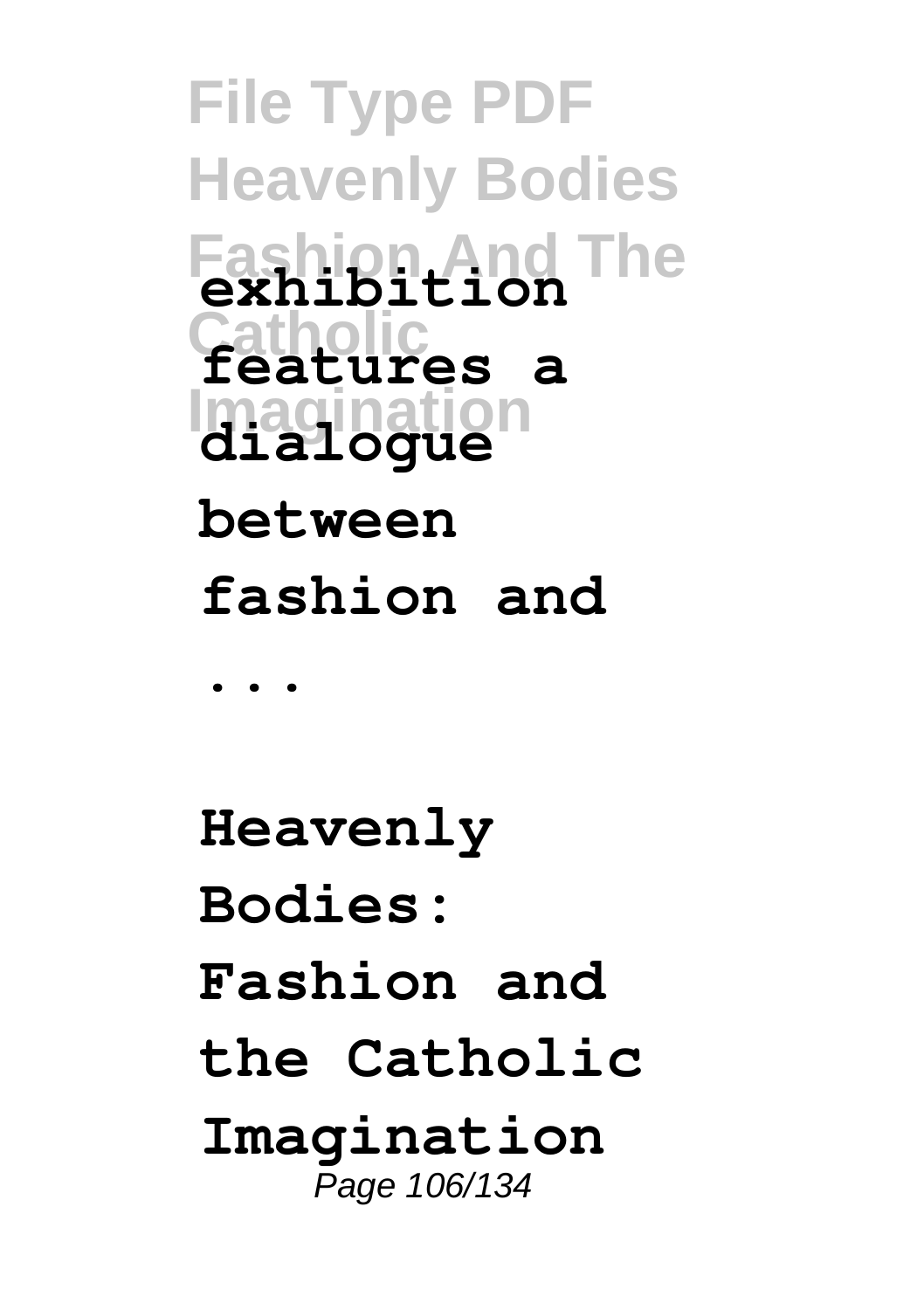**File Type PDF Heavenly Bodies Fashion And The Catholic Imagination published an ... Andrew Bolton entire book on the exhibit, " Heavenly Bodies: Fashion and the Catholic** Imagination **which can be purchased on** Page 107/134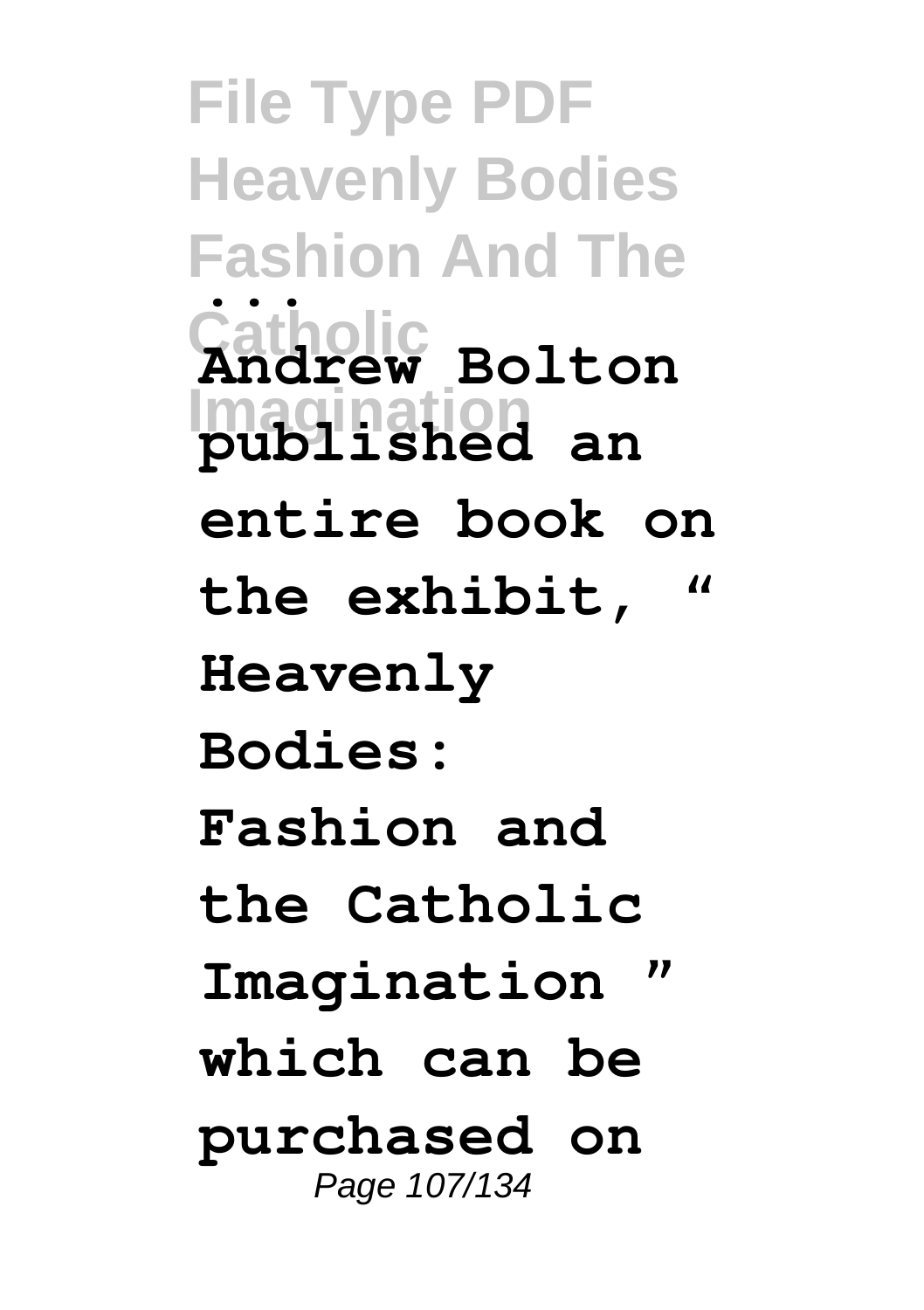**File Type PDF Heavenly Bodies Fashion And The Amazon, here. Catholic If you'd like Imagination to keep in touch, be sure to subscribe to my weekly newsletter, so you'll stay upto-date on new brands and plus size fashion** Page 108/134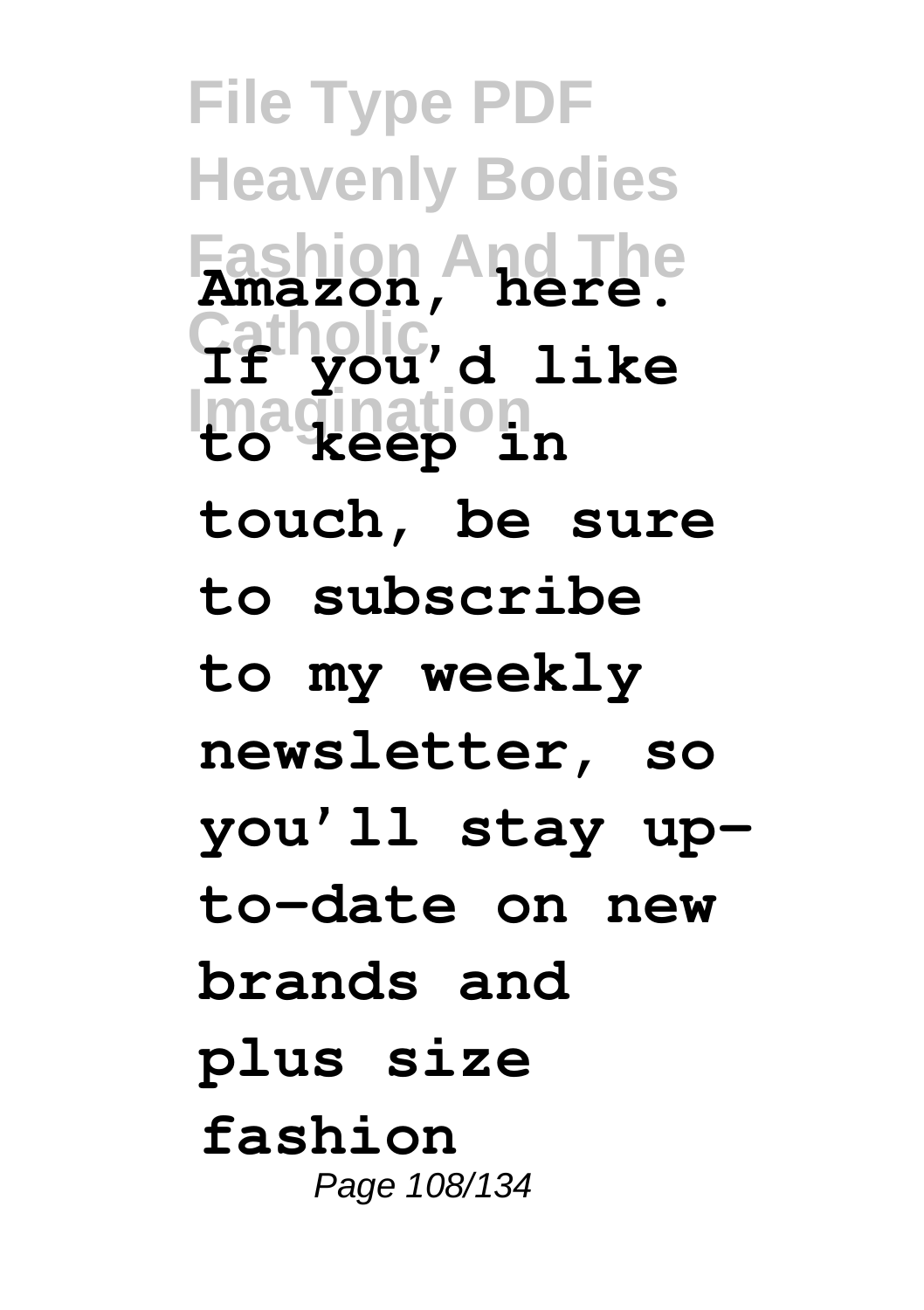**File Type PDF Heavenly Bodies Fashion And The content! Catholic Imagination Heavenly Bodies: Fashion & the Catholic Imagination ... Heavenly Bodies: Fashion and the Catholic** Page 109/134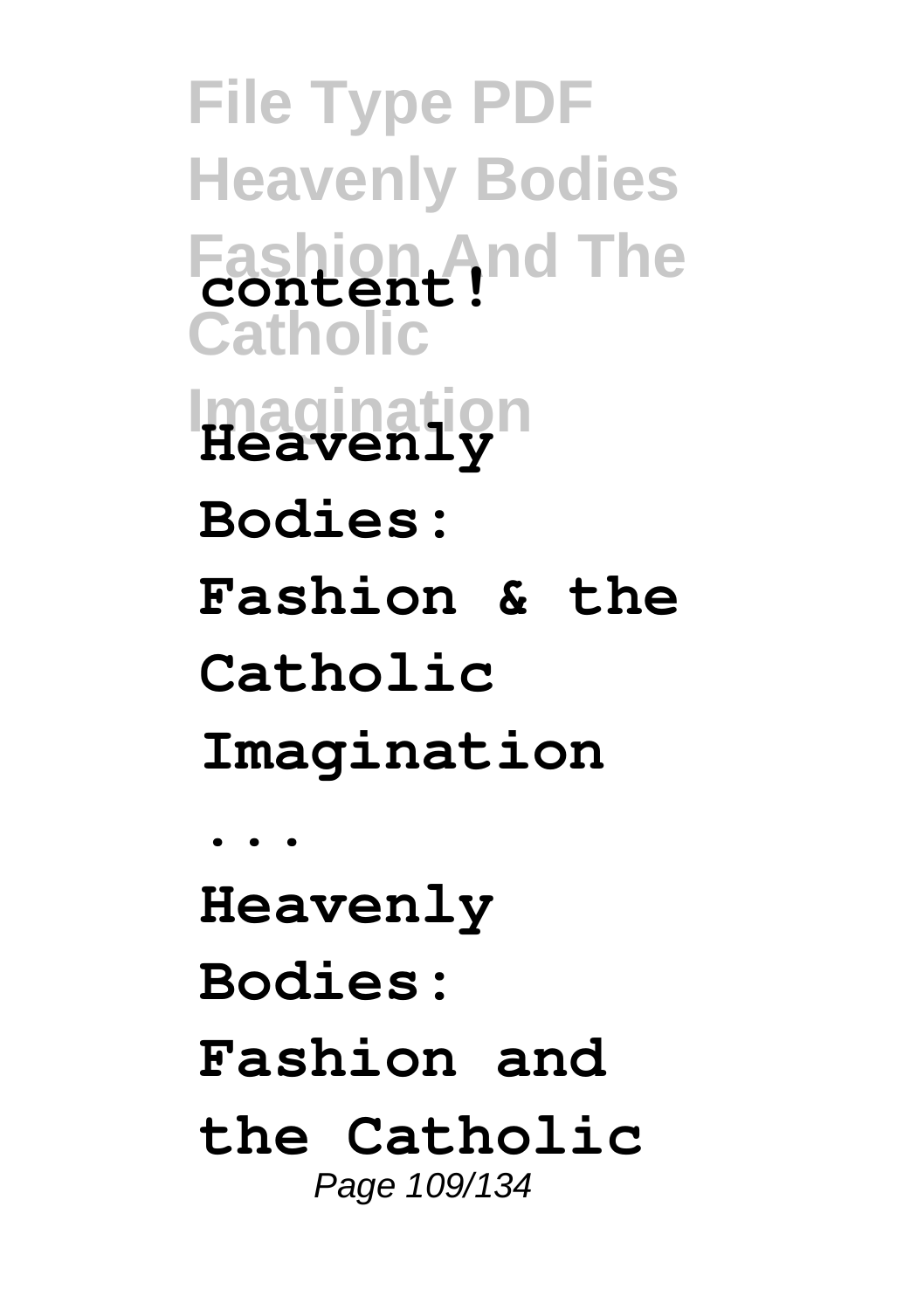**File Type PDF Heavenly Bodies Fashion And The Imagination, Catholic the new Imagination fashion exhibit at the Metropolitan Museum of Art in New York is marketed as the biggest one its Costume Institute has** Page 110/134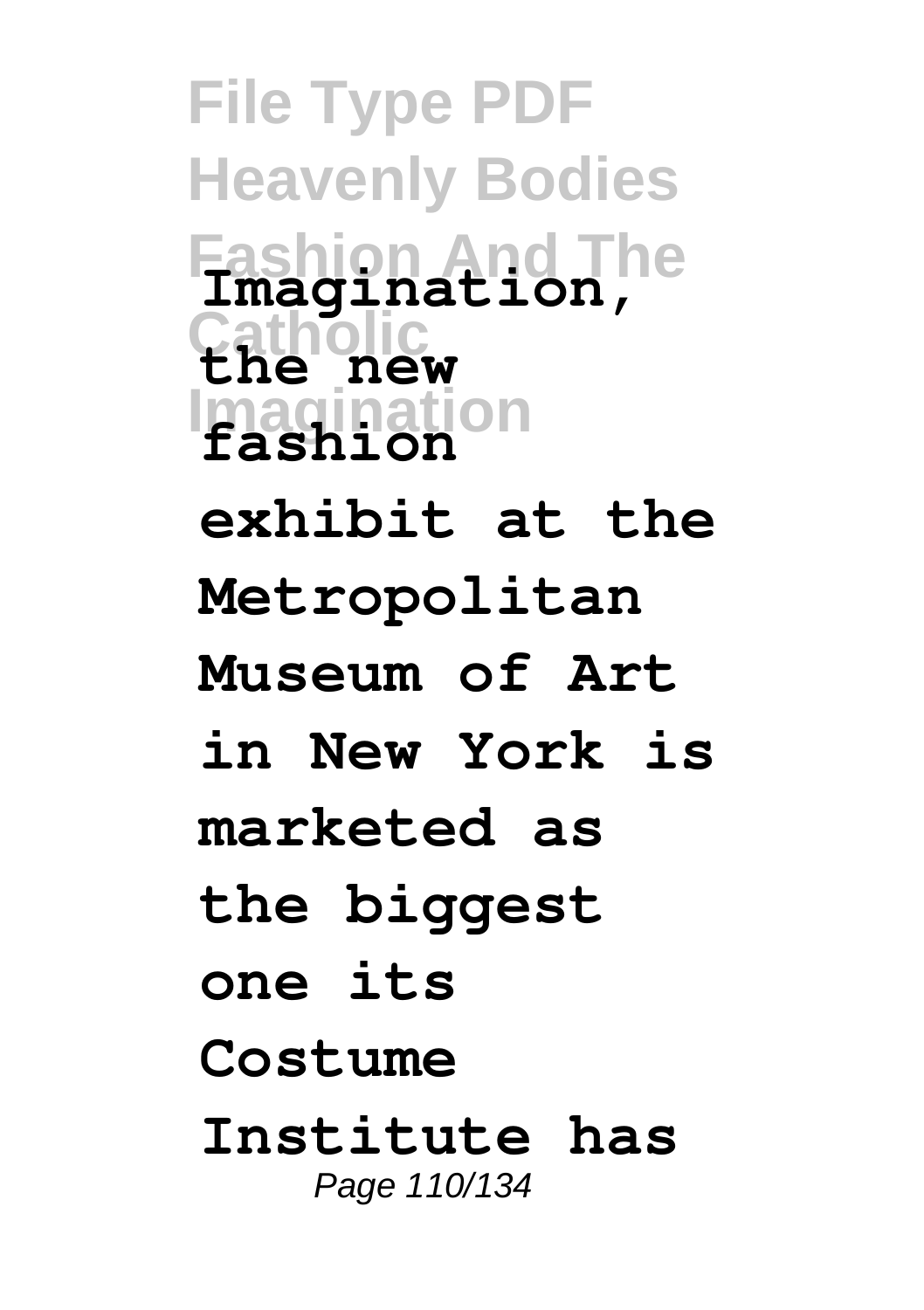**File Type PDF Heavenly Bodies Fashion And The put on to Catholic date. Its Imagination bigness, as Trump would say, derives from the fact that a sizable part of it is set at the Met Cloisters, and ay, there is the rub, as** Page 111/134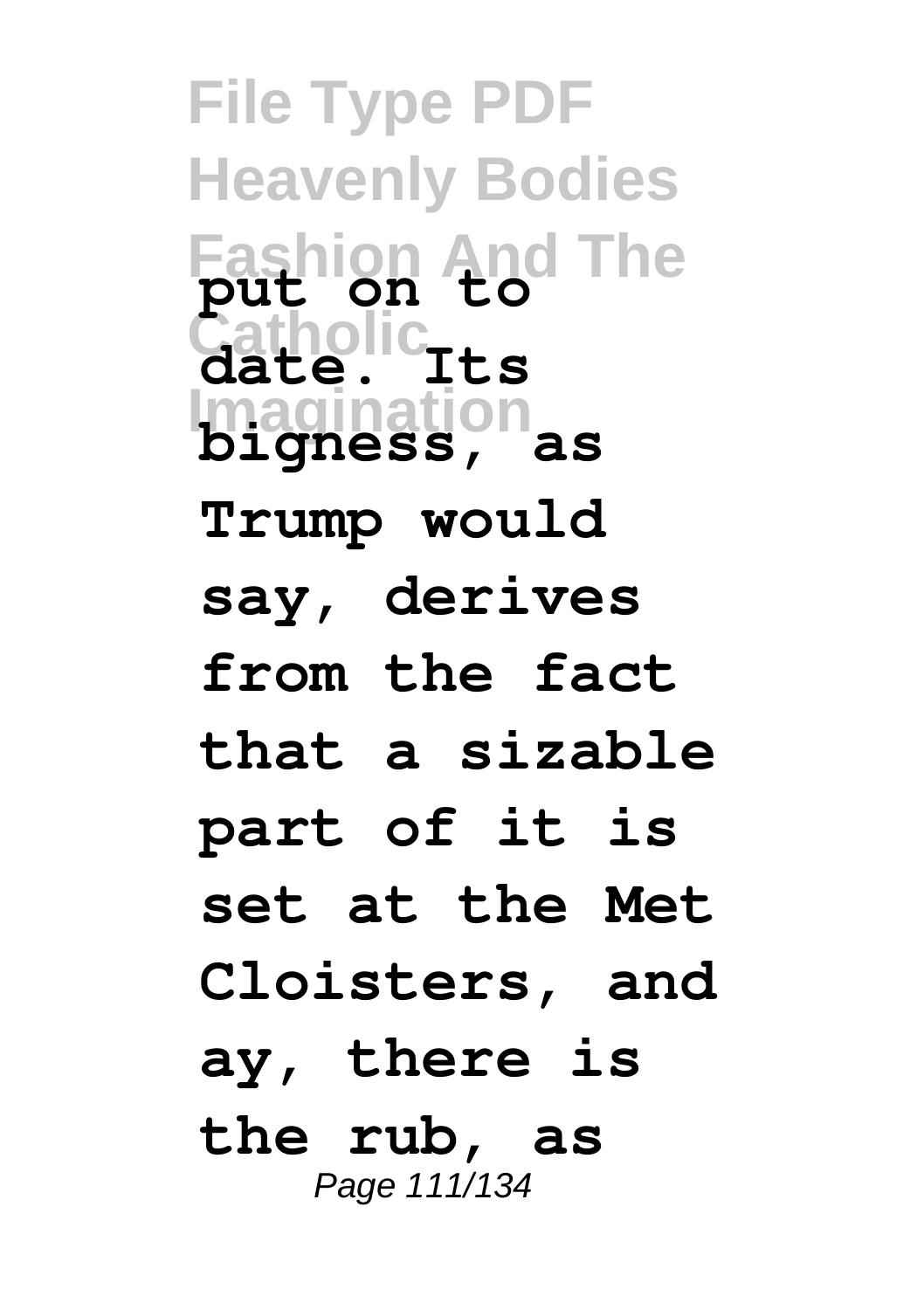**File Type PDF Heavenly Bodies Fashion And The Shakespeare Catholic would say. Imagination**

**Heavenly Bodies: Fashion and the Catholic Imagination ... Heavenly Bodies. On our most recent** Page 112/134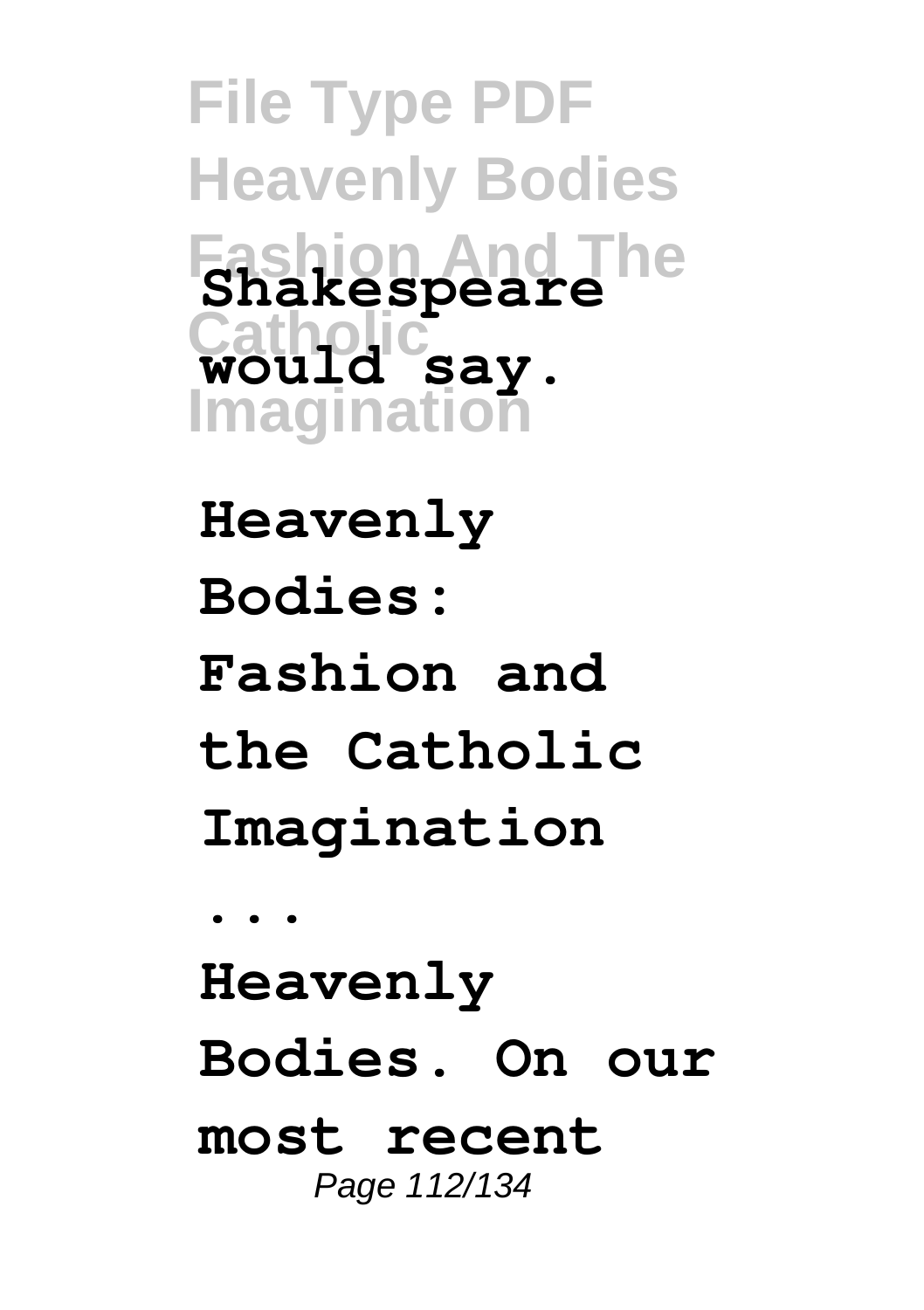**File Type PDF Heavenly Bodies Fashion And The visit, we Catholic arrived the Imagination day after the legendary MET Gala so we were some of the first to view the new special exhibition Heavenly Bodies:** Page 113/134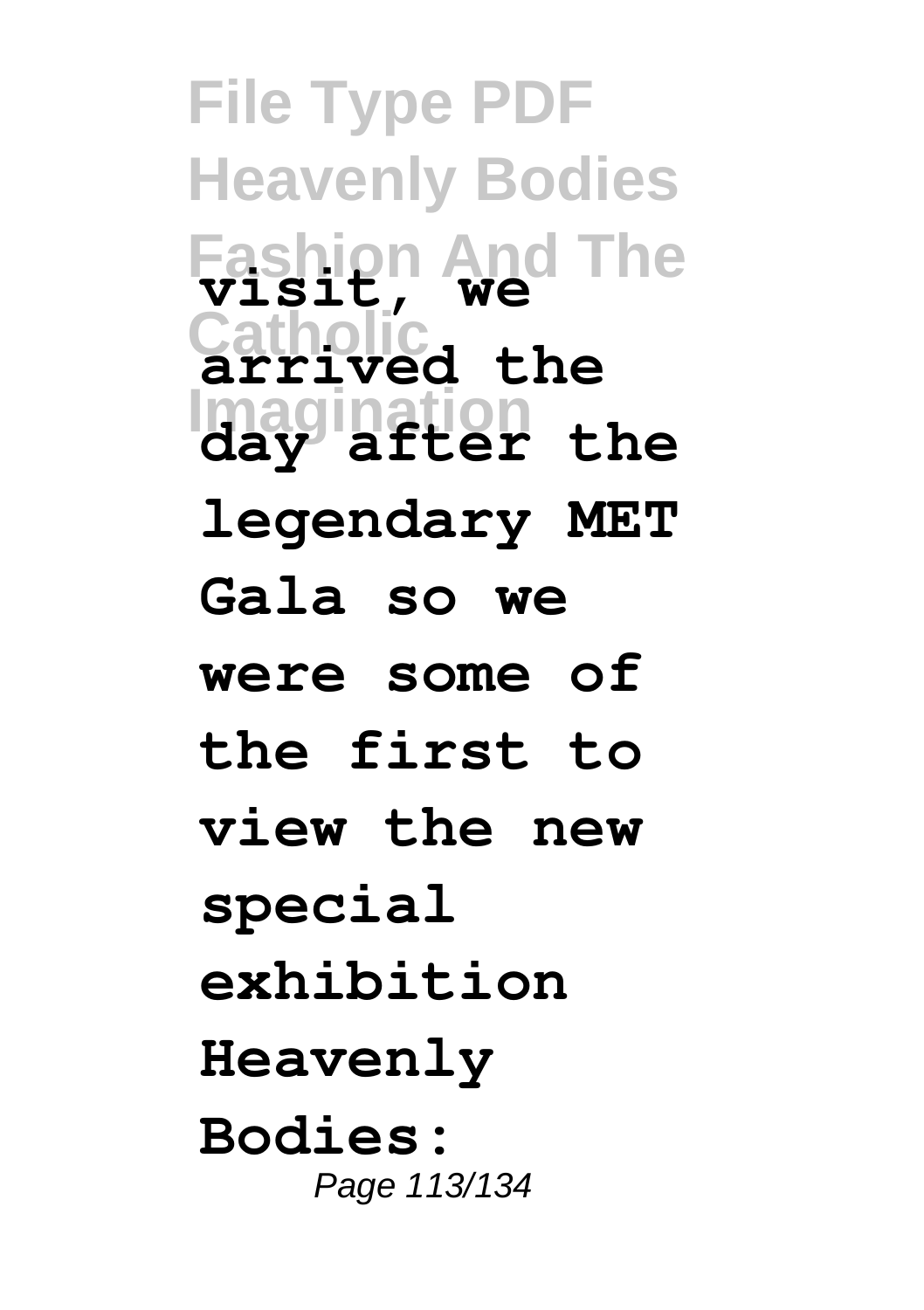**File Type PDF Heavenly Bodies Fashion And The Fashion and Catholic the Catholic Imagination Imagination. As described on their website, the exhibition "features a dialogue between fashion and medieval art** Page 114/134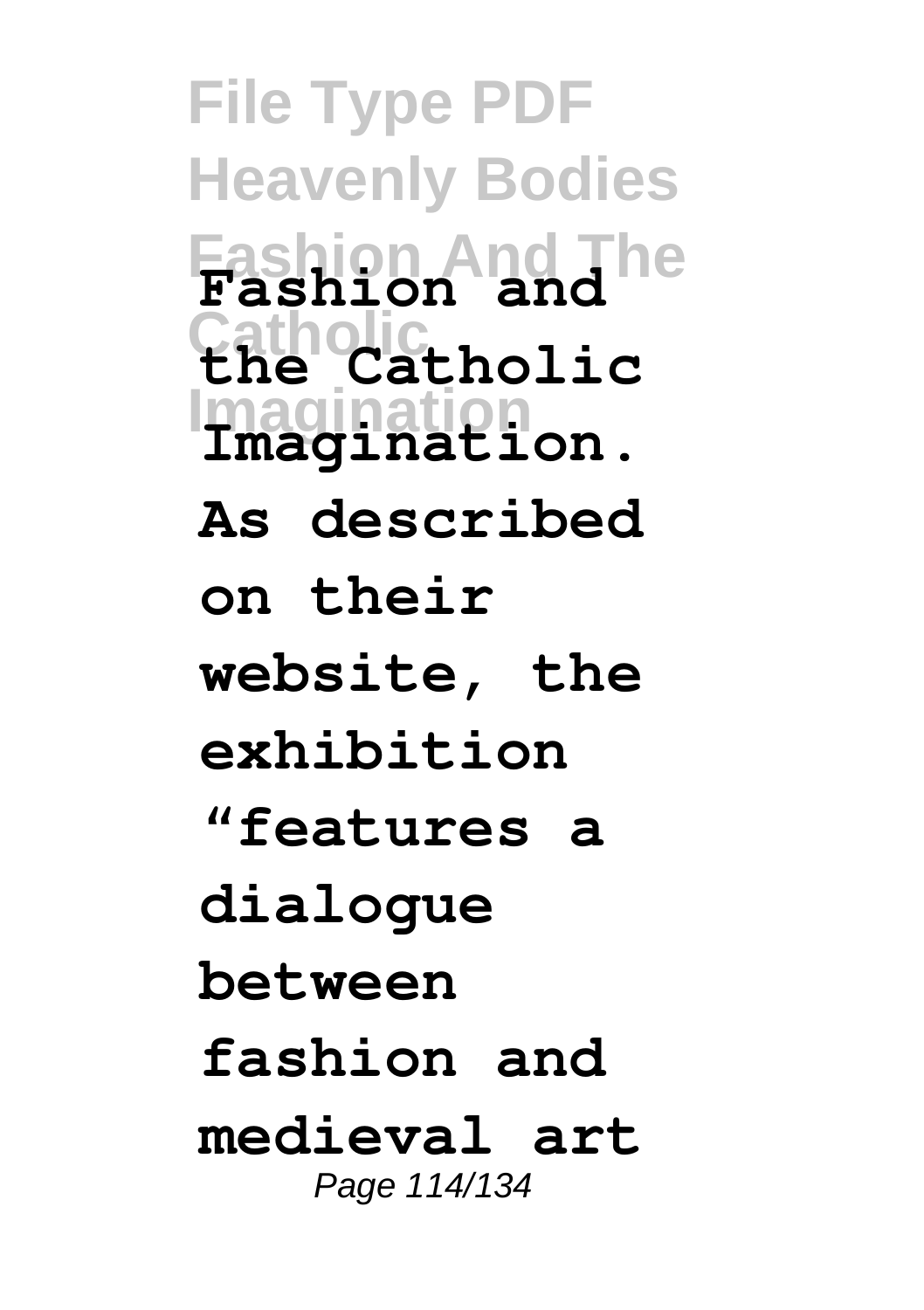**File Type PDF Heavenly Bodies Fashion And The from The Met Catholic collection to Imagination examine fashion's ongoing engagement with the devotional practices and traditions of Catholicism."**

Page 115/134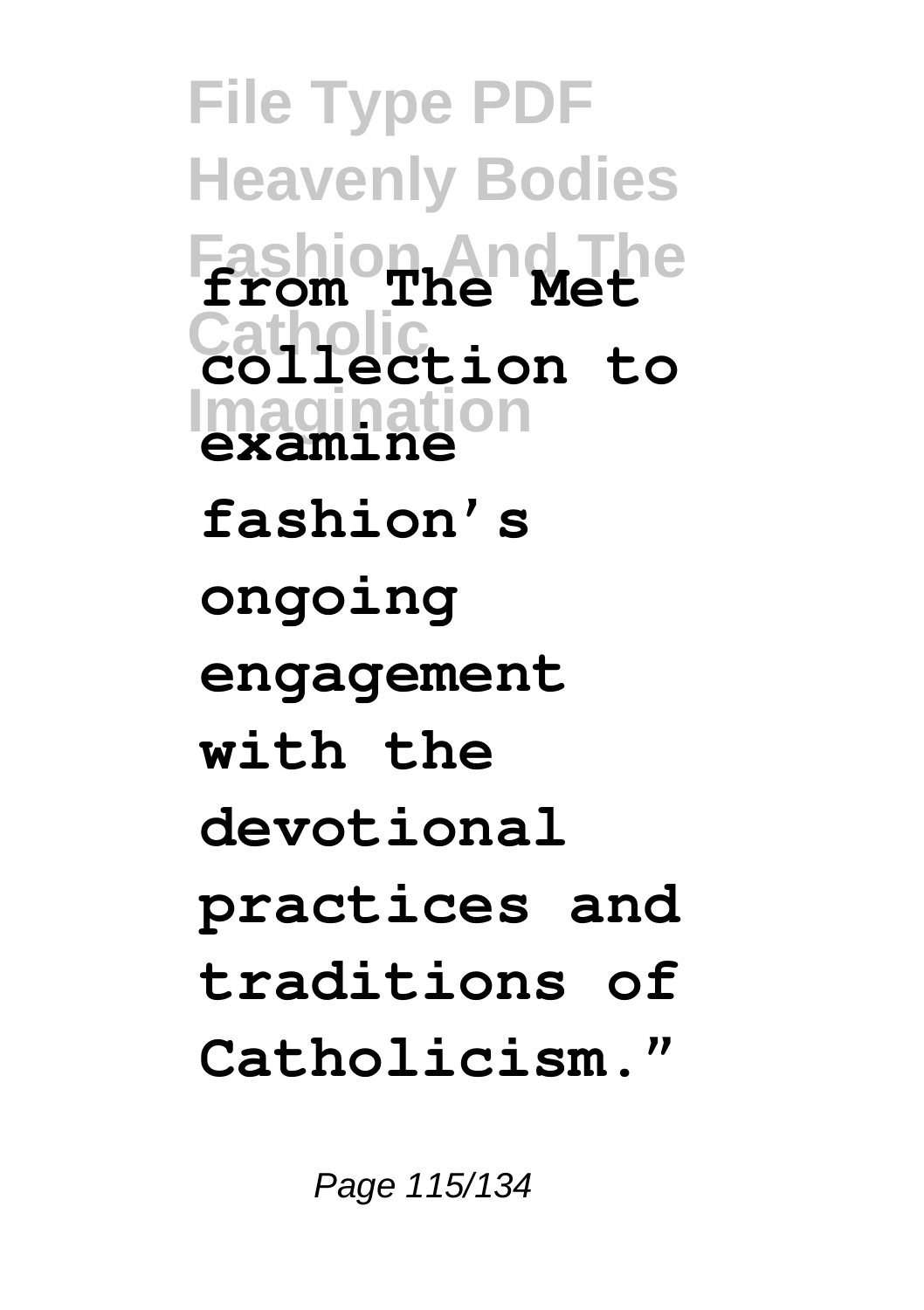**File Type PDF Heavenly Bodies Fashion And The Heavenly Catholic Bodies: Imagination Fashion and the Catholic Imagination at ... Celebrities Walk the Red Carpet Heavenly Bodies The theme for the** Page 116/134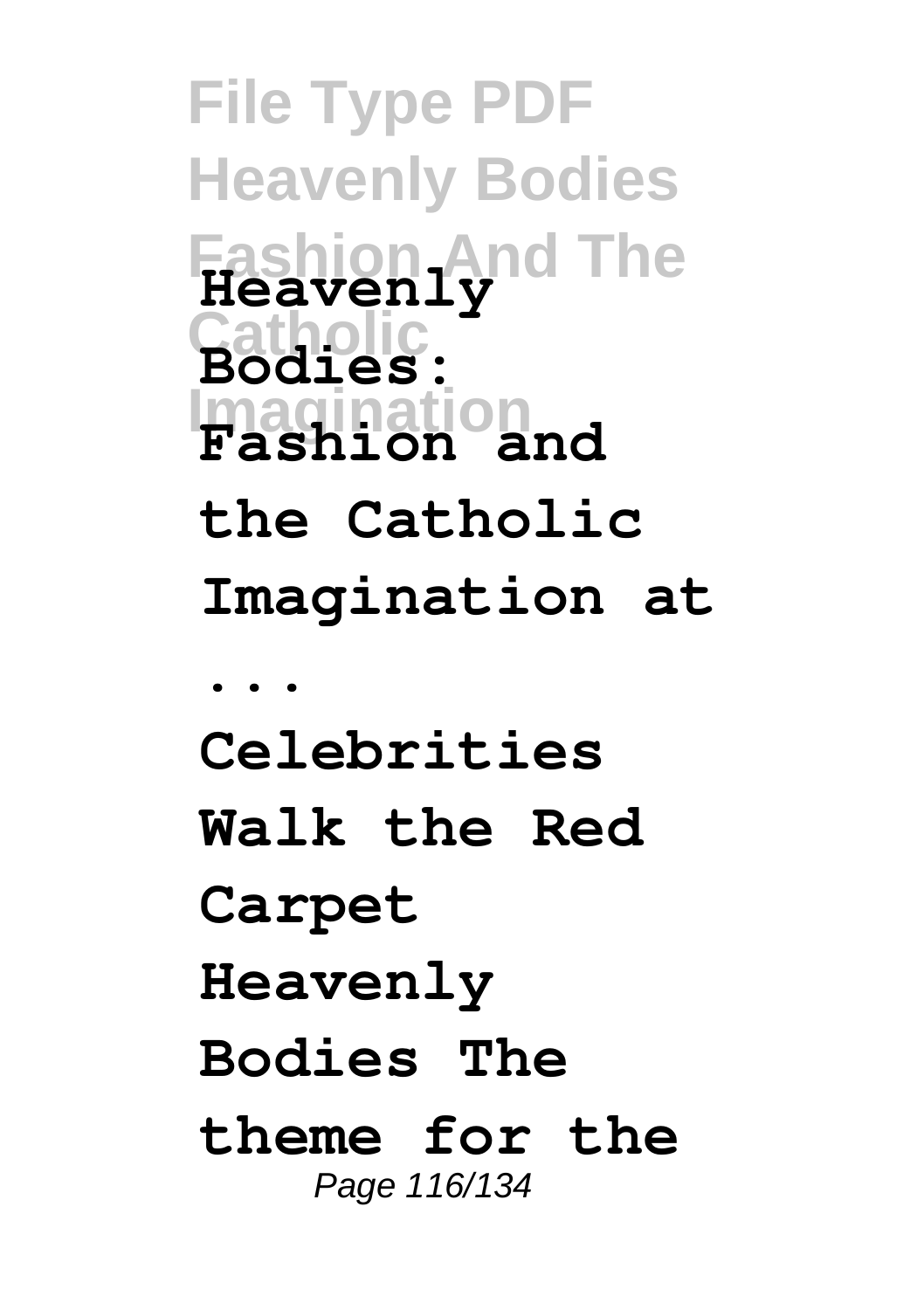**File Type PDF Heavenly Bodies Fashion And The evening was Catholic one that Imagination brought creativity and exceptional fashion. The costume exhibit this season examines how fashion designers have** Page 117/134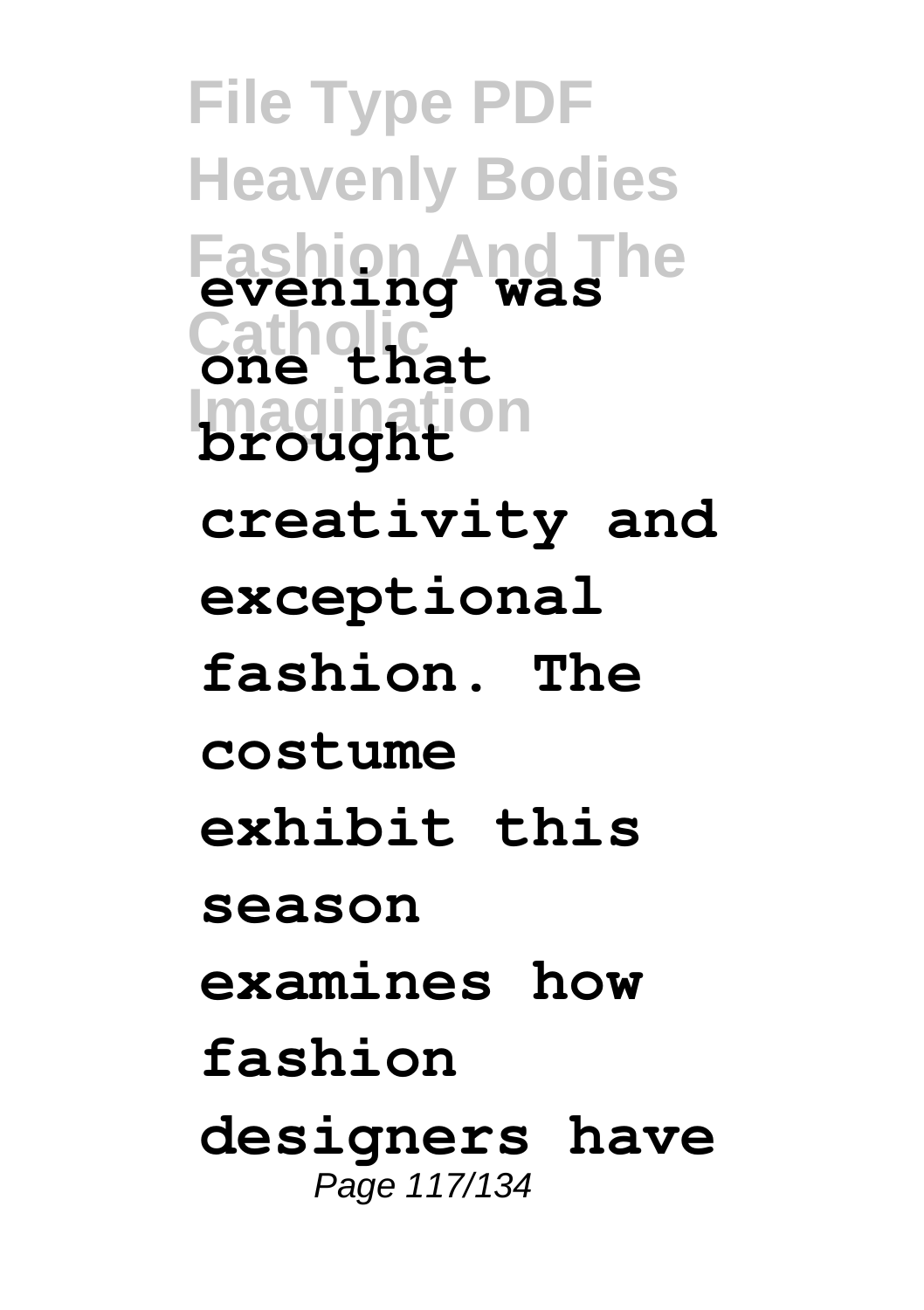**File Type PDF Heavenly Bodies Fashion And The been Catholic influenced by Imagination Catholic aesthetics. The theme went from religious influences in fashion to focus on Catholicism.**

**Heavenly** Page 118/134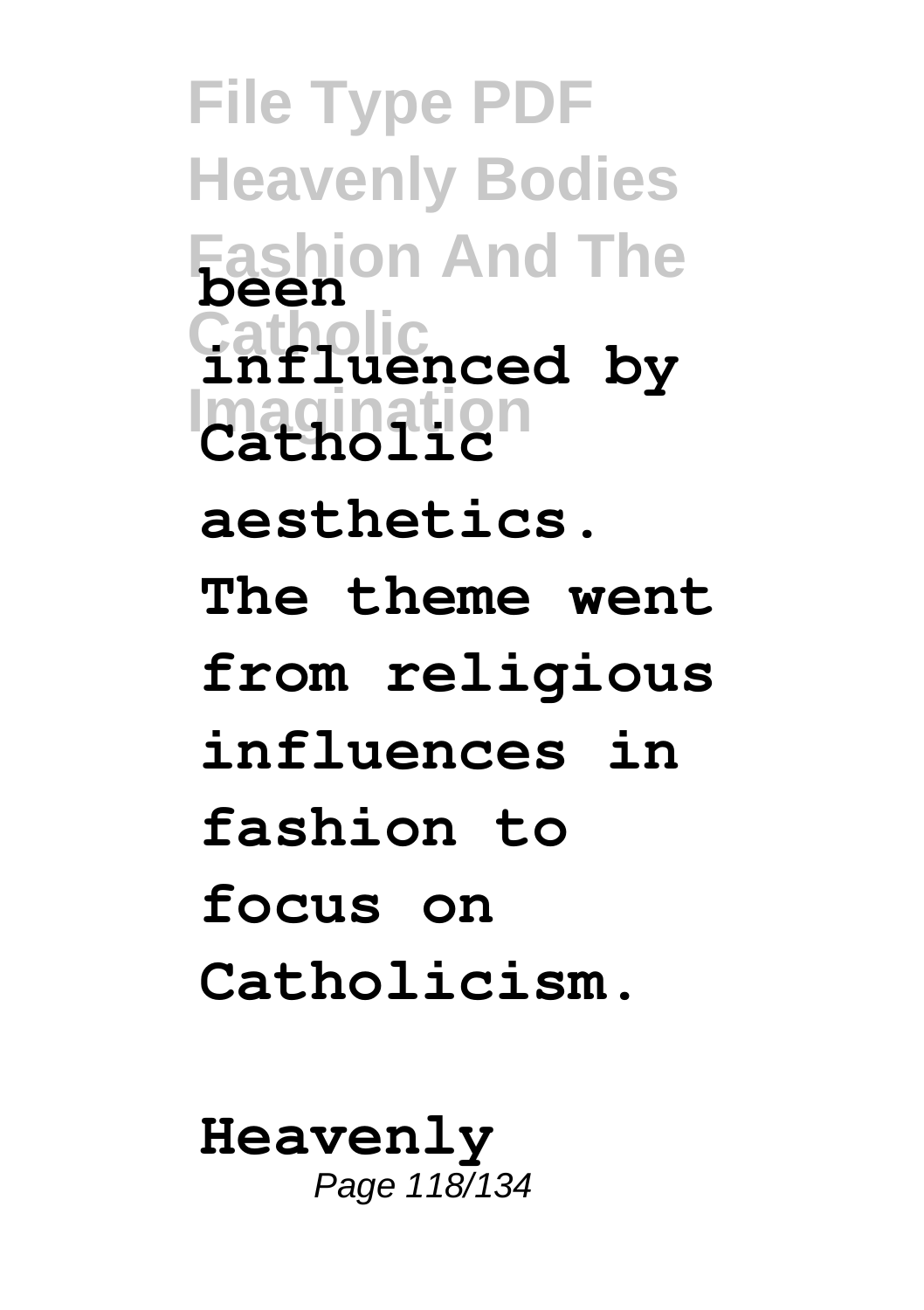**File Type PDF Heavenly Bodies Fashion And The Bodies Fashion Catholic and Imagination Celebrities Met Gala In case you missed it – seriously, how could you miss this? — the theme this year was Heavenly** Page 119/134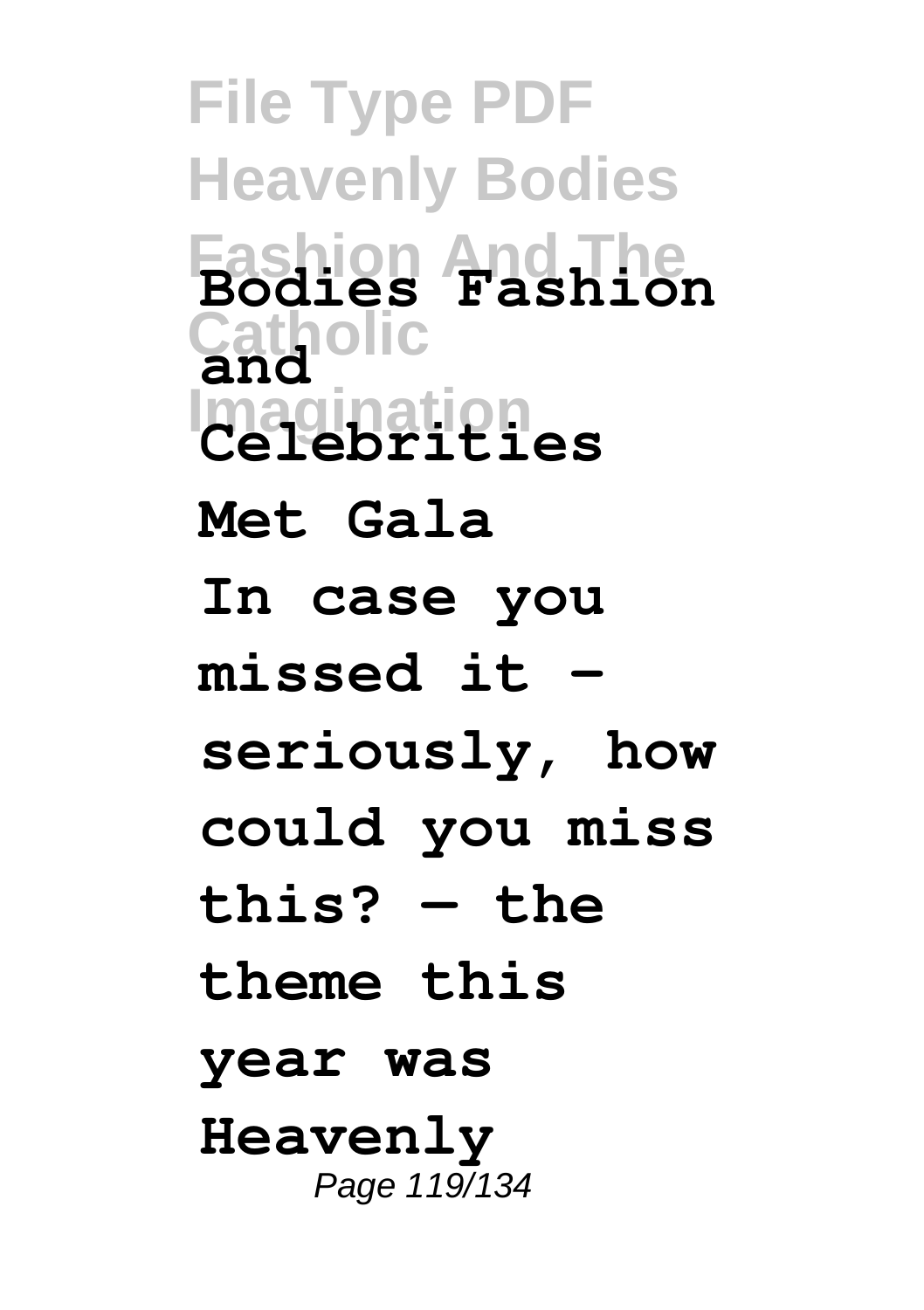**File Type PDF Heavenly Bodies Fashion And The Bodies, a Catholic tribute to Imagination Andrew Bolton's brilliant exhibition, which displays fashion inspired by Catholicism, as well as nev er-before-seen** Page 120/134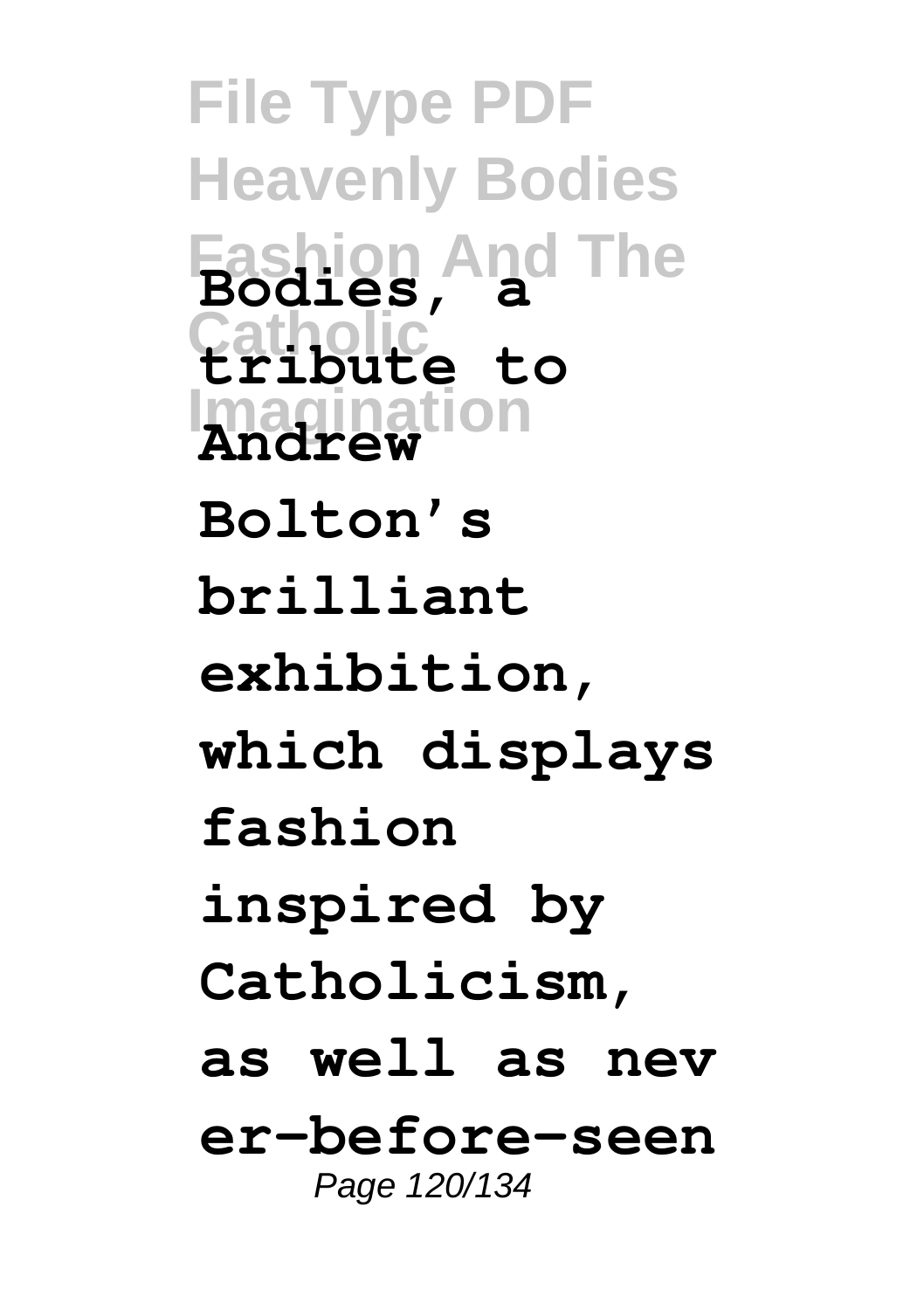**File Type PDF Heavenly Bodies Fashion And The treasures from Catholic the Vatican Imagination archives.**

**How Met Gala Guests Tackled Heavenly Bodies Theme ... "Heavenly Bodies: Fashion and** Page 121/134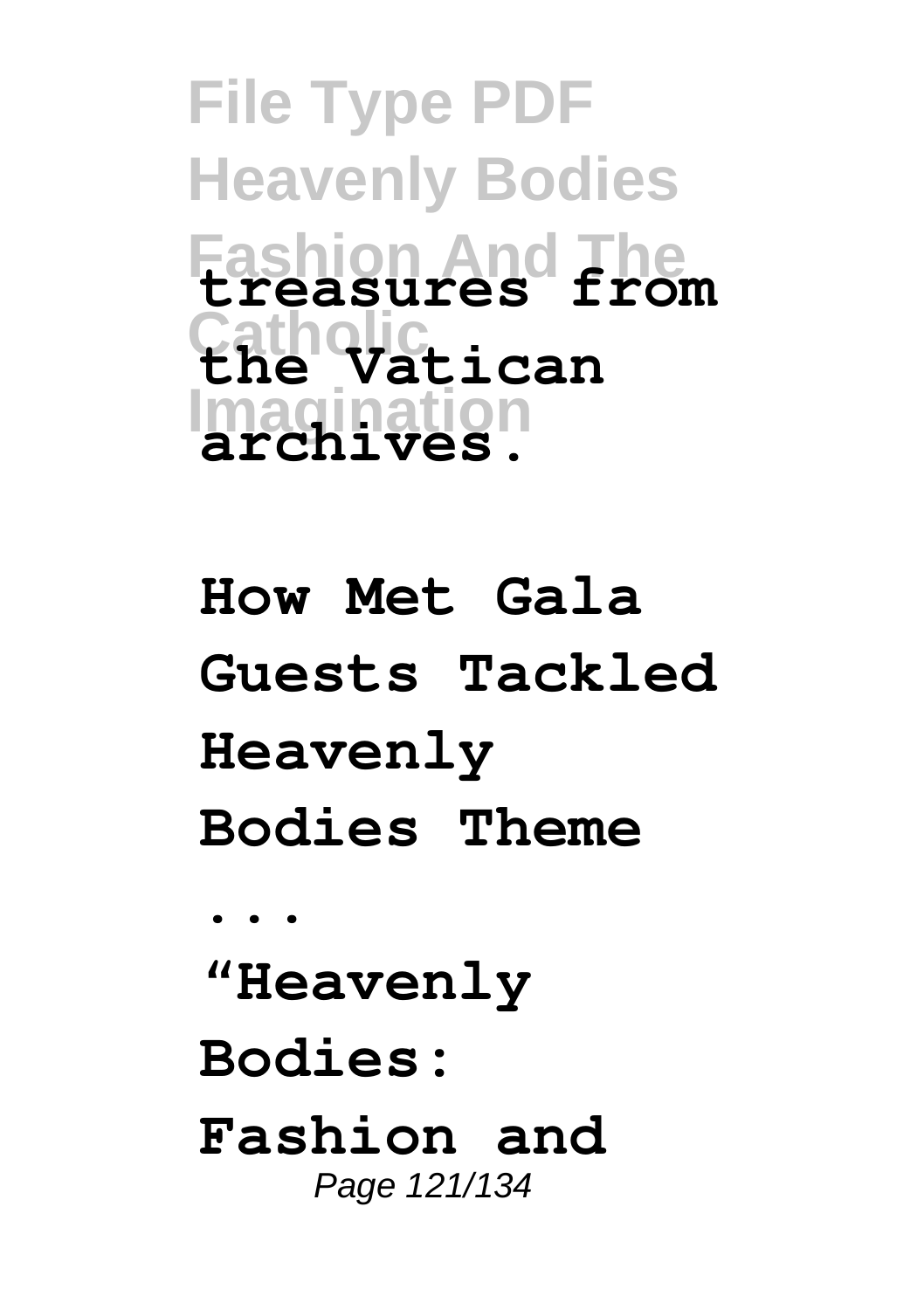**File Type PDF Heavenly Bodies Fashion And The the Catholic Catholic Imagination" Imagination is on view May 10–October 8, 2018. A catalog with photographs by Katerina Jebb will accompany the exhibition.**

Page 122/134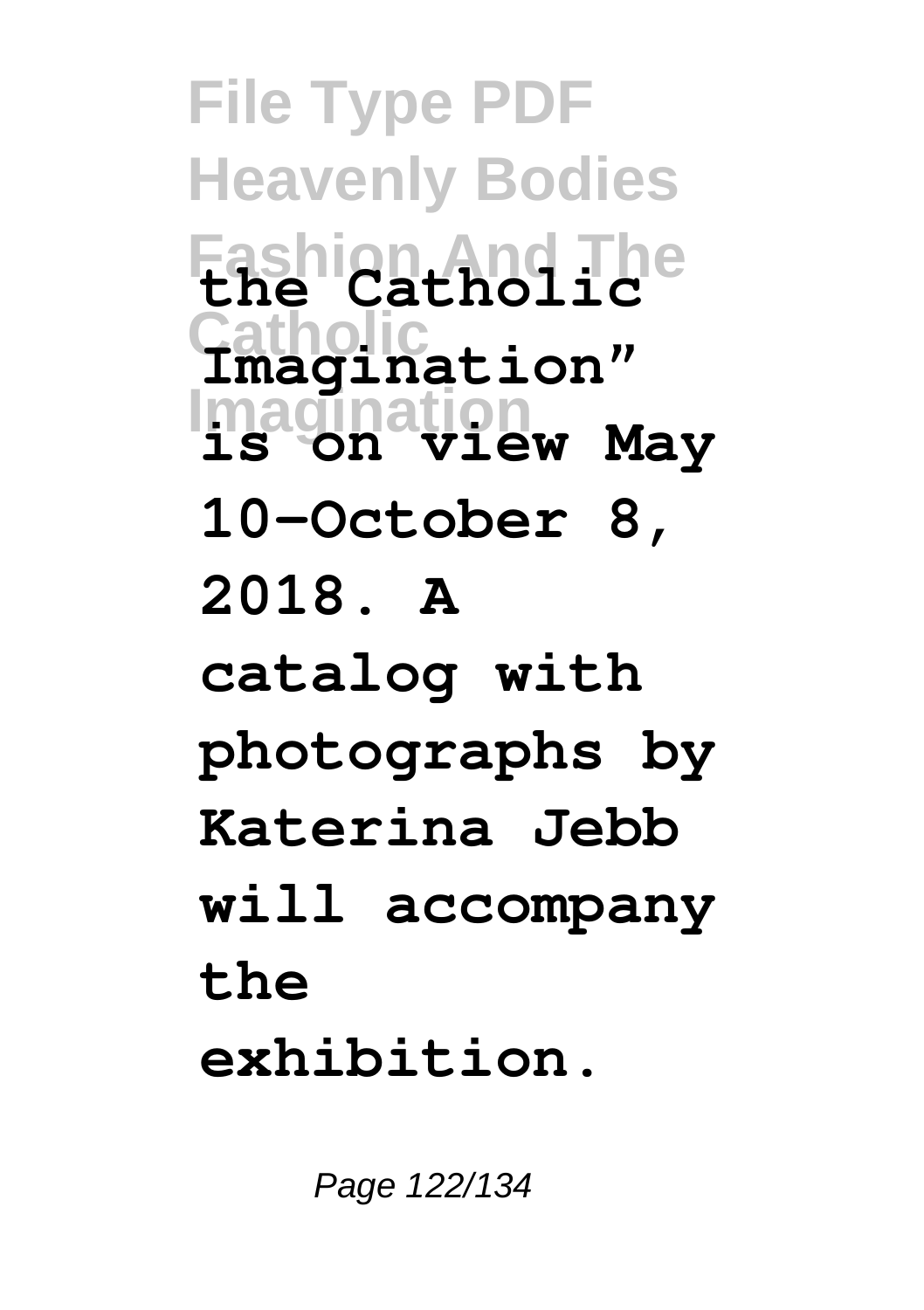**File Type PDF Heavenly Bodies Fashion And The Met Gala 2018 Catholic Theme: Imagination "Heavenly Bodies: Fashion and the ... The Costume Institute's spring 2018 exhibition, Heavenly Bodies:** Page 123/134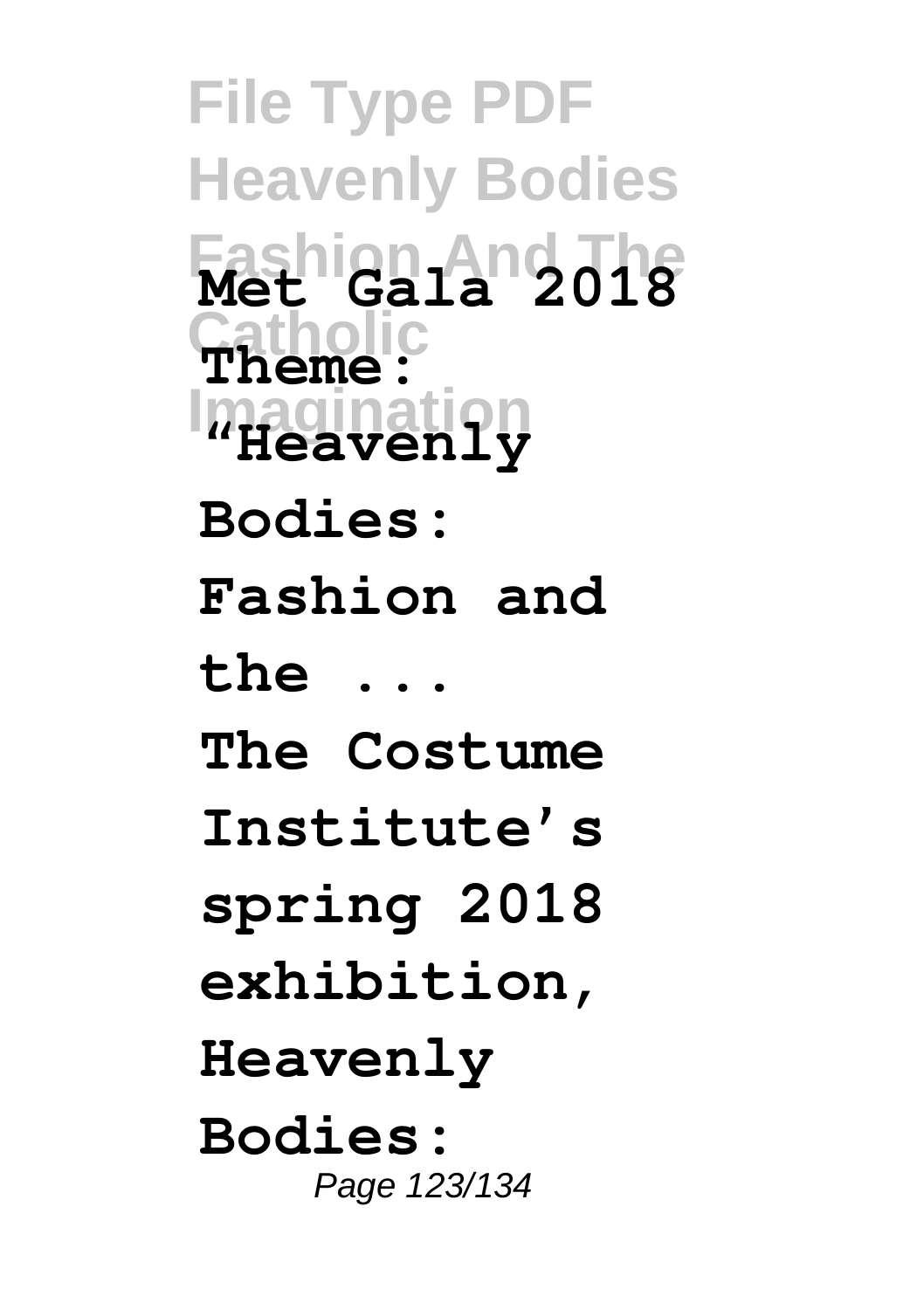**File Type PDF Heavenly Bodies Fashion And The Fashion and Catholic the Catholic Imagination Imagination, on view from May 10 through October 8, 2018 (preceded on May 7 by The Costume Institute Benefit) is on view at The** Page 124/134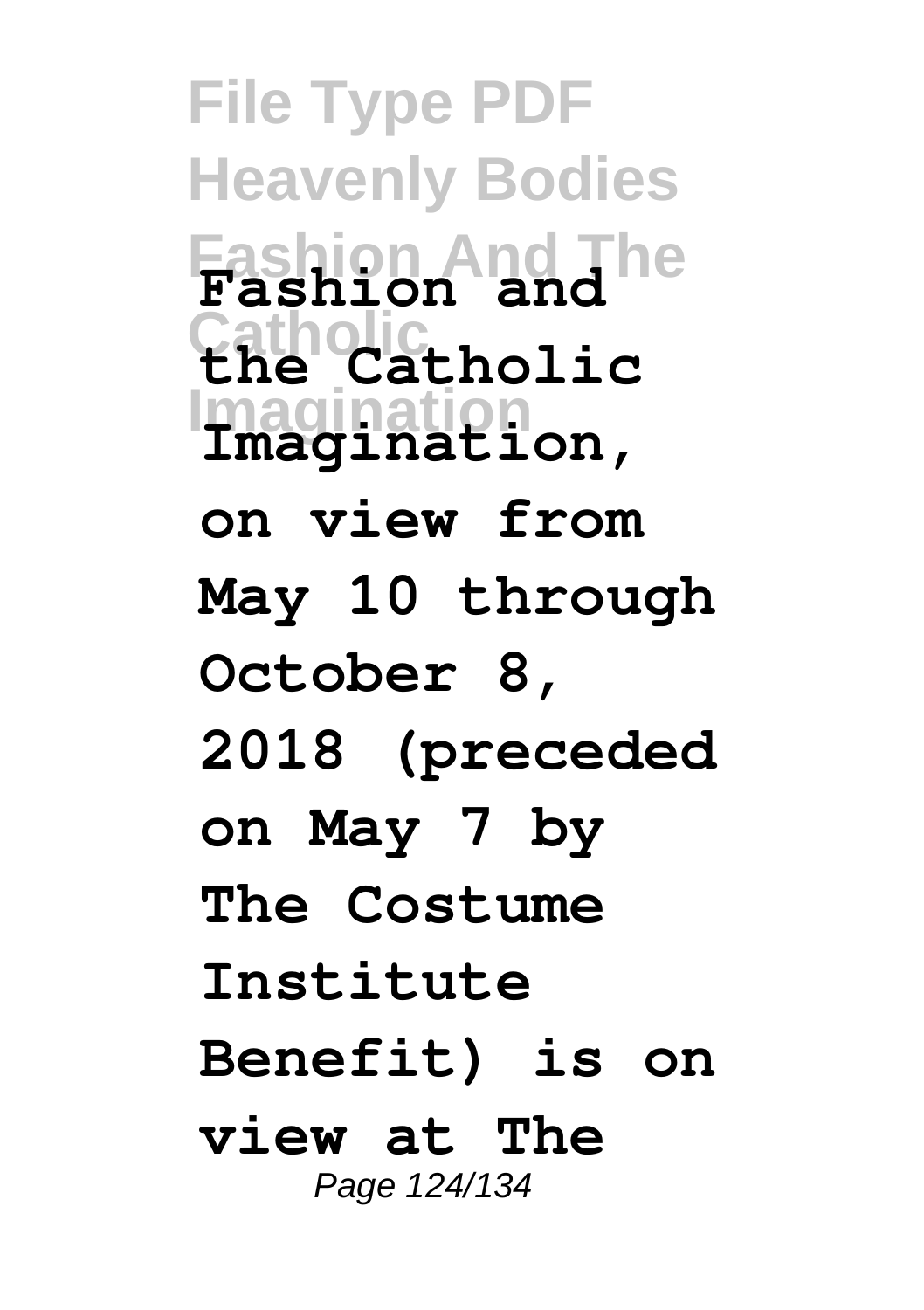**File Type PDF Heavenly Bodies Fashion And The Met Fifth Catholic Avenue—in the Imagination medieval galleries, Mary and Michael Jaharis Galleries for Byzantine Art, part of The Robert Lehman Wing, and the** Page 125/134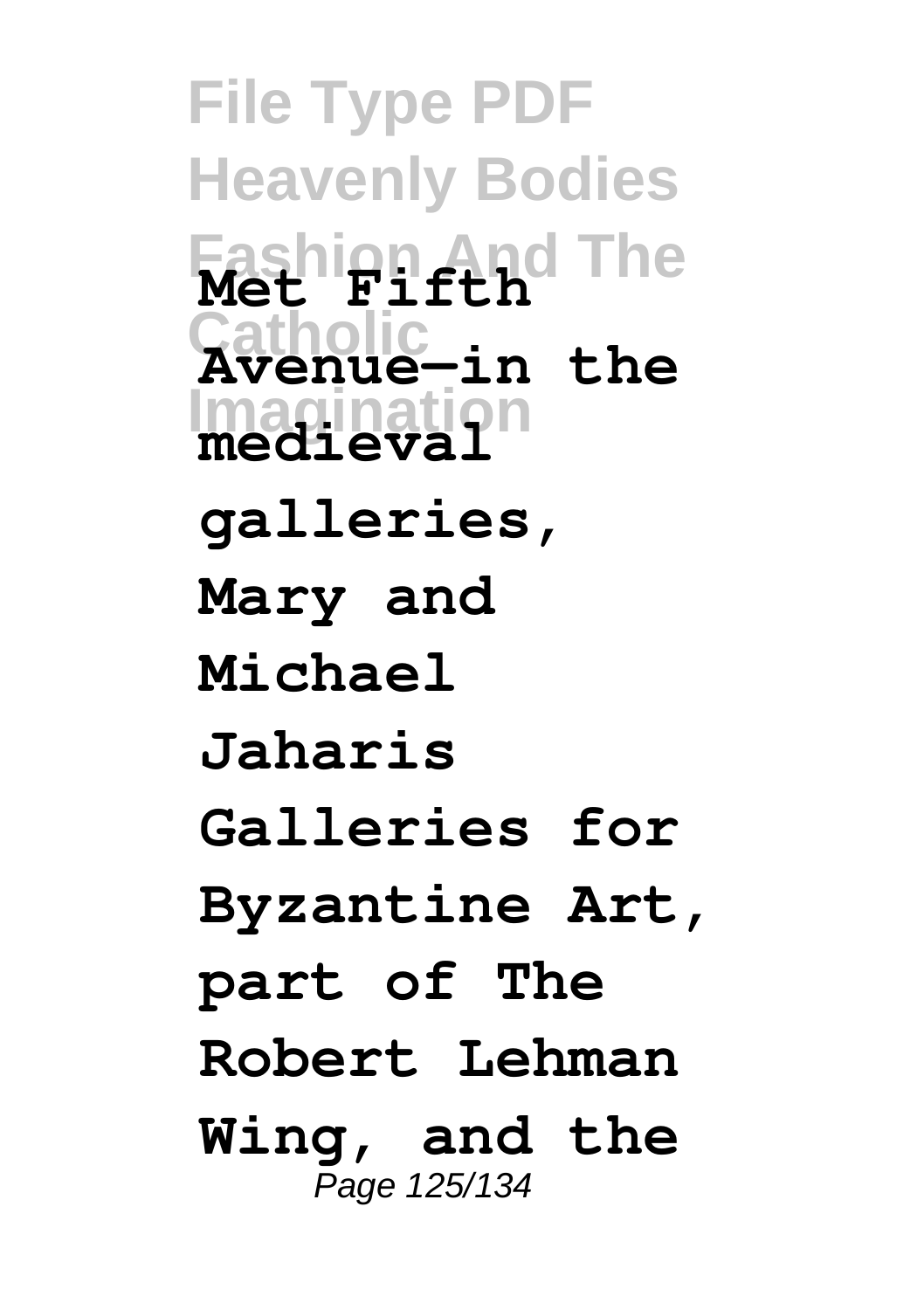**File Type PDF Heavenly Bodies Fashion And The Anna Wintour Catholic Costume Imagination Center—and uptown at The Met Cloisters.**

**Heavenly Bodies: Fashion and the Catholic Imagination ...**

Page 126/134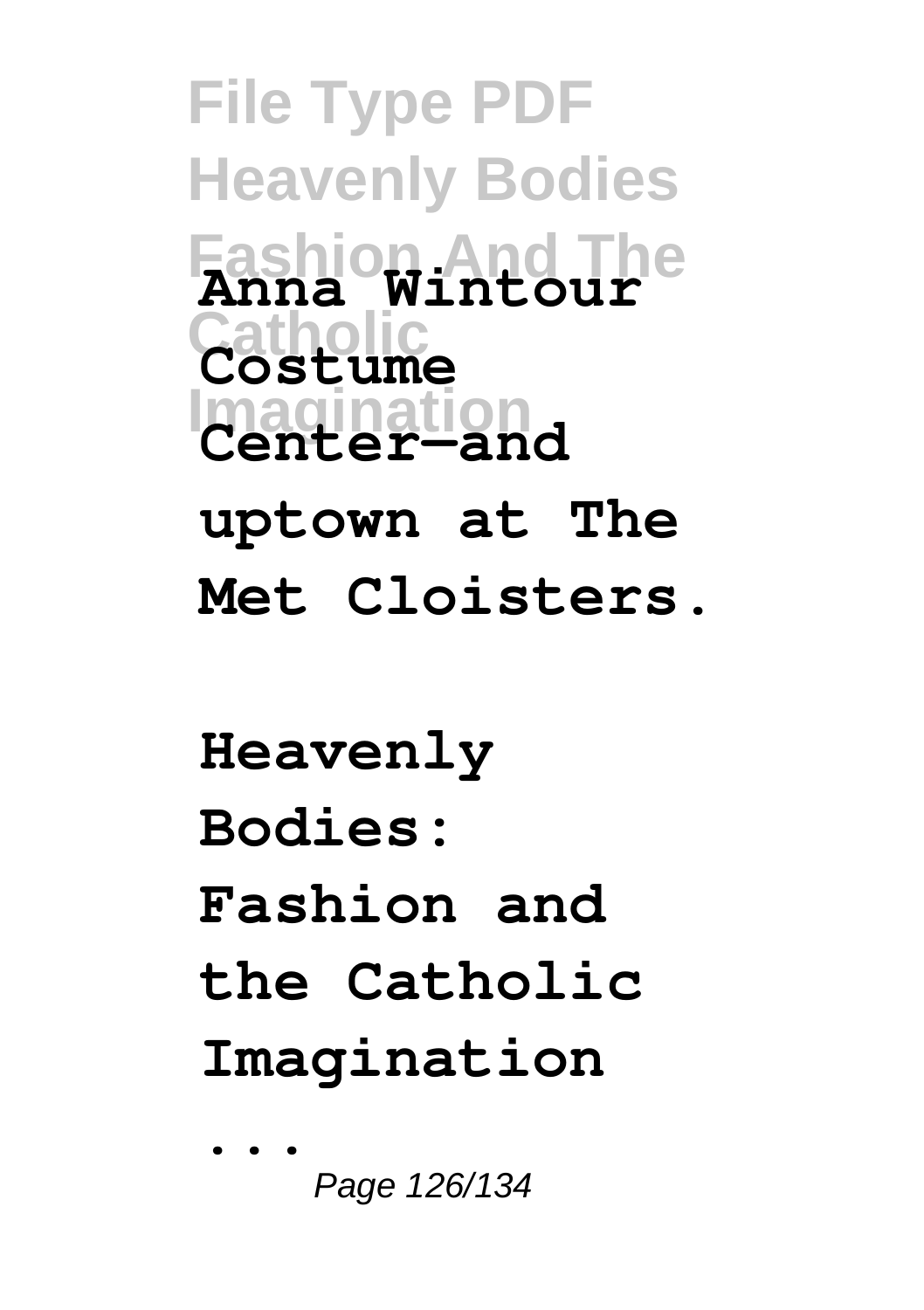**File Type PDF Heavenly Bodies Fashion And The With Heavenly Catholic Bodies Imagination inhabiting The Cloisters' walls, museology takes on an entirely new dimension as a significant portion of the museum's** Page 127/134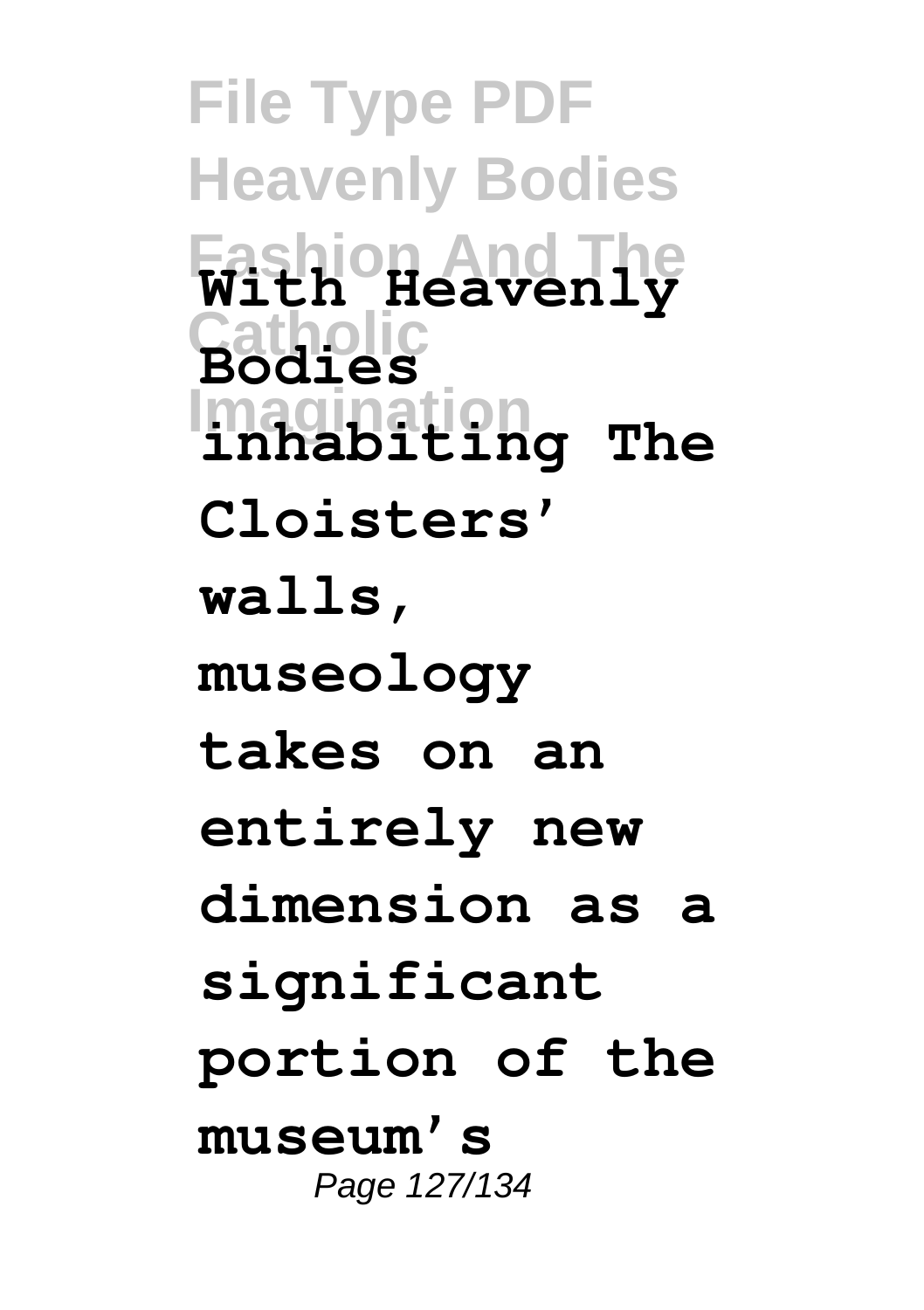**File Type PDF Heavenly Bodies Fashion And The architectural Catholic frame is a Imagination medieval artefact itself. In a sense, The Met Cloisters blur the historical distinction between collection items and** Page 128/134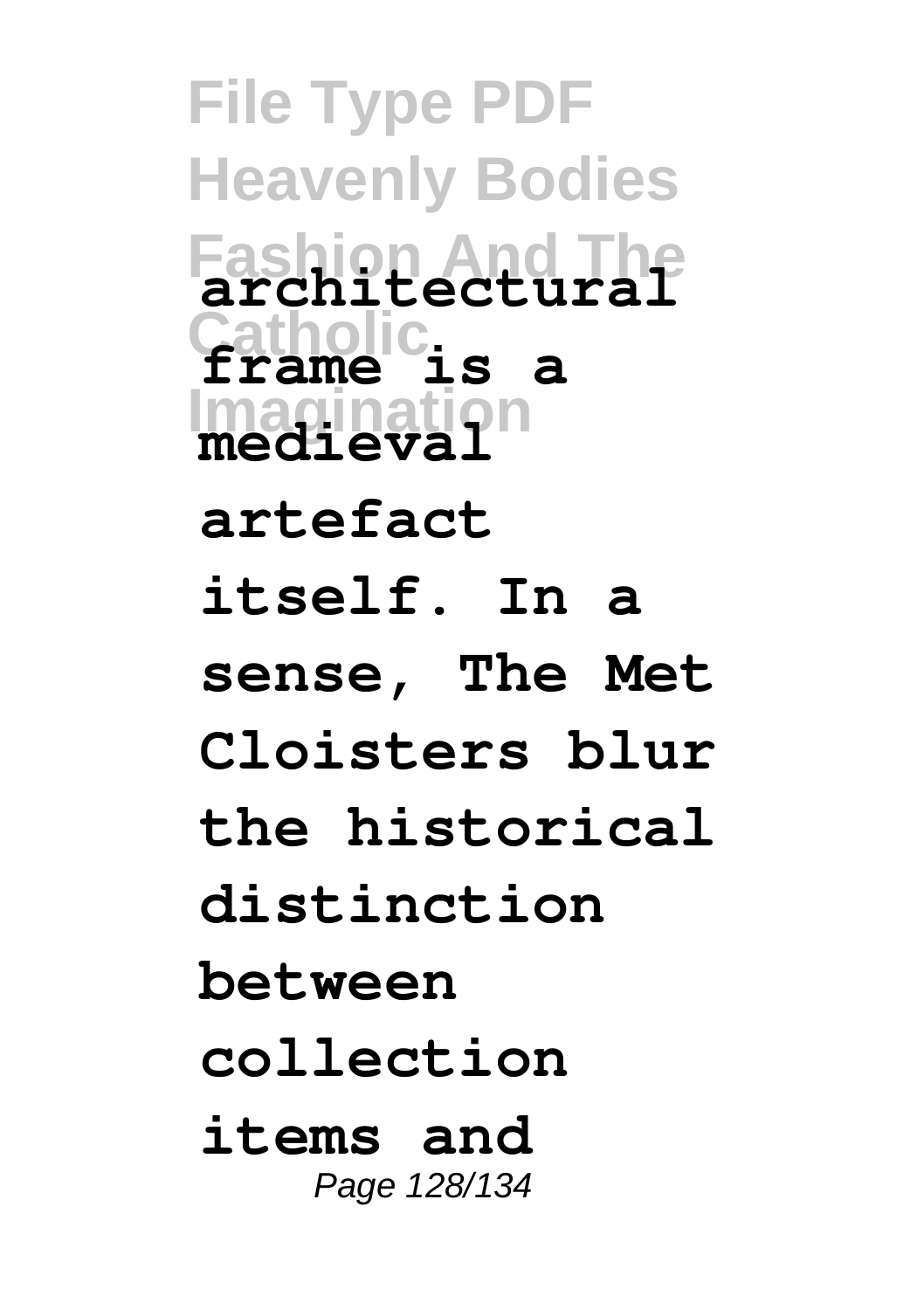**File Type PDF Heavenly Bodies Fashion And The architectural Catholic display, Imagination mutually reinforcing the visual appeal of both while making sumptuous Valentino fashion apparitions all the more** Page 129/134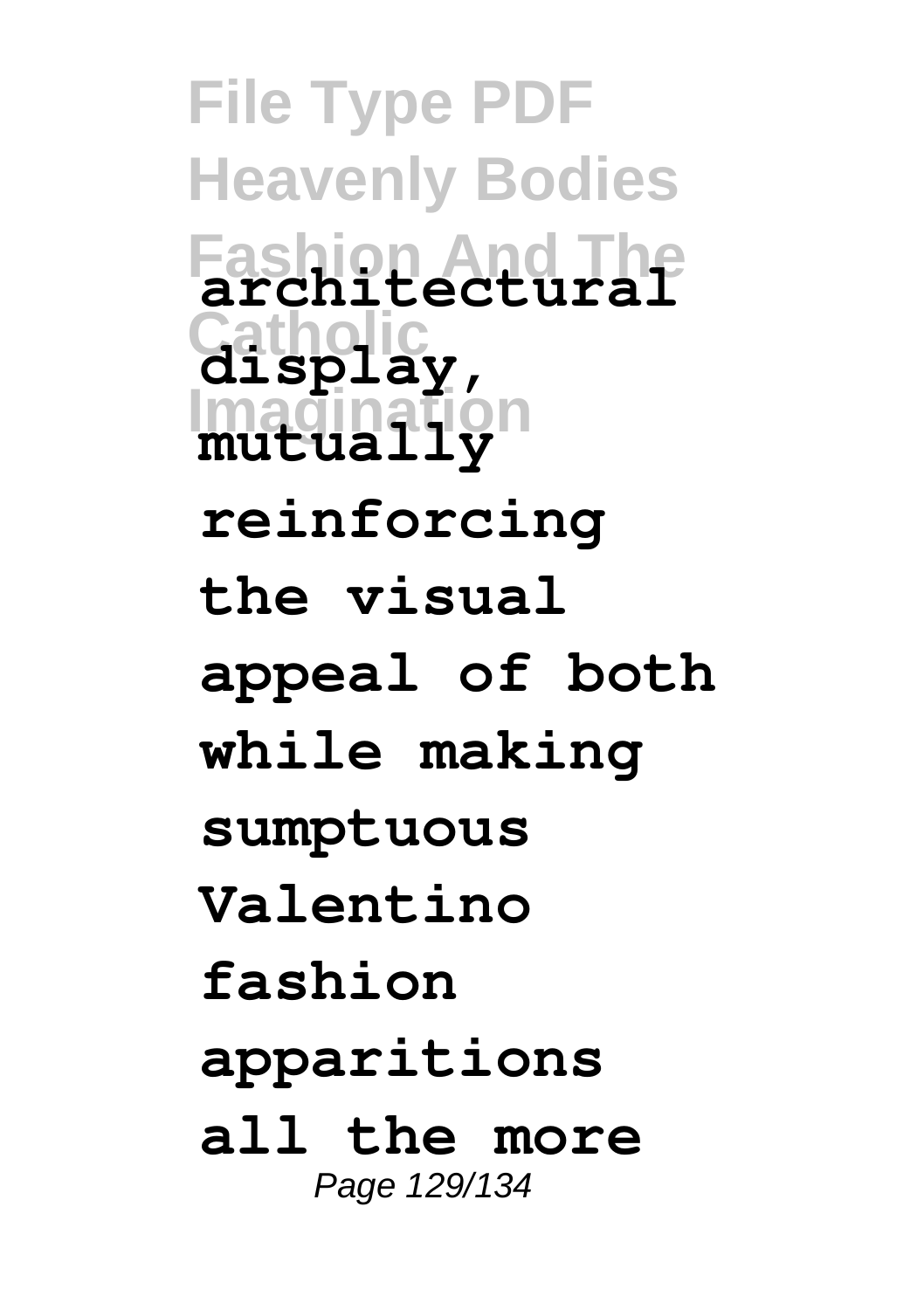**File Type PDF Heavenly Bodies Fashion And The resonant. Catholic Imagination Heavenly Bodies – Fashion & The Catholic Imagination ... The Costume Institute's spring 2018 exhibition,** Page 130/134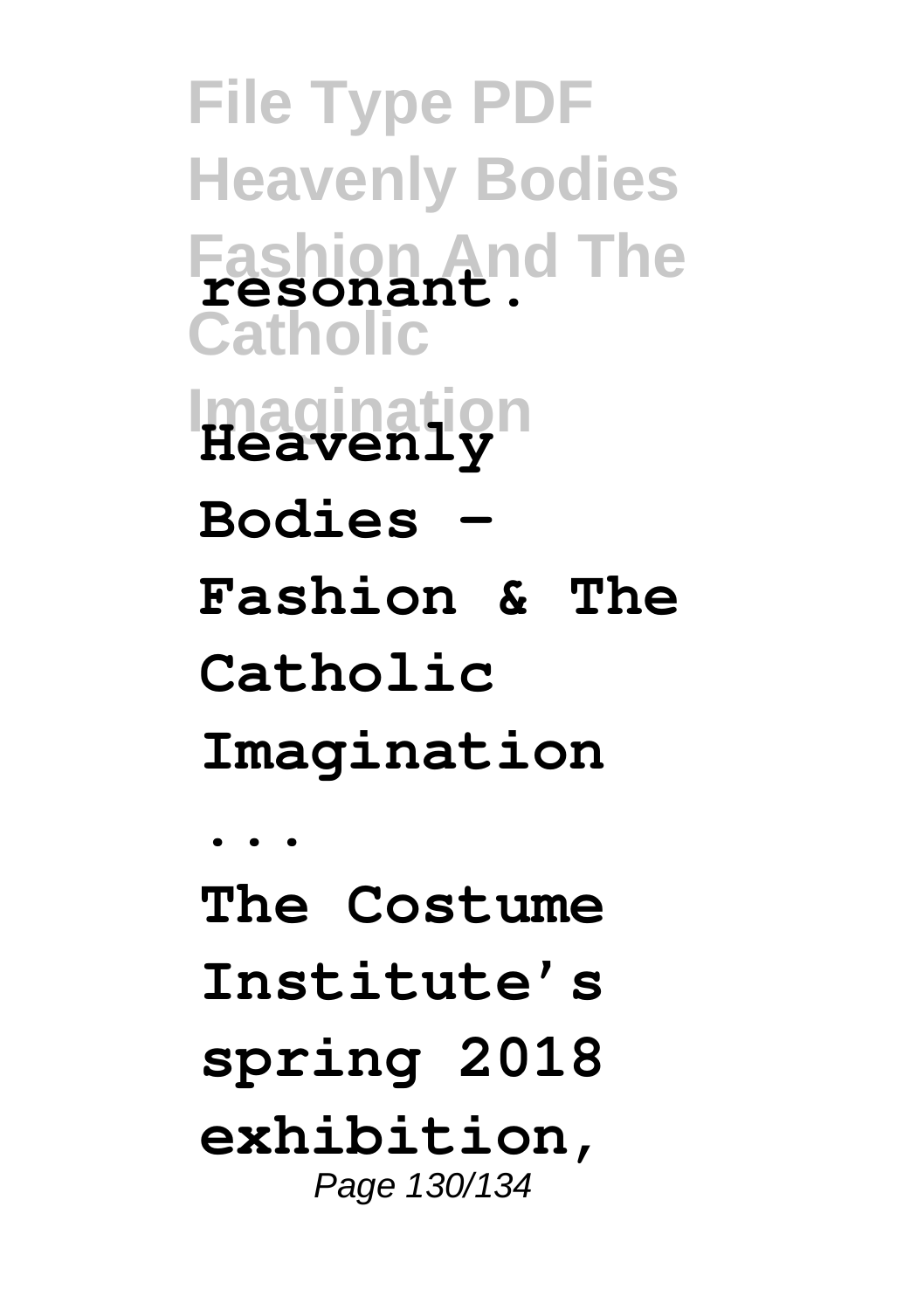**File Type PDF Heavenly Bodies Fashion And The Heavenly Catholic Bodies: Imagination Fashion and the Catholic Imagination, on view from May 10 through October 8, 2018 (preceded on May 7 by The Costume Institute** Page 131/134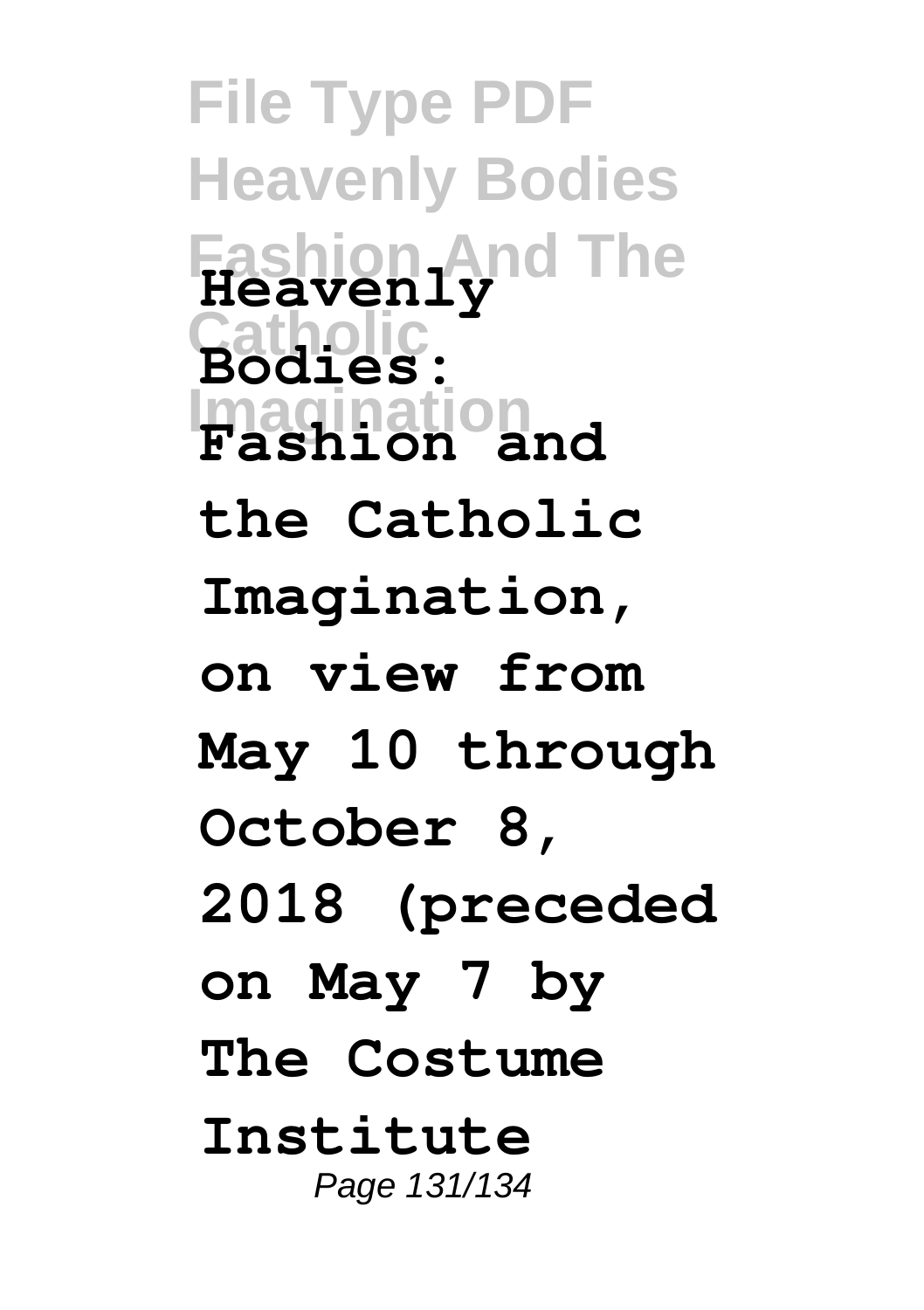**File Type PDF Heavenly Bodies Fashion And The Benefit) will Catholic be presented Imagination in two Metropolitan Museum of Art locations: at The Met Fifth Avenue—in the medieval galleries, Mary and Michael** Page 132/134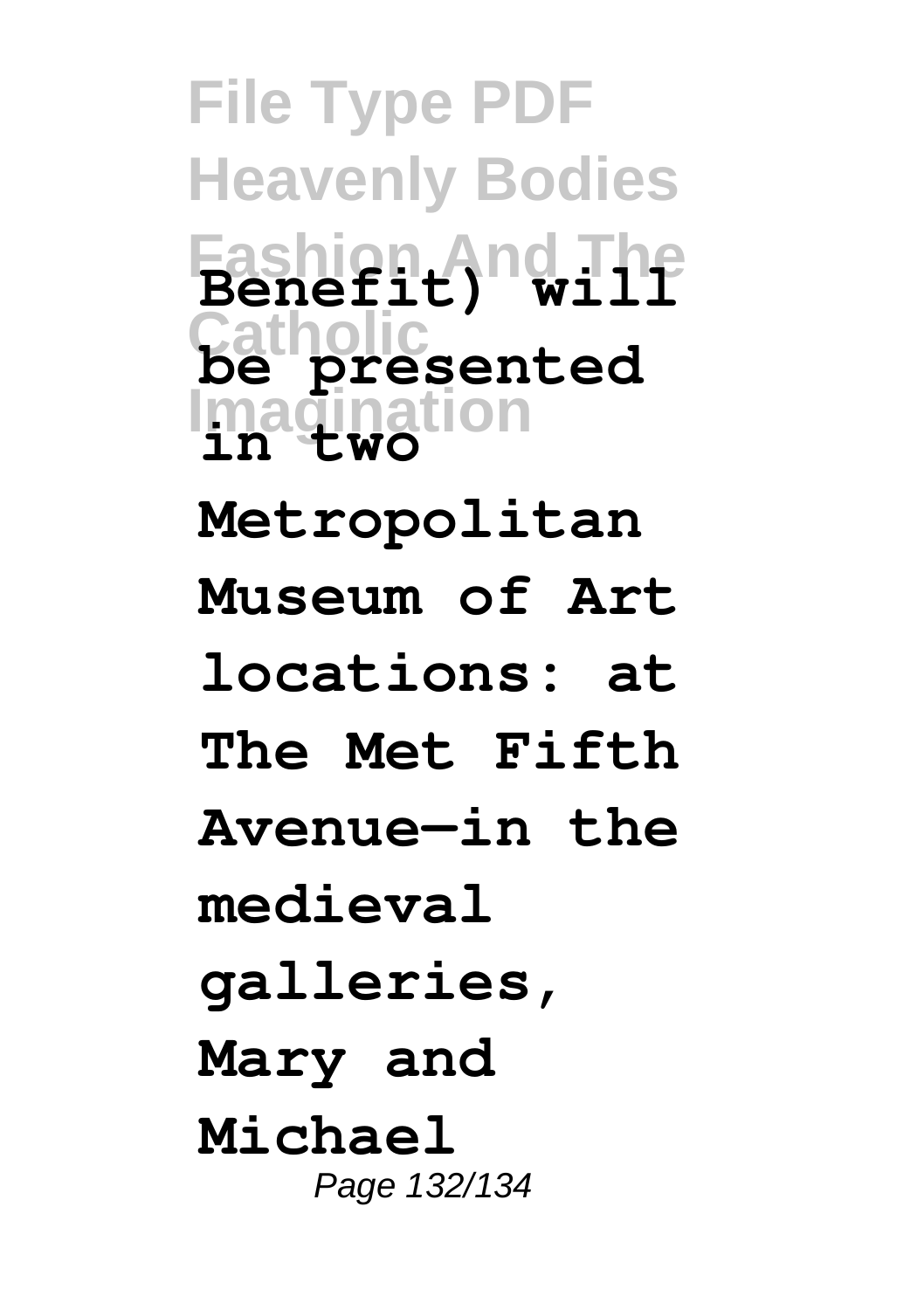**File Type PDF Heavenly Bodies Fashion And The Jaharis Catholic Galleries for Imagination Byzantine Art, part of The Robert Lehman Wing, and the Anna Wintour Costume Center—and uptown at The Met Cloisters. The thematic** Page 133/134